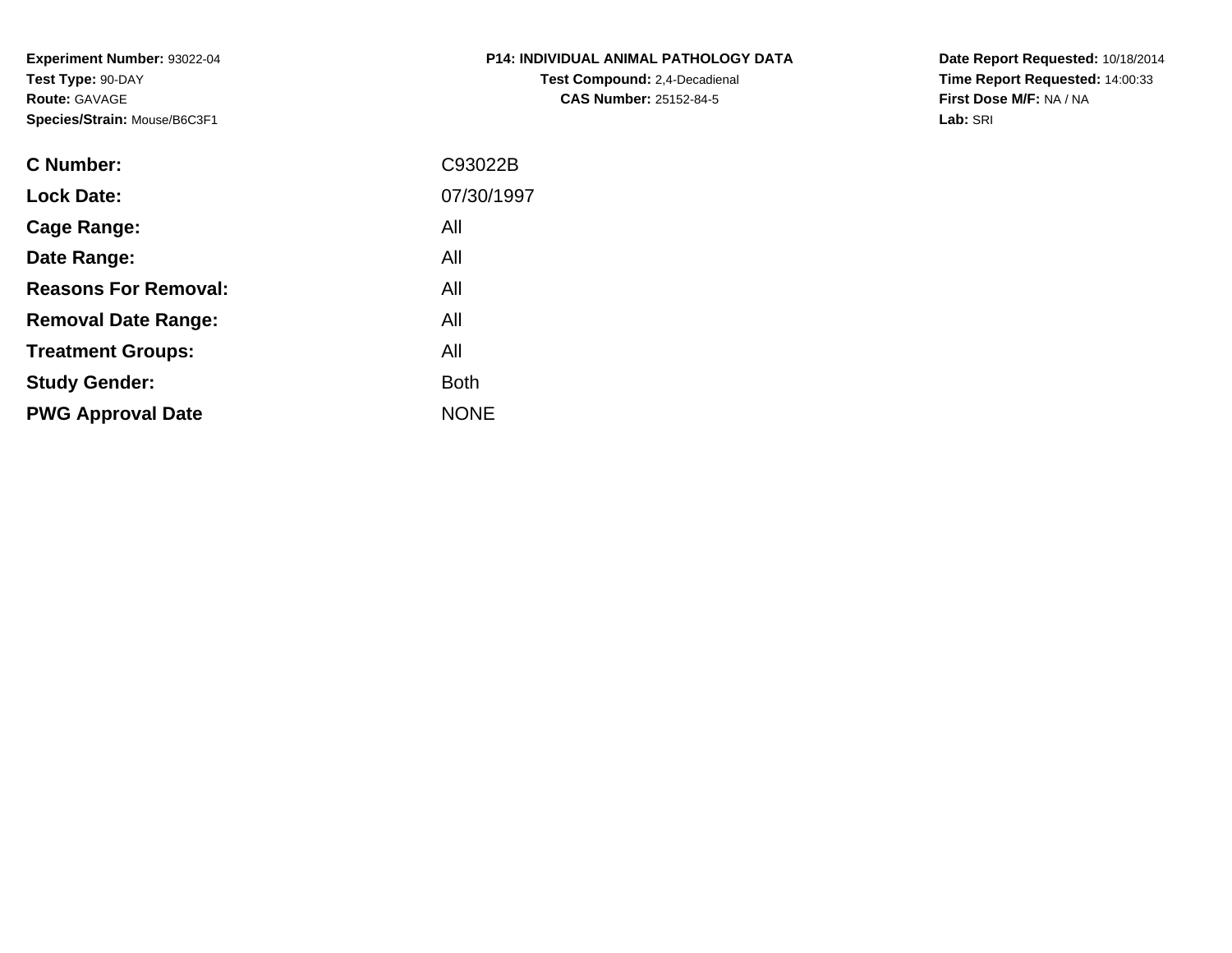| Experiment Number: 93022-04<br>Test Type: 90-DAY<br><b>Route: GAVAGE</b><br>Species/Strain: Mouse/B6C3F1 |                                              | <b>P14: INDIVIDUAL ANIMAL PATHOLOGY DATA</b><br>Test Compound: 2,4-Decadienal<br><b>CAS Number: 25152-84-5</b> | Date Report Requested: 10/18/2014<br>Time Report Requested: 14:00:33<br>First Dose M/F: NA / NA<br>Lab: SRI |
|----------------------------------------------------------------------------------------------------------|----------------------------------------------|----------------------------------------------------------------------------------------------------------------|-------------------------------------------------------------------------------------------------------------|
| <b>ANIMAL ID: 1</b>                                                                                      | <b>TRT#: 1</b><br><b>DOSE: 0</b><br>MG/KG/DY | <b>SEX: Male</b><br><b>DISP: Terminal Sacrifice</b>                                                            | DAY ON TEST: 94<br><b>HISTO: 96-77764</b>                                                                   |
|                                                                                                          |                                              | ORGAN AND ACCOUNTABLE SITE STATUS                                                                              |                                                                                                             |
| <b>NORMAL</b>                                                                                            |                                              |                                                                                                                |                                                                                                             |
| * Adrenal Cortex                                                                                         | * Adrenal Medulla                            | * Blood Vessel                                                                                                 | * Bone                                                                                                      |
| * Bone Marrow                                                                                            | * Brain                                      | * Epididymis                                                                                                   | * Gallbladder                                                                                               |
| * Heart                                                                                                  | * Intestine Large, Cecum                     | * Intestine Large, Colon                                                                                       | * Intestine Large, Rectum                                                                                   |
| * Intestine Small, Duodenum                                                                              | * Intestine Small, Ileum                     | * Intestine Small, Jejunum                                                                                     | * Kidney                                                                                                    |
| * Liver                                                                                                  | * Lung                                       | * Lymph Node, Mandibular                                                                                       | * Lymph Node, Mesenteric                                                                                    |
| * Mammary Gland                                                                                          | * Nose                                       | * Pancreas                                                                                                     | * Parathyroid Gland                                                                                         |
| * Pituitary Gland                                                                                        | * Preputial Gland                            | * Prostate                                                                                                     | * Salivary Glands                                                                                           |
| * Seminal Vesicle                                                                                        | * Skin                                       | * Spleen                                                                                                       | * Stomach, Forestomach                                                                                      |
| * Stomach, Glandular                                                                                     | * Testes                                     | * Thymus                                                                                                       | * Thyroid Gland                                                                                             |
| * Trachea                                                                                                | * Urinary Bladder                            |                                                                                                                |                                                                                                             |
| <b>OBSERVATIONS</b>                                                                                      |                                              |                                                                                                                |                                                                                                             |
| * Esophagus                                                                                              |                                              | Inflammation                                                                                                   | Chronic, Minimal                                                                                            |
| PRIMARY CAUSE OF DEATH                                                                                   |                                              |                                                                                                                |                                                                                                             |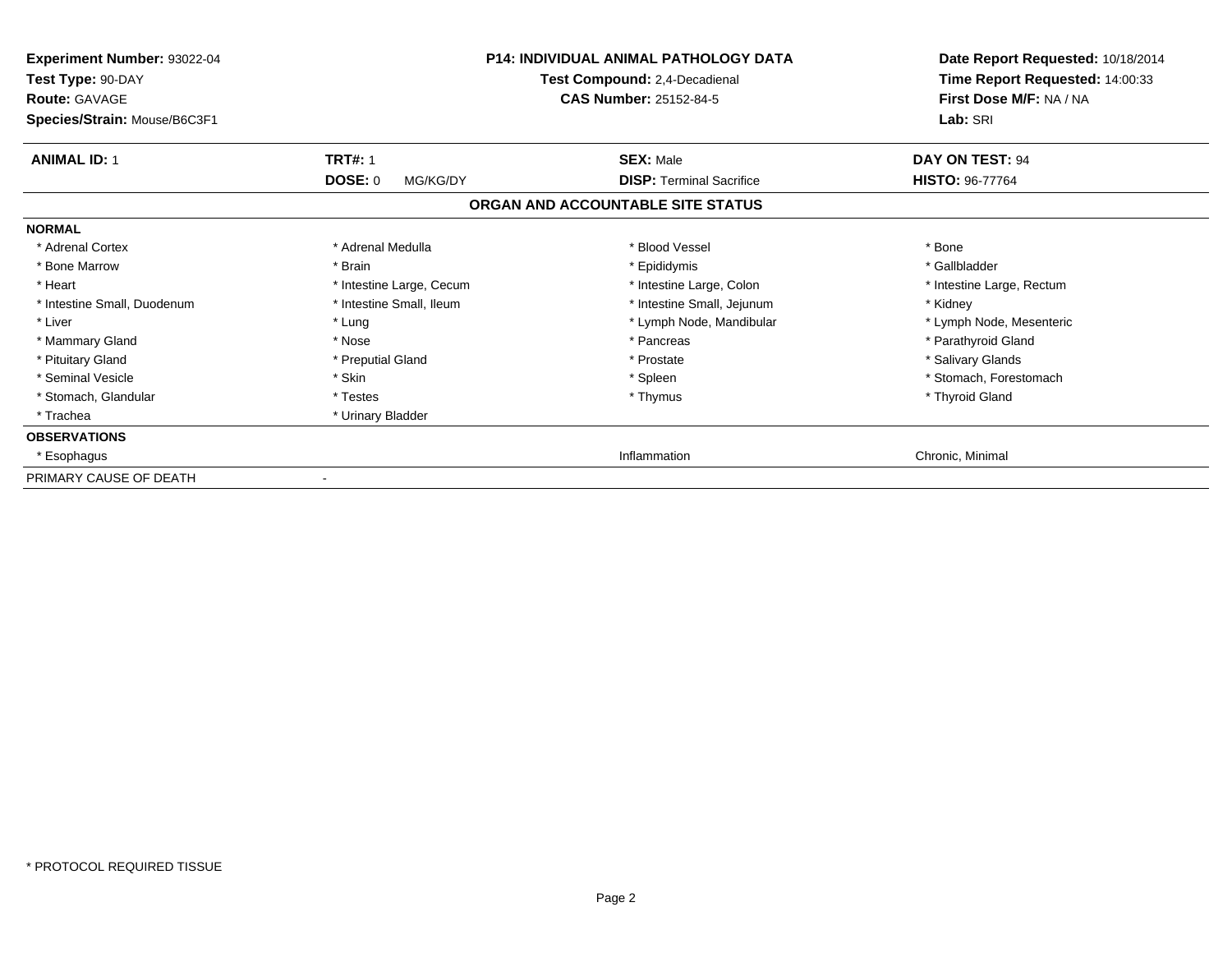| Experiment Number: 93022-04<br>Test Type: 90-DAY<br><b>Route: GAVAGE</b> | <b>P14: INDIVIDUAL ANIMAL PATHOLOGY DATA</b><br>Test Compound: 2,4-Decadienal<br><b>CAS Number: 25152-84-5</b> |                                   | Date Report Requested: 10/18/2014<br>Time Report Requested: 14:00:33<br>First Dose M/F: NA / NA |  |
|--------------------------------------------------------------------------|----------------------------------------------------------------------------------------------------------------|-----------------------------------|-------------------------------------------------------------------------------------------------|--|
| Species/Strain: Mouse/B6C3F1                                             |                                                                                                                |                                   | Lab: SRI                                                                                        |  |
| <b>ANIMAL ID: 2</b>                                                      | <b>TRT#: 1</b>                                                                                                 | <b>SEX: Male</b>                  | <b>DAY ON TEST: 94</b>                                                                          |  |
|                                                                          | DOSE: 0<br>MG/KG/DY                                                                                            | <b>DISP: Terminal Sacrifice</b>   | <b>HISTO: 96-77765</b>                                                                          |  |
|                                                                          |                                                                                                                | ORGAN AND ACCOUNTABLE SITE STATUS |                                                                                                 |  |
| <b>NORMAL</b>                                                            |                                                                                                                |                                   |                                                                                                 |  |
| * Adrenal Cortex                                                         | * Adrenal Medulla                                                                                              | * Blood Vessel                    | * Bone                                                                                          |  |
| * Bone Marrow                                                            | * Brain                                                                                                        | * Epididymis                      | * Esophagus                                                                                     |  |
| * Gallbladder                                                            | * Heart                                                                                                        | * Intestine Large, Cecum          | * Intestine Large, Colon                                                                        |  |
| * Intestine Large, Rectum                                                | * Intestine Small, Duodenum                                                                                    | * Intestine Small, Ileum          | * Intestine Small, Jejunum                                                                      |  |
| * Kidney                                                                 | * Liver                                                                                                        | * Lung                            | * Lymph Node, Mandibular                                                                        |  |
| * Lymph Node, Mesenteric                                                 | * Nose                                                                                                         | * Pancreas                        | * Parathyroid Gland                                                                             |  |
| * Pituitary Gland                                                        | * Preputial Gland                                                                                              | * Prostate                        | * Salivary Glands                                                                               |  |
| * Seminal Vesicle                                                        | * Skin                                                                                                         | * Spleen                          | * Stomach, Forestomach                                                                          |  |
| * Stomach, Glandular                                                     | * Testes                                                                                                       | * Thymus                          | * Thyroid Gland                                                                                 |  |
| * Trachea                                                                | * Urinary Bladder                                                                                              |                                   |                                                                                                 |  |
| <b>MISSING</b>                                                           |                                                                                                                |                                   |                                                                                                 |  |
| * Mammary Gland                                                          |                                                                                                                |                                   |                                                                                                 |  |
| PRIMARY CAUSE OF DEATH                                                   |                                                                                                                |                                   |                                                                                                 |  |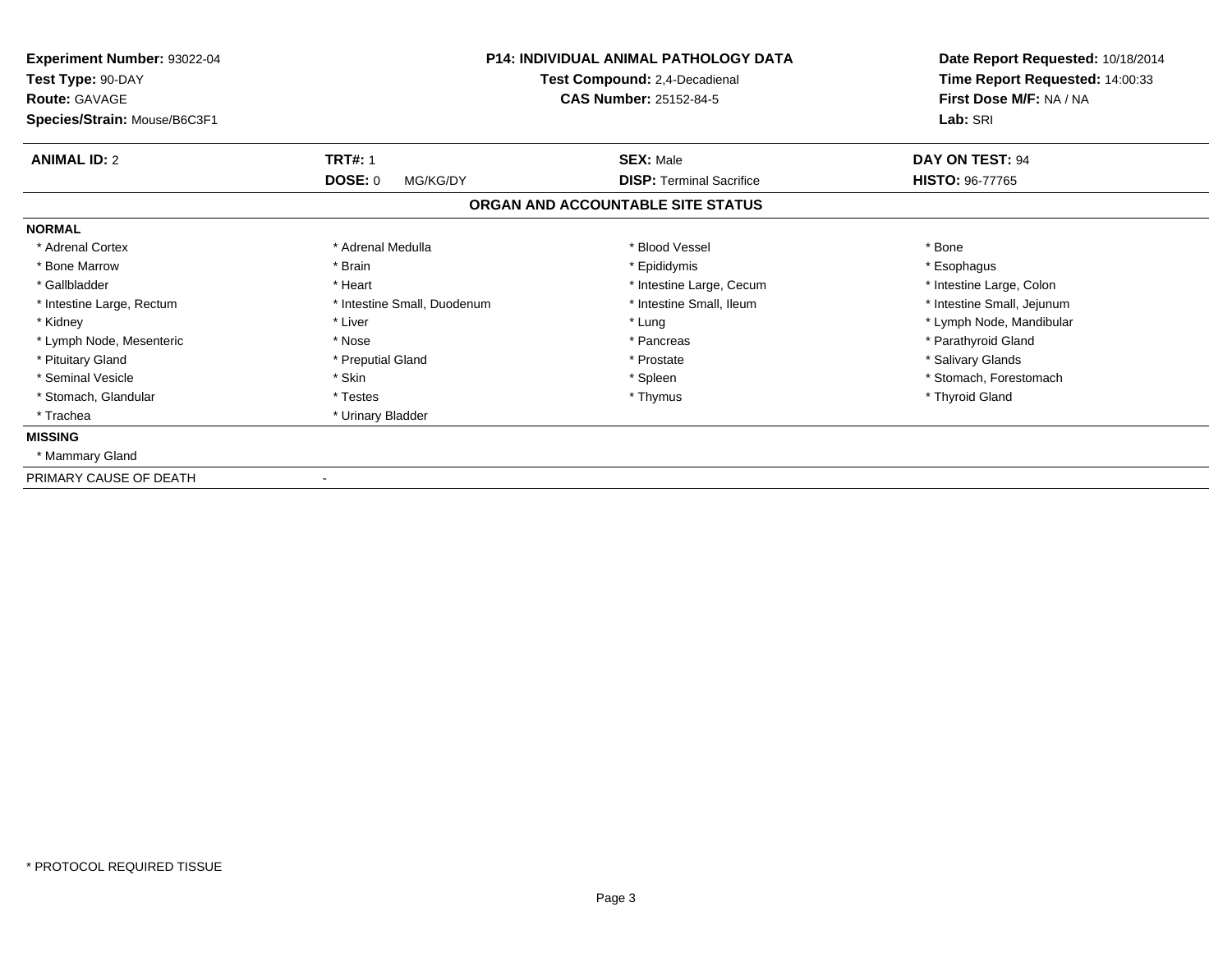| Experiment Number: 93022-04<br>Test Type: 90-DAY<br><b>Route: GAVAGE</b><br>Species/Strain: Mouse/B6C3F1 |                            | <b>P14: INDIVIDUAL ANIMAL PATHOLOGY DATA</b><br>Test Compound: 2,4-Decadienal<br><b>CAS Number: 25152-84-5</b> | Date Report Requested: 10/18/2014<br>Time Report Requested: 14:00:33<br>First Dose M/F: NA / NA<br>Lab: SRI |
|----------------------------------------------------------------------------------------------------------|----------------------------|----------------------------------------------------------------------------------------------------------------|-------------------------------------------------------------------------------------------------------------|
|                                                                                                          |                            |                                                                                                                |                                                                                                             |
| <b>ANIMAL ID: 3</b>                                                                                      | <b>TRT#: 1</b>             | <b>SEX: Male</b>                                                                                               | DAY ON TEST: 94                                                                                             |
|                                                                                                          | <b>DOSE: 0</b><br>MG/KG/DY | <b>DISP: Terminal Sacrifice</b>                                                                                | <b>HISTO: 96-77766</b>                                                                                      |
|                                                                                                          |                            | ORGAN AND ACCOUNTABLE SITE STATUS                                                                              |                                                                                                             |
| <b>NORMAL</b>                                                                                            |                            |                                                                                                                |                                                                                                             |
| * Adrenal Cortex                                                                                         | * Adrenal Medulla          | * Blood Vessel                                                                                                 | * Bone                                                                                                      |
| * Bone Marrow                                                                                            | * Brain                    | * Epididymis                                                                                                   | * Gallbladder                                                                                               |
| * Heart                                                                                                  | * Intestine Large, Cecum   | * Intestine Large, Colon                                                                                       | * Intestine Large, Rectum                                                                                   |
| * Intestine Small, Duodenum                                                                              | * Intestine Small, Ileum   | * Intestine Small, Jejunum                                                                                     | * Kidney                                                                                                    |
| * Liver                                                                                                  | * Lung                     | * Lymph Node, Mandibular                                                                                       | * Lymph Node, Mesenteric                                                                                    |
| * Nose                                                                                                   | * Pancreas                 | * Parathyroid Gland                                                                                            | * Pituitary Gland                                                                                           |
| * Preputial Gland                                                                                        | * Prostate                 | * Salivary Glands                                                                                              | * Seminal Vesicle                                                                                           |
| * Skin                                                                                                   | * Spleen                   | * Stomach. Forestomach                                                                                         | * Stomach, Glandular                                                                                        |
| * Testes                                                                                                 | * Thymus                   | * Thyroid Gland                                                                                                | * Trachea                                                                                                   |
| * Urinary Bladder                                                                                        |                            |                                                                                                                |                                                                                                             |
| <b>MISSING</b>                                                                                           |                            |                                                                                                                |                                                                                                             |
| * Esophagus                                                                                              | * Mammary Gland            |                                                                                                                |                                                                                                             |
| PRIMARY CAUSE OF DEATH                                                                                   |                            |                                                                                                                |                                                                                                             |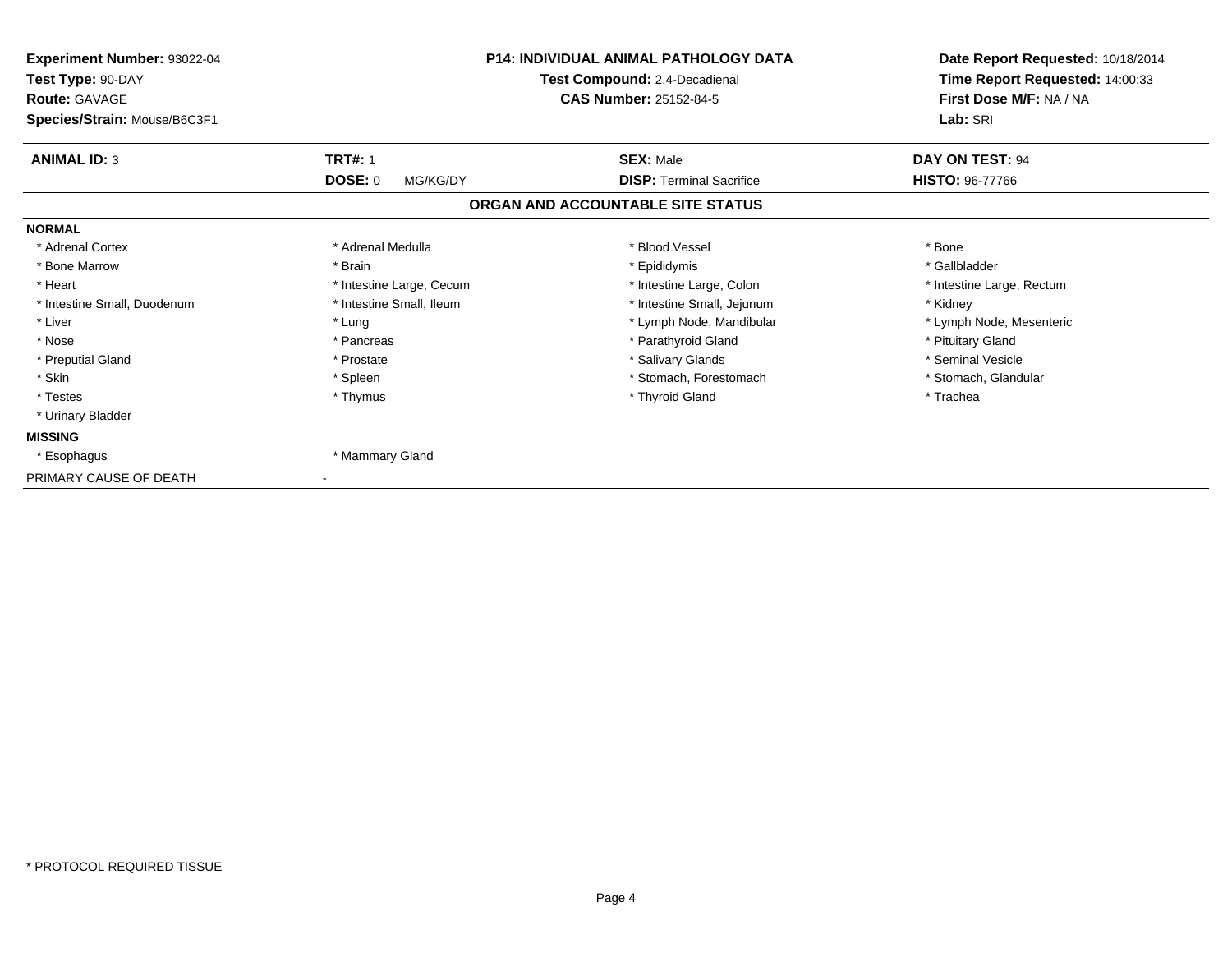| Experiment Number: 93022-04<br>Test Type: 90-DAY<br><b>Route: GAVAGE</b><br>Species/Strain: Mouse/B6C3F1 |                            | <b>P14: INDIVIDUAL ANIMAL PATHOLOGY DATA</b><br>Test Compound: 2,4-Decadienal<br>CAS Number: 25152-84-5 | Date Report Requested: 10/18/2014<br>Time Report Requested: 14:00:33<br>First Dose M/F: NA / NA<br>Lab: SRI |
|----------------------------------------------------------------------------------------------------------|----------------------------|---------------------------------------------------------------------------------------------------------|-------------------------------------------------------------------------------------------------------------|
| <b>ANIMAL ID: 4</b>                                                                                      | <b>TRT#: 1</b>             | <b>SEX: Male</b>                                                                                        | <b>DAY ON TEST: 94</b>                                                                                      |
|                                                                                                          | <b>DOSE: 0</b><br>MG/KG/DY | <b>DISP: Terminal Sacrifice</b>                                                                         | <b>HISTO: 96-77767</b>                                                                                      |
|                                                                                                          |                            | ORGAN AND ACCOUNTABLE SITE STATUS                                                                       |                                                                                                             |
| <b>NORMAL</b>                                                                                            |                            |                                                                                                         |                                                                                                             |
| * Adrenal Cortex                                                                                         | * Adrenal Medulla          | * Blood Vessel                                                                                          | * Bone                                                                                                      |
| * Bone Marrow                                                                                            | * Brain                    | * Epididymis                                                                                            | * Esophagus                                                                                                 |
| * Heart                                                                                                  | * Intestine Large, Cecum   | * Intestine Large, Colon                                                                                | * Intestine Large, Rectum                                                                                   |
| * Intestine Small, Duodenum                                                                              | * Intestine Small, Ileum   | * Intestine Small, Jejunum                                                                              | * Kidney                                                                                                    |
| * Liver                                                                                                  | * Lymph Node, Mandibular   | * Lymph Node, Mesenteric                                                                                | * Nose                                                                                                      |
| * Pancreas                                                                                               | * Parathyroid Gland        | * Pituitary Gland                                                                                       | * Preputial Gland                                                                                           |
| * Prostate                                                                                               | * Salivary Glands          | * Seminal Vesicle                                                                                       | * Skin                                                                                                      |
| * Spleen                                                                                                 | * Stomach, Forestomach     | * Stomach, Glandular                                                                                    | * Testes                                                                                                    |
| * Thymus                                                                                                 | * Thyroid Gland            | * Trachea                                                                                               | * Urinary Bladder                                                                                           |
| <b>MISSING</b>                                                                                           |                            |                                                                                                         |                                                                                                             |
| * Gallbladder                                                                                            | * Mammary Gland            |                                                                                                         |                                                                                                             |
| <b>OBSERVATIONS</b>                                                                                      |                            |                                                                                                         |                                                                                                             |
| * Lung                                                                                                   |                            | Congestion                                                                                              | Mild                                                                                                        |
| [Congestion TGLS = $2-2.3-2$ ]                                                                           |                            |                                                                                                         |                                                                                                             |
| PRIMARY CAUSE OF DEATH                                                                                   | $\overline{\phantom{a}}$   |                                                                                                         |                                                                                                             |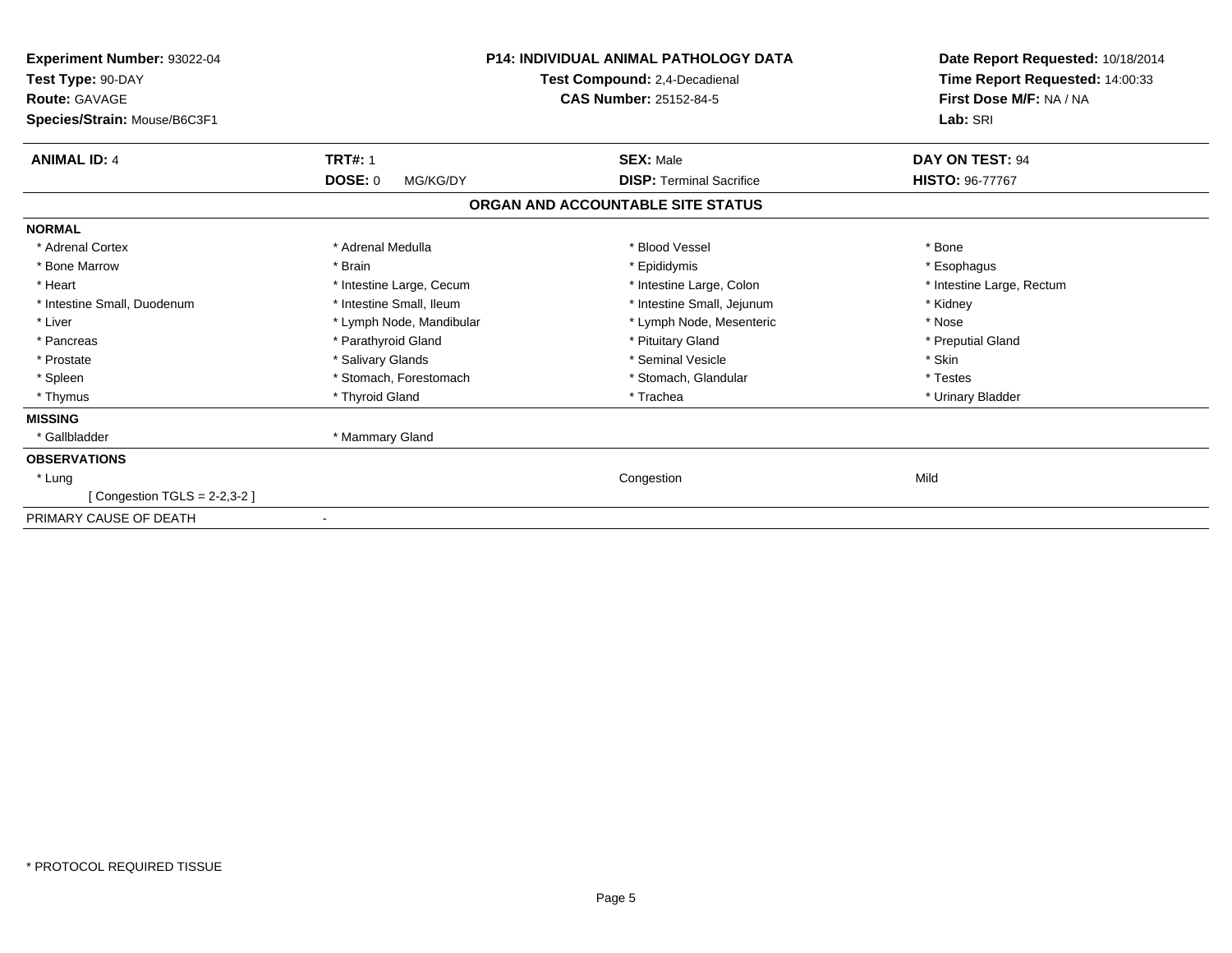| Experiment Number: 93022-04<br>Test Type: 90-DAY<br><b>Route: GAVAGE</b> | P14: INDIVIDUAL ANIMAL PATHOLOGY DATA<br>Test Compound: 2,4-Decadienal<br><b>CAS Number: 25152-84-5</b> |                                                     | Date Report Requested: 10/18/2014<br>Time Report Requested: 14:00:33<br>First Dose M/F: NA / NA<br>Lab: SRI |
|--------------------------------------------------------------------------|---------------------------------------------------------------------------------------------------------|-----------------------------------------------------|-------------------------------------------------------------------------------------------------------------|
| Species/Strain: Mouse/B6C3F1                                             |                                                                                                         |                                                     |                                                                                                             |
| <b>ANIMAL ID: 5</b>                                                      | <b>TRT#: 1</b><br><b>DOSE: 0</b><br>MG/KG/DY                                                            | <b>SEX: Male</b><br><b>DISP: Terminal Sacrifice</b> | DAY ON TEST: 94<br><b>HISTO: 96-77768</b>                                                                   |
|                                                                          |                                                                                                         | ORGAN AND ACCOUNTABLE SITE STATUS                   |                                                                                                             |
| <b>NORMAL</b>                                                            |                                                                                                         |                                                     |                                                                                                             |
| * Adrenal Cortex                                                         | * Adrenal Medulla                                                                                       | * Blood Vessel                                      | * Bone                                                                                                      |
| * Bone Marrow                                                            | * Brain                                                                                                 | * Epididymis                                        | * Esophagus                                                                                                 |
| * Gallbladder                                                            | * Heart                                                                                                 | * Intestine Large, Cecum                            | * Intestine Large, Colon                                                                                    |
| * Intestine Large, Rectum                                                | * Intestine Small, Duodenum                                                                             | * Intestine Small, Ileum                            | * Intestine Small, Jejunum                                                                                  |
| * Kidney                                                                 | * Liver                                                                                                 | * Lung                                              | * Lymph Node, Mandibular                                                                                    |
| * Lymph Node, Mesenteric                                                 | * Nose                                                                                                  | * Pancreas                                          | * Parathyroid Gland                                                                                         |
| * Pituitary Gland                                                        | * Preputial Gland                                                                                       | * Prostate                                          | * Salivary Glands                                                                                           |
| * Seminal Vesicle                                                        | * Skin                                                                                                  | * Spleen                                            | * Stomach, Forestomach                                                                                      |
| * Stomach, Glandular                                                     | * Testes                                                                                                | * Thymus                                            | * Thyroid Gland                                                                                             |
| * Trachea                                                                | * Urinary Bladder                                                                                       |                                                     |                                                                                                             |
| <b>MISSING</b>                                                           |                                                                                                         |                                                     |                                                                                                             |
| * Mammary Gland                                                          |                                                                                                         |                                                     |                                                                                                             |
| PRIMARY CAUSE OF DEATH                                                   |                                                                                                         |                                                     |                                                                                                             |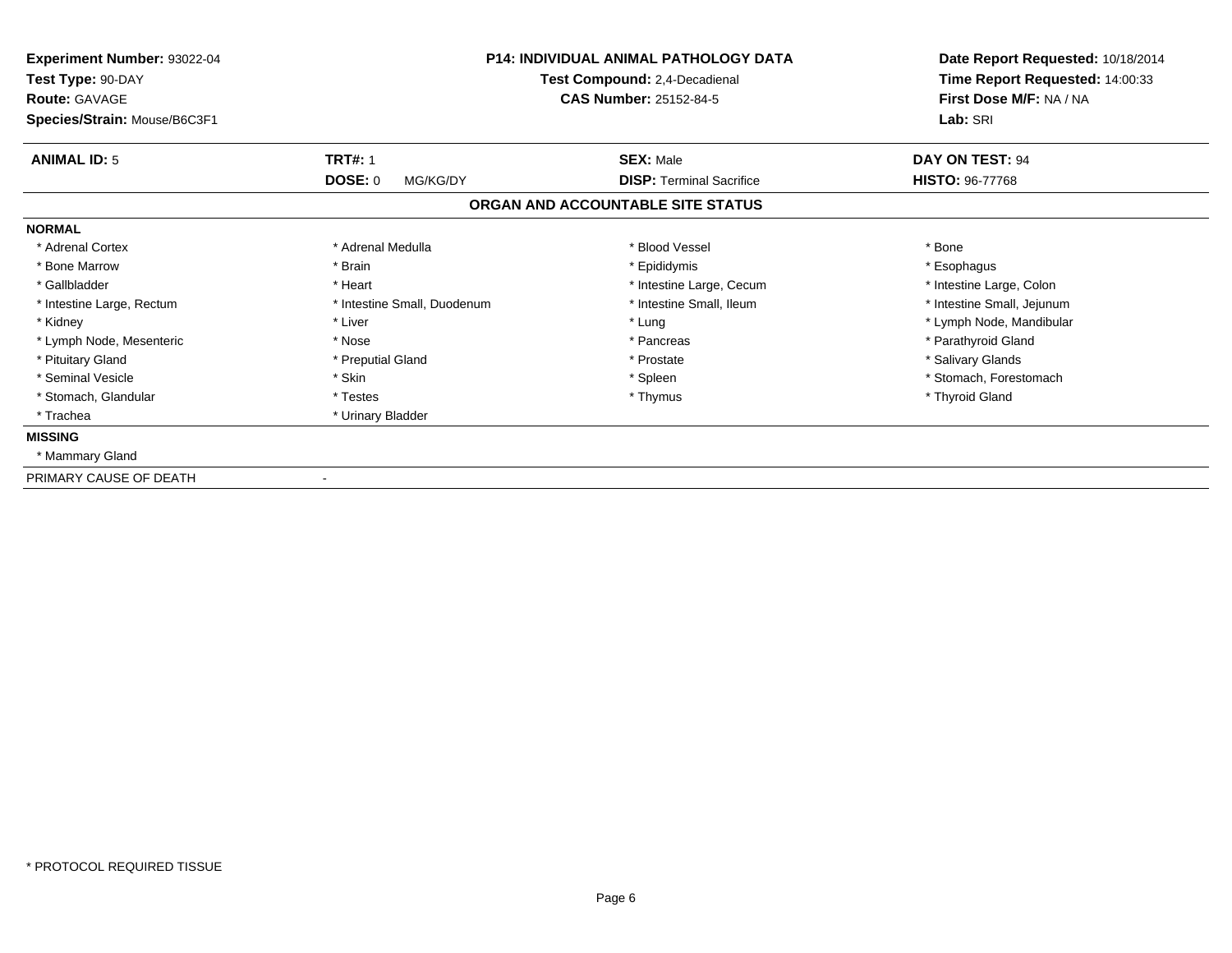| Experiment Number: 93022-04<br>Test Type: 90-DAY<br><b>Route: GAVAGE</b> | P14: INDIVIDUAL ANIMAL PATHOLOGY DATA<br>Test Compound: 2,4-Decadienal<br><b>CAS Number: 25152-84-5</b> |                                   |                            | Date Report Requested: 10/18/2014<br>Time Report Requested: 14:00:33<br>First Dose M/F: NA / NA |
|--------------------------------------------------------------------------|---------------------------------------------------------------------------------------------------------|-----------------------------------|----------------------------|-------------------------------------------------------------------------------------------------|
| Species/Strain: Mouse/B6C3F1                                             |                                                                                                         |                                   | Lab: SRI                   |                                                                                                 |
| <b>ANIMAL ID: 6</b>                                                      | <b>TRT#: 1</b>                                                                                          | <b>SEX: Male</b>                  | DAY ON TEST: 94            |                                                                                                 |
|                                                                          | <b>DOSE: 0</b><br>MG/KG/DY                                                                              | <b>DISP: Terminal Sacrifice</b>   | <b>HISTO: 96-77769</b>     |                                                                                                 |
|                                                                          |                                                                                                         | ORGAN AND ACCOUNTABLE SITE STATUS |                            |                                                                                                 |
| <b>NORMAL</b>                                                            |                                                                                                         |                                   |                            |                                                                                                 |
| * Adrenal Cortex                                                         | * Adrenal Medulla                                                                                       | * Blood Vessel                    | * Bone                     |                                                                                                 |
| * Bone Marrow                                                            | * Brain                                                                                                 | * Epididymis                      | * Esophagus                |                                                                                                 |
| * Gallbladder                                                            | * Heart                                                                                                 | * Intestine Large, Cecum          | * Intestine Large, Colon   |                                                                                                 |
| * Intestine Large, Rectum                                                | * Intestine Small, Duodenum                                                                             | * Intestine Small, Ileum          | * Intestine Small, Jejunum |                                                                                                 |
| * Kidney                                                                 | * Liver                                                                                                 | * Lung                            | * Lymph Node, Mandibular   |                                                                                                 |
| * Lymph Node, Mesenteric                                                 | * Nose                                                                                                  | * Pancreas                        | * Parathyroid Gland        |                                                                                                 |
| * Pituitary Gland                                                        | * Preputial Gland                                                                                       | * Prostate                        | * Salivary Glands          |                                                                                                 |
| * Seminal Vesicle                                                        | * Skin                                                                                                  | * Spleen                          | * Stomach, Forestomach     |                                                                                                 |
| * Stomach, Glandular                                                     | * Testes                                                                                                | * Thymus                          | * Thyroid Gland            |                                                                                                 |
| * Trachea                                                                | * Urinary Bladder                                                                                       |                                   |                            |                                                                                                 |
| <b>MISSING</b>                                                           |                                                                                                         |                                   |                            |                                                                                                 |
| * Mammary Gland                                                          |                                                                                                         |                                   |                            |                                                                                                 |
| PRIMARY CAUSE OF DEATH                                                   |                                                                                                         |                                   |                            |                                                                                                 |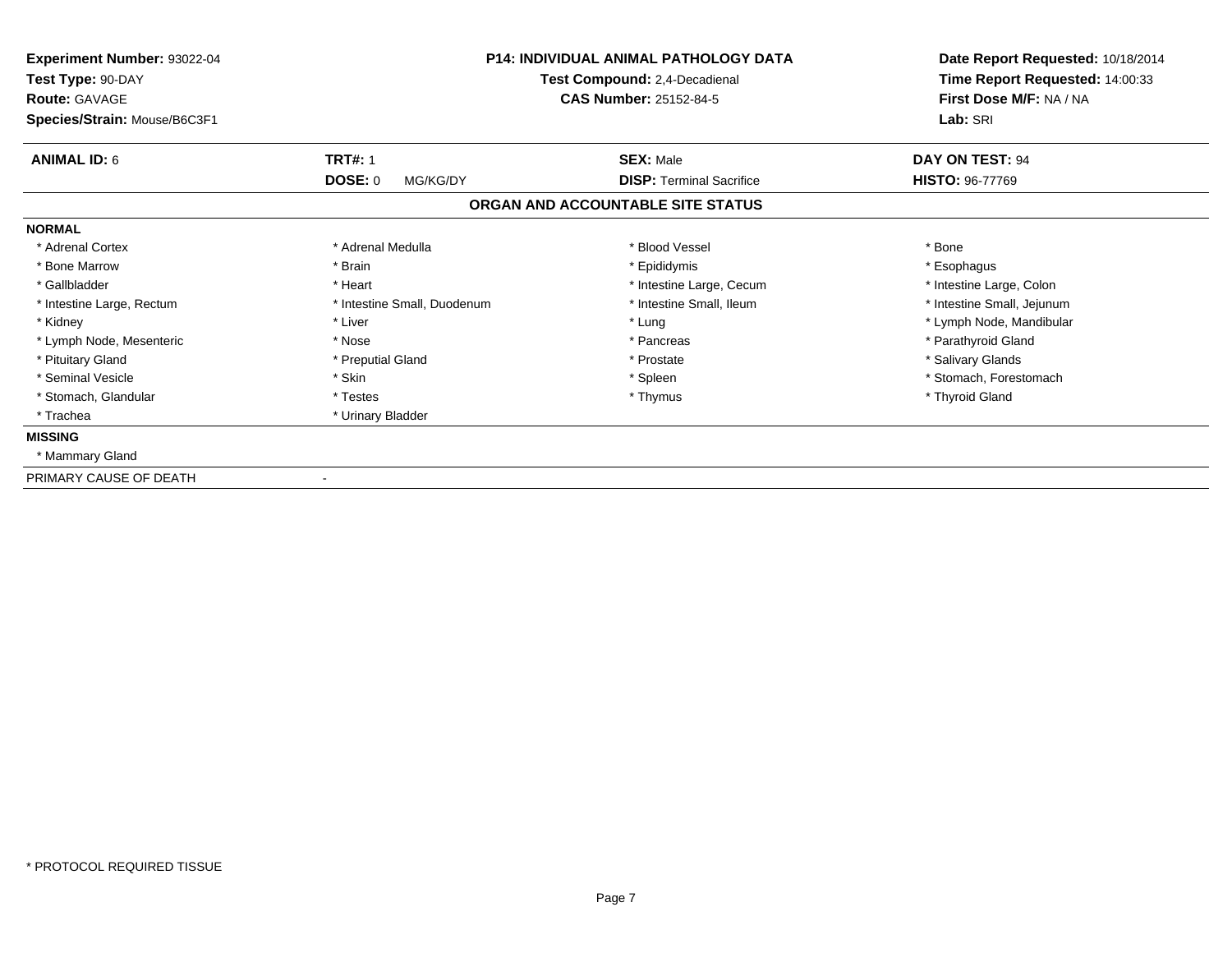| Experiment Number: 93022-04<br>Test Type: 90-DAY<br><b>Route: GAVAGE</b> | <b>P14: INDIVIDUAL ANIMAL PATHOLOGY DATA</b><br>Test Compound: 2,4-Decadienal<br><b>CAS Number: 25152-84-5</b> |                                   | Date Report Requested: 10/18/2014<br>Time Report Requested: 14:00:33<br>First Dose M/F: NA / NA |  |
|--------------------------------------------------------------------------|----------------------------------------------------------------------------------------------------------------|-----------------------------------|-------------------------------------------------------------------------------------------------|--|
| Species/Strain: Mouse/B6C3F1                                             |                                                                                                                |                                   | Lab: SRI                                                                                        |  |
| <b>ANIMAL ID: 7</b>                                                      | <b>TRT#: 1</b>                                                                                                 | <b>SEX: Male</b>                  | DAY ON TEST: 94                                                                                 |  |
|                                                                          | <b>DOSE: 0</b><br>MG/KG/DY                                                                                     | <b>DISP: Terminal Sacrifice</b>   | <b>HISTO: 96-77770</b>                                                                          |  |
|                                                                          |                                                                                                                | ORGAN AND ACCOUNTABLE SITE STATUS |                                                                                                 |  |
| <b>NORMAL</b>                                                            |                                                                                                                |                                   |                                                                                                 |  |
| * Adrenal Cortex                                                         | * Adrenal Medulla                                                                                              | * Blood Vessel                    | * Bone                                                                                          |  |
| * Bone Marrow                                                            | * Brain                                                                                                        | * Epididymis                      | * Gallbladder                                                                                   |  |
| * Heart                                                                  | * Intestine Large, Cecum                                                                                       | * Intestine Large, Colon          | * Intestine Large, Rectum                                                                       |  |
| * Intestine Small, Duodenum                                              | * Intestine Small, Ileum                                                                                       | * Intestine Small, Jejunum        | * Kidney                                                                                        |  |
| * Liver                                                                  | * Lung                                                                                                         | * Lymph Node, Mandibular          | * Lymph Node, Mesenteric                                                                        |  |
| * Nose                                                                   | * Pancreas                                                                                                     | * Parathyroid Gland               | * Pituitary Gland                                                                               |  |
| * Preputial Gland                                                        | * Prostate                                                                                                     | * Salivary Glands                 | * Seminal Vesicle                                                                               |  |
| * Skin                                                                   | * Spleen                                                                                                       | * Stomach, Forestomach            | * Stomach, Glandular                                                                            |  |
| * Testes                                                                 | * Thymus                                                                                                       | * Thyroid Gland                   | * Trachea                                                                                       |  |
| * Urinary Bladder                                                        |                                                                                                                |                                   |                                                                                                 |  |
| <b>MISSING</b>                                                           |                                                                                                                |                                   |                                                                                                 |  |
| * Esophagus                                                              | * Mammary Gland                                                                                                |                                   |                                                                                                 |  |
| PRIMARY CAUSE OF DEATH                                                   |                                                                                                                |                                   |                                                                                                 |  |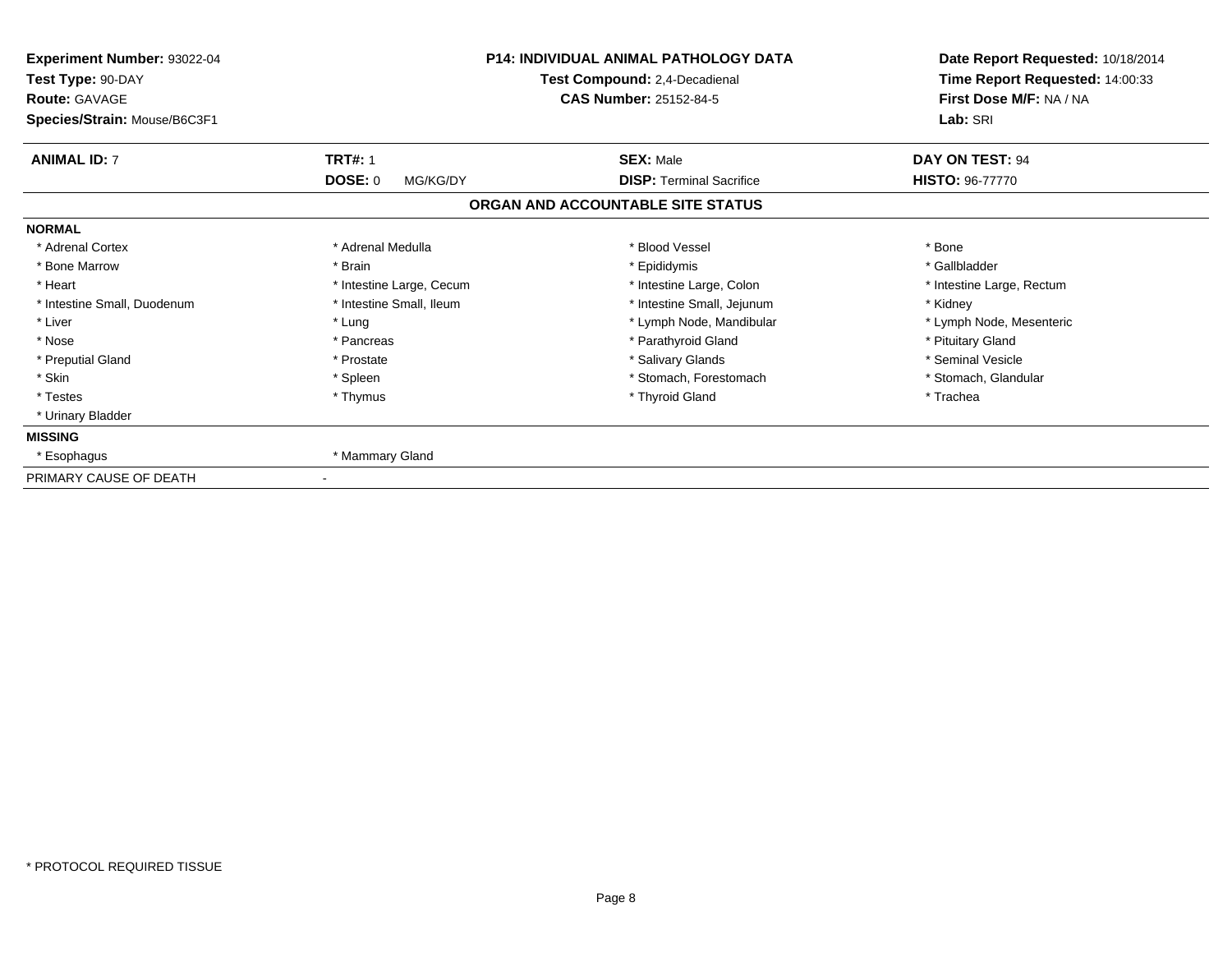| Experiment Number: 93022-04<br>Test Type: 90-DAY<br><b>Route: GAVAGE</b> | <b>P14: INDIVIDUAL ANIMAL PATHOLOGY DATA</b><br>Test Compound: 2,4-Decadienal<br><b>CAS Number: 25152-84-5</b> |                                   |                            | Date Report Requested: 10/18/2014<br>Time Report Requested: 14:00:33<br>First Dose M/F: NA / NA |
|--------------------------------------------------------------------------|----------------------------------------------------------------------------------------------------------------|-----------------------------------|----------------------------|-------------------------------------------------------------------------------------------------|
| Species/Strain: Mouse/B6C3F1                                             |                                                                                                                |                                   | Lab: SRI                   |                                                                                                 |
| <b>ANIMAL ID: 8</b>                                                      | <b>TRT#: 1</b>                                                                                                 | <b>SEX: Male</b>                  | <b>DAY ON TEST: 94</b>     |                                                                                                 |
|                                                                          | DOSE: 0<br>MG/KG/DY                                                                                            | <b>DISP: Terminal Sacrifice</b>   | <b>HISTO: 96-77771</b>     |                                                                                                 |
|                                                                          |                                                                                                                | ORGAN AND ACCOUNTABLE SITE STATUS |                            |                                                                                                 |
| <b>NORMAL</b>                                                            |                                                                                                                |                                   |                            |                                                                                                 |
| * Adrenal Cortex                                                         | * Adrenal Medulla                                                                                              | * Blood Vessel                    | * Bone                     |                                                                                                 |
| * Bone Marrow                                                            | * Brain                                                                                                        | * Epididymis                      | * Esophagus                |                                                                                                 |
| * Gallbladder                                                            | * Heart                                                                                                        | * Intestine Large, Cecum          | * Intestine Large, Colon   |                                                                                                 |
| * Intestine Large, Rectum                                                | * Intestine Small, Duodenum                                                                                    | * Intestine Small, Ileum          | * Intestine Small, Jejunum |                                                                                                 |
| * Kidney                                                                 | * Liver                                                                                                        | * Lung                            | * Lymph Node, Mandibular   |                                                                                                 |
| * Lymph Node, Mesenteric                                                 | * Nose                                                                                                         | * Pancreas                        | * Parathyroid Gland        |                                                                                                 |
| * Pituitary Gland                                                        | * Preputial Gland                                                                                              | * Prostate                        | * Salivary Glands          |                                                                                                 |
| * Seminal Vesicle                                                        | * Skin                                                                                                         | * Spleen                          | * Stomach, Forestomach     |                                                                                                 |
| * Stomach, Glandular                                                     | * Testes                                                                                                       | * Thymus                          | * Thyroid Gland            |                                                                                                 |
| * Trachea                                                                | * Urinary Bladder                                                                                              |                                   |                            |                                                                                                 |
| <b>MISSING</b>                                                           |                                                                                                                |                                   |                            |                                                                                                 |
| * Mammary Gland                                                          |                                                                                                                |                                   |                            |                                                                                                 |
| PRIMARY CAUSE OF DEATH                                                   |                                                                                                                |                                   |                            |                                                                                                 |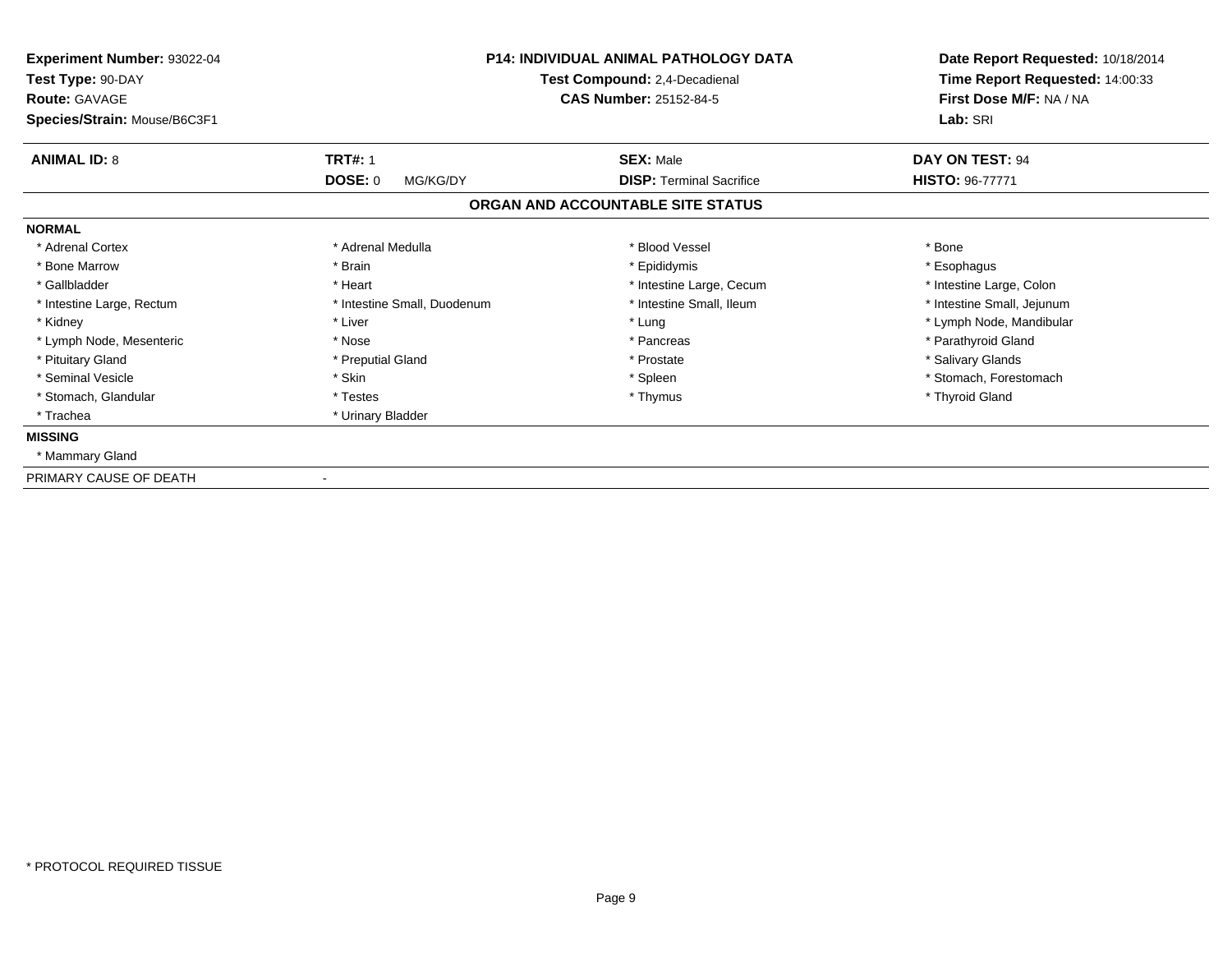| Experiment Number: 93022-04<br>Test Type: 90-DAY<br>Route: GAVAGE<br>Species/Strain: Mouse/B6C3F1 |                            | <b>P14: INDIVIDUAL ANIMAL PATHOLOGY DATA</b><br>Test Compound: 2,4-Decadienal<br><b>CAS Number: 25152-84-5</b> | Date Report Requested: 10/18/2014<br>Time Report Requested: 14:00:33<br>First Dose M/F: NA / NA<br>Lab: SRI |
|---------------------------------------------------------------------------------------------------|----------------------------|----------------------------------------------------------------------------------------------------------------|-------------------------------------------------------------------------------------------------------------|
| <b>ANIMAL ID: 9</b>                                                                               | <b>TRT#: 1</b>             | <b>SEX: Male</b><br><b>DISP: Terminal Sacrifice</b>                                                            | DAY ON TEST: 94                                                                                             |
|                                                                                                   | <b>DOSE: 0</b><br>MG/KG/DY | ORGAN AND ACCOUNTABLE SITE STATUS                                                                              | HISTO: 96-77772                                                                                             |
| <b>NORMAL</b>                                                                                     |                            |                                                                                                                |                                                                                                             |
| * Adrenal Cortex                                                                                  | * Adrenal Medulla          | * Blood Vessel                                                                                                 | * Bone                                                                                                      |
| * Bone Marrow                                                                                     | * Brain                    | * Epididymis                                                                                                   | * Gallbladder                                                                                               |
| * Heart                                                                                           | * Intestine Large, Cecum   | * Intestine Large, Colon                                                                                       | * Intestine Large, Rectum                                                                                   |
| * Intestine Small, Duodenum                                                                       | * Intestine Small, Ileum   | * Intestine Small, Jejunum                                                                                     | * Kidney                                                                                                    |
| * Liver                                                                                           | * Lymph Node, Mandibular   | * Lymph Node, Mesenteric                                                                                       | * Nose                                                                                                      |
| * Pancreas                                                                                        | * Parathyroid Gland        | * Pituitary Gland                                                                                              | * Preputial Gland                                                                                           |
| * Prostate                                                                                        | * Salivary Glands          | * Seminal Vesicle                                                                                              | * Skin                                                                                                      |
| * Spleen                                                                                          | * Stomach, Forestomach     | * Stomach, Glandular                                                                                           | * Testes                                                                                                    |
| * Thymus                                                                                          | * Thyroid Gland            | * Trachea                                                                                                      | * Urinary Bladder                                                                                           |
| <b>MISSING</b>                                                                                    |                            |                                                                                                                |                                                                                                             |
| * Esophagus                                                                                       | * Mammary Gland            |                                                                                                                |                                                                                                             |
| <b>OBSERVATIONS</b>                                                                               |                            |                                                                                                                |                                                                                                             |
| * Lung                                                                                            |                            | <b>Infiltration Cellular</b>                                                                                   | Histiocyte, Minimal                                                                                         |
| PRIMARY CAUSE OF DEATH                                                                            |                            |                                                                                                                |                                                                                                             |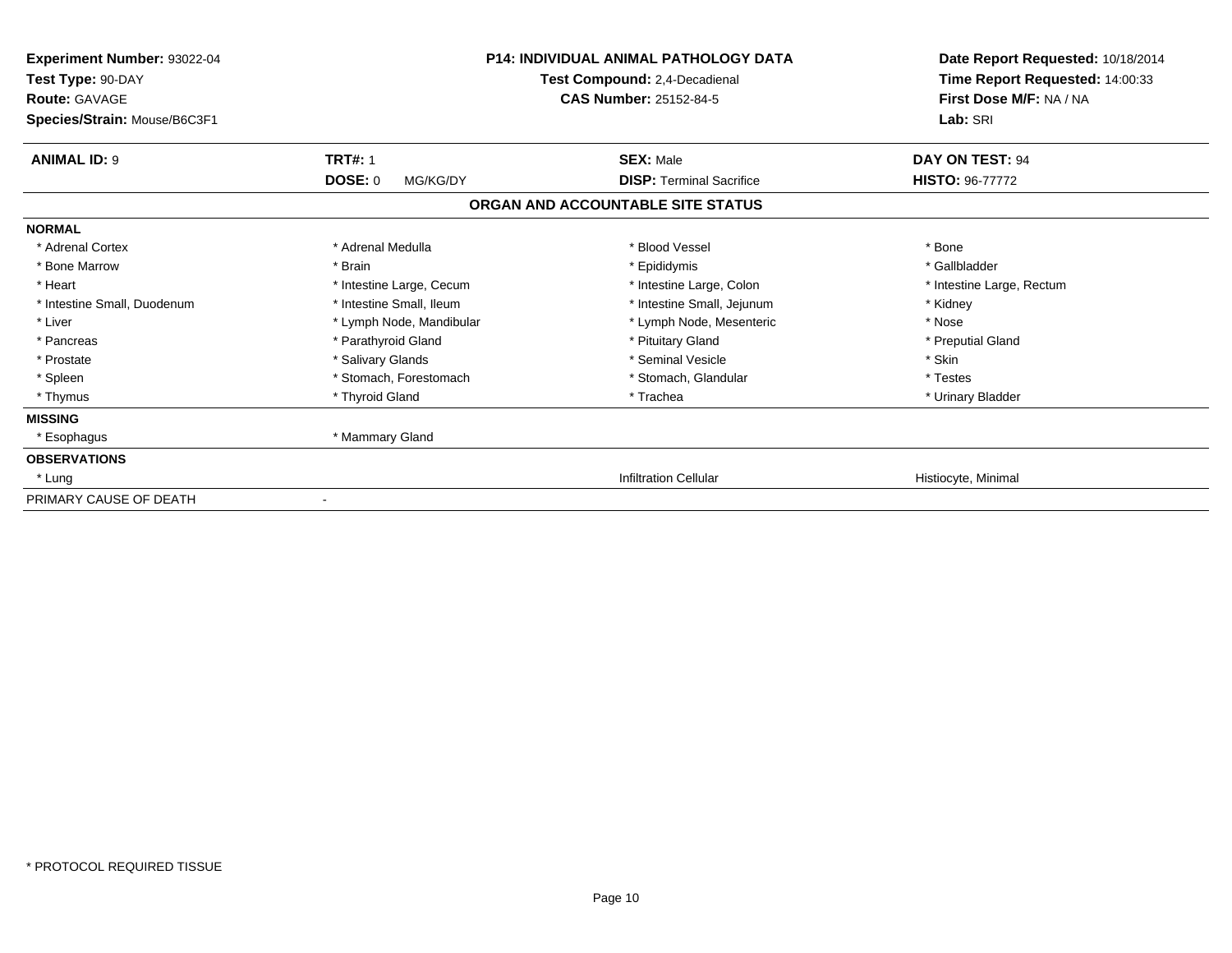| Experiment Number: 93022-04<br>Test Type: 90-DAY     | <b>P14: INDIVIDUAL ANIMAL PATHOLOGY DATA</b><br>Test Compound: 2,4-Decadienal |                                   | Date Report Requested: 10/18/2014<br>Time Report Requested: 14:00:33 |  |
|------------------------------------------------------|-------------------------------------------------------------------------------|-----------------------------------|----------------------------------------------------------------------|--|
| <b>Route: GAVAGE</b><br>Species/Strain: Mouse/B6C3F1 |                                                                               | <b>CAS Number: 25152-84-5</b>     | First Dose M/F: NA / NA<br>Lab: SRI                                  |  |
| <b>ANIMAL ID: 10</b>                                 | <b>TRT#: 1</b>                                                                | <b>SEX: Male</b>                  | DAY ON TEST: 94                                                      |  |
|                                                      | <b>DOSE: 0</b><br>MG/KG/DY                                                    | <b>DISP: Terminal Sacrifice</b>   | <b>HISTO: 96-77773</b>                                               |  |
|                                                      |                                                                               | ORGAN AND ACCOUNTABLE SITE STATUS |                                                                      |  |
| <b>NORMAL</b>                                        |                                                                               |                                   |                                                                      |  |
| * Adrenal Cortex                                     | * Adrenal Medulla                                                             | * Blood Vessel                    | * Bone                                                               |  |
| * Bone Marrow                                        | * Brain                                                                       | * Epididymis                      | * Gallbladder                                                        |  |
| * Heart                                              | * Intestine Large, Cecum                                                      | * Intestine Large, Colon          | * Intestine Large, Rectum                                            |  |
| * Intestine Small, Duodenum                          | * Intestine Small, Ileum                                                      | * Intestine Small, Jejunum        | * Kidney                                                             |  |
| * Liver                                              | * Lung                                                                        | * Lymph Node, Mandibular          | * Lymph Node, Mesenteric                                             |  |
| * Nose                                               | * Pancreas                                                                    | * Parathyroid Gland               | * Pituitary Gland                                                    |  |
| * Preputial Gland                                    | * Prostate                                                                    | * Salivary Glands                 | * Seminal Vesicle                                                    |  |
| * Skin                                               | * Spleen                                                                      | * Stomach, Forestomach            | * Stomach, Glandular                                                 |  |
| * Testes                                             | * Thymus                                                                      | * Thyroid Gland                   | * Trachea                                                            |  |
| * Urinary Bladder                                    |                                                                               |                                   |                                                                      |  |
| <b>MISSING</b>                                       |                                                                               |                                   |                                                                      |  |
| * Esophagus                                          | * Mammary Gland                                                               |                                   |                                                                      |  |
| PRIMARY CAUSE OF DEATH                               |                                                                               |                                   |                                                                      |  |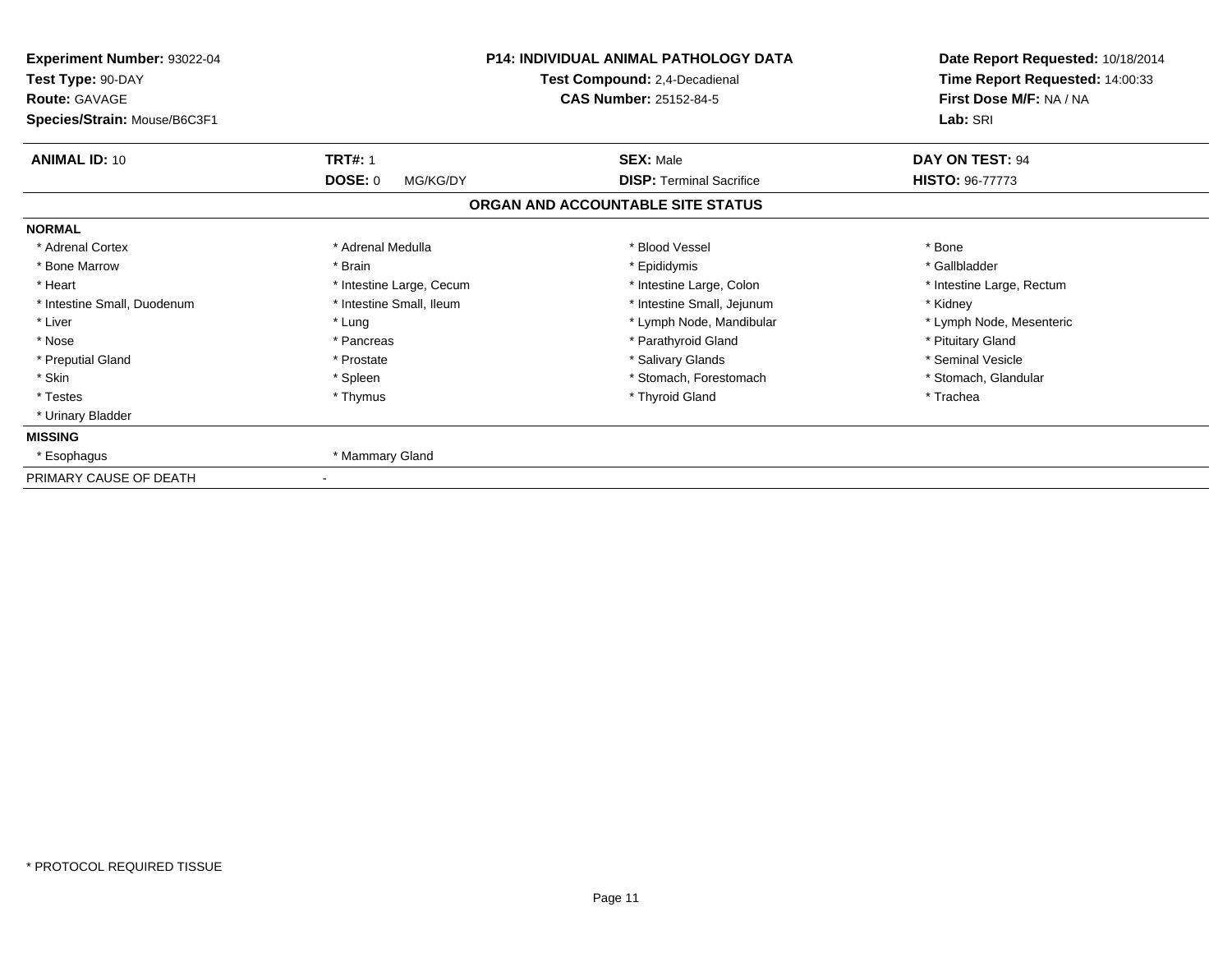| Experiment Number: 93022-04  | <b>P14: INDIVIDUAL ANIMAL PATHOLOGY DATA</b> |                                   | Date Report Requested: 10/18/2014 |
|------------------------------|----------------------------------------------|-----------------------------------|-----------------------------------|
| Test Type: 90-DAY            |                                              | Test Compound: 2,4-Decadienal     | Time Report Requested: 14:00:33   |
| <b>Route: GAVAGE</b>         |                                              | <b>CAS Number: 25152-84-5</b>     | First Dose M/F: NA / NA           |
| Species/Strain: Mouse/B6C3F1 |                                              | Lab: SRI                          |                                   |
| <b>ANIMAL ID: 11</b>         | TRT#: 3                                      | <b>SEX: Male</b>                  | DAY ON TEST: 94                   |
|                              | <b>DOSE: 50</b><br>MG/KG/DY                  | <b>DISP: Terminal Sacrifice</b>   | <b>HISTO: 96-77774</b>            |
|                              |                                              | ORGAN AND ACCOUNTABLE SITE STATUS |                                   |
| <b>NORMAL</b>                |                                              |                                   |                                   |
| Nose                         | Stomach, Forestomach                         |                                   |                                   |
| PRIMARY CAUSE OF DEATH       |                                              |                                   |                                   |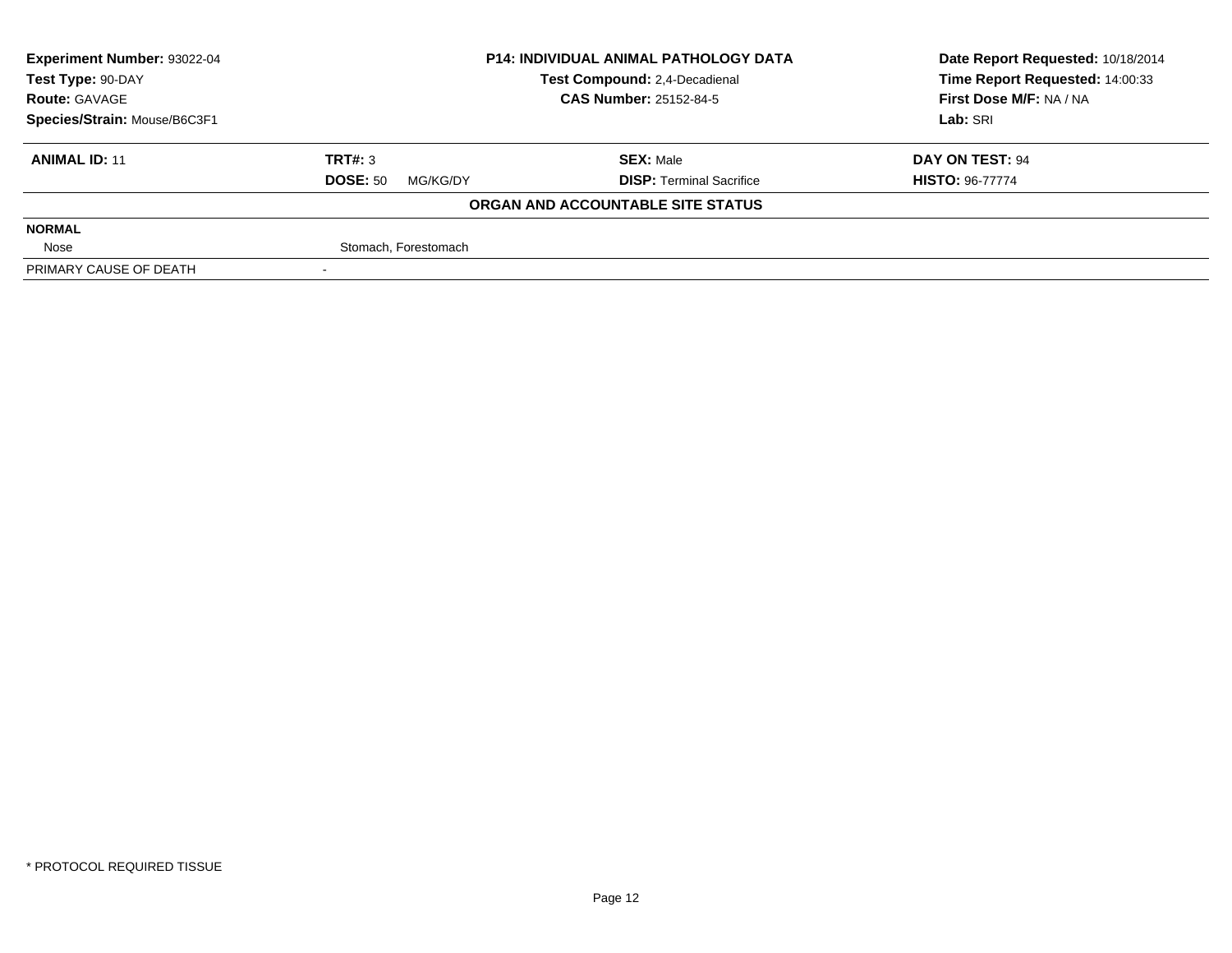| <b>Experiment Number: 93022-04</b> | <b>P14: INDIVIDUAL ANIMAL PATHOLOGY DATA</b><br>Test Compound: 2,4-Decadienal |                                   | Date Report Requested: 10/18/2014 |
|------------------------------------|-------------------------------------------------------------------------------|-----------------------------------|-----------------------------------|
| Test Type: 90-DAY                  |                                                                               |                                   | Time Report Requested: 14:00:33   |
| <b>Route: GAVAGE</b>               |                                                                               | <b>CAS Number: 25152-84-5</b>     | First Dose M/F: NA / NA           |
| Species/Strain: Mouse/B6C3F1       |                                                                               |                                   | Lab: SRI                          |
| <b>ANIMAL ID: 12</b>               | TRT#: 3                                                                       | <b>SEX: Male</b>                  | DAY ON TEST: 94                   |
|                                    | <b>DOSE: 50</b><br>MG/KG/DY                                                   | <b>DISP: Terminal Sacrifice</b>   | <b>HISTO: 96-77775</b>            |
|                                    |                                                                               | ORGAN AND ACCOUNTABLE SITE STATUS |                                   |
| <b>NORMAL</b>                      |                                                                               |                                   |                                   |
| Nose                               | Stomach, Forestomach                                                          |                                   |                                   |
| PRIMARY CAUSE OF DEATH             |                                                                               |                                   |                                   |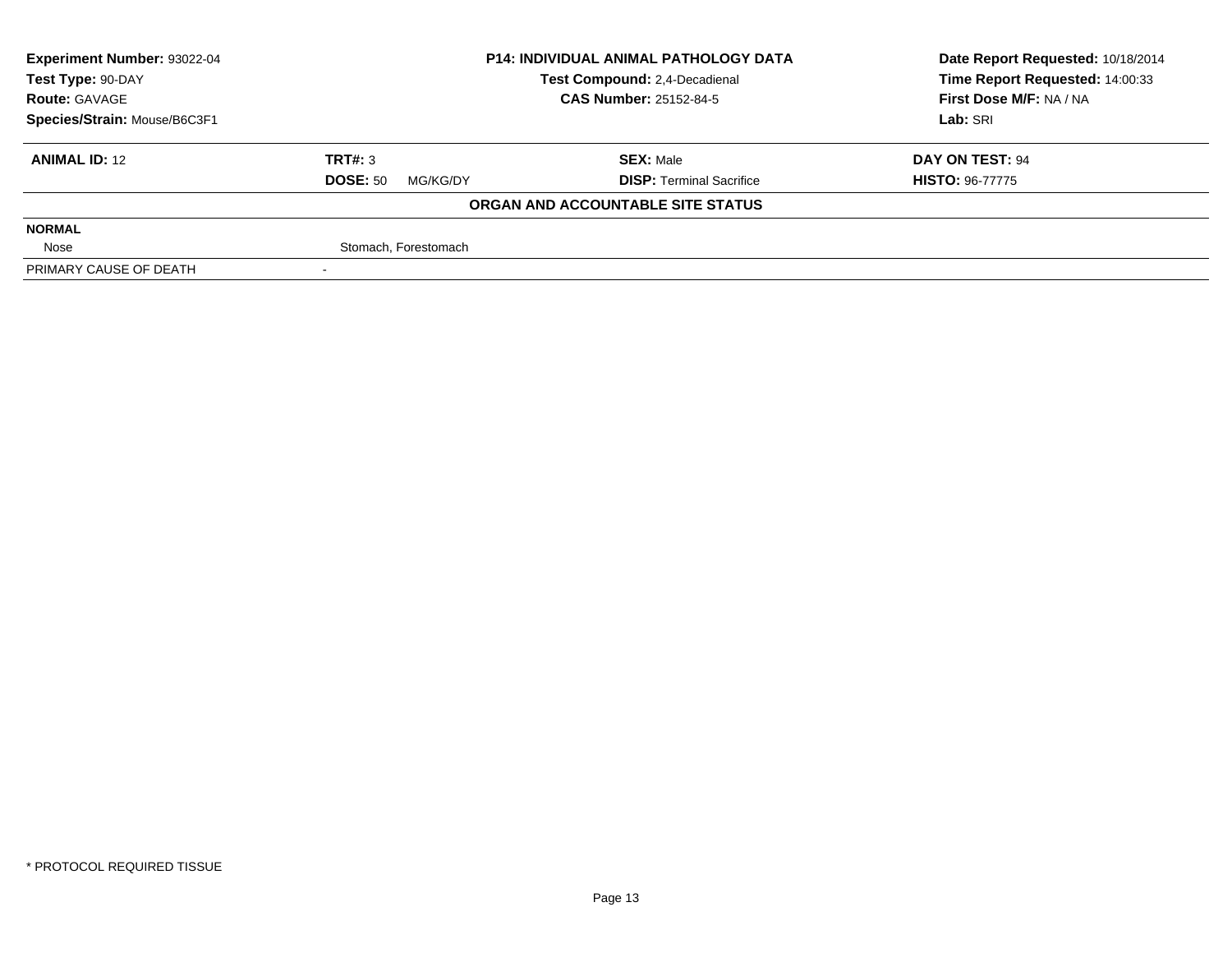| <b>Experiment Number: 93022-04</b> | <b>P14: INDIVIDUAL ANIMAL PATHOLOGY DATA</b><br>Test Compound: 2,4-Decadienal |                                   | Date Report Requested: 10/18/2014 |
|------------------------------------|-------------------------------------------------------------------------------|-----------------------------------|-----------------------------------|
| Test Type: 90-DAY                  |                                                                               |                                   | Time Report Requested: 14:00:33   |
| <b>Route: GAVAGE</b>               |                                                                               | <b>CAS Number: 25152-84-5</b>     | First Dose M/F: NA / NA           |
| Species/Strain: Mouse/B6C3F1       |                                                                               |                                   | Lab: SRI                          |
| <b>ANIMAL ID: 13</b>               | TRT#: 3                                                                       | <b>SEX: Male</b>                  | DAY ON TEST: 94                   |
|                                    | <b>DOSE: 50</b><br>MG/KG/DY                                                   | <b>DISP: Terminal Sacrifice</b>   | <b>HISTO: 96-77776</b>            |
|                                    |                                                                               | ORGAN AND ACCOUNTABLE SITE STATUS |                                   |
| <b>NORMAL</b>                      |                                                                               |                                   |                                   |
| Nose                               | Stomach, Forestomach                                                          |                                   |                                   |
| PRIMARY CAUSE OF DEATH             |                                                                               |                                   |                                   |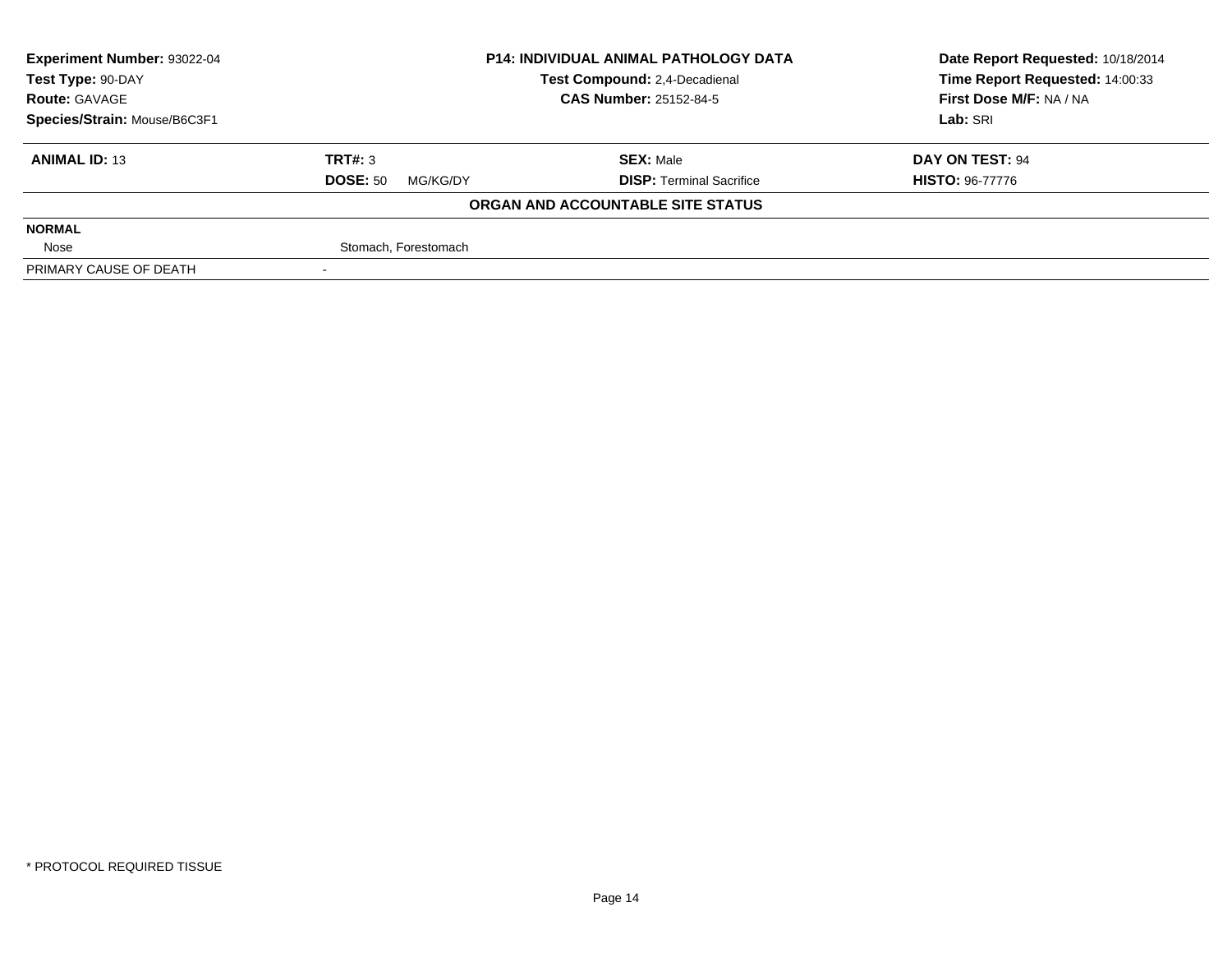| <b>Experiment Number: 93022-04</b> | <b>P14: INDIVIDUAL ANIMAL PATHOLOGY DATA</b><br>Test Compound: 2,4-Decadienal |                                   | Date Report Requested: 10/18/2014 |
|------------------------------------|-------------------------------------------------------------------------------|-----------------------------------|-----------------------------------|
| Test Type: 90-DAY                  |                                                                               |                                   | Time Report Requested: 14:00:33   |
| <b>Route: GAVAGE</b>               |                                                                               | <b>CAS Number: 25152-84-5</b>     | First Dose M/F: NA / NA           |
| Species/Strain: Mouse/B6C3F1       |                                                                               |                                   | Lab: SRI                          |
| <b>ANIMAL ID: 14</b>               | TRT#: 3                                                                       | <b>SEX: Male</b>                  | DAY ON TEST: 94                   |
|                                    | <b>DOSE: 50</b><br>MG/KG/DY                                                   | <b>DISP: Terminal Sacrifice</b>   | <b>HISTO: 96-77777</b>            |
|                                    |                                                                               | ORGAN AND ACCOUNTABLE SITE STATUS |                                   |
| <b>NORMAL</b>                      |                                                                               |                                   |                                   |
| Nose                               | Stomach, Forestomach                                                          |                                   |                                   |
| PRIMARY CAUSE OF DEATH             |                                                                               |                                   |                                   |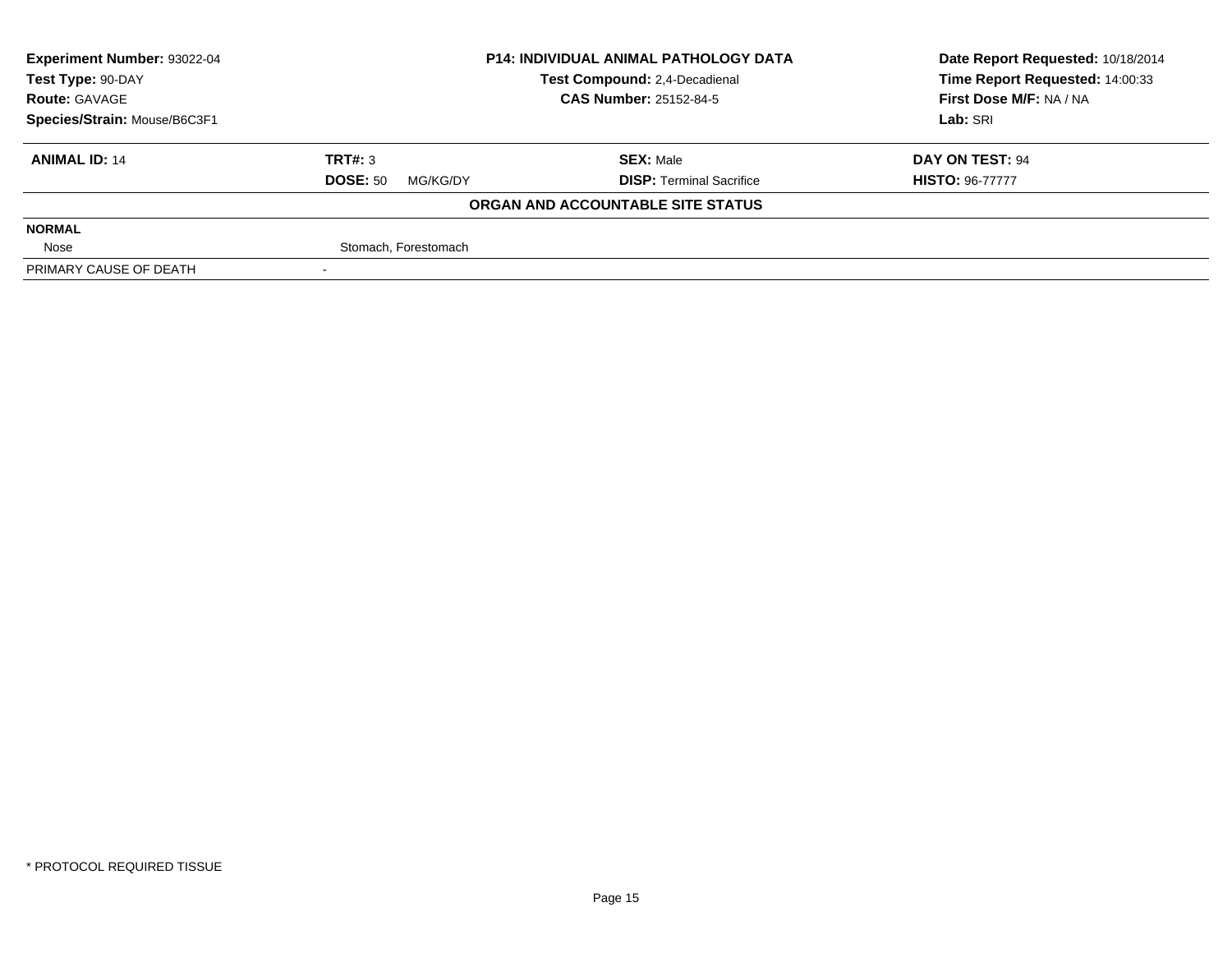| <b>Experiment Number: 93022-04</b> | <b>P14: INDIVIDUAL ANIMAL PATHOLOGY DATA</b><br>Test Compound: 2,4-Decadienal<br><b>CAS Number: 25152-84-5</b> |                                   | Date Report Requested: 10/18/2014 |
|------------------------------------|----------------------------------------------------------------------------------------------------------------|-----------------------------------|-----------------------------------|
| Test Type: 90-DAY                  |                                                                                                                |                                   | Time Report Requested: 14:00:33   |
| <b>Route: GAVAGE</b>               |                                                                                                                |                                   | First Dose M/F: NA / NA           |
| Species/Strain: Mouse/B6C3F1       |                                                                                                                |                                   | Lab: SRI                          |
| <b>ANIMAL ID: 15</b>               | TRT#: 3                                                                                                        | <b>SEX: Male</b>                  | DAY ON TEST: 94                   |
|                                    | <b>DOSE: 50</b><br>MG/KG/DY                                                                                    | <b>DISP: Terminal Sacrifice</b>   | <b>HISTO: 96-77778</b>            |
|                                    |                                                                                                                | ORGAN AND ACCOUNTABLE SITE STATUS |                                   |
| <b>NORMAL</b>                      |                                                                                                                |                                   |                                   |
| Nose                               | Stomach, Forestomach                                                                                           |                                   |                                   |
| PRIMARY CAUSE OF DEATH             |                                                                                                                |                                   |                                   |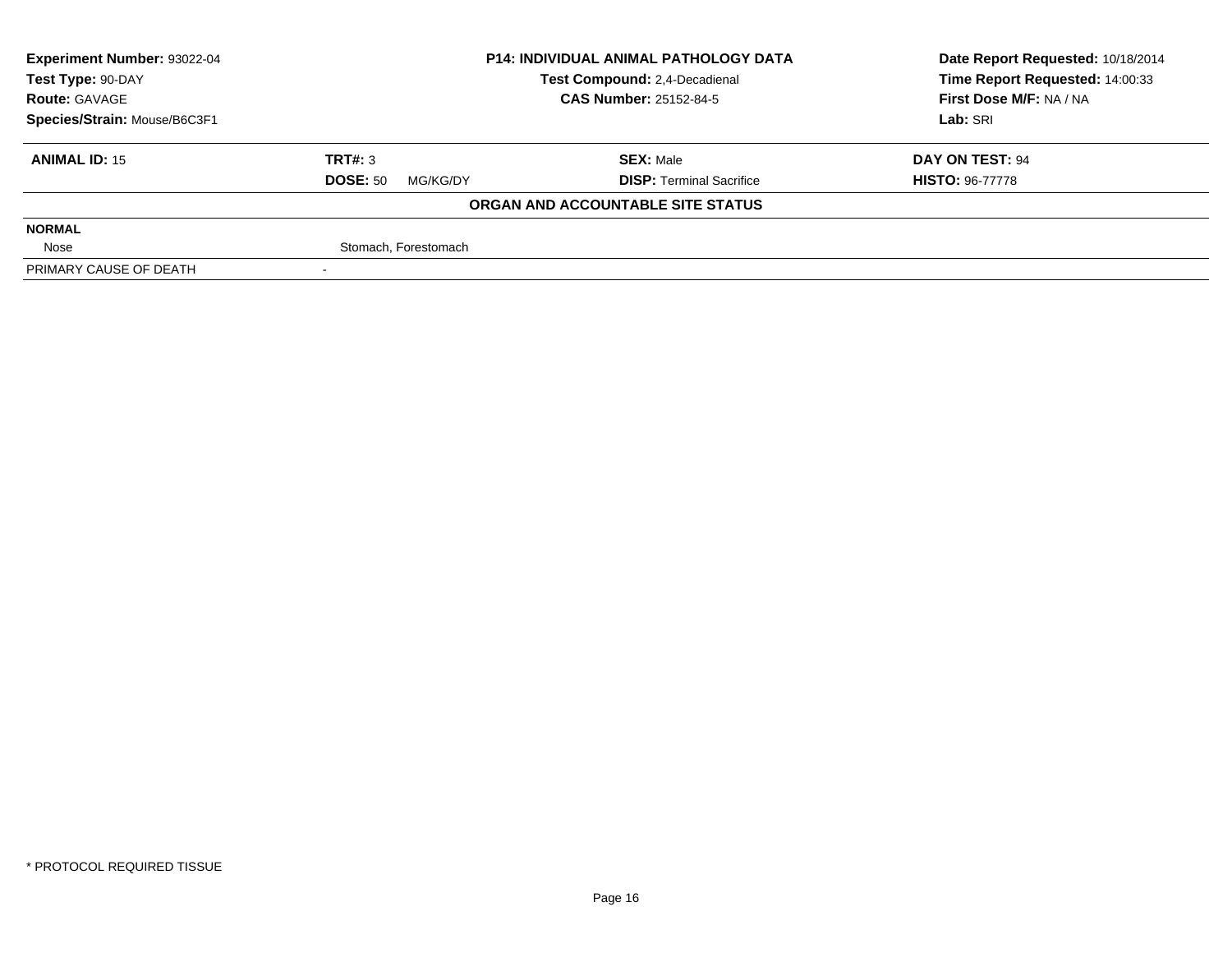| <b>Experiment Number: 93022-04</b> | <b>P14: INDIVIDUAL ANIMAL PATHOLOGY DATA</b><br>Test Compound: 2,4-Decadienal |                                   | Date Report Requested: 10/18/2014 |
|------------------------------------|-------------------------------------------------------------------------------|-----------------------------------|-----------------------------------|
| Test Type: 90-DAY                  |                                                                               |                                   | Time Report Requested: 14:00:33   |
| <b>Route: GAVAGE</b>               |                                                                               | <b>CAS Number: 25152-84-5</b>     | First Dose M/F: NA / NA           |
| Species/Strain: Mouse/B6C3F1       |                                                                               |                                   | Lab: SRI                          |
| <b>ANIMAL ID: 16</b>               | TRT#: 3                                                                       | <b>SEX: Male</b>                  | DAY ON TEST: 94                   |
|                                    | <b>DOSE: 50</b><br>MG/KG/DY                                                   | <b>DISP: Terminal Sacrifice</b>   | <b>HISTO: 96-77779</b>            |
|                                    |                                                                               | ORGAN AND ACCOUNTABLE SITE STATUS |                                   |
| <b>NORMAL</b>                      |                                                                               |                                   |                                   |
| Nose                               | Stomach, Forestomach                                                          |                                   |                                   |
| PRIMARY CAUSE OF DEATH             |                                                                               |                                   |                                   |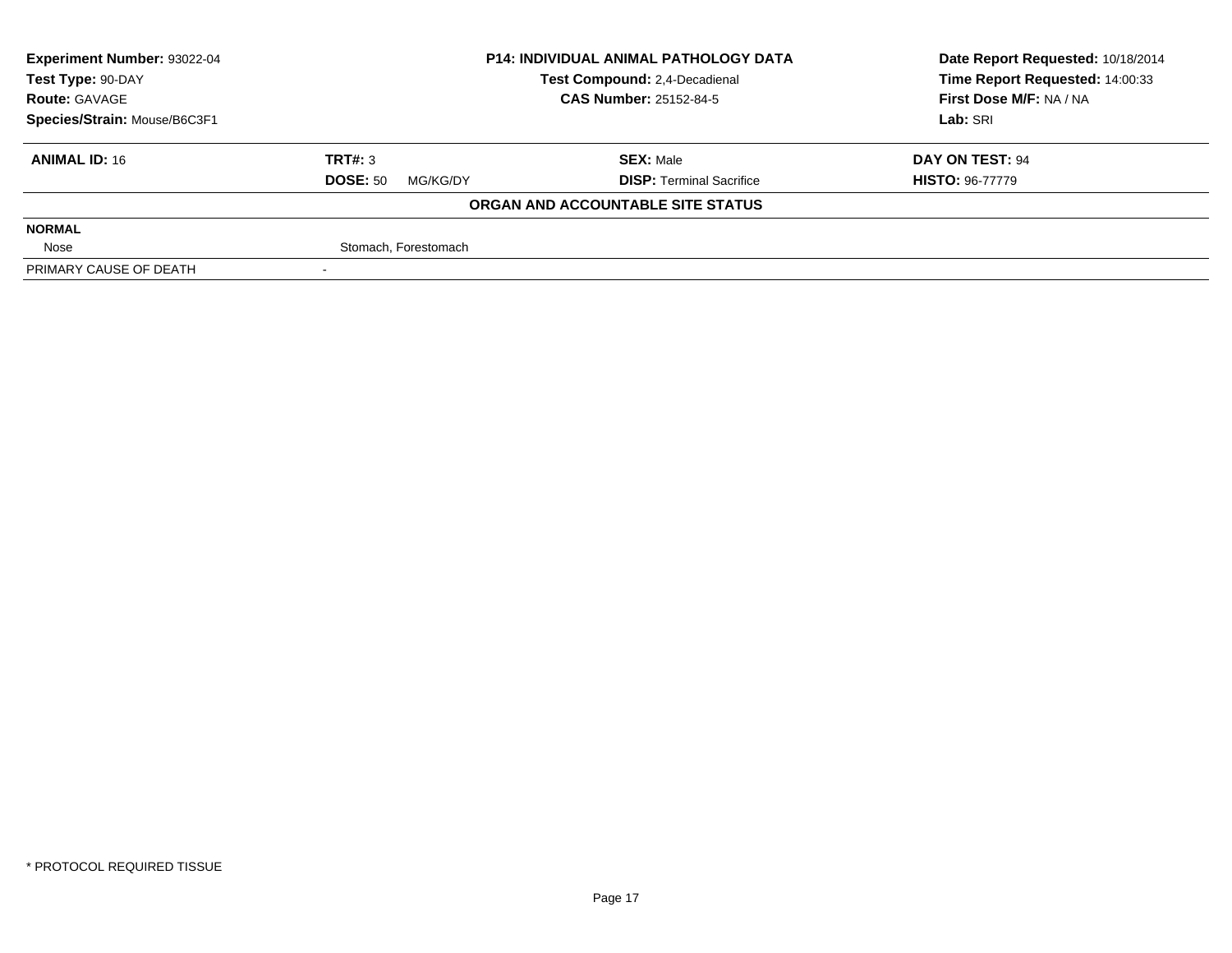| <b>Experiment Number: 93022-04</b> | <b>P14: INDIVIDUAL ANIMAL PATHOLOGY DATA</b><br><b>Test Compound: 2.4-Decadienal</b> |                                   | Date Report Requested: 10/18/2014 |
|------------------------------------|--------------------------------------------------------------------------------------|-----------------------------------|-----------------------------------|
| Test Type: 90-DAY                  |                                                                                      |                                   | Time Report Requested: 14:00:33   |
| <b>Route: GAVAGE</b>               |                                                                                      | <b>CAS Number: 25152-84-5</b>     | First Dose M/F: NA / NA           |
| Species/Strain: Mouse/B6C3F1       |                                                                                      |                                   | Lab: SRI                          |
| <b>ANIMAL ID: 17</b>               | TRT#: 3                                                                              | <b>SEX: Male</b>                  | DAY ON TEST: 94                   |
|                                    | <b>DOSE: 50</b><br>MG/KG/DY                                                          | <b>DISP: Terminal Sacrifice</b>   | <b>HISTO: 96-77780</b>            |
|                                    |                                                                                      | ORGAN AND ACCOUNTABLE SITE STATUS |                                   |
| <b>NORMAL</b>                      |                                                                                      |                                   |                                   |
| Nose                               | Stomach, Forestomach                                                                 |                                   |                                   |
| PRIMARY CAUSE OF DEATH             |                                                                                      |                                   |                                   |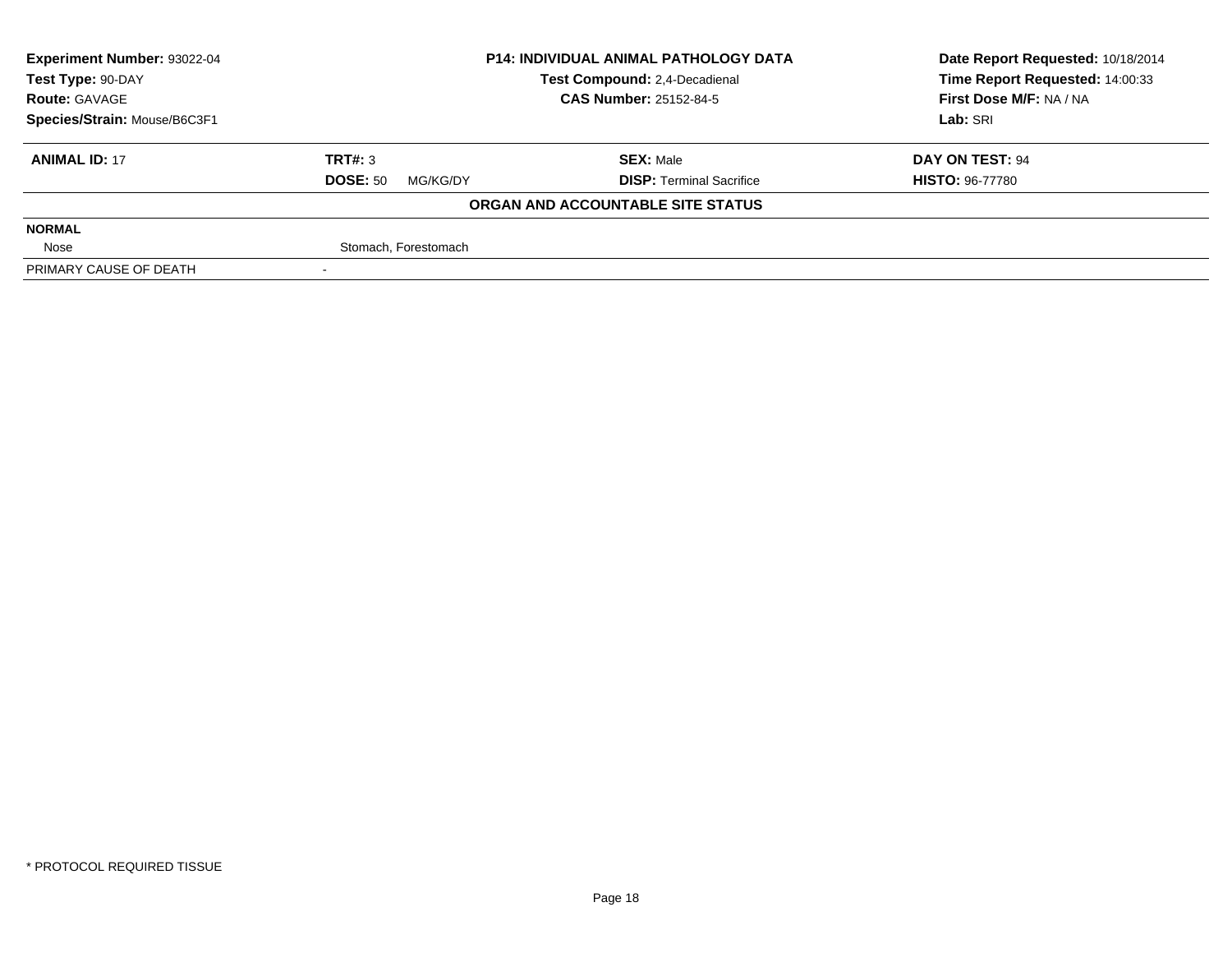| Experiment Number: 93022-04  | <b>P14: INDIVIDUAL ANIMAL PATHOLOGY DATA</b><br>Test Compound: 2,4-Decadienal |                                   | Date Report Requested: 10/18/2014 |
|------------------------------|-------------------------------------------------------------------------------|-----------------------------------|-----------------------------------|
| Test Type: 90-DAY            |                                                                               |                                   | Time Report Requested: 14:00:33   |
| <b>Route: GAVAGE</b>         |                                                                               | <b>CAS Number: 25152-84-5</b>     | First Dose M/F: NA / NA           |
| Species/Strain: Mouse/B6C3F1 |                                                                               |                                   | Lab: SRI                          |
| <b>ANIMAL ID: 18</b>         | TRT#: 3                                                                       | <b>SEX: Male</b>                  | DAY ON TEST: 94                   |
|                              | <b>DOSE: 50</b><br>MG/KG/DY                                                   | <b>DISP: Terminal Sacrifice</b>   | <b>HISTO: 96-77781</b>            |
|                              |                                                                               | ORGAN AND ACCOUNTABLE SITE STATUS |                                   |
| <b>NORMAL</b>                |                                                                               |                                   |                                   |
| Nose                         | Stomach, Forestomach                                                          |                                   |                                   |
| PRIMARY CAUSE OF DEATH       |                                                                               |                                   |                                   |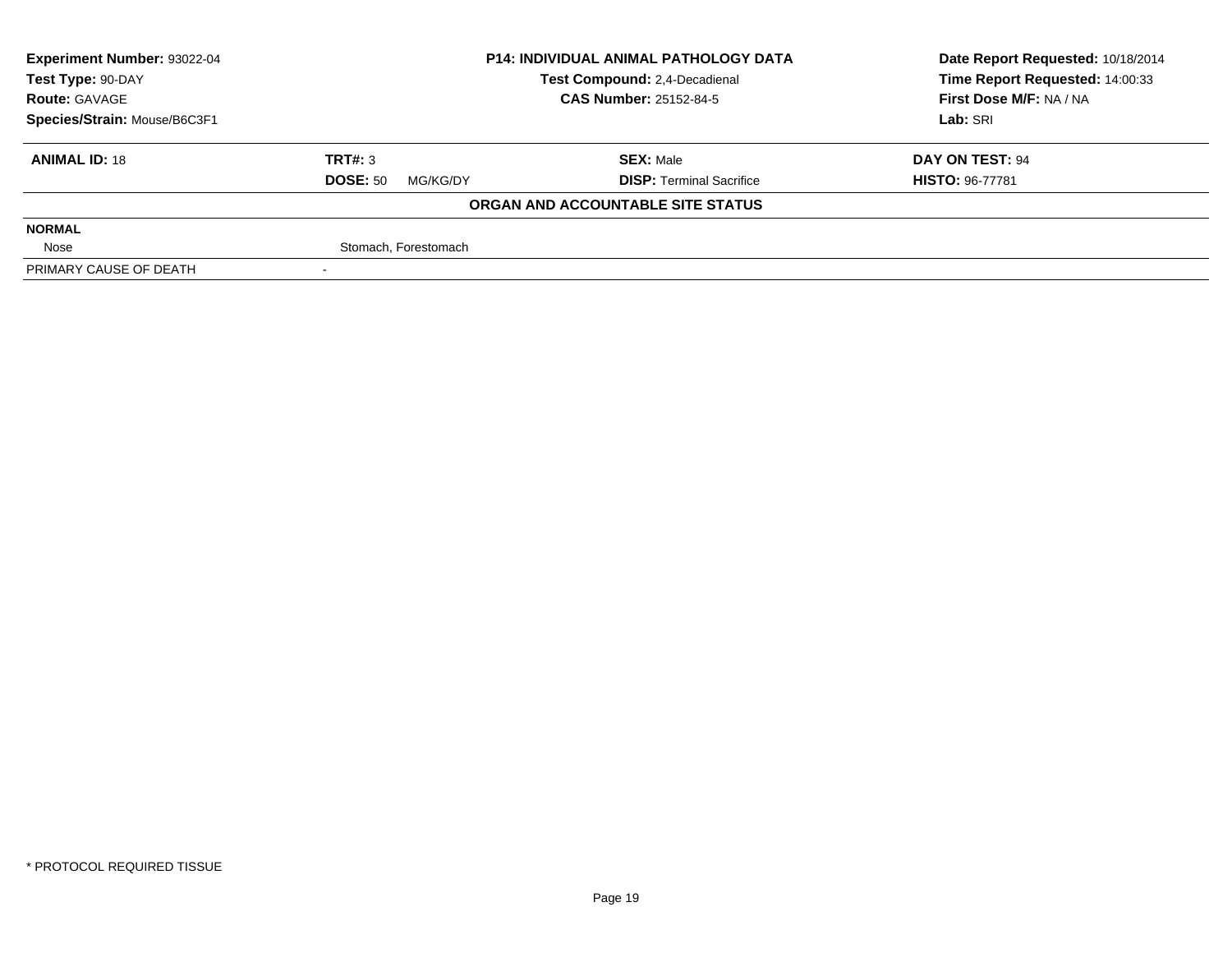| <b>Experiment Number: 93022-04</b> | <b>P14: INDIVIDUAL ANIMAL PATHOLOGY DATA</b><br>Test Compound: 2,4-Decadienal |                                   | Date Report Requested: 10/18/2014 |
|------------------------------------|-------------------------------------------------------------------------------|-----------------------------------|-----------------------------------|
| Test Type: 90-DAY                  |                                                                               |                                   | Time Report Requested: 14:00:33   |
| <b>Route: GAVAGE</b>               |                                                                               | <b>CAS Number: 25152-84-5</b>     | First Dose M/F: NA / NA           |
| Species/Strain: Mouse/B6C3F1       |                                                                               |                                   | Lab: SRI                          |
| <b>ANIMAL ID: 19</b>               | TRT#: 3                                                                       | <b>SEX: Male</b>                  | DAY ON TEST: 94                   |
|                                    | <b>DOSE: 50</b><br>MG/KG/DY                                                   | <b>DISP: Terminal Sacrifice</b>   | <b>HISTO: 96-77782</b>            |
|                                    |                                                                               | ORGAN AND ACCOUNTABLE SITE STATUS |                                   |
| <b>NORMAL</b>                      |                                                                               |                                   |                                   |
| Nose                               | Stomach, Forestomach                                                          |                                   |                                   |
| PRIMARY CAUSE OF DEATH             |                                                                               |                                   |                                   |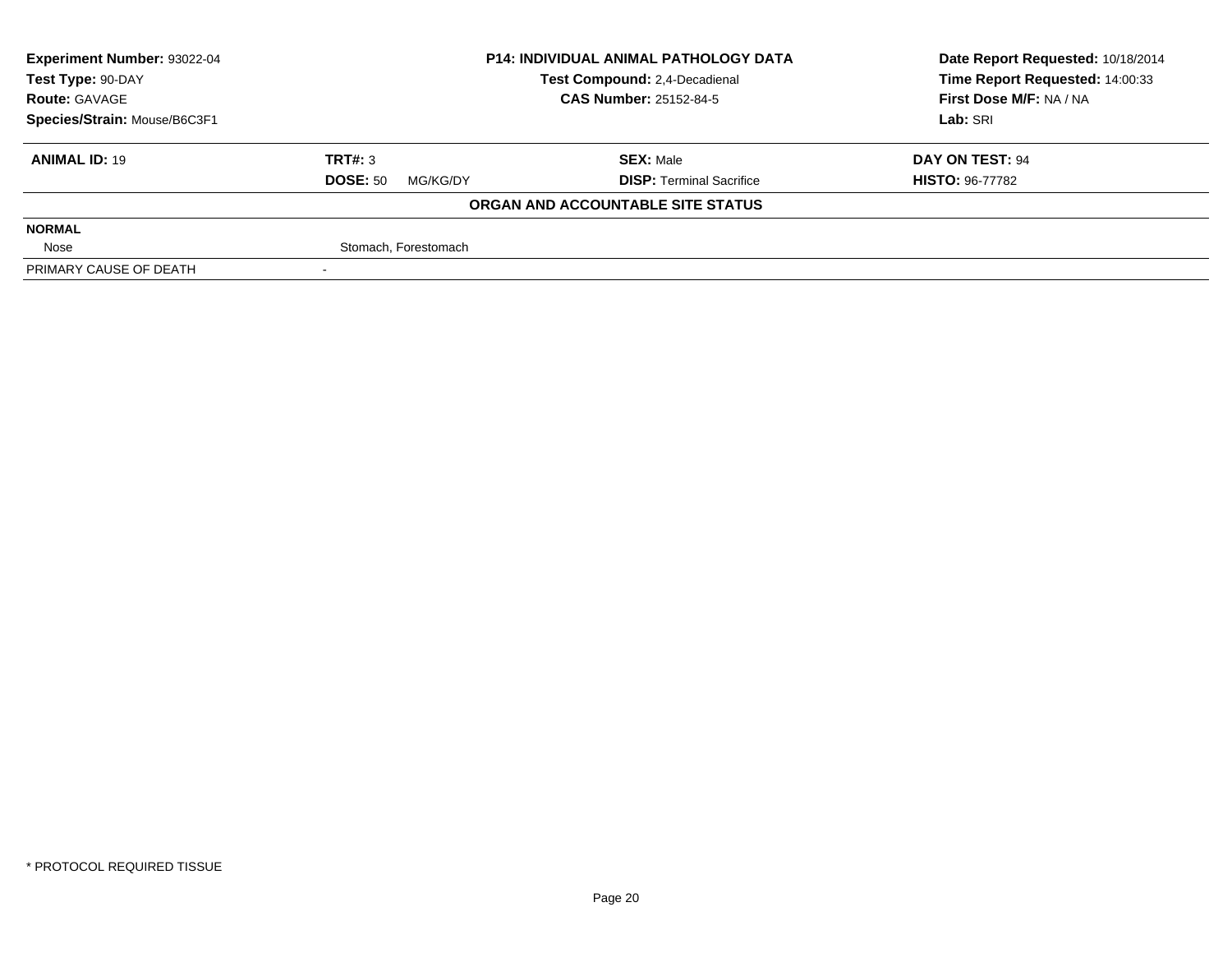| <b>Experiment Number: 93022-04</b> | <b>P14: INDIVIDUAL ANIMAL PATHOLOGY DATA</b><br>Test Compound: 2,4-Decadienal |                                   | Date Report Requested: 10/18/2014 |
|------------------------------------|-------------------------------------------------------------------------------|-----------------------------------|-----------------------------------|
| Test Type: 90-DAY                  |                                                                               |                                   | Time Report Requested: 14:00:33   |
| <b>Route: GAVAGE</b>               |                                                                               | <b>CAS Number: 25152-84-5</b>     | First Dose M/F: NA / NA           |
| Species/Strain: Mouse/B6C3F1       |                                                                               |                                   | Lab: SRI                          |
| <b>ANIMAL ID: 20</b>               | TRT#: 3                                                                       | <b>SEX: Male</b>                  | DAY ON TEST: 94                   |
|                                    | <b>DOSE: 50</b><br>MG/KG/DY                                                   | <b>DISP: Terminal Sacrifice</b>   | <b>HISTO: 96-77783</b>            |
|                                    |                                                                               | ORGAN AND ACCOUNTABLE SITE STATUS |                                   |
| <b>NORMAL</b>                      |                                                                               |                                   |                                   |
| Nose                               | Stomach, Forestomach                                                          |                                   |                                   |
| PRIMARY CAUSE OF DEATH             |                                                                               |                                   |                                   |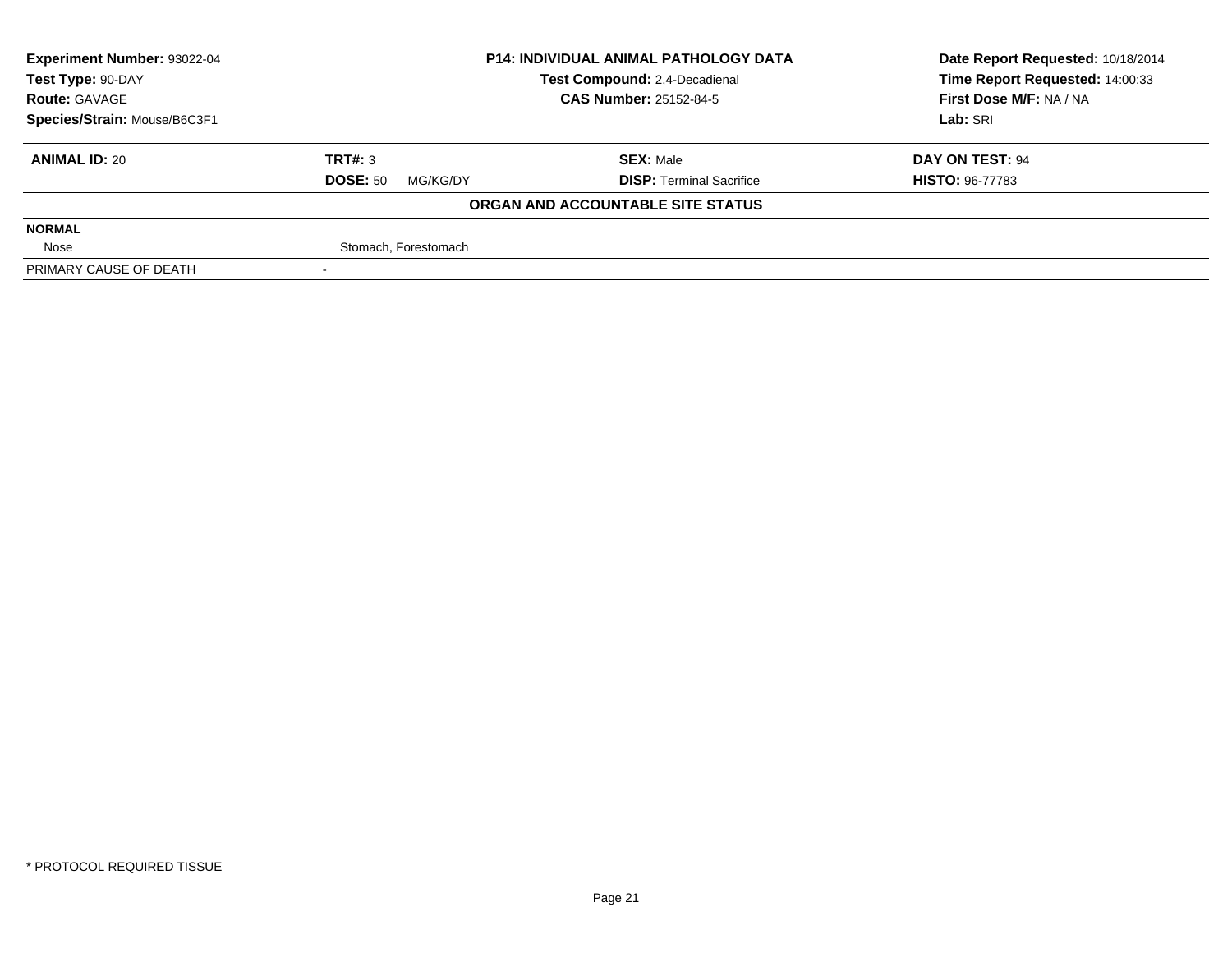| <b>Experiment Number: 93022-04</b> | <b>P14: INDIVIDUAL ANIMAL PATHOLOGY DATA</b><br>Test Compound: 2,4-Decadienal |                                   | Date Report Requested: 10/18/2014 |
|------------------------------------|-------------------------------------------------------------------------------|-----------------------------------|-----------------------------------|
| Test Type: 90-DAY                  |                                                                               |                                   | Time Report Requested: 14:00:33   |
| <b>Route: GAVAGE</b>               |                                                                               | <b>CAS Number: 25152-84-5</b>     | First Dose M/F: NA / NA           |
| Species/Strain: Mouse/B6C3F1       |                                                                               |                                   | Lab: SRI                          |
| <b>ANIMAL ID: 21</b>               | TRT#: 5                                                                       | <b>SEX: Male</b>                  | DAY ON TEST: 94                   |
|                                    | <b>DOSE: 100</b><br>MG/KG/DY                                                  | <b>DISP: Terminal Sacrifice</b>   | <b>HISTO: 96-77784</b>            |
|                                    |                                                                               | ORGAN AND ACCOUNTABLE SITE STATUS |                                   |
| <b>NORMAL</b>                      |                                                                               |                                   |                                   |
| Nose                               | * Stomach, Glandular<br>* Stomach, Forestomach                                |                                   |                                   |
| PRIMARY CAUSE OF DEATH             |                                                                               |                                   |                                   |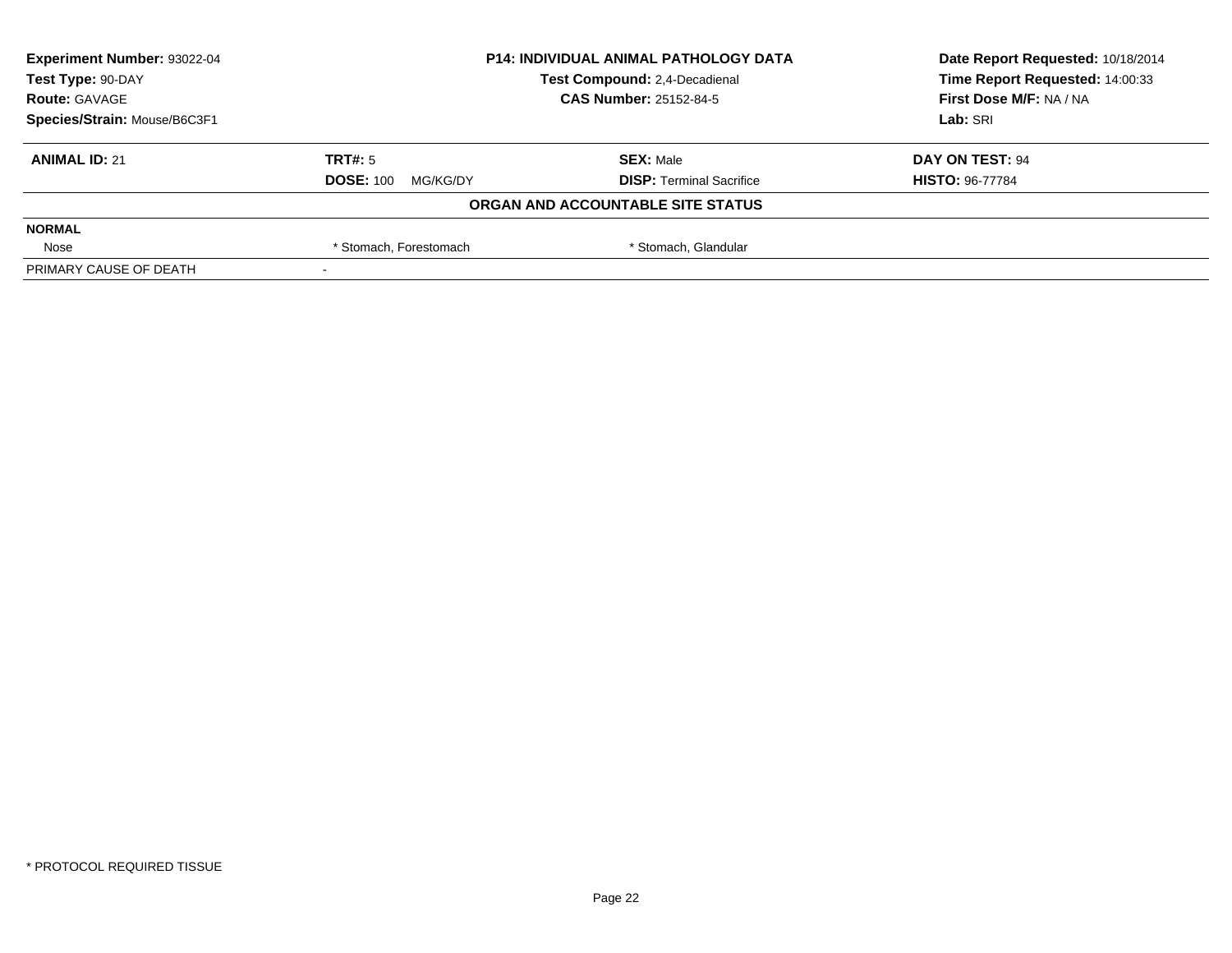| <b>Experiment Number: 93022-04</b> | <b>P14: INDIVIDUAL ANIMAL PATHOLOGY DATA</b><br>Test Compound: 2,4-Decadienal |                                   | Date Report Requested: 10/18/2014 |
|------------------------------------|-------------------------------------------------------------------------------|-----------------------------------|-----------------------------------|
| Test Type: 90-DAY                  |                                                                               |                                   | Time Report Requested: 14:00:33   |
| <b>Route: GAVAGE</b>               |                                                                               | <b>CAS Number: 25152-84-5</b>     | First Dose M/F: NA / NA           |
| Species/Strain: Mouse/B6C3F1       |                                                                               |                                   | Lab: SRI                          |
| <b>ANIMAL ID: 22</b>               | TRT#: 5                                                                       | <b>SEX: Male</b>                  | DAY ON TEST: 94                   |
|                                    | <b>DOSE: 100</b><br>MG/KG/DY                                                  | <b>DISP: Terminal Sacrifice</b>   | <b>HISTO: 96-77785</b>            |
|                                    |                                                                               | ORGAN AND ACCOUNTABLE SITE STATUS |                                   |
| <b>NORMAL</b>                      |                                                                               |                                   |                                   |
| Nose                               | * Stomach, Glandular<br>* Stomach, Forestomach                                |                                   |                                   |
| PRIMARY CAUSE OF DEATH             |                                                                               |                                   |                                   |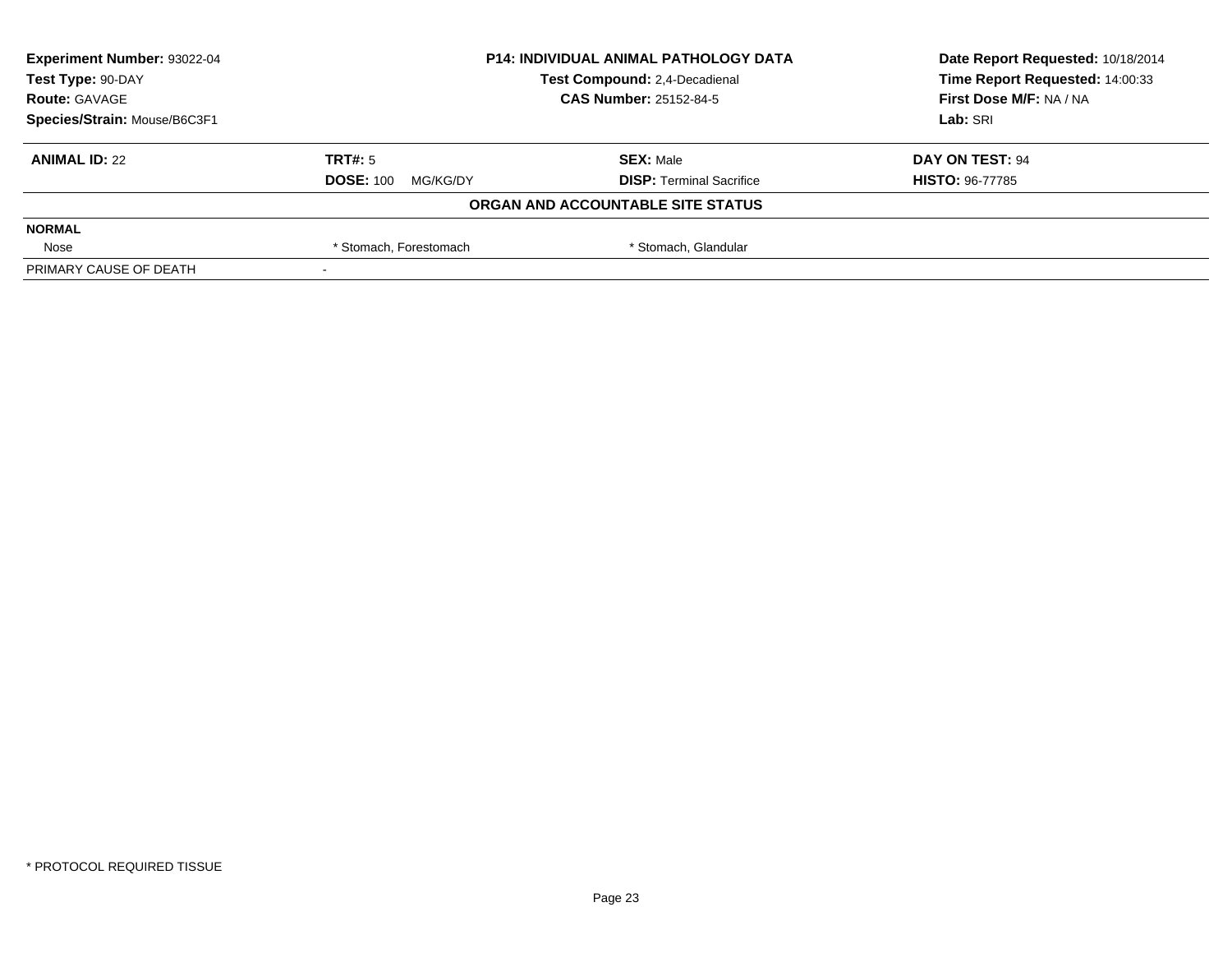| Experiment Number: 93022-04  | <b>P14: INDIVIDUAL ANIMAL PATHOLOGY DATA</b><br>Test Compound: 2,4-Decadienal<br><b>CAS Number: 25152-84-5</b> |                                   | Date Report Requested: 10/18/2014 |
|------------------------------|----------------------------------------------------------------------------------------------------------------|-----------------------------------|-----------------------------------|
| Test Type: 90-DAY            |                                                                                                                |                                   | Time Report Requested: 14:00:33   |
| <b>Route: GAVAGE</b>         |                                                                                                                |                                   | First Dose M/F: NA / NA           |
| Species/Strain: Mouse/B6C3F1 |                                                                                                                |                                   | Lab: SRI                          |
| <b>ANIMAL ID: 23</b>         | TRT#: 5                                                                                                        | <b>SEX: Male</b>                  | DAY ON TEST: 94                   |
|                              | <b>DOSE: 100</b><br>MG/KG/DY                                                                                   | <b>DISP: Terminal Sacrifice</b>   | <b>HISTO: 96-77786</b>            |
|                              |                                                                                                                | ORGAN AND ACCOUNTABLE SITE STATUS |                                   |
| <b>NORMAL</b>                |                                                                                                                |                                   |                                   |
| Nose                         | * Stomach, Glandular<br>* Stomach, Forestomach                                                                 |                                   |                                   |
| PRIMARY CAUSE OF DEATH       |                                                                                                                |                                   |                                   |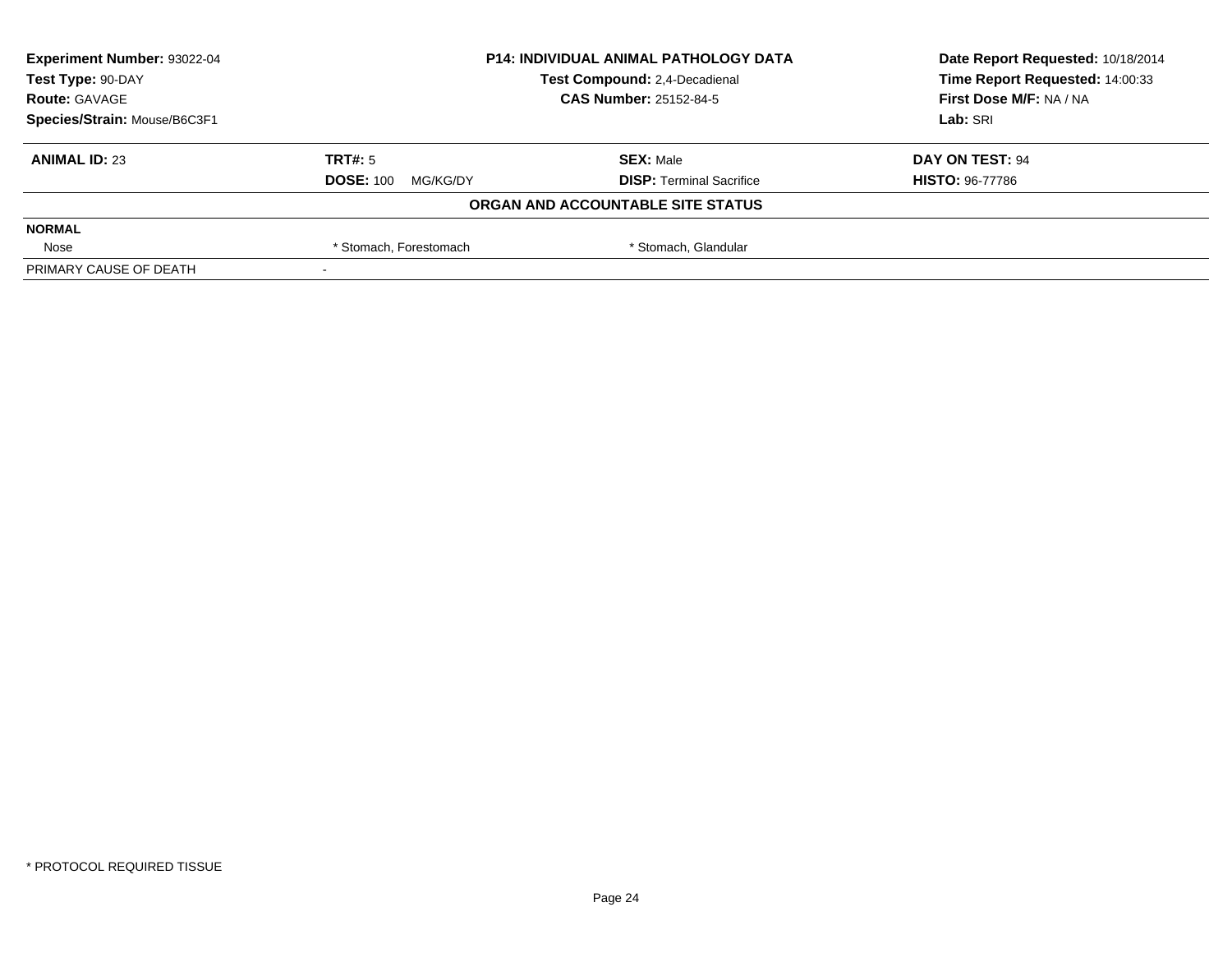| Experiment Number: 93022-04<br>Test Type: 90-DAY | <b>P14: INDIVIDUAL ANIMAL PATHOLOGY DATA</b><br>Test Compound: 2,4-Decadienal |                                   | Date Report Requested: 10/18/2014<br>Time Report Requested: 14:00:33 |  |
|--------------------------------------------------|-------------------------------------------------------------------------------|-----------------------------------|----------------------------------------------------------------------|--|
| <b>Route: GAVAGE</b>                             |                                                                               | <b>CAS Number: 25152-84-5</b>     | First Dose M/F: NA / NA                                              |  |
| Species/Strain: Mouse/B6C3F1                     |                                                                               |                                   | Lab: SRI                                                             |  |
| <b>ANIMAL ID: 24</b>                             | TRT#: 5                                                                       | <b>SEX: Male</b>                  | DAY ON TEST: 94                                                      |  |
|                                                  | <b>DOSE: 100</b><br>MG/KG/DY                                                  | <b>DISP:</b> Terminal Sacrifice   | <b>HISTO: 96-77787</b>                                               |  |
|                                                  |                                                                               | ORGAN AND ACCOUNTABLE SITE STATUS |                                                                      |  |
| <b>NORMAL</b>                                    |                                                                               |                                   |                                                                      |  |
| Nose                                             | * Stomach, Forestomach                                                        | * Stomach, Glandular              |                                                                      |  |
| <b>OBSERVATIONS</b>                              |                                                                               |                                   |                                                                      |  |
| Spleen                                           |                                                                               | Pigmentation                      | Hemosiderin, Minimal                                                 |  |
| [ Pigmentation TGLS = $2-6$ ]                    |                                                                               |                                   |                                                                      |  |
| PRIMARY CAUSE OF DEATH                           |                                                                               |                                   |                                                                      |  |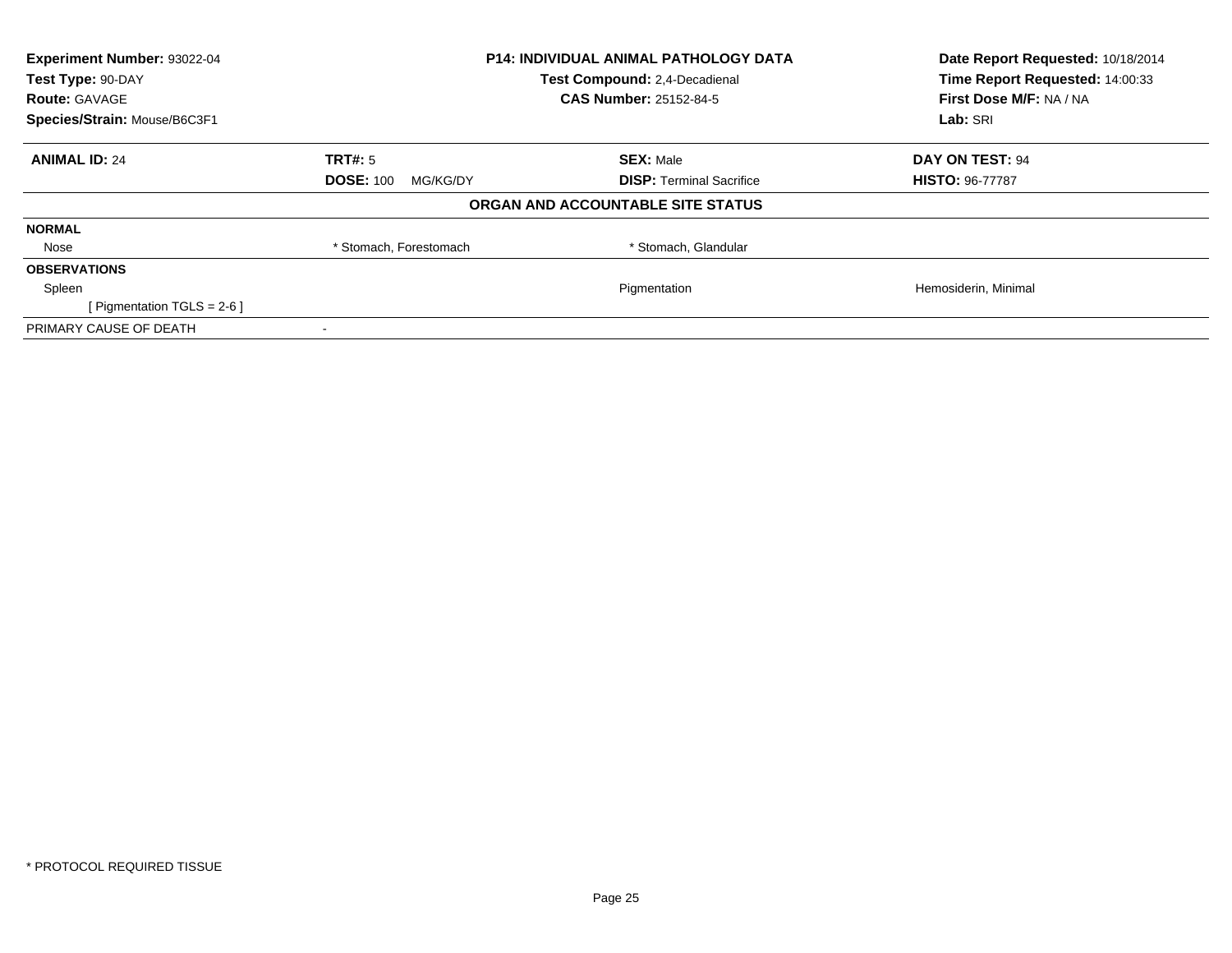| Experiment Number: 93022-04  | <b>P14: INDIVIDUAL ANIMAL PATHOLOGY DATA</b><br>Test Compound: 2,4-Decadienal |                                   | Date Report Requested: 10/18/2014 |
|------------------------------|-------------------------------------------------------------------------------|-----------------------------------|-----------------------------------|
| Test Type: 90-DAY            |                                                                               |                                   | Time Report Requested: 14:00:33   |
| <b>Route: GAVAGE</b>         |                                                                               | <b>CAS Number: 25152-84-5</b>     | First Dose M/F: NA / NA           |
| Species/Strain: Mouse/B6C3F1 |                                                                               |                                   | Lab: SRI                          |
| <b>ANIMAL ID: 25</b>         | TRT#: 5                                                                       | <b>SEX: Male</b>                  | DAY ON TEST: 94                   |
|                              | <b>DOSE: 100</b><br>MG/KG/DY                                                  | <b>DISP: Terminal Sacrifice</b>   | <b>HISTO: 96-77788</b>            |
|                              |                                                                               | ORGAN AND ACCOUNTABLE SITE STATUS |                                   |
| <b>NORMAL</b>                |                                                                               |                                   |                                   |
| Nose                         | * Stomach, Glandular<br>* Stomach, Forestomach                                |                                   |                                   |
| PRIMARY CAUSE OF DEATH       |                                                                               |                                   |                                   |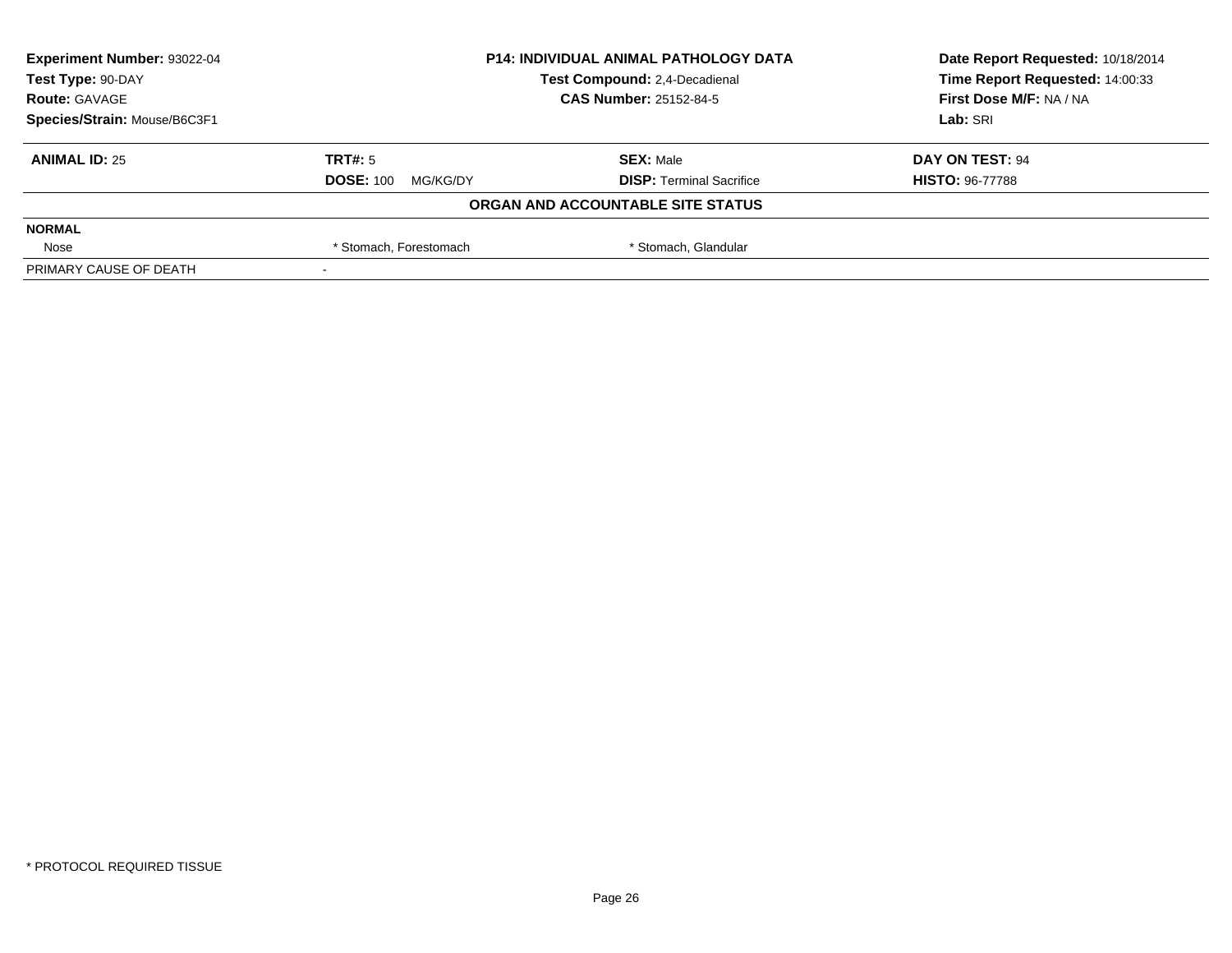| Experiment Number: 93022-04  | <b>P14: INDIVIDUAL ANIMAL PATHOLOGY DATA</b><br>Test Compound: 2,4-Decadienal |                                   | Date Report Requested: 10/18/2014 |
|------------------------------|-------------------------------------------------------------------------------|-----------------------------------|-----------------------------------|
| Test Type: 90-DAY            |                                                                               |                                   | Time Report Requested: 14:00:33   |
| <b>Route: GAVAGE</b>         |                                                                               | <b>CAS Number: 25152-84-5</b>     | First Dose M/F: NA / NA           |
| Species/Strain: Mouse/B6C3F1 |                                                                               |                                   | Lab: SRI                          |
| <b>ANIMAL ID: 26</b>         | TRT#: 5                                                                       | <b>SEX: Male</b>                  | DAY ON TEST: 94                   |
|                              | <b>DOSE: 100</b><br>MG/KG/DY                                                  | <b>DISP: Terminal Sacrifice</b>   | <b>HISTO: 96-77789</b>            |
|                              |                                                                               | ORGAN AND ACCOUNTABLE SITE STATUS |                                   |
| <b>NORMAL</b>                |                                                                               |                                   |                                   |
| Nose                         | * Stomach, Glandular<br>* Stomach, Forestomach                                |                                   |                                   |
| PRIMARY CAUSE OF DEATH       |                                                                               |                                   |                                   |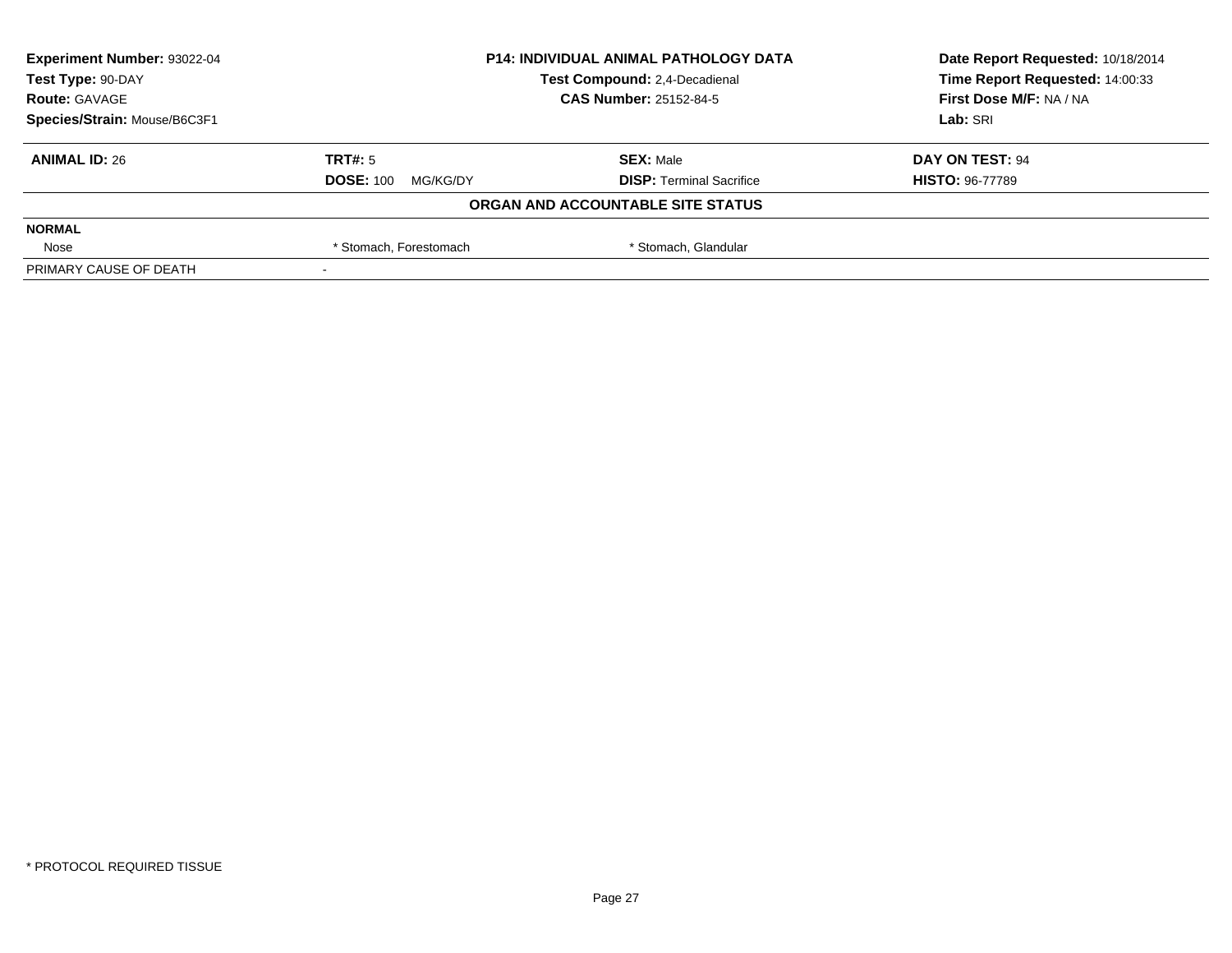| Experiment Number: 93022-04  | <b>P14: INDIVIDUAL ANIMAL PATHOLOGY DATA</b><br>Test Compound: 2,4-Decadienal |                                   | Date Report Requested: 10/18/2014 |
|------------------------------|-------------------------------------------------------------------------------|-----------------------------------|-----------------------------------|
| Test Type: 90-DAY            |                                                                               |                                   | Time Report Requested: 14:00:33   |
| <b>Route: GAVAGE</b>         |                                                                               | <b>CAS Number: 25152-84-5</b>     | First Dose M/F: NA / NA           |
| Species/Strain: Mouse/B6C3F1 |                                                                               |                                   | Lab: SRI                          |
| <b>ANIMAL ID: 27</b>         | TRT#: 5                                                                       | <b>SEX: Male</b>                  | DAY ON TEST: 94                   |
|                              | <b>DOSE: 100</b><br>MG/KG/DY                                                  | <b>DISP: Terminal Sacrifice</b>   | <b>HISTO: 96-77790</b>            |
|                              |                                                                               | ORGAN AND ACCOUNTABLE SITE STATUS |                                   |
| <b>NORMAL</b>                |                                                                               |                                   |                                   |
| Nose                         | * Stomach, Glandular<br>* Stomach, Forestomach                                |                                   |                                   |
| PRIMARY CAUSE OF DEATH       |                                                                               |                                   |                                   |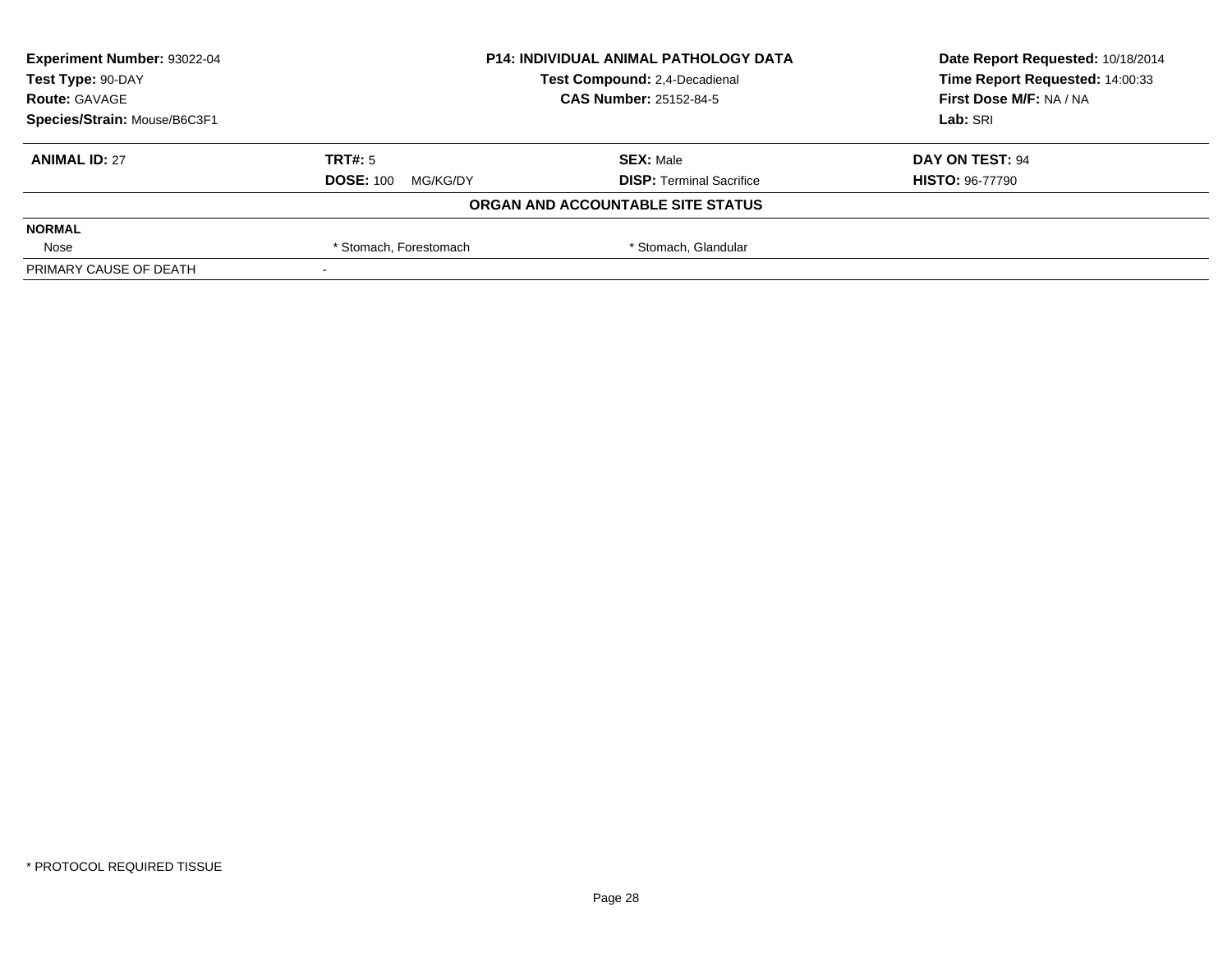| <b>Experiment Number: 93022-04</b> | <b>P14: INDIVIDUAL ANIMAL PATHOLOGY DATA</b><br>Test Compound: 2,4-Decadienal |                                   | Date Report Requested: 10/18/2014 |
|------------------------------------|-------------------------------------------------------------------------------|-----------------------------------|-----------------------------------|
| Test Type: 90-DAY                  |                                                                               |                                   | Time Report Requested: 14:00:33   |
| <b>Route: GAVAGE</b>               |                                                                               | <b>CAS Number: 25152-84-5</b>     | First Dose M/F: NA / NA           |
| Species/Strain: Mouse/B6C3F1       |                                                                               |                                   | Lab: SRI                          |
| <b>ANIMAL ID: 28</b>               | TRT#: 5                                                                       | <b>SEX: Male</b>                  | DAY ON TEST: 94                   |
|                                    | <b>DOSE: 100</b><br>MG/KG/DY                                                  | <b>DISP: Terminal Sacrifice</b>   | <b>HISTO: 96-77791</b>            |
|                                    |                                                                               | ORGAN AND ACCOUNTABLE SITE STATUS |                                   |
| <b>NORMAL</b>                      |                                                                               |                                   |                                   |
| Nose                               | * Stomach, Glandular<br>* Stomach, Forestomach                                |                                   |                                   |
| PRIMARY CAUSE OF DEATH             |                                                                               |                                   |                                   |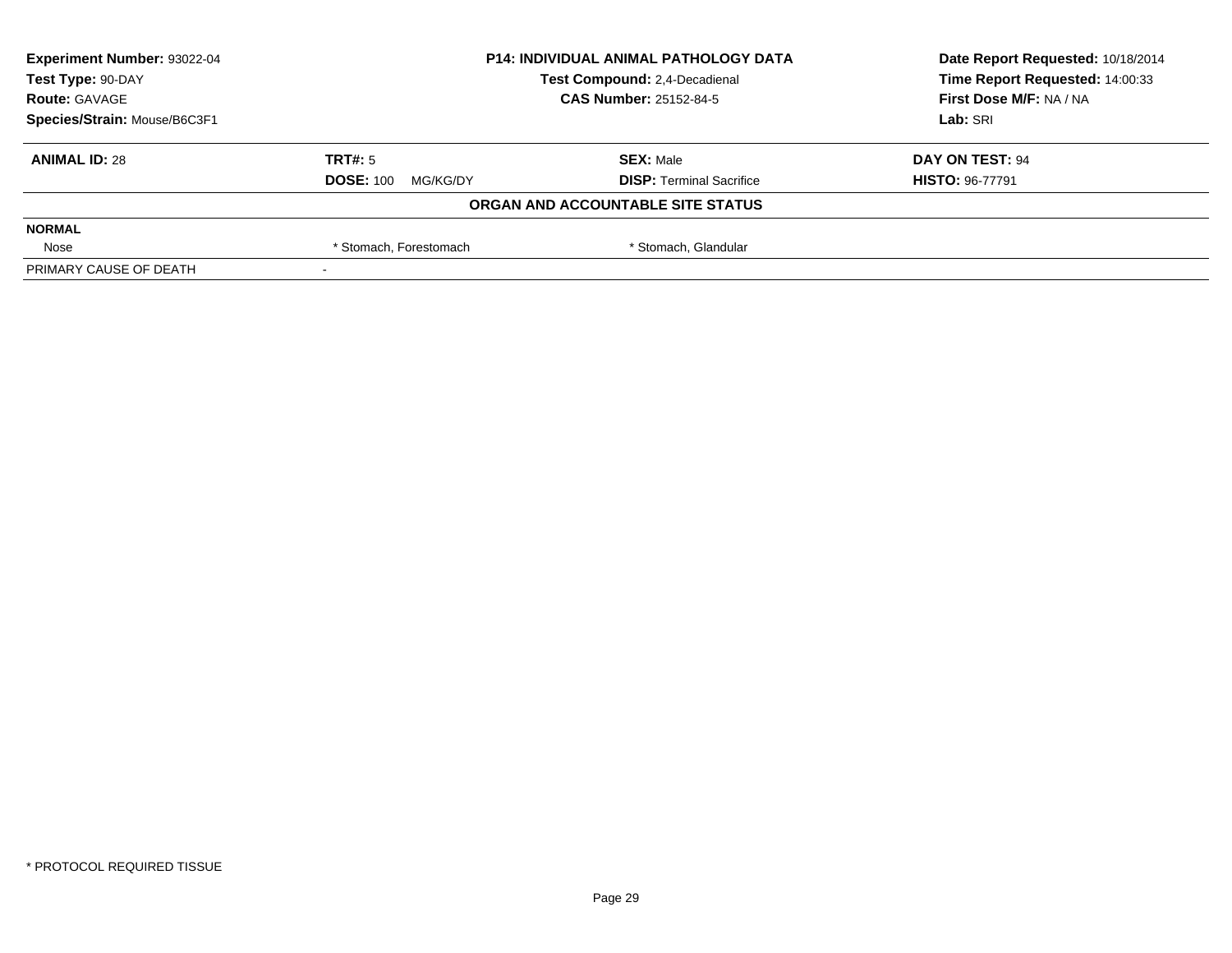| Experiment Number: 93022-04  | <b>P14: INDIVIDUAL ANIMAL PATHOLOGY DATA</b><br>Test Compound: 2,4-Decadienal |                                   | Date Report Requested: 10/18/2014 |
|------------------------------|-------------------------------------------------------------------------------|-----------------------------------|-----------------------------------|
| Test Type: 90-DAY            |                                                                               |                                   | Time Report Requested: 14:00:33   |
| <b>Route: GAVAGE</b>         |                                                                               | <b>CAS Number: 25152-84-5</b>     | First Dose M/F: NA / NA           |
| Species/Strain: Mouse/B6C3F1 |                                                                               |                                   | Lab: SRI                          |
| <b>ANIMAL ID: 29</b>         | TRT#: 5                                                                       | <b>SEX: Male</b>                  | DAY ON TEST: 94                   |
|                              | <b>DOSE: 100</b><br>MG/KG/DY                                                  | <b>DISP: Terminal Sacrifice</b>   | <b>HISTO: 96-77792</b>            |
|                              |                                                                               | ORGAN AND ACCOUNTABLE SITE STATUS |                                   |
| <b>NORMAL</b>                |                                                                               |                                   |                                   |
| Nose                         | * Stomach, Glandular<br>* Stomach, Forestomach                                |                                   |                                   |
| PRIMARY CAUSE OF DEATH       |                                                                               |                                   |                                   |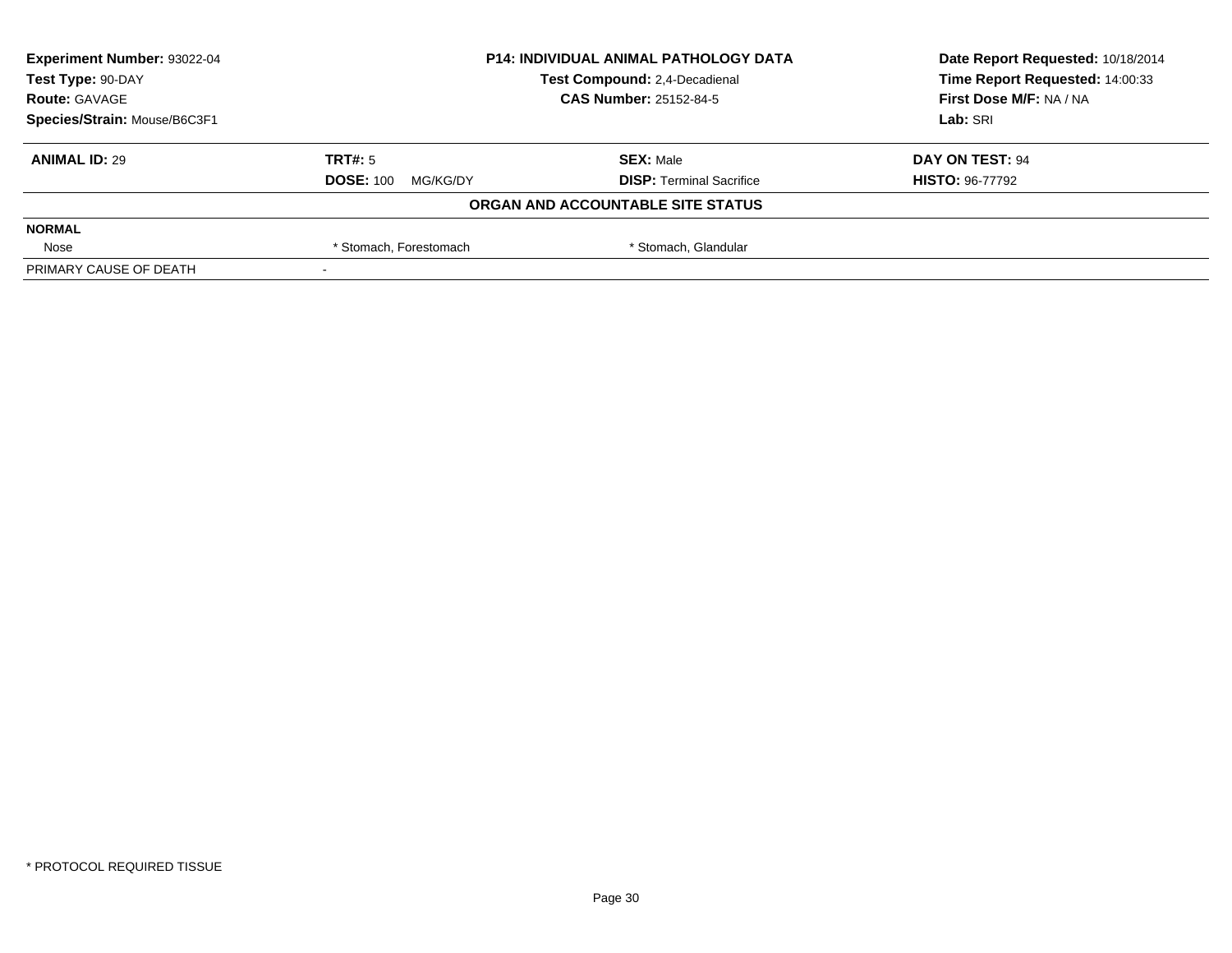| Experiment Number: 93022-04  | <b>P14: INDIVIDUAL ANIMAL PATHOLOGY DATA</b><br>Test Compound: 2,4-Decadienal |                                   | Date Report Requested: 10/18/2014 |
|------------------------------|-------------------------------------------------------------------------------|-----------------------------------|-----------------------------------|
| Test Type: 90-DAY            |                                                                               |                                   | Time Report Requested: 14:00:33   |
| <b>Route: GAVAGE</b>         |                                                                               | <b>CAS Number: 25152-84-5</b>     | First Dose M/F: NA / NA           |
| Species/Strain: Mouse/B6C3F1 |                                                                               |                                   | Lab: SRI                          |
| <b>ANIMAL ID: 30</b>         | TRT#: 5                                                                       | <b>SEX: Male</b>                  | DAY ON TEST: 94                   |
|                              | <b>DOSE: 100</b><br>MG/KG/DY                                                  | <b>DISP: Terminal Sacrifice</b>   | <b>HISTO: 96-77793</b>            |
|                              |                                                                               | ORGAN AND ACCOUNTABLE SITE STATUS |                                   |
| <b>NORMAL</b>                |                                                                               |                                   |                                   |
| Nose                         | * Stomach, Glandular<br>* Stomach, Forestomach                                |                                   |                                   |
| PRIMARY CAUSE OF DEATH       |                                                                               |                                   |                                   |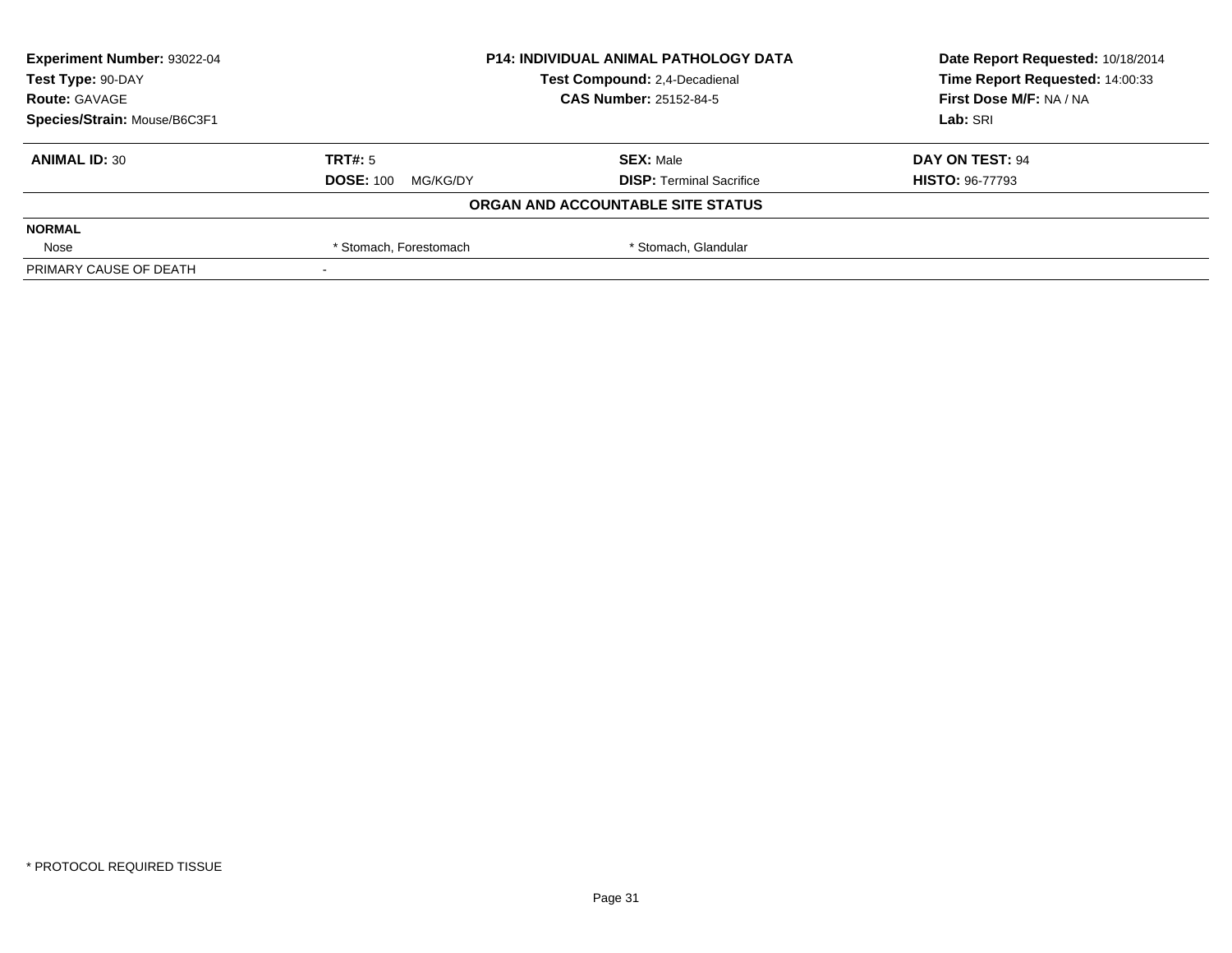| Experiment Number: 93022-04<br>Test Type: 90-DAY<br><b>Route: GAVAGE</b> |                              | <b>P14: INDIVIDUAL ANIMAL PATHOLOGY DATA</b><br>Test Compound: 2,4-Decadienal<br><b>CAS Number: 25152-84-5</b> | Date Report Requested: 10/18/2014<br>Time Report Requested: 14:00:33<br>First Dose M/F: NA / NA<br>Lab: SRI |
|--------------------------------------------------------------------------|------------------------------|----------------------------------------------------------------------------------------------------------------|-------------------------------------------------------------------------------------------------------------|
| Species/Strain: Mouse/B6C3F1                                             |                              |                                                                                                                |                                                                                                             |
| <b>ANIMAL ID: 31</b>                                                     | <b>TRT#: 7</b>               | <b>SEX: Male</b>                                                                                               | DAY ON TEST: 94                                                                                             |
|                                                                          | <b>DOSE: 200</b><br>MG/KG/DY | <b>DISP:</b> Terminal Sacrifice                                                                                | <b>HISTO: 96-77794</b>                                                                                      |
|                                                                          |                              | ORGAN AND ACCOUNTABLE SITE STATUS                                                                              |                                                                                                             |
| <b>NORMAL</b>                                                            |                              |                                                                                                                |                                                                                                             |
| * Stomach, Glandular                                                     |                              |                                                                                                                |                                                                                                             |
| <b>OBSERVATIONS</b>                                                      |                              |                                                                                                                |                                                                                                             |
| Nose                                                                     | Olfactory Epi                | <b>Necrosis</b>                                                                                                | Marked                                                                                                      |
| * Stomach, Forestomach                                                   |                              | Edema                                                                                                          | Minimal                                                                                                     |
|                                                                          | Epithelium                   | Hyperplasia                                                                                                    | Minimal                                                                                                     |
|                                                                          |                              | Inflammation                                                                                                   | Acute, Minimal                                                                                              |
| PRIMARY CAUSE OF DEATH                                                   |                              |                                                                                                                |                                                                                                             |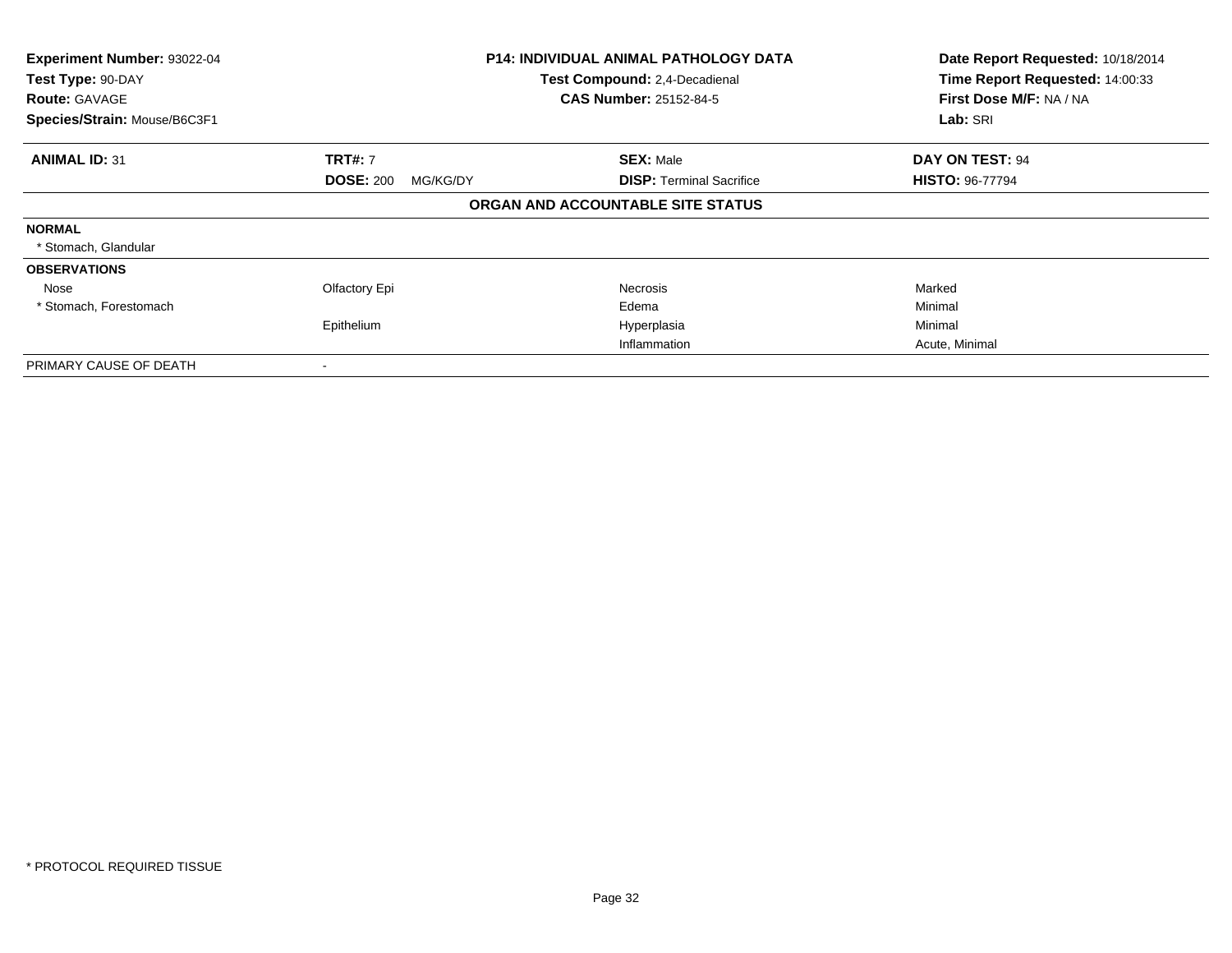| Experiment Number: 93022-04                        | <b>P14: INDIVIDUAL ANIMAL PATHOLOGY DATA</b> |                                   | Date Report Requested: 10/18/2014<br>Time Report Requested: 14:00:33 |
|----------------------------------------------------|----------------------------------------------|-----------------------------------|----------------------------------------------------------------------|
| Test Type: 90-DAY<br>Test Compound: 2,4-Decadienal |                                              |                                   |                                                                      |
| <b>Route: GAVAGE</b>                               |                                              | <b>CAS Number: 25152-84-5</b>     | First Dose M/F: NA / NA                                              |
| Species/Strain: Mouse/B6C3F1                       |                                              |                                   | Lab: SRI                                                             |
| <b>ANIMAL ID: 32</b>                               | <b>TRT#: 7</b>                               | <b>SEX: Male</b>                  | <b>DAY ON TEST: 94</b>                                               |
|                                                    | <b>DOSE: 200</b><br>MG/KG/DY                 | <b>DISP:</b> Terminal Sacrifice   | <b>HISTO: 96-77795</b>                                               |
|                                                    |                                              | ORGAN AND ACCOUNTABLE SITE STATUS |                                                                      |
| <b>NORMAL</b>                                      |                                              |                                   |                                                                      |
| * Stomach, Forestomach                             | * Stomach, Glandular                         |                                   |                                                                      |
| <b>OBSERVATIONS</b>                                |                                              |                                   |                                                                      |
| Nose                                               | Olfactory Epi                                | <b>Necrosis</b>                   | Mild                                                                 |
| PRIMARY CAUSE OF DEATH                             |                                              |                                   |                                                                      |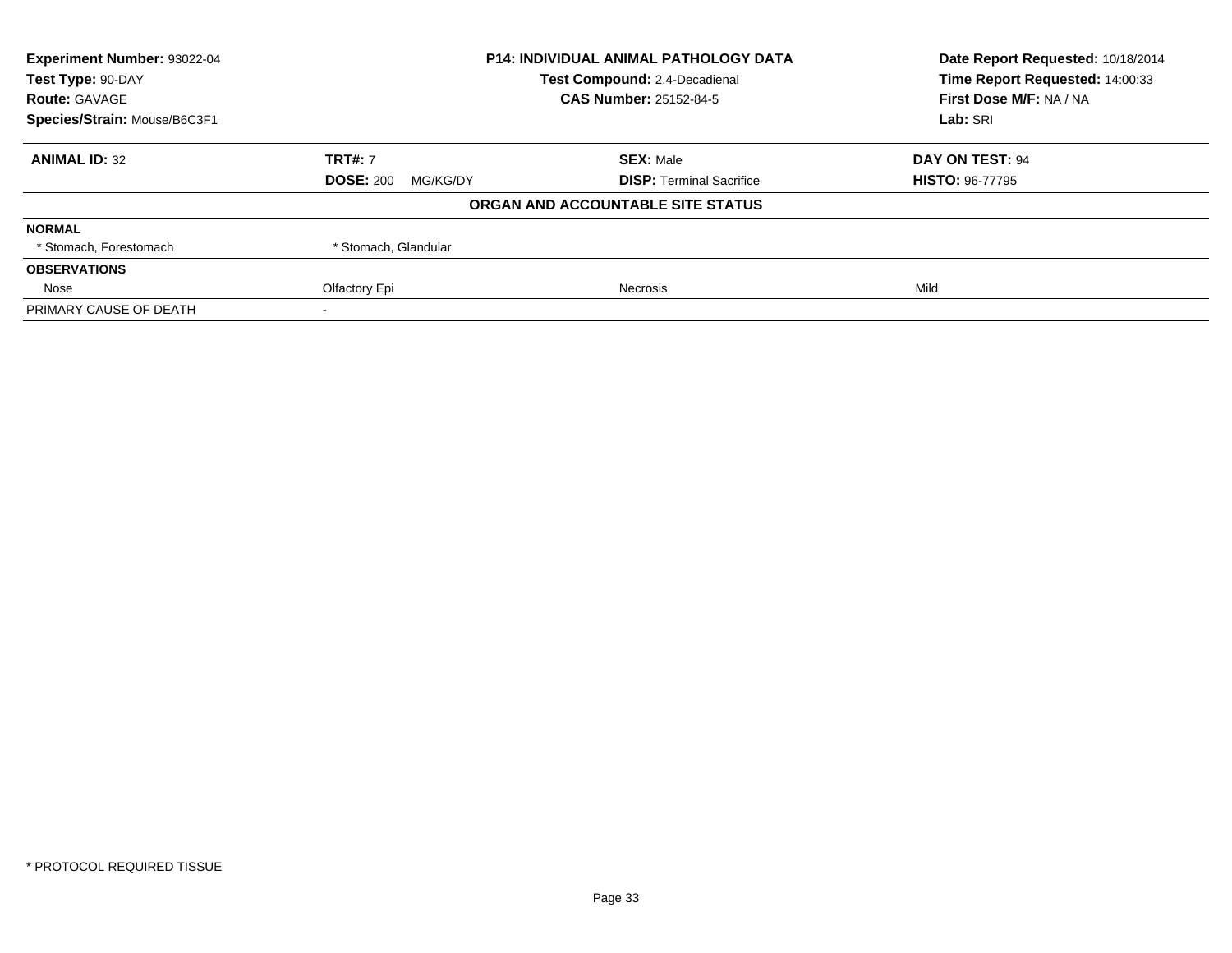| Experiment Number: 93022-04<br>Test Type: 90-DAY<br><b>Route: GAVAGE</b> | <b>P14: INDIVIDUAL ANIMAL PATHOLOGY DATA</b><br>Test Compound: 2,4-Decadienal<br><b>CAS Number: 25152-84-5</b> |                                   | Date Report Requested: 10/18/2014<br>Time Report Requested: 14:00:33<br>First Dose M/F: NA / NA |
|--------------------------------------------------------------------------|----------------------------------------------------------------------------------------------------------------|-----------------------------------|-------------------------------------------------------------------------------------------------|
| Species/Strain: Mouse/B6C3F1                                             |                                                                                                                |                                   | Lab: SRI                                                                                        |
| <b>ANIMAL ID: 33</b>                                                     | <b>TRT#: 7</b>                                                                                                 | <b>SEX: Male</b>                  | DAY ON TEST: 94                                                                                 |
|                                                                          | <b>DOSE: 200</b><br>MG/KG/DY                                                                                   | <b>DISP:</b> Terminal Sacrifice   | <b>HISTO: 96-77796</b>                                                                          |
|                                                                          |                                                                                                                | ORGAN AND ACCOUNTABLE SITE STATUS |                                                                                                 |
| <b>NORMAL</b>                                                            |                                                                                                                |                                   |                                                                                                 |
| Nose                                                                     | * Stomach, Glandular                                                                                           |                                   |                                                                                                 |
| <b>OBSERVATIONS</b>                                                      |                                                                                                                |                                   |                                                                                                 |
| * Stomach, Forestomach                                                   | Epithelium                                                                                                     | Hyperplasia                       | Minimal                                                                                         |
|                                                                          |                                                                                                                | Inflammation                      | Chronic, Minimal                                                                                |
| PRIMARY CAUSE OF DEATH                                                   |                                                                                                                |                                   |                                                                                                 |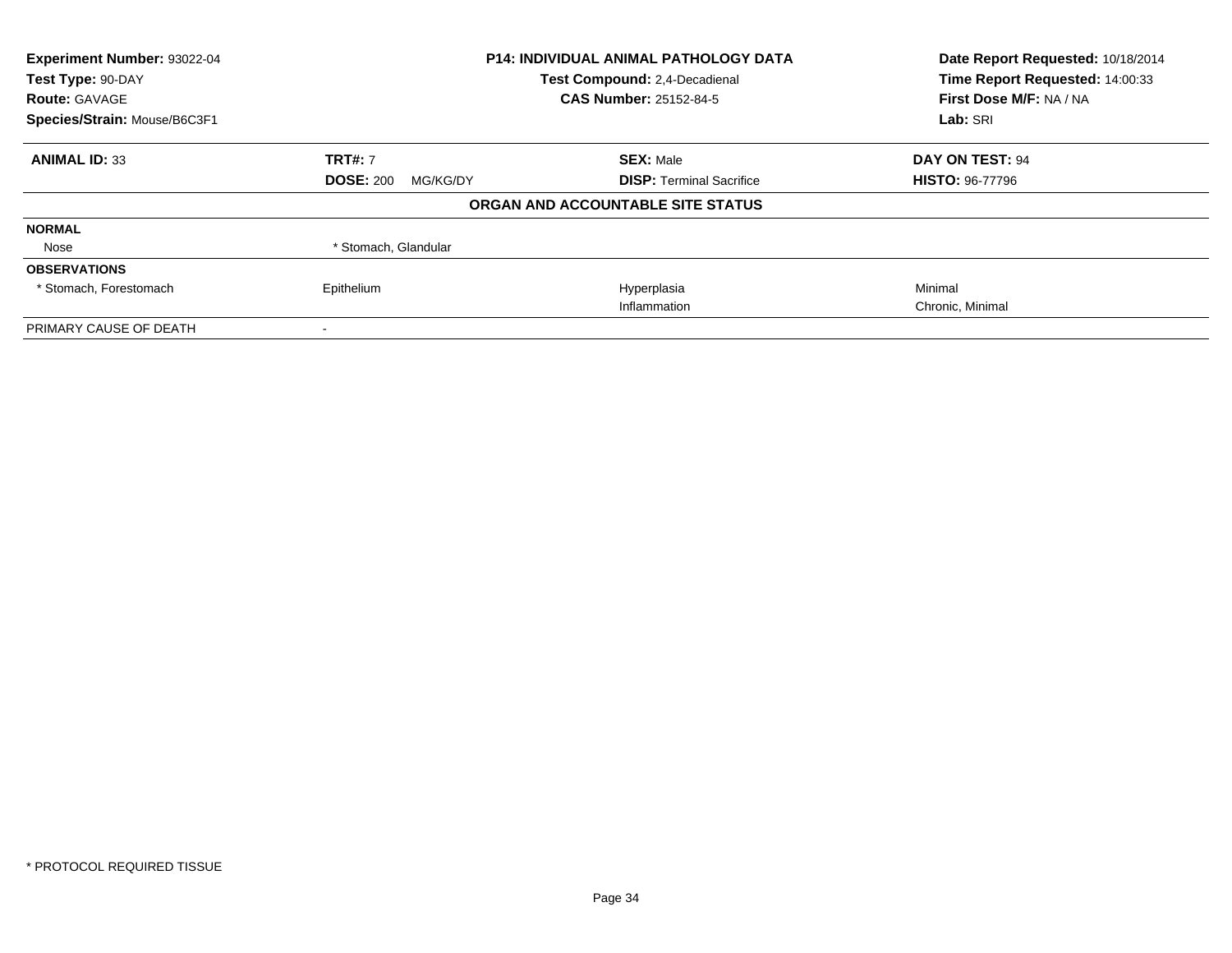| Experiment Number: 93022-04<br>Test Type: 90-DAY |                                                               | <b>P14: INDIVIDUAL ANIMAL PATHOLOGY DATA</b><br>Test Compound: 2,4-Decadienal | Date Report Requested: 10/18/2014<br>Time Report Requested: 14:00:33 |
|--------------------------------------------------|---------------------------------------------------------------|-------------------------------------------------------------------------------|----------------------------------------------------------------------|
| <b>Route: GAVAGE</b>                             |                                                               | <b>CAS Number: 25152-84-5</b>                                                 | First Dose M/F: NA / NA                                              |
| Species/Strain: Mouse/B6C3F1                     |                                                               |                                                                               | Lab: SRI                                                             |
| <b>ANIMAL ID: 34</b>                             | <b>TRT#: 7</b>                                                | <b>SEX: Male</b>                                                              | DAY ON TEST: 94                                                      |
|                                                  | <b>DOSE: 200</b><br>MG/KG/DY                                  | <b>DISP: Terminal Sacrifice</b>                                               | <b>HISTO: 96-77797</b>                                               |
|                                                  |                                                               | ORGAN AND ACCOUNTABLE SITE STATUS                                             |                                                                      |
| <b>NORMAL</b>                                    |                                                               |                                                                               |                                                                      |
| * Stomach, Glandular                             |                                                               |                                                                               |                                                                      |
| <b>OBSERVATIONS</b>                              |                                                               |                                                                               |                                                                      |
| Nose                                             | Olfactory Epi                                                 | <b>Necrosis</b>                                                               | Mild                                                                 |
| * Stomach, Forestomach                           | Epithelium                                                    | Hyperplasia                                                                   | Minimal                                                              |
|                                                  | Epithelium                                                    | Ulcer                                                                         | Minimal                                                              |
|                                                  | Note: HYPERPLASIA IS PRESENT ONLY AT THE MARGIN OF THE ULCER. |                                                                               |                                                                      |
| PRIMARY CAUSE OF DEATH                           |                                                               |                                                                               |                                                                      |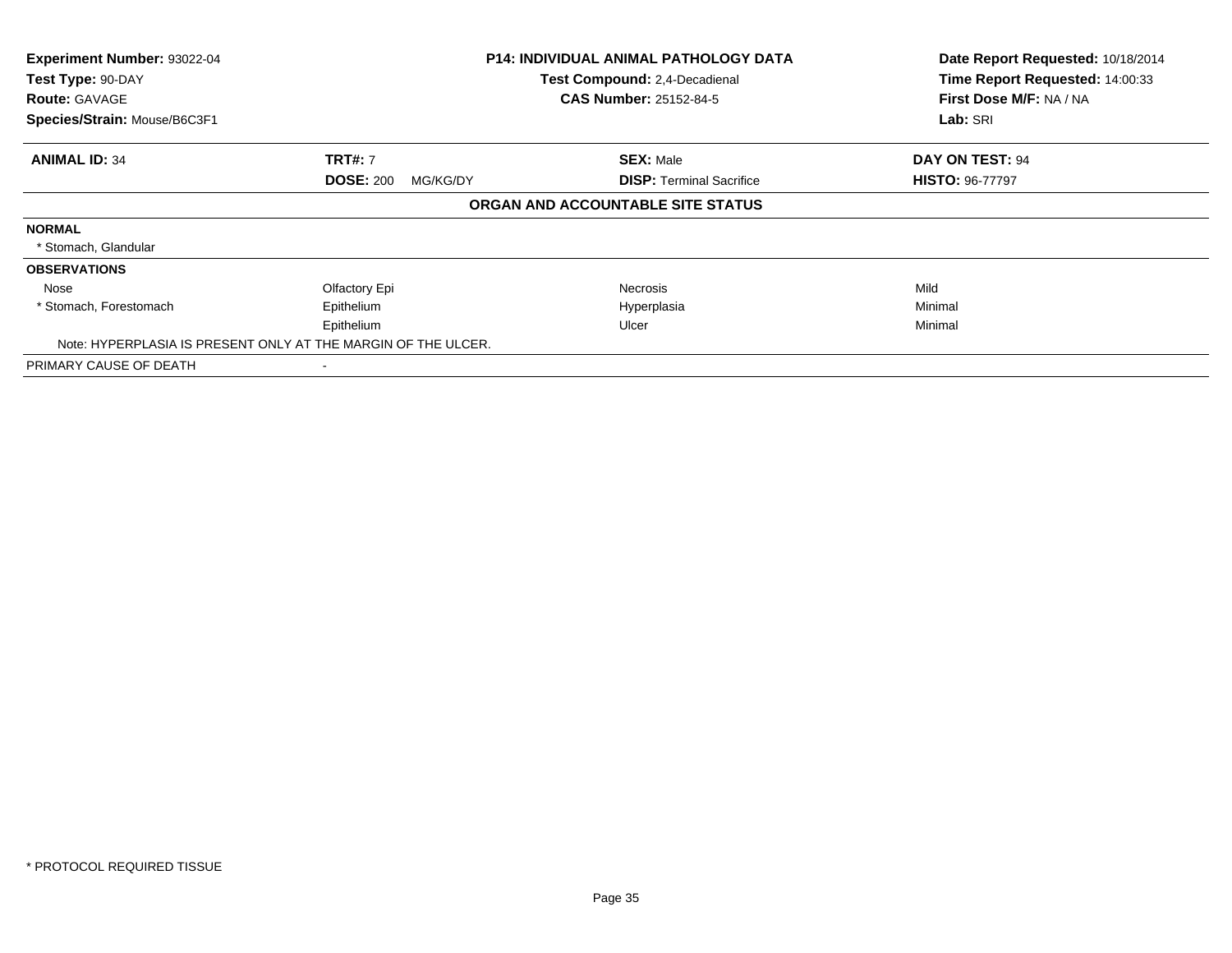| Experiment Number: 93022-04        |                              | <b>P14: INDIVIDUAL ANIMAL PATHOLOGY DATA</b> | Date Report Requested: 10/18/2014 |
|------------------------------------|------------------------------|----------------------------------------------|-----------------------------------|
| Test Type: 90-DAY                  |                              | Test Compound: 2,4-Decadienal                | Time Report Requested: 14:00:33   |
| <b>Route: GAVAGE</b>               |                              | <b>CAS Number: 25152-84-5</b>                | First Dose M/F: NA / NA           |
| Species/Strain: Mouse/B6C3F1       |                              |                                              | Lab: SRI                          |
| <b>ANIMAL ID: 35</b>               | <b>TRT#: 7</b>               | <b>SEX: Male</b>                             | DAY ON TEST: 94                   |
|                                    | <b>DOSE: 200</b><br>MG/KG/DY | <b>DISP: Terminal Sacrifice</b>              | <b>HISTO: 96-77798</b>            |
|                                    |                              | ORGAN AND ACCOUNTABLE SITE STATUS            |                                   |
| <b>NORMAL</b>                      |                              |                                              |                                   |
| Nose                               | * Stomach, Glandular         |                                              |                                   |
| <b>OBSERVATIONS</b>                |                              |                                              |                                   |
| Lymph Node, Mesenteric             |                              | <b>Infiltration Cellular</b>                 | Plasma Cell, Moderate             |
| [Infiltration Cellular TGLS = 1-5] |                              |                                              |                                   |
| Spleen                             |                              | Hyperplasia                                  | Lymphoid, Mild                    |
| [Hyperplasia TGLS = $2-6$ ]        |                              |                                              |                                   |
| * Stomach, Forestomach             | Epithelium                   | Hyperplasia                                  | Minimal                           |
|                                    |                              | Inflammation                                 | Acute, Minimal                    |
| Thymus                             |                              | Atrophy                                      | Mild                              |
| [Atrophy TGLS = 3-2 ]              |                              |                                              |                                   |
| PRIMARY CAUSE OF DEATH             |                              |                                              |                                   |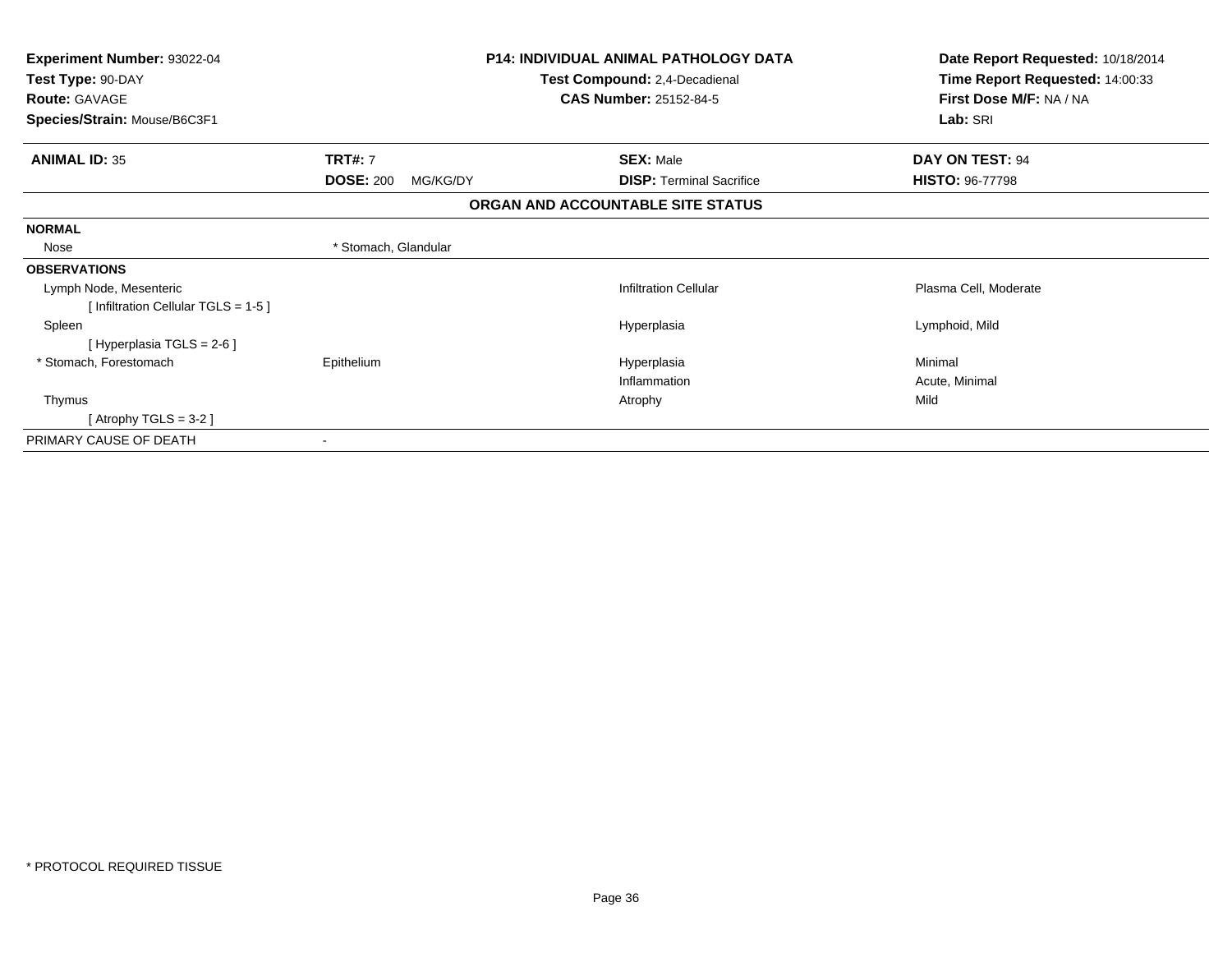| Experiment Number: 93022-04<br><b>P14: INDIVIDUAL ANIMAL PATHOLOGY DATA</b> |                              | Date Report Requested: 10/18/2014    |                         |
|-----------------------------------------------------------------------------|------------------------------|--------------------------------------|-------------------------|
| Test Type: 90-DAY                                                           |                              | <b>Test Compound: 2.4-Decadienal</b> |                         |
| <b>Route: GAVAGE</b>                                                        |                              | <b>CAS Number: 25152-84-5</b>        | First Dose M/F: NA / NA |
| Species/Strain: Mouse/B6C3F1                                                |                              |                                      | Lab: SRI                |
| <b>ANIMAL ID: 36</b>                                                        | <b>TRT#: 7</b>               | <b>SEX: Male</b>                     | DAY ON TEST: 94         |
|                                                                             | <b>DOSE: 200</b><br>MG/KG/DY | <b>DISP:</b> Terminal Sacrifice      | <b>HISTO: 96-77799</b>  |
|                                                                             |                              | ORGAN AND ACCOUNTABLE SITE STATUS    |                         |
| <b>NORMAL</b>                                                               |                              |                                      |                         |
| * Stomach, Forestomach                                                      | * Stomach, Glandular         |                                      |                         |
| <b>OBSERVATIONS</b>                                                         |                              |                                      |                         |
| Nose                                                                        | Olfactory Epi                | Necrosis                             | Moderate                |
| PRIMARY CAUSE OF DEATH                                                      |                              |                                      |                         |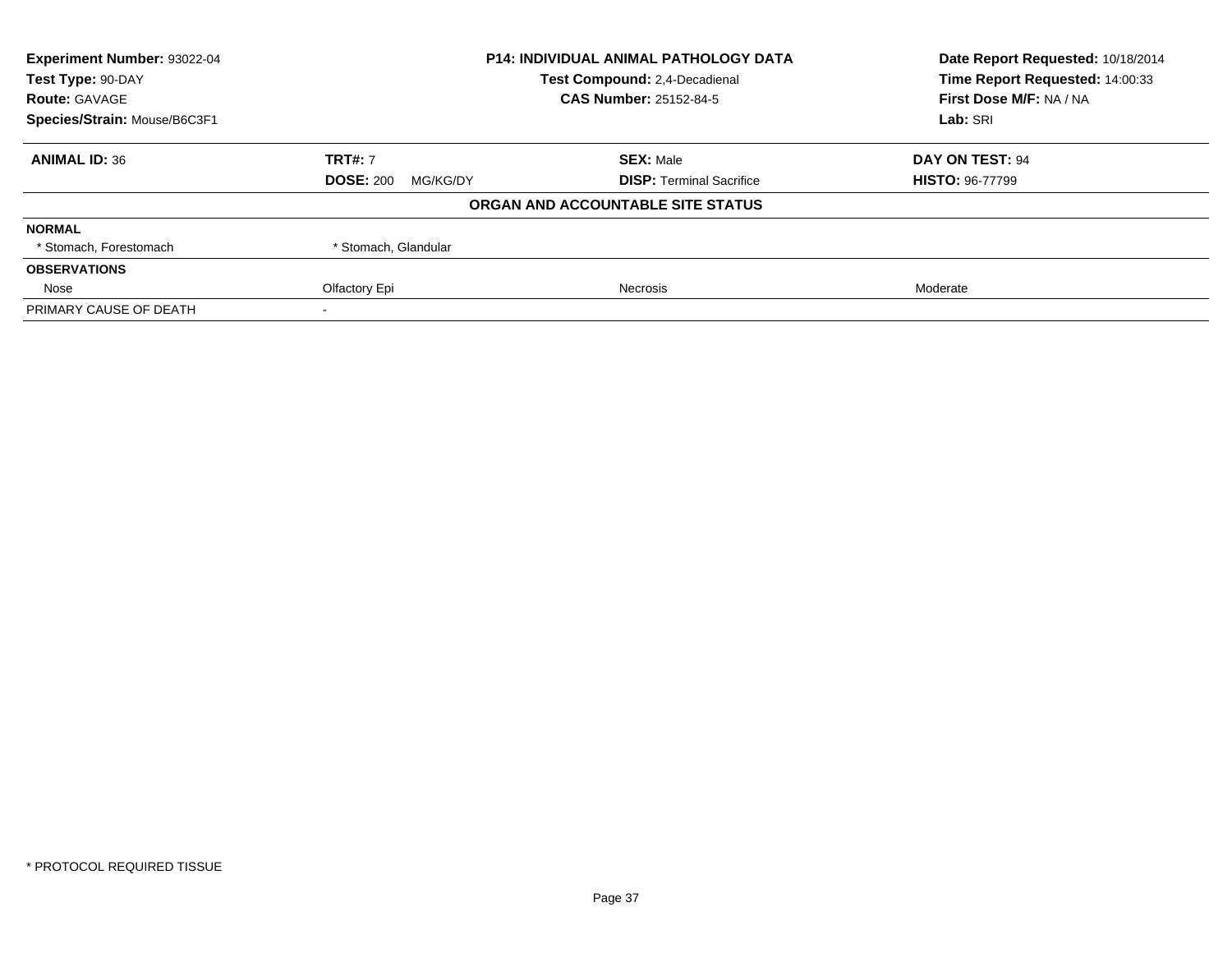| Experiment Number: 93022-04  |                                                | <b>P14: INDIVIDUAL ANIMAL PATHOLOGY DATA</b> |                                 |
|------------------------------|------------------------------------------------|----------------------------------------------|---------------------------------|
| Test Type: 90-DAY            |                                                | Test Compound: 2,4-Decadienal                | Time Report Requested: 14:00:33 |
| <b>Route: GAVAGE</b>         |                                                | <b>CAS Number: 25152-84-5</b>                | First Dose M/F: NA / NA         |
| Species/Strain: Mouse/B6C3F1 |                                                |                                              | Lab: SRI                        |
| <b>ANIMAL ID: 37</b>         | <b>TRT#: 7</b>                                 | <b>SEX: Male</b>                             | DAY ON TEST: 94                 |
|                              | <b>DOSE: 200</b><br>MG/KG/DY                   | <b>DISP: Terminal Sacrifice</b>              | <b>HISTO: 96-77800</b>          |
|                              |                                                | ORGAN AND ACCOUNTABLE SITE STATUS            |                                 |
| <b>NORMAL</b>                |                                                |                                              |                                 |
| Nose                         | * Stomach, Glandular<br>* Stomach, Forestomach |                                              |                                 |
| PRIMARY CAUSE OF DEATH       |                                                |                                              |                                 |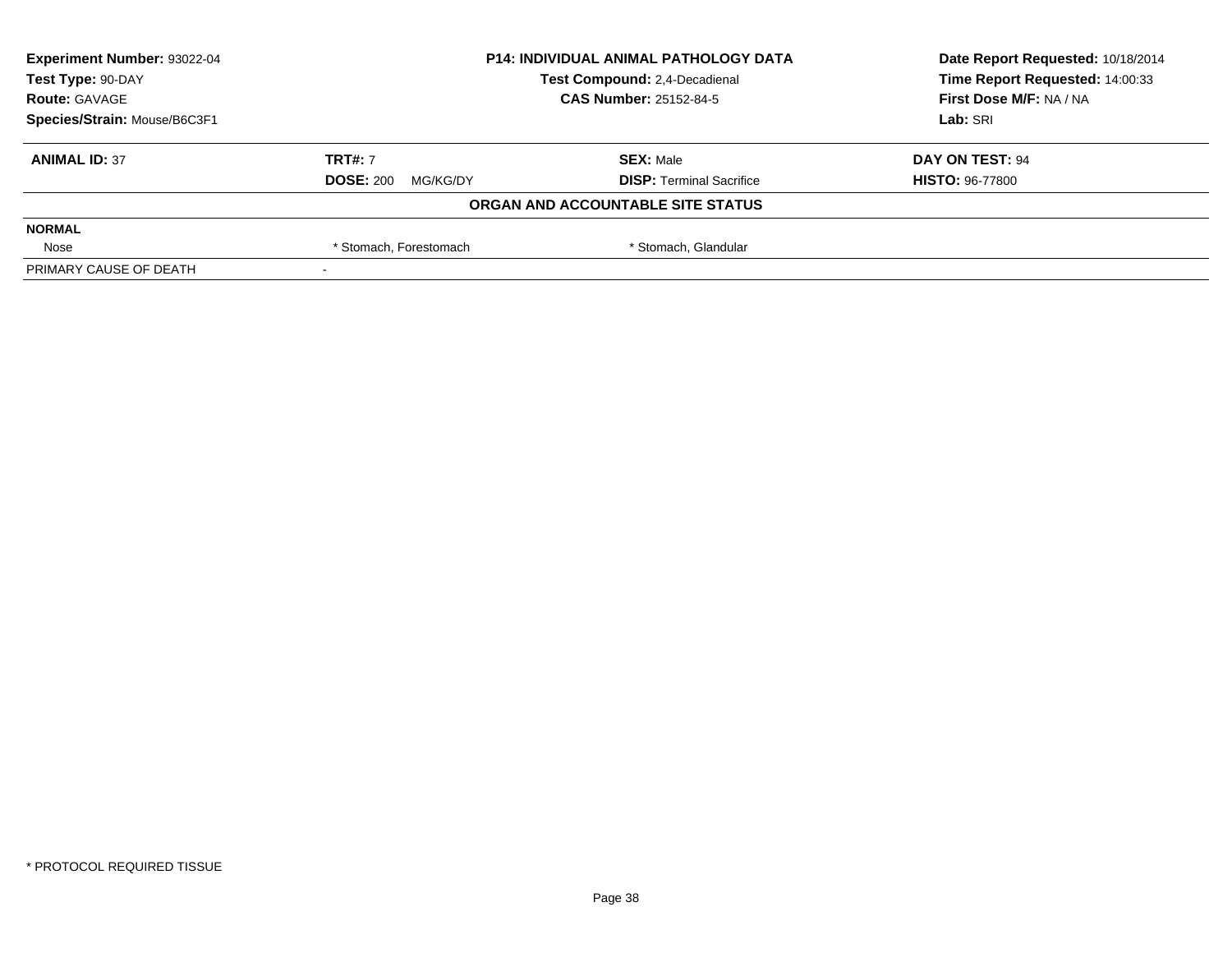| Experiment Number: 93022-04  |                                                | <b>P14: INDIVIDUAL ANIMAL PATHOLOGY DATA</b> | Date Report Requested: 10/18/2014 |
|------------------------------|------------------------------------------------|----------------------------------------------|-----------------------------------|
| Test Type: 90-DAY            |                                                | Test Compound: 2,4-Decadienal                | Time Report Requested: 14:00:33   |
| <b>Route: GAVAGE</b>         |                                                | <b>CAS Number: 25152-84-5</b>                | First Dose M/F: NA / NA           |
| Species/Strain: Mouse/B6C3F1 |                                                |                                              | Lab: SRI                          |
| <b>ANIMAL ID: 38</b>         | <b>TRT#: 7</b>                                 | <b>SEX: Male</b>                             | DAY ON TEST: 94                   |
|                              | <b>DOSE: 200</b><br>MG/KG/DY                   | <b>DISP: Terminal Sacrifice</b>              | <b>HISTO: 96-77801</b>            |
|                              |                                                | ORGAN AND ACCOUNTABLE SITE STATUS            |                                   |
| <b>NORMAL</b>                |                                                |                                              |                                   |
| Nose                         | * Stomach, Glandular<br>* Stomach, Forestomach |                                              |                                   |
| PRIMARY CAUSE OF DEATH       |                                                |                                              |                                   |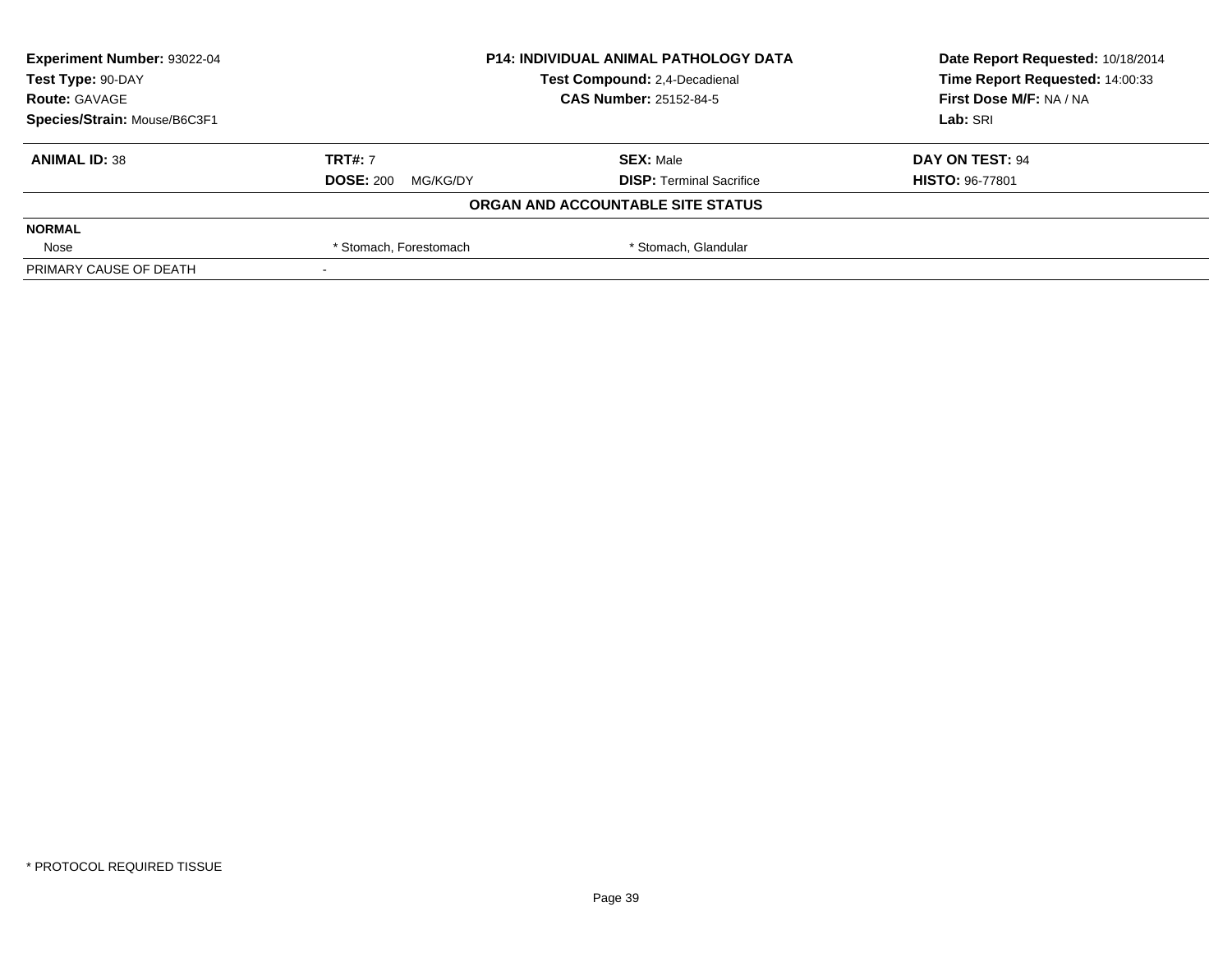| Experiment Number: 93022-04<br>Test Type: 90-DAY |                              | <b>P14: INDIVIDUAL ANIMAL PATHOLOGY DATA</b><br><b>Test Compound: 2,4-Decadienal</b> | Date Report Requested: 10/18/2014<br>Time Report Requested: 14:00:33 |
|--------------------------------------------------|------------------------------|--------------------------------------------------------------------------------------|----------------------------------------------------------------------|
| <b>Route: GAVAGE</b>                             |                              | <b>CAS Number: 25152-84-5</b>                                                        | First Dose M/F: NA / NA                                              |
| Species/Strain: Mouse/B6C3F1                     |                              |                                                                                      | Lab: SRI                                                             |
| <b>ANIMAL ID: 39</b>                             | <b>TRT#: 7</b>               | <b>SEX: Male</b>                                                                     | DAY ON TEST: 94                                                      |
|                                                  | <b>DOSE: 200</b><br>MG/KG/DY | <b>DISP:</b> Terminal Sacrifice                                                      | <b>HISTO: 96-77802</b>                                               |
|                                                  |                              | ORGAN AND ACCOUNTABLE SITE STATUS                                                    |                                                                      |
| <b>NORMAL</b>                                    |                              |                                                                                      |                                                                      |
| * Stomach, Glandular                             |                              |                                                                                      |                                                                      |
| <b>OBSERVATIONS</b>                              |                              |                                                                                      |                                                                      |
| Nose                                             | Olfactory Epi                | Necrosis                                                                             | Moderate                                                             |
| * Stomach, Forestomach                           |                              | Edema                                                                                | Mild                                                                 |
|                                                  | Epithelium                   | Hyperplasia                                                                          | Mild                                                                 |
|                                                  |                              | Inflammation                                                                         | Acute, Mild                                                          |
|                                                  | Epithelium                   | Ulcer                                                                                | Minimal                                                              |
| PRIMARY CAUSE OF DEATH                           | $\blacksquare$               |                                                                                      |                                                                      |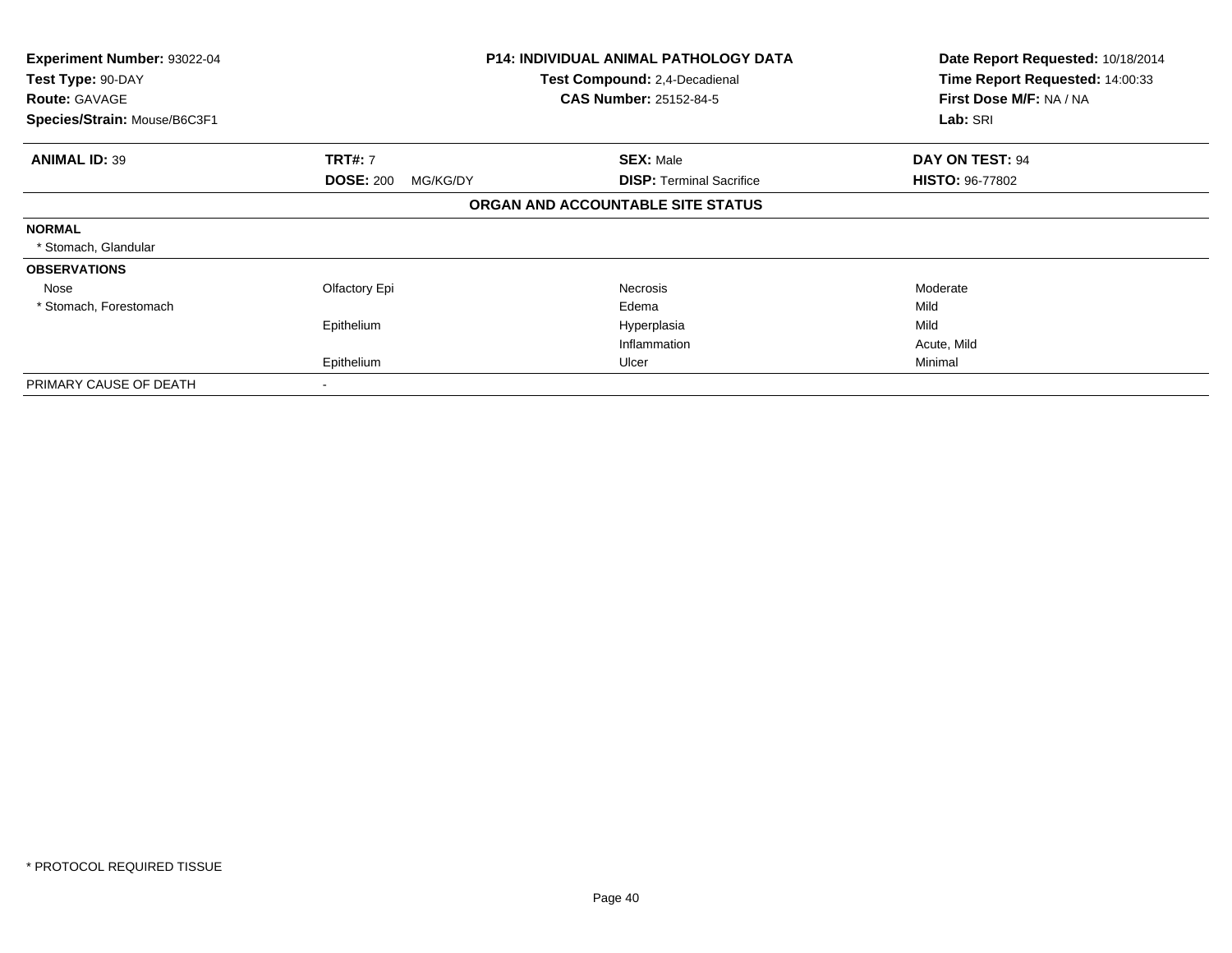| Experiment Number: 93022-04  | <b>P14: INDIVIDUAL ANIMAL PATHOLOGY DATA</b>   |                                   | Date Report Requested: 10/18/2014 |
|------------------------------|------------------------------------------------|-----------------------------------|-----------------------------------|
| Test Type: 90-DAY            |                                                | Test Compound: 2,4-Decadienal     | Time Report Requested: 14:00:33   |
| <b>Route: GAVAGE</b>         |                                                | <b>CAS Number: 25152-84-5</b>     | First Dose M/F: NA / NA           |
| Species/Strain: Mouse/B6C3F1 |                                                |                                   | Lab: SRI                          |
| <b>ANIMAL ID: 40</b>         | <b>TRT#: 7</b>                                 | <b>SEX: Male</b>                  | DAY ON TEST: 94                   |
|                              | <b>DOSE: 200</b><br>MG/KG/DY                   | <b>DISP:</b> Terminal Sacrifice   | <b>HISTO: 96-77803</b>            |
|                              |                                                | ORGAN AND ACCOUNTABLE SITE STATUS |                                   |
| <b>NORMAL</b>                |                                                |                                   |                                   |
| Nose                         | * Stomach, Forestomach<br>* Stomach, Glandular |                                   |                                   |
| PRIMARY CAUSE OF DEATH       |                                                |                                   |                                   |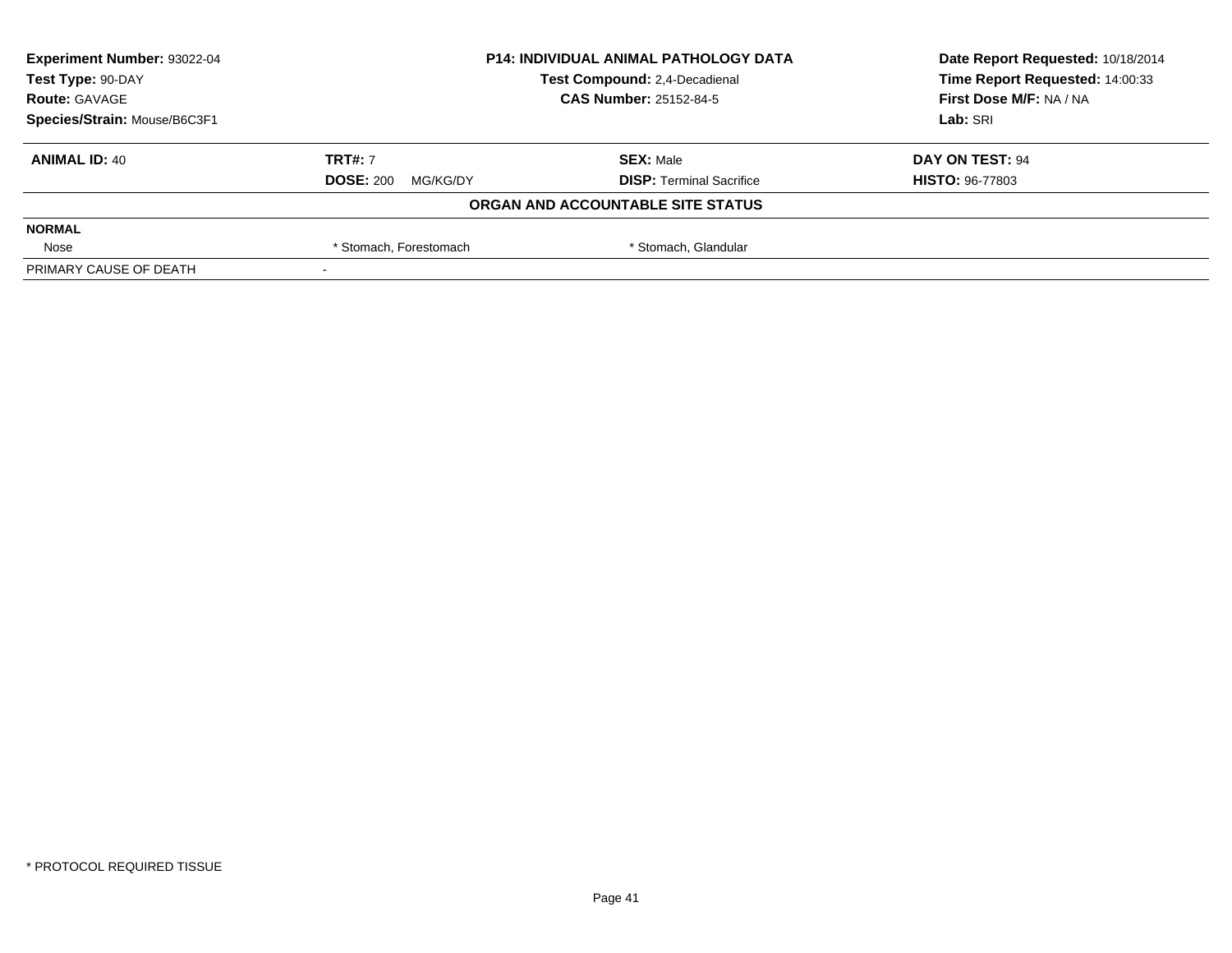| Experiment Number: 93022-04  | P14: INDIVIDUAL ANIMAL PATHOLOGY DATA |                                   | Date Report Requested: 10/18/2014 |
|------------------------------|---------------------------------------|-----------------------------------|-----------------------------------|
| Test Type: 90-DAY            |                                       | Test Compound: 2,4-Decadienal     |                                   |
| <b>Route: GAVAGE</b>         |                                       | <b>CAS Number: 25152-84-5</b>     | First Dose M/F: NA / NA           |
| Species/Strain: Mouse/B6C3F1 |                                       |                                   | Lab: SRI                          |
| <b>ANIMAL ID: 41</b>         | <b>TRT#: 9</b>                        | <b>SEX: Male</b>                  | DAY ON TEST: 94                   |
|                              | <b>DOSE: 400</b><br>MG/KG/DY          | <b>DISP:</b> Terminal Sacrifice   | <b>HISTO: 96-77804</b>            |
|                              |                                       | ORGAN AND ACCOUNTABLE SITE STATUS |                                   |
| <b>NORMAL</b>                |                                       |                                   |                                   |
| * Stomach, Forestomach       | * Stomach, Glandular                  |                                   |                                   |
| <b>OBSERVATIONS</b>          |                                       |                                   |                                   |
| Nose                         | Olfactory Epi                         | Atrophy                           | Mild                              |
|                              | Olfactory Epi                         | Necrosis                          | Mild                              |
| PRIMARY CAUSE OF DEATH       |                                       |                                   |                                   |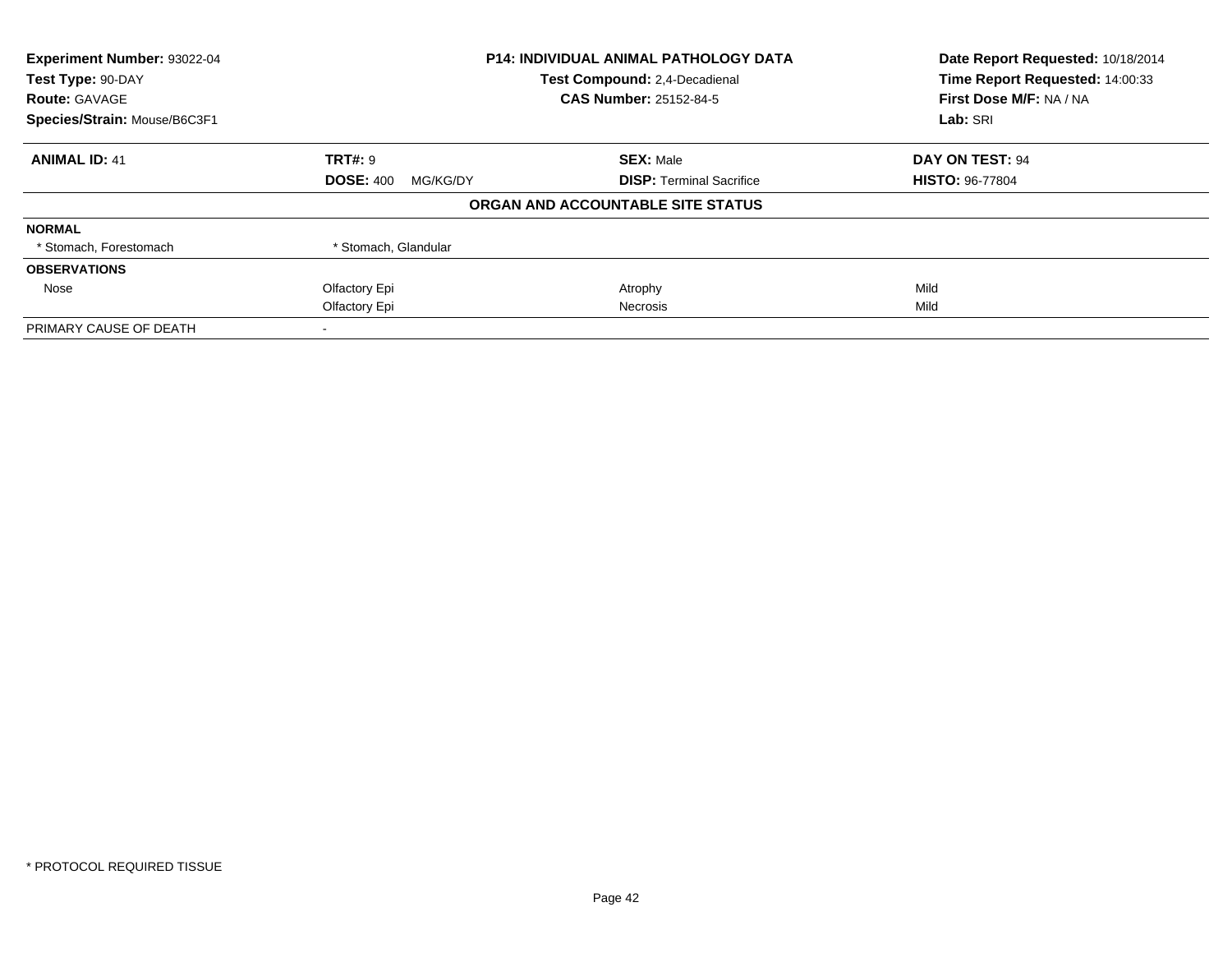| Experiment Number: 93022-04<br>Test Type: 90-DAY<br><b>Route: GAVAGE</b> | <b>P14: INDIVIDUAL ANIMAL PATHOLOGY DATA</b><br>Test Compound: 2,4-Decadienal<br><b>CAS Number: 25152-84-5</b> |                                   | Date Report Requested: 10/18/2014<br>Time Report Requested: 14:00:33<br>First Dose M/F: NA / NA |  |
|--------------------------------------------------------------------------|----------------------------------------------------------------------------------------------------------------|-----------------------------------|-------------------------------------------------------------------------------------------------|--|
| Species/Strain: Mouse/B6C3F1                                             |                                                                                                                |                                   | Lab: SRI                                                                                        |  |
| <b>ANIMAL ID: 42</b>                                                     | TRT#: 9                                                                                                        | <b>SEX: Male</b>                  | <b>DAY ON TEST: 94</b>                                                                          |  |
|                                                                          | <b>DOSE: 400</b><br>MG/KG/DY                                                                                   | <b>DISP:</b> Terminal Sacrifice   | <b>HISTO: 96-77805</b>                                                                          |  |
|                                                                          |                                                                                                                | ORGAN AND ACCOUNTABLE SITE STATUS |                                                                                                 |  |
| <b>NORMAL</b>                                                            |                                                                                                                |                                   |                                                                                                 |  |
| Nose                                                                     | * Stomach, Glandular                                                                                           |                                   |                                                                                                 |  |
| <b>OBSERVATIONS</b>                                                      |                                                                                                                |                                   |                                                                                                 |  |
| * Stomach, Forestomach                                                   | Epithelium                                                                                                     | Hyperplasia                       | Minimal                                                                                         |  |
|                                                                          |                                                                                                                | Inflammation                      | Chronic, Minimal                                                                                |  |
| PRIMARY CAUSE OF DEATH                                                   |                                                                                                                |                                   |                                                                                                 |  |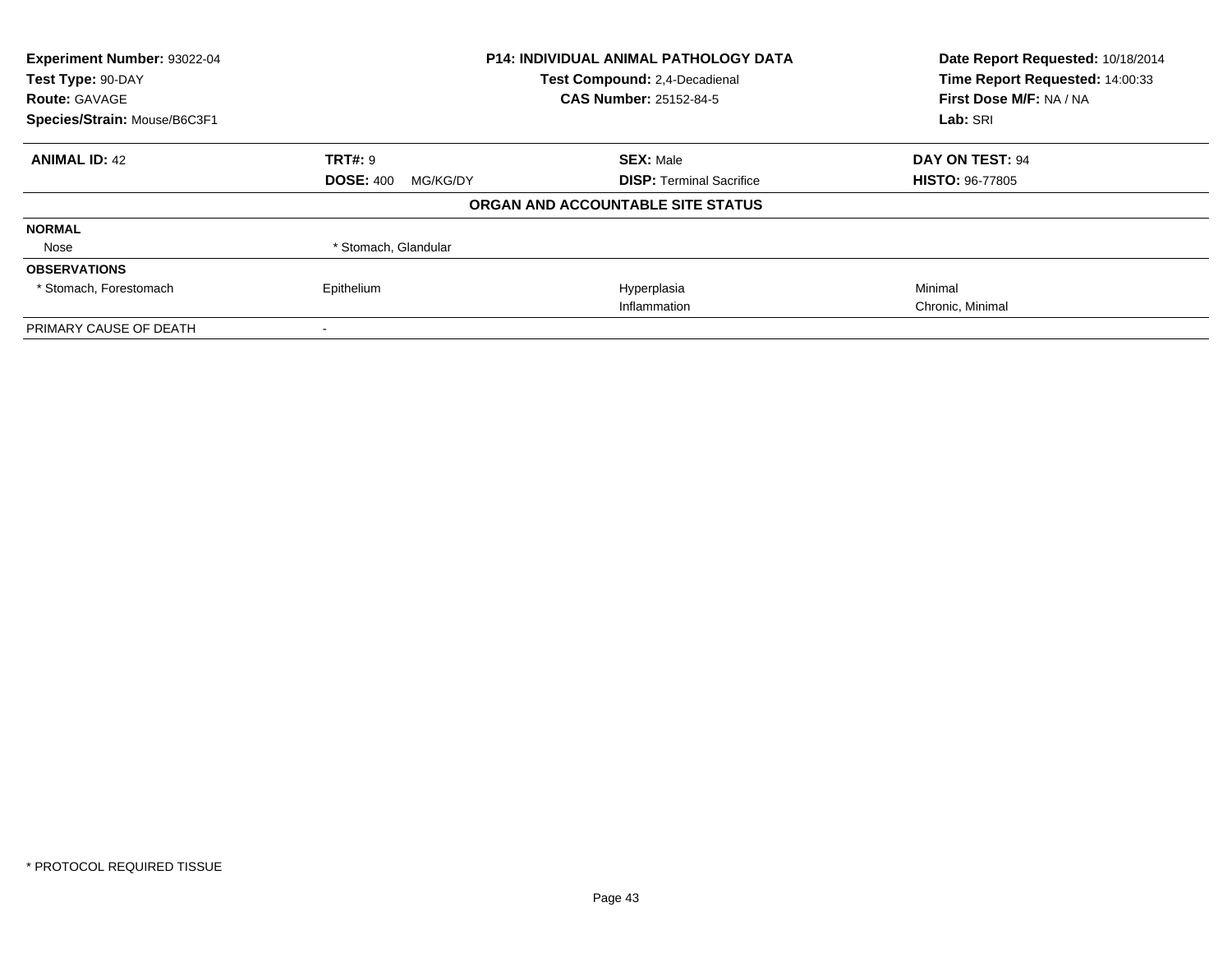| Experiment Number: 93022-04<br>Test Type: 90-DAY<br><b>Route: GAVAGE</b> |                              | <b>P14: INDIVIDUAL ANIMAL PATHOLOGY DATA</b><br>Test Compound: 2,4-Decadienal<br><b>CAS Number: 25152-84-5</b> | Date Report Requested: 10/18/2014<br>Time Report Requested: 14:00:33<br>First Dose M/F: NA / NA<br>Lab: SRI |
|--------------------------------------------------------------------------|------------------------------|----------------------------------------------------------------------------------------------------------------|-------------------------------------------------------------------------------------------------------------|
| Species/Strain: Mouse/B6C3F1                                             |                              |                                                                                                                |                                                                                                             |
| <b>ANIMAL ID: 43</b>                                                     | <b>TRT#: 9</b>               | <b>SEX: Male</b>                                                                                               | DAY ON TEST: 94                                                                                             |
|                                                                          | <b>DOSE: 400</b><br>MG/KG/DY | <b>DISP: Terminal Sacrifice</b>                                                                                | <b>HISTO: 96-77806</b>                                                                                      |
|                                                                          |                              | ORGAN AND ACCOUNTABLE SITE STATUS                                                                              |                                                                                                             |
| <b>NORMAL</b>                                                            |                              |                                                                                                                |                                                                                                             |
| * Stomach, Glandular                                                     |                              |                                                                                                                |                                                                                                             |
| <b>OBSERVATIONS</b>                                                      |                              |                                                                                                                |                                                                                                             |
| Nose                                                                     | Olfactory Epi                | <b>Necrosis</b>                                                                                                | Mild                                                                                                        |
| * Stomach, Forestomach                                                   | Epithelium                   | Hyperplasia                                                                                                    | Minimal                                                                                                     |
|                                                                          |                              | Inflammation                                                                                                   | Chronic, Minimal                                                                                            |
|                                                                          | Epithelium                   | Ulcer                                                                                                          | Minimal                                                                                                     |
| PRIMARY CAUSE OF DEATH                                                   |                              |                                                                                                                |                                                                                                             |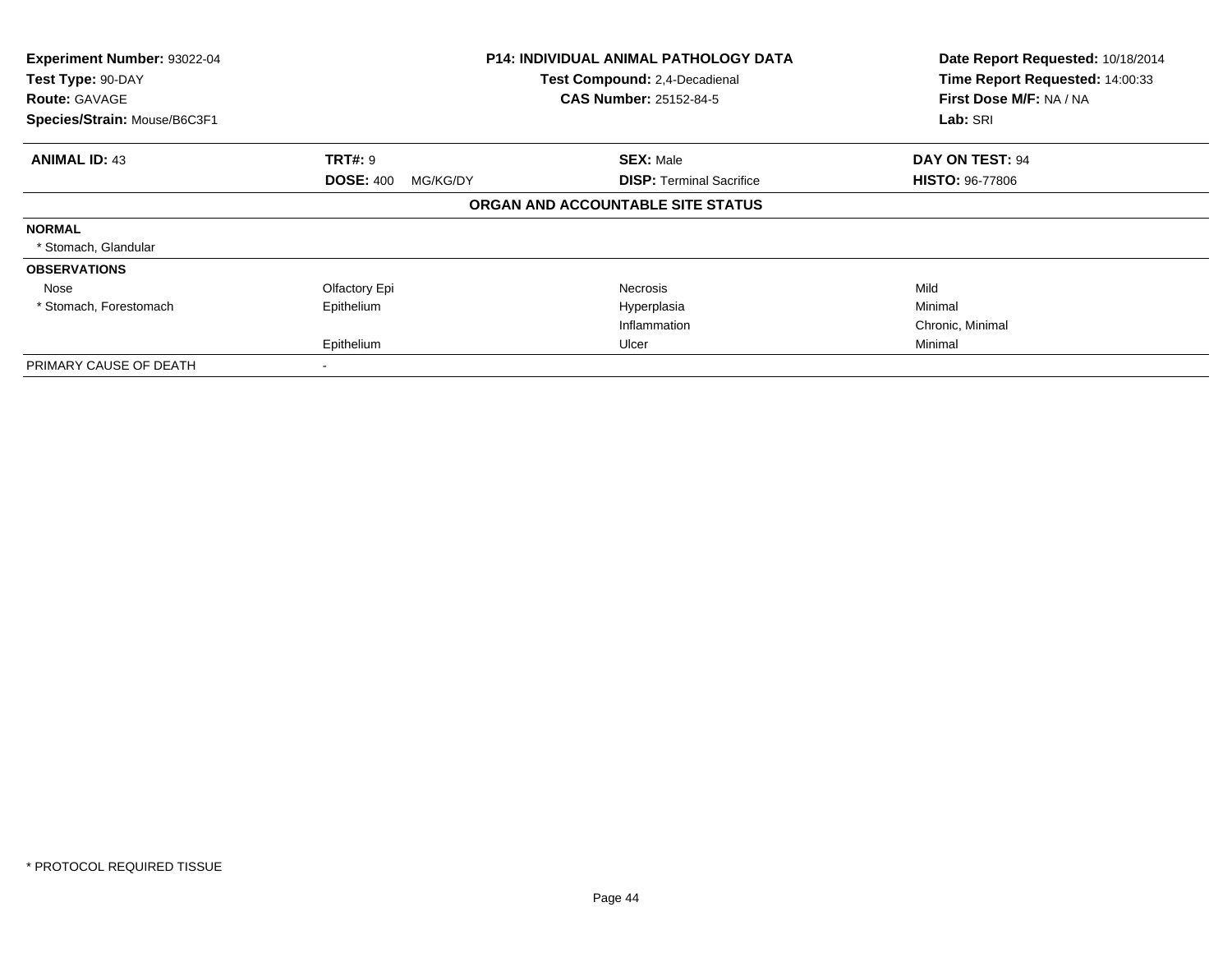| Experiment Number: 93022-04  |                                                | <b>P14: INDIVIDUAL ANIMAL PATHOLOGY DATA</b> |                                 |
|------------------------------|------------------------------------------------|----------------------------------------------|---------------------------------|
| Test Type: 90-DAY            |                                                | Test Compound: 2,4-Decadienal                | Time Report Requested: 14:00:33 |
| <b>Route: GAVAGE</b>         |                                                | <b>CAS Number: 25152-84-5</b>                | First Dose M/F: NA / NA         |
| Species/Strain: Mouse/B6C3F1 |                                                |                                              | Lab: SRI                        |
| <b>ANIMAL ID: 44</b>         | TRT#: 9                                        | <b>SEX: Male</b>                             | DAY ON TEST: 94                 |
|                              | <b>DOSE: 400</b><br>MG/KG/DY                   | <b>DISP: Terminal Sacrifice</b>              | <b>HISTO: 96-77807</b>          |
|                              |                                                | ORGAN AND ACCOUNTABLE SITE STATUS            |                                 |
| <b>NORMAL</b>                |                                                |                                              |                                 |
| Nose                         | * Stomach, Glandular<br>* Stomach, Forestomach |                                              |                                 |
| PRIMARY CAUSE OF DEATH       |                                                |                                              |                                 |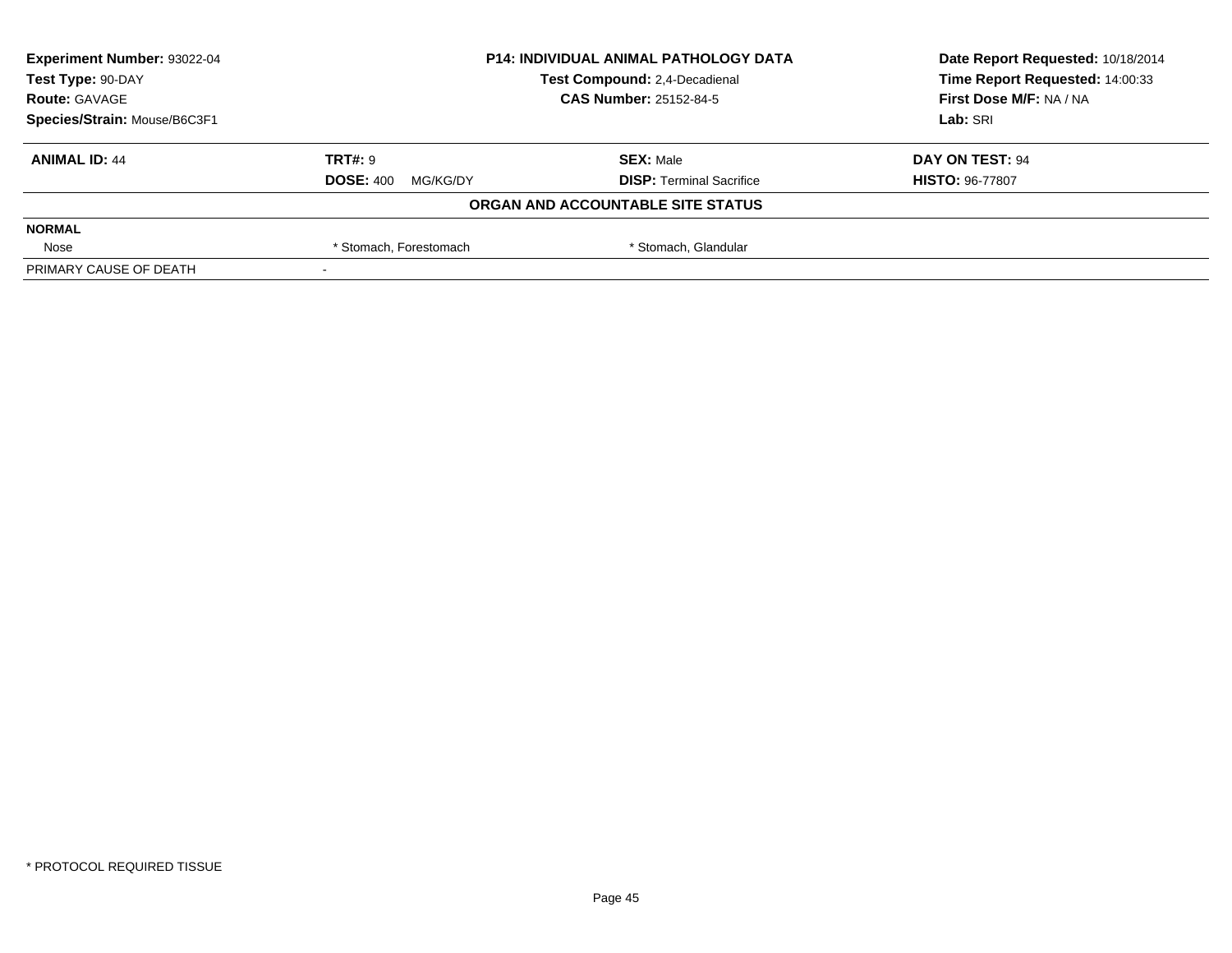| Experiment Number: 93022-04  | <b>P14: INDIVIDUAL ANIMAL PATHOLOGY DATA</b>   |                                   | Date Report Requested: 10/18/2014 |
|------------------------------|------------------------------------------------|-----------------------------------|-----------------------------------|
| Test Type: 90-DAY            |                                                | Test Compound: 2,4-Decadienal     | Time Report Requested: 14:00:33   |
| <b>Route: GAVAGE</b>         | <b>CAS Number: 25152-84-5</b>                  |                                   | First Dose M/F: NA / NA           |
| Species/Strain: Mouse/B6C3F1 |                                                |                                   | Lab: SRI                          |
| <b>ANIMAL ID: 45</b>         | TRT#: 9                                        | <b>SEX: Male</b>                  | DAY ON TEST: 94                   |
|                              | <b>DOSE: 400</b><br>MG/KG/DY                   | <b>DISP: Terminal Sacrifice</b>   | <b>HISTO: 96-77808</b>            |
|                              |                                                | ORGAN AND ACCOUNTABLE SITE STATUS |                                   |
| <b>NORMAL</b>                |                                                |                                   |                                   |
| Nose                         | * Stomach, Glandular<br>* Stomach, Forestomach |                                   |                                   |
| PRIMARY CAUSE OF DEATH       |                                                |                                   |                                   |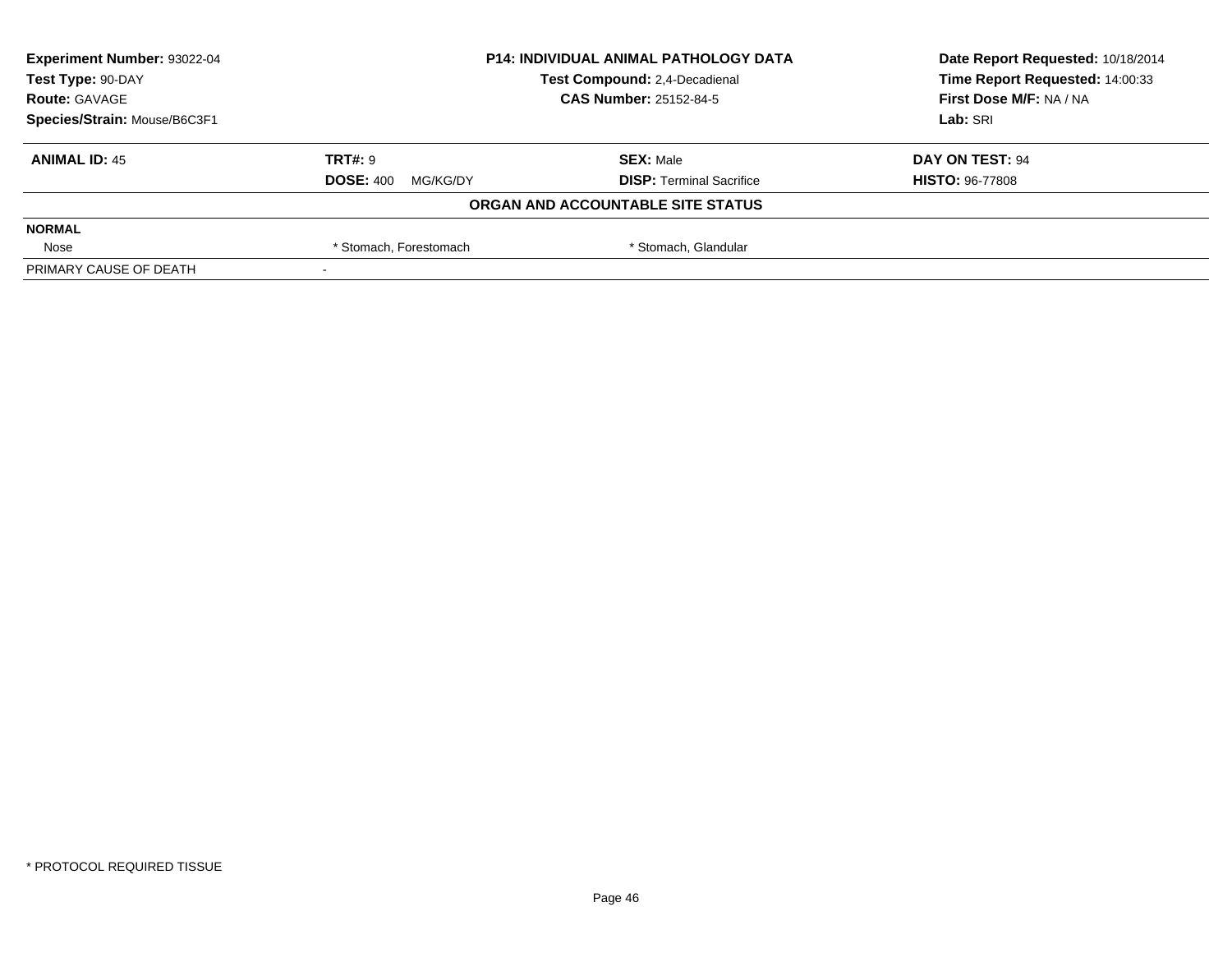| Experiment Number: 93022-04  |                                                | <b>P14: INDIVIDUAL ANIMAL PATHOLOGY DATA</b> | Date Report Requested: 10/18/2014 |
|------------------------------|------------------------------------------------|----------------------------------------------|-----------------------------------|
| Test Type: 90-DAY            |                                                | Test Compound: 2,4-Decadienal                | Time Report Requested: 14:00:33   |
| <b>Route: GAVAGE</b>         |                                                | <b>CAS Number: 25152-84-5</b>                | First Dose M/F: NA / NA           |
| Species/Strain: Mouse/B6C3F1 |                                                |                                              | Lab: SRI                          |
| <b>ANIMAL ID: 46</b>         | TRT#: 9                                        | <b>SEX: Male</b>                             | DAY ON TEST: 94                   |
|                              | <b>DOSE: 400</b><br>MG/KG/DY                   | <b>DISP: Terminal Sacrifice</b>              | <b>HISTO: 96-77809</b>            |
|                              |                                                | ORGAN AND ACCOUNTABLE SITE STATUS            |                                   |
| <b>NORMAL</b>                |                                                |                                              |                                   |
| Nose                         | * Stomach, Glandular<br>* Stomach, Forestomach |                                              |                                   |
| PRIMARY CAUSE OF DEATH       |                                                |                                              |                                   |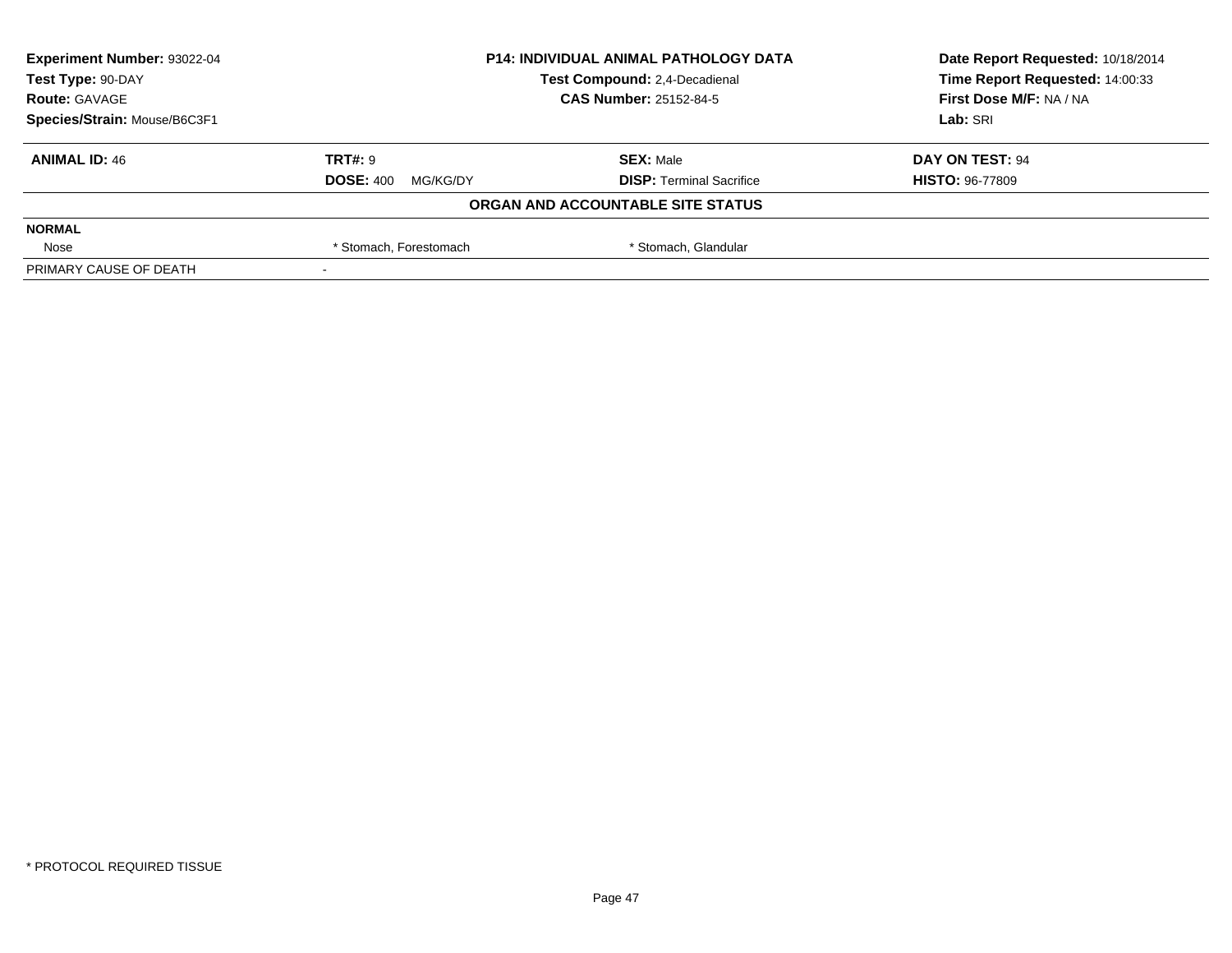| Experiment Number: 93022-04  |                               | <b>P14: INDIVIDUAL ANIMAL PATHOLOGY DATA</b> | Date Report Requested: 10/18/2014 |
|------------------------------|-------------------------------|----------------------------------------------|-----------------------------------|
| Test Type: 90-DAY            | Test Compound: 2,4-Decadienal |                                              | Time Report Requested: 14:00:33   |
| <b>Route: GAVAGE</b>         |                               | <b>CAS Number: 25152-84-5</b>                | First Dose M/F: NA / NA           |
| Species/Strain: Mouse/B6C3F1 |                               |                                              | Lab: SRI                          |
| <b>ANIMAL ID: 47</b>         | TRT#: 9                       | <b>SEX: Male</b>                             | <b>DAY ON TEST: 94</b>            |
|                              | <b>DOSE: 400</b><br>MG/KG/DY  | <b>DISP:</b> Terminal Sacrifice              | <b>HISTO: 96-77810</b>            |
|                              |                               | ORGAN AND ACCOUNTABLE SITE STATUS            |                                   |
| <b>NORMAL</b>                |                               |                                              |                                   |
| * Stomach, Glandular         |                               |                                              |                                   |
| <b>OBSERVATIONS</b>          |                               |                                              |                                   |
| Nose                         | Olfactory Epi                 | <b>Necrosis</b>                              | Moderate                          |
| * Stomach, Forestomach       | Epithelium                    | Hyperplasia                                  | Minimal                           |
| PRIMARY CAUSE OF DEATH       |                               |                                              |                                   |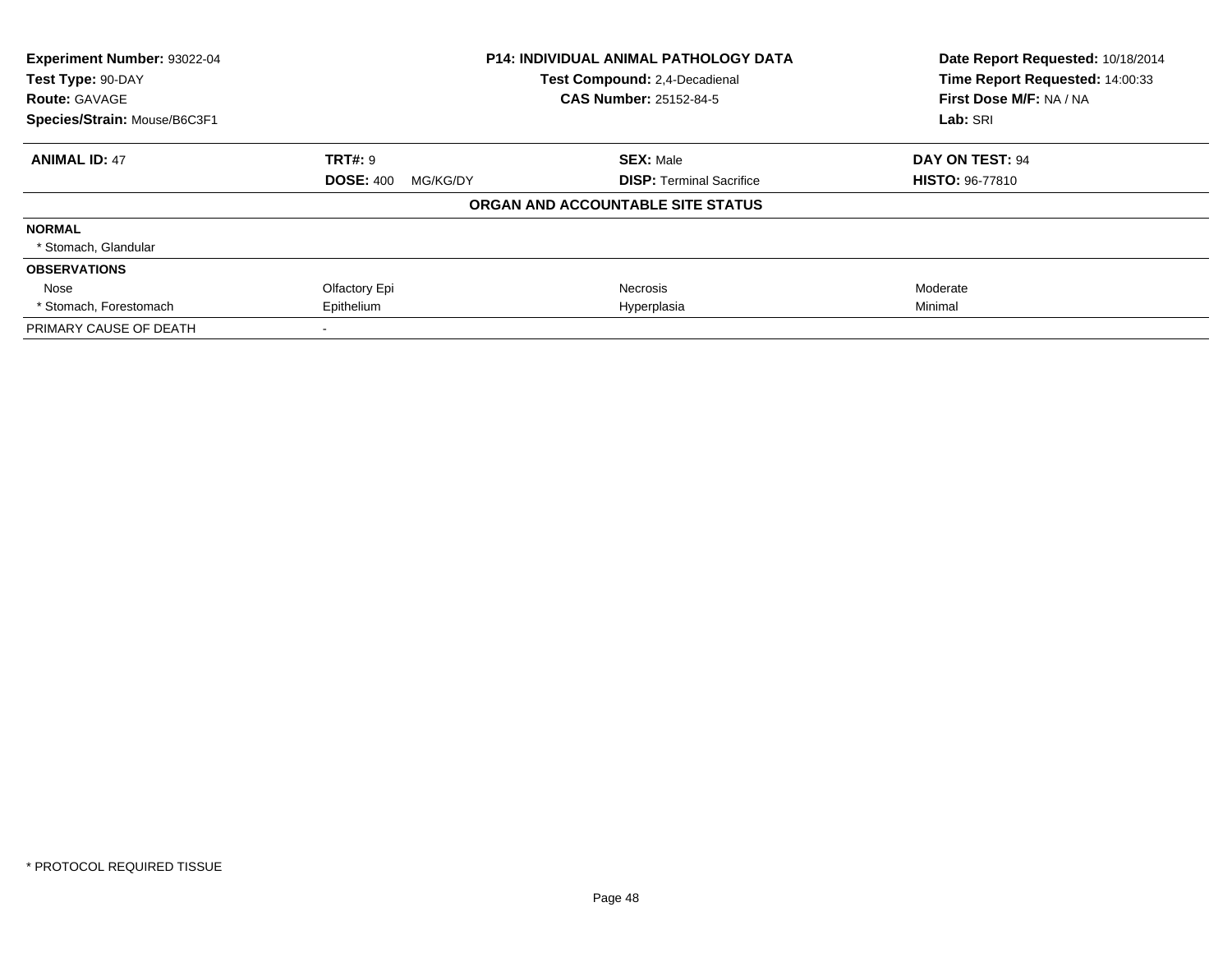| <b>Experiment Number: 93022-04</b>                 |                              | <b>P14: INDIVIDUAL ANIMAL PATHOLOGY DATA</b> | Date Report Requested: 10/18/2014 |
|----------------------------------------------------|------------------------------|----------------------------------------------|-----------------------------------|
| Test Type: 90-DAY<br>Test Compound: 2,4-Decadienal |                              | Time Report Requested: 14:00:33              |                                   |
| <b>Route: GAVAGE</b>                               |                              | <b>CAS Number: 25152-84-5</b>                | First Dose M/F: NA / NA           |
| Species/Strain: Mouse/B6C3F1                       |                              |                                              | Lab: SRI                          |
| <b>ANIMAL ID: 48</b>                               | <b>TRT#: 9</b>               | <b>SEX: Male</b>                             | <b>DAY ON TEST: 94</b>            |
|                                                    | <b>DOSE: 400</b><br>MG/KG/DY | <b>DISP:</b> Terminal Sacrifice              | <b>HISTO: 96-77811</b>            |
|                                                    |                              | ORGAN AND ACCOUNTABLE SITE STATUS            |                                   |
| <b>NORMAL</b>                                      |                              |                                              |                                   |
| Nose                                               | * Stomach, Glandular         |                                              |                                   |
| <b>OBSERVATIONS</b>                                |                              |                                              |                                   |
| * Stomach, Forestomach                             | Epithelium                   | Hyperplasia                                  | Minimal                           |
| PRIMARY CAUSE OF DEATH                             |                              |                                              |                                   |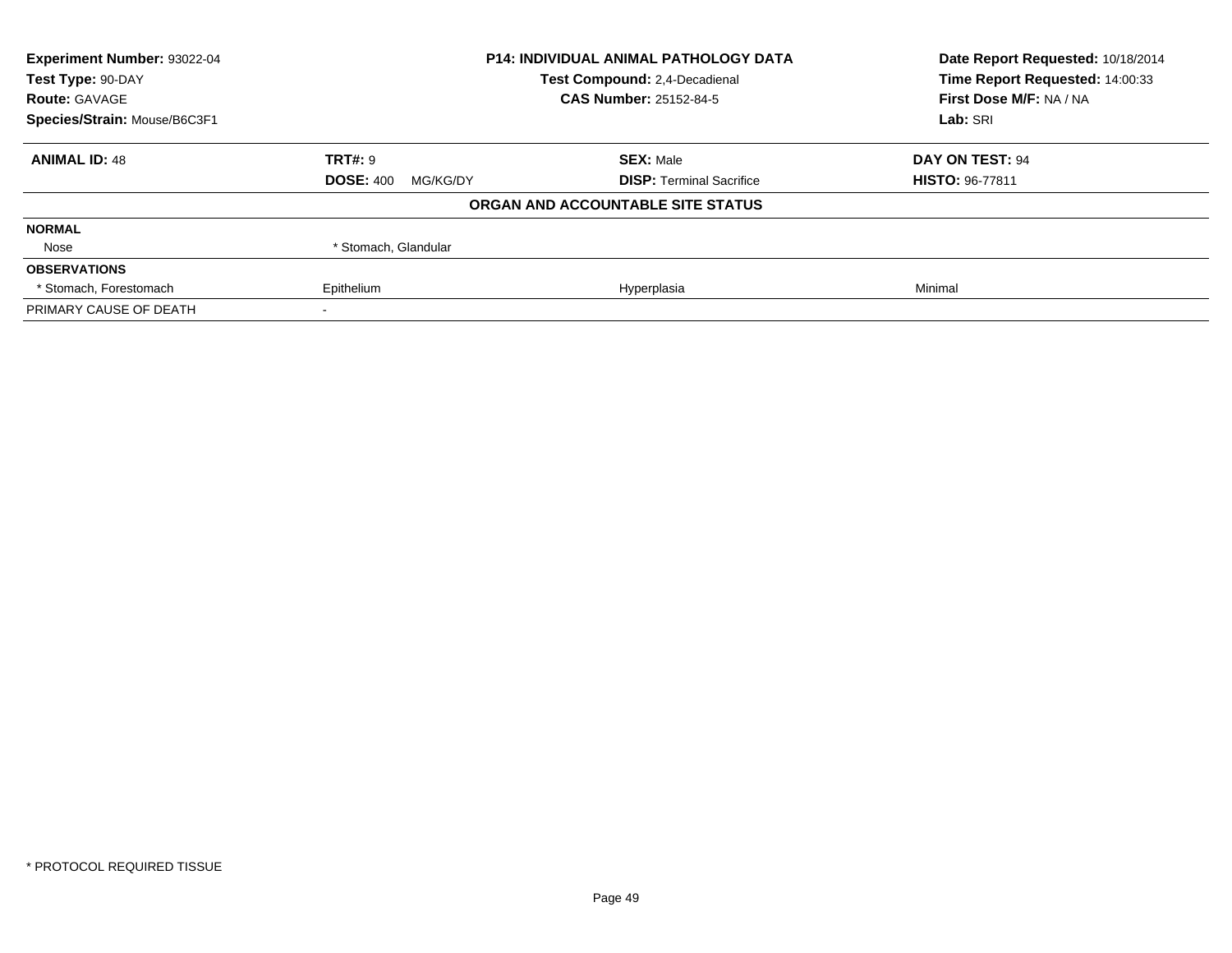| Experiment Number: 93022-04<br>Test Type: 90-DAY<br><b>Route: GAVAGE</b> | <b>P14: INDIVIDUAL ANIMAL PATHOLOGY DATA</b><br>Test Compound: 2,4-Decadienal<br><b>CAS Number: 25152-84-5</b> |                                   | Date Report Requested: 10/18/2014<br>Time Report Requested: 14:00:33<br>First Dose M/F: NA / NA |
|--------------------------------------------------------------------------|----------------------------------------------------------------------------------------------------------------|-----------------------------------|-------------------------------------------------------------------------------------------------|
| Species/Strain: Mouse/B6C3F1                                             |                                                                                                                |                                   | Lab: SRI                                                                                        |
| <b>ANIMAL ID: 49</b>                                                     | TRT#: 9                                                                                                        | <b>SEX: Male</b>                  | <b>DAY ON TEST: 94</b>                                                                          |
|                                                                          | <b>DOSE: 400</b><br>MG/KG/DY                                                                                   | <b>DISP:</b> Terminal Sacrifice   | <b>HISTO: 96-77812</b>                                                                          |
|                                                                          |                                                                                                                | ORGAN AND ACCOUNTABLE SITE STATUS |                                                                                                 |
| <b>NORMAL</b>                                                            |                                                                                                                |                                   |                                                                                                 |
| Nose                                                                     | * Stomach, Glandular                                                                                           |                                   |                                                                                                 |
| <b>OBSERVATIONS</b>                                                      |                                                                                                                |                                   |                                                                                                 |
| * Stomach, Forestomach                                                   | Epithelium                                                                                                     | Hyperplasia                       | Minimal                                                                                         |
|                                                                          |                                                                                                                | Inflammation                      | Acute, Minimal                                                                                  |
| PRIMARY CAUSE OF DEATH                                                   |                                                                                                                |                                   |                                                                                                 |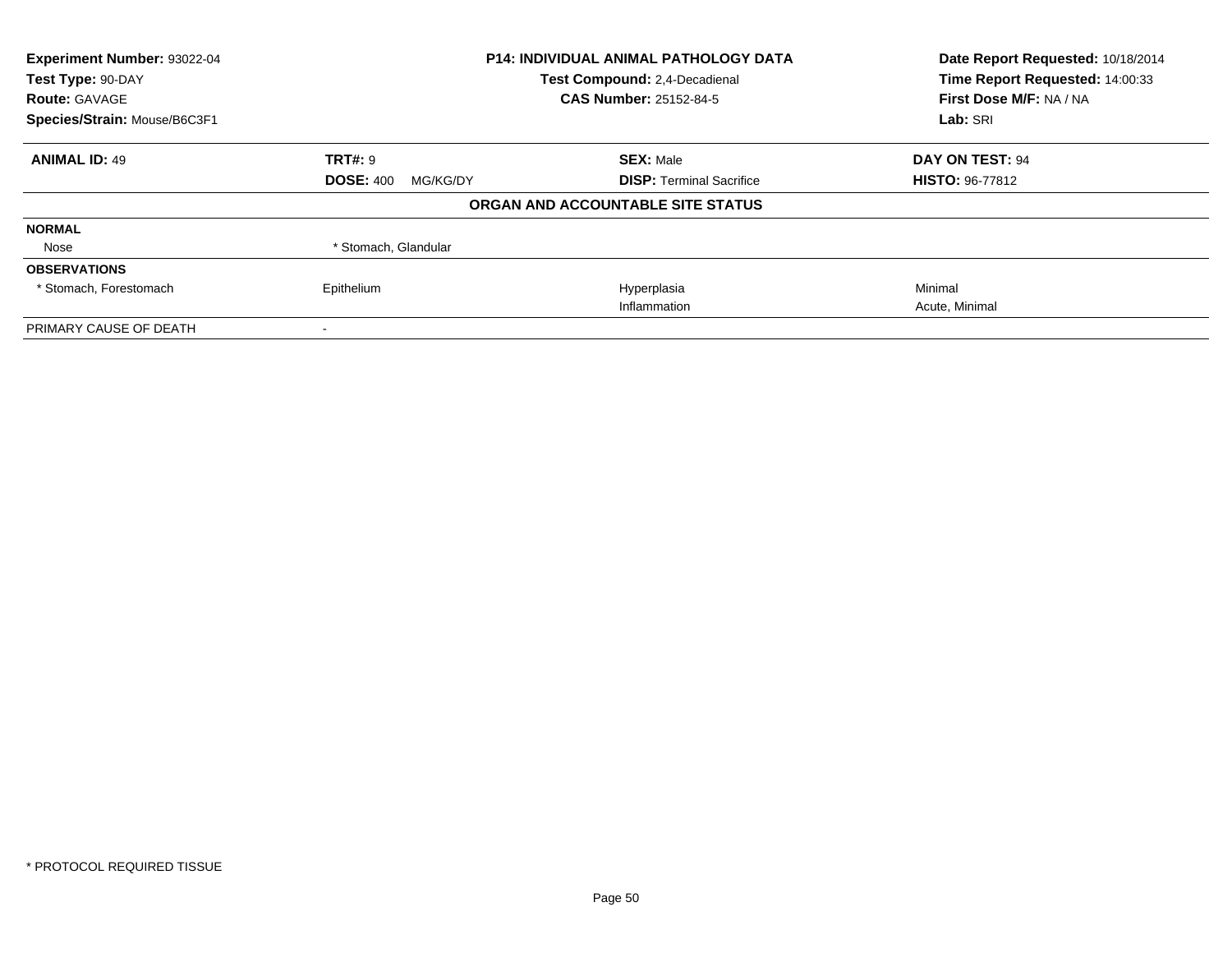| Experiment Number: 93022-04<br>Test Type: 90-DAY<br><b>Route: GAVAGE</b> | <b>P14: INDIVIDUAL ANIMAL PATHOLOGY DATA</b><br>Test Compound: 2,4-Decadienal<br><b>CAS Number: 25152-84-5</b> |                                   | Date Report Requested: 10/18/2014<br>Time Report Requested: 14:00:33<br>First Dose M/F: NA / NA |
|--------------------------------------------------------------------------|----------------------------------------------------------------------------------------------------------------|-----------------------------------|-------------------------------------------------------------------------------------------------|
| Species/Strain: Mouse/B6C3F1                                             |                                                                                                                |                                   | Lab: SRI                                                                                        |
| <b>ANIMAL ID: 50</b>                                                     | <b>TRT#: 9</b>                                                                                                 | <b>SEX: Male</b>                  | DAY ON TEST: 94                                                                                 |
|                                                                          | <b>DOSE: 400</b><br>MG/KG/DY                                                                                   | <b>DISP:</b> Terminal Sacrifice   | <b>HISTO: 96-77813</b>                                                                          |
|                                                                          |                                                                                                                | ORGAN AND ACCOUNTABLE SITE STATUS |                                                                                                 |
| <b>NORMAL</b>                                                            |                                                                                                                |                                   |                                                                                                 |
| Nose                                                                     | * Stomach, Glandular                                                                                           |                                   |                                                                                                 |
| <b>OBSERVATIONS</b>                                                      |                                                                                                                |                                   |                                                                                                 |
| Mesentery                                                                |                                                                                                                | <b>Necrosis</b>                   | Fatty, Mild                                                                                     |
| [Necrosis TGLS = 2-21]                                                   |                                                                                                                |                                   |                                                                                                 |
| * Stomach, Forestomach                                                   | Epithelium                                                                                                     | Hyperplasia                       | Minimal                                                                                         |
| PRIMARY CAUSE OF DEATH                                                   |                                                                                                                |                                   |                                                                                                 |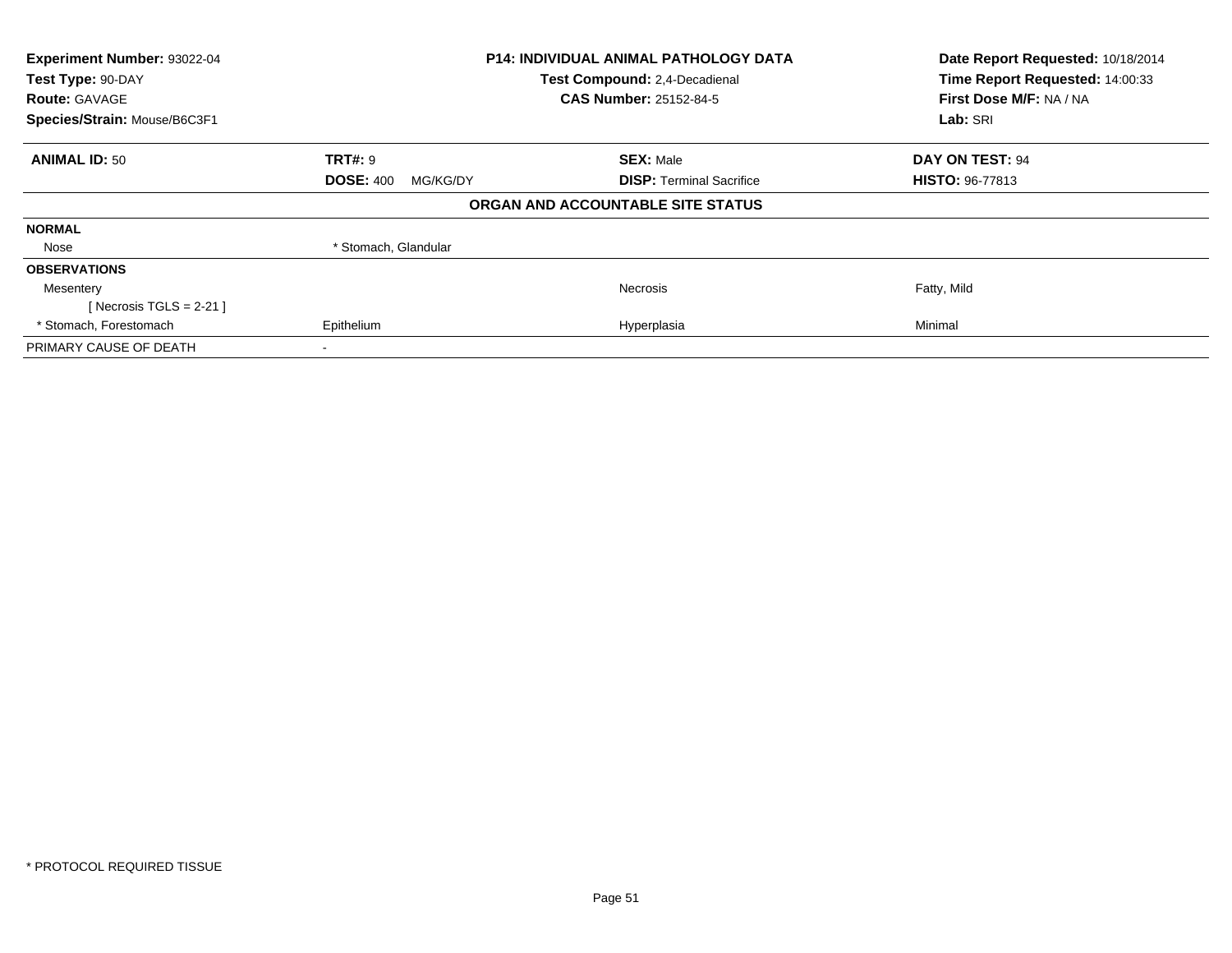| Experiment Number: 93022-04<br>Test Type: 90-DAY<br><b>Route: GAVAGE</b><br>Species/Strain: Mouse/B6C3F1 | <b>P14: INDIVIDUAL ANIMAL PATHOLOGY DATA</b><br>Test Compound: 2,4-Decadienal<br><b>CAS Number: 25152-84-5</b> |                                                                      | Date Report Requested: 10/18/2014<br>Time Report Requested: 14:00:33<br>First Dose M/F: NA / NA<br>Lab: SRI |
|----------------------------------------------------------------------------------------------------------|----------------------------------------------------------------------------------------------------------------|----------------------------------------------------------------------|-------------------------------------------------------------------------------------------------------------|
| <b>ANIMAL ID: 51</b>                                                                                     | <b>TRT#: 11</b>                                                                                                | <b>SEX: Male</b>                                                     | DAY ON TEST: 94                                                                                             |
|                                                                                                          | <b>DOSE: 800</b><br>MG/KG/DY                                                                                   | <b>DISP: Terminal Sacrifice</b><br>ORGAN AND ACCOUNTABLE SITE STATUS | HISTO: 96-77814                                                                                             |
| <b>NORMAL</b>                                                                                            |                                                                                                                |                                                                      |                                                                                                             |
| * Adrenal Cortex                                                                                         | * Adrenal Medulla                                                                                              | * Blood Vessel                                                       | * Bone                                                                                                      |
| * Bone Marrow                                                                                            | * Brain                                                                                                        | * Gallbladder                                                        | * Heart                                                                                                     |
| * Intestine Large, Cecum                                                                                 | * Intestine Large, Colon                                                                                       | * Intestine Large, Rectum                                            | * Intestine Small, Duodenum                                                                                 |
| * Intestine Small, Ileum                                                                                 | * Intestine Small, Jejunum                                                                                     | * Kidney                                                             | * Liver                                                                                                     |
| * Lung                                                                                                   | * Lymph Node, Mandibular                                                                                       | * Lymph Node, Mesenteric                                             | * Nose                                                                                                      |
| * Pancreas                                                                                               | * Parathyroid Gland                                                                                            | * Preputial Gland                                                    | * Prostate                                                                                                  |
| * Salivary Glands                                                                                        | * Seminal Vesicle                                                                                              | * Skin                                                               | * Spleen                                                                                                    |
| * Stomach, Forestomach                                                                                   | * Stomach, Glandular                                                                                           | * Testes                                                             | * Thymus                                                                                                    |
| * Thyroid Gland                                                                                          | * Trachea                                                                                                      | * Urinary Bladder                                                    |                                                                                                             |
| <b>MISSING</b>                                                                                           |                                                                                                                |                                                                      |                                                                                                             |
| * Epididymis                                                                                             | * Mammary Gland                                                                                                | * Pituitary Gland                                                    |                                                                                                             |
| <b>OBSERVATIONS</b>                                                                                      |                                                                                                                |                                                                      |                                                                                                             |
| * Esophagus                                                                                              |                                                                                                                | Inflammation                                                         | Chronic, Minimal                                                                                            |
| PRIMARY CAUSE OF DEATH                                                                                   |                                                                                                                |                                                                      |                                                                                                             |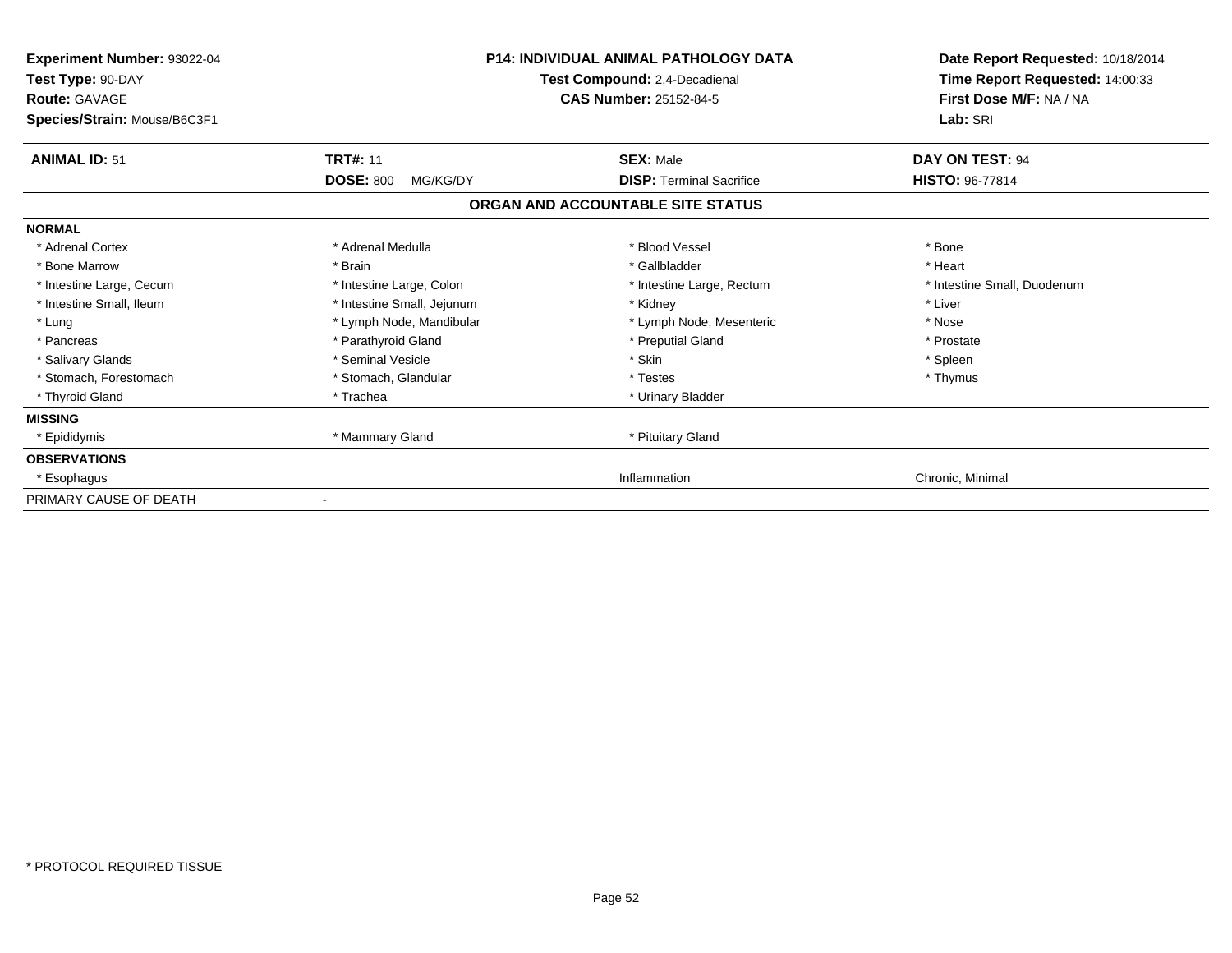| Experiment Number: 93022-04<br>Test Type: 90-DAY<br><b>Route: GAVAGE</b><br>Species/Strain: Mouse/B6C3F1 |                              | <b>P14: INDIVIDUAL ANIMAL PATHOLOGY DATA</b><br>Test Compound: 2,4-Decadienal<br><b>CAS Number: 25152-84-5</b> | Date Report Requested: 10/18/2014<br>Time Report Requested: 14:00:33<br>First Dose M/F: NA / NA<br>Lab: SRI |
|----------------------------------------------------------------------------------------------------------|------------------------------|----------------------------------------------------------------------------------------------------------------|-------------------------------------------------------------------------------------------------------------|
| <b>ANIMAL ID: 52</b>                                                                                     | <b>TRT#: 11</b>              | <b>SEX: Male</b>                                                                                               | DAY ON TEST: 94                                                                                             |
|                                                                                                          | <b>DOSE: 800</b><br>MG/KG/DY | <b>DISP: Terminal Sacrifice</b>                                                                                | <b>HISTO: 96-77815</b>                                                                                      |
|                                                                                                          |                              | ORGAN AND ACCOUNTABLE SITE STATUS                                                                              |                                                                                                             |
| <b>NORMAL</b>                                                                                            |                              |                                                                                                                |                                                                                                             |
| * Adrenal Cortex                                                                                         | * Adrenal Medulla            | * Blood Vessel                                                                                                 | * Bone                                                                                                      |
| * Bone Marrow                                                                                            | * Brain                      | * Epididymis                                                                                                   | * Esophagus                                                                                                 |
| * Gallbladder                                                                                            | * Heart                      | * Intestine Large, Cecum                                                                                       | * Intestine Large, Colon                                                                                    |
| * Intestine Large, Rectum                                                                                | * Intestine Small, Duodenum  | * Intestine Small, Ileum                                                                                       | * Intestine Small, Jejunum                                                                                  |
| * Kidney                                                                                                 | * Liver                      | * Lung                                                                                                         | * Lymph Node, Mandibular                                                                                    |
| * Lymph Node, Mesenteric                                                                                 | * Pancreas                   | * Parathyroid Gland                                                                                            | * Pituitary Gland                                                                                           |
| * Preputial Gland                                                                                        | * Prostate                   | * Salivary Glands                                                                                              | * Seminal Vesicle                                                                                           |
| * Skin                                                                                                   | * Spleen                     | * Stomach, Forestomach                                                                                         | * Stomach, Glandular                                                                                        |
| * Testes                                                                                                 | * Thymus                     | * Thyroid Gland                                                                                                | * Trachea                                                                                                   |
| * Urinary Bladder                                                                                        |                              |                                                                                                                |                                                                                                             |
| <b>MISSING</b>                                                                                           |                              |                                                                                                                |                                                                                                             |
| * Mammary Gland                                                                                          |                              |                                                                                                                |                                                                                                             |
| <b>OBSERVATIONS</b>                                                                                      |                              |                                                                                                                |                                                                                                             |
| * Nose                                                                                                   | Olfactory Epi                | Metaplasia                                                                                                     | Minimal                                                                                                     |
|                                                                                                          | Olfactory Epi                | Necrosis                                                                                                       | Mild                                                                                                        |
| PRIMARY CAUSE OF DEATH                                                                                   |                              |                                                                                                                |                                                                                                             |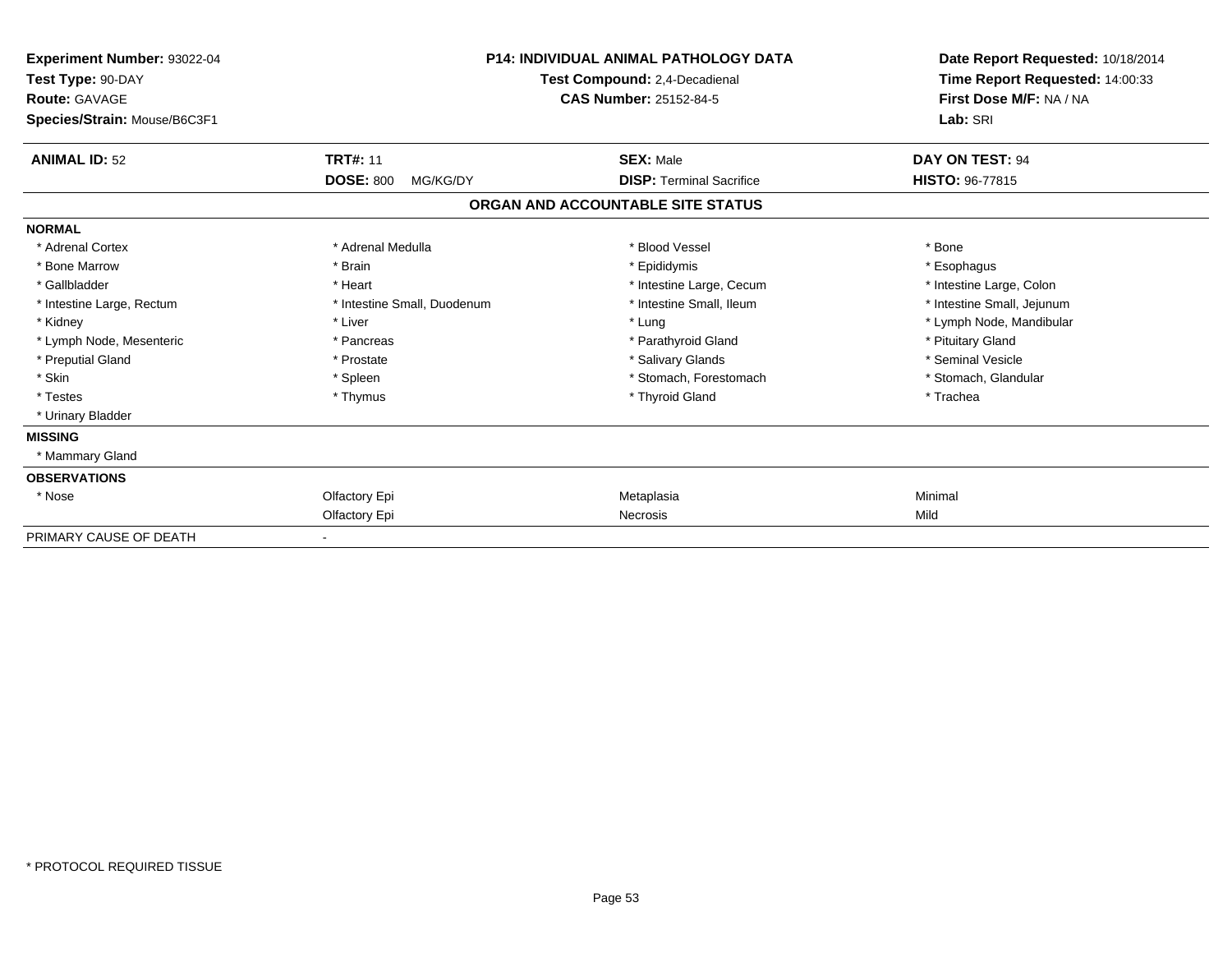| Experiment Number: 93022-04<br>Test Type: 90-DAY<br><b>Route: GAVAGE</b><br>Species/Strain: Mouse/B6C3F1 | <b>P14: INDIVIDUAL ANIMAL PATHOLOGY DATA</b><br>Test Compound: 2,4-Decadienal<br><b>CAS Number: 25152-84-5</b> |                                   | Date Report Requested: 10/18/2014<br>Time Report Requested: 14:00:33<br>First Dose M/F: NA / NA<br>Lab: SRI |
|----------------------------------------------------------------------------------------------------------|----------------------------------------------------------------------------------------------------------------|-----------------------------------|-------------------------------------------------------------------------------------------------------------|
| <b>ANIMAL ID: 53</b>                                                                                     | <b>TRT#: 11</b>                                                                                                | <b>SEX: Male</b>                  | DAY ON TEST: 94                                                                                             |
|                                                                                                          | <b>DOSE: 800</b><br>MG/KG/DY                                                                                   | <b>DISP: Terminal Sacrifice</b>   | <b>HISTO: 96-77816</b>                                                                                      |
|                                                                                                          |                                                                                                                | ORGAN AND ACCOUNTABLE SITE STATUS |                                                                                                             |
| <b>NORMAL</b>                                                                                            |                                                                                                                |                                   |                                                                                                             |
| * Adrenal Cortex                                                                                         | * Adrenal Medulla                                                                                              | * Blood Vessel                    | * Bone                                                                                                      |
| * Bone Marrow                                                                                            | * Brain                                                                                                        | * Epididymis                      | * Esophagus                                                                                                 |
| * Gallbladder                                                                                            | * Heart                                                                                                        | * Intestine Large, Cecum          | * Intestine Large, Colon                                                                                    |
| * Intestine Large, Rectum                                                                                | * Intestine Small, Duodenum                                                                                    | * Intestine Small, Ileum          | * Intestine Small, Jejunum                                                                                  |
| * Kidney                                                                                                 | * Liver                                                                                                        | * Lung                            | * Lymph Node, Mandibular                                                                                    |
| * Lymph Node, Mesenteric                                                                                 | * Pancreas                                                                                                     | * Parathyroid Gland               | * Pituitary Gland                                                                                           |
| * Preputial Gland                                                                                        | * Prostate                                                                                                     | * Salivary Glands                 | * Seminal Vesicle                                                                                           |
| * Skin                                                                                                   | * Spleen                                                                                                       | * Stomach, Forestomach            | * Stomach, Glandular                                                                                        |
| * Testes                                                                                                 | * Thymus                                                                                                       | * Thyroid Gland                   | * Trachea                                                                                                   |
| * Urinary Bladder                                                                                        |                                                                                                                |                                   |                                                                                                             |
| <b>MISSING</b>                                                                                           |                                                                                                                |                                   |                                                                                                             |
| * Mammary Gland                                                                                          |                                                                                                                |                                   |                                                                                                             |
| <b>OBSERVATIONS</b>                                                                                      |                                                                                                                |                                   |                                                                                                             |
| * Nose                                                                                                   | Olfactory Epi                                                                                                  | Necrosis                          | Marked                                                                                                      |
|                                                                                                          | <b>Respirat Epith</b>                                                                                          | Necrosis                          | Marked                                                                                                      |
| PRIMARY CAUSE OF DEATH                                                                                   |                                                                                                                |                                   |                                                                                                             |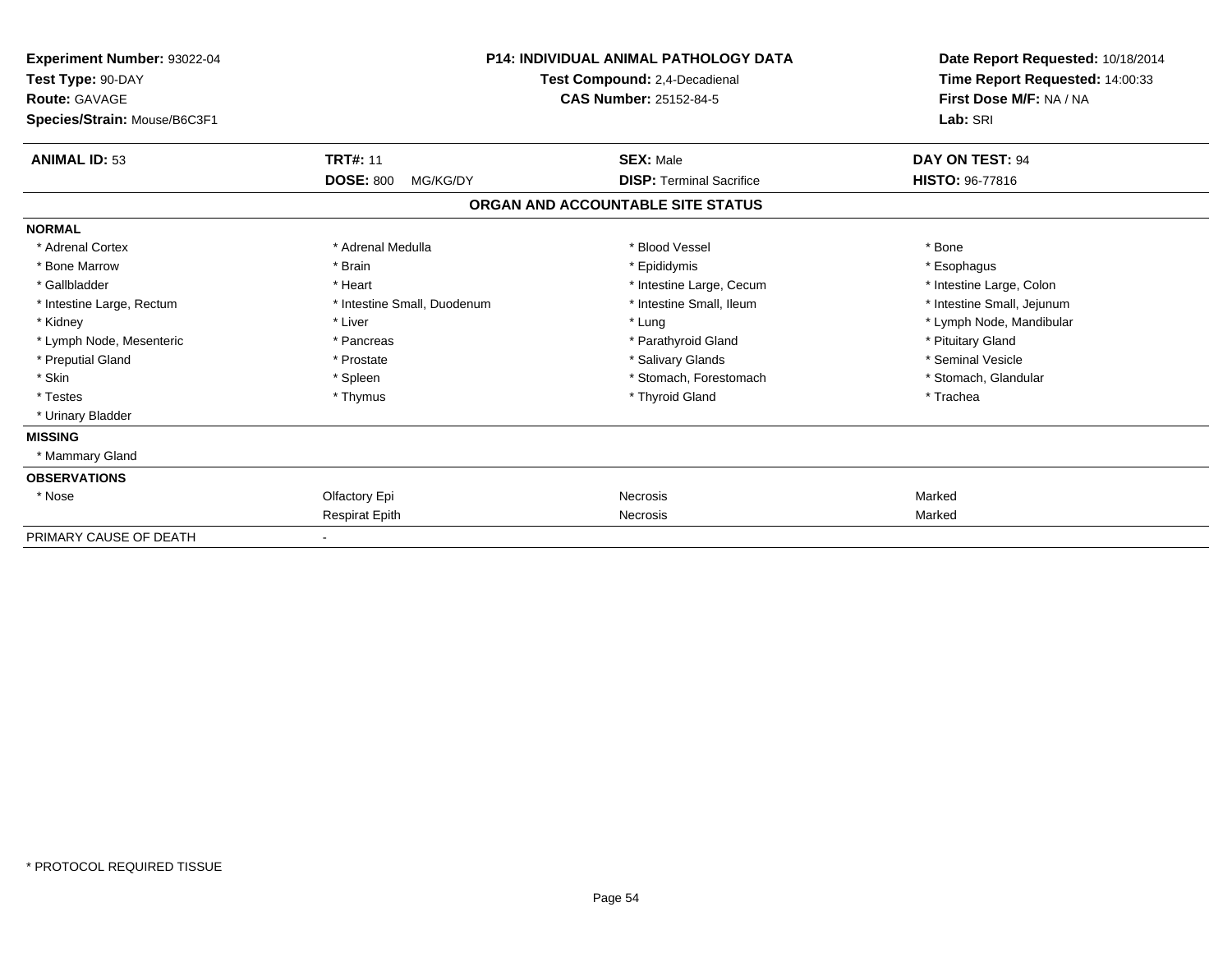| Experiment Number: 93022-04<br>Test Type: 90-DAY<br>Route: GAVAGE<br>Species/Strain: Mouse/B6C3F1 | <b>P14: INDIVIDUAL ANIMAL PATHOLOGY DATA</b><br>Test Compound: 2,4-Decadienal<br><b>CAS Number: 25152-84-5</b> |                                   | Date Report Requested: 10/18/2014<br>Time Report Requested: 14:00:33<br>First Dose M/F: NA / NA<br>Lab: SRI |
|---------------------------------------------------------------------------------------------------|----------------------------------------------------------------------------------------------------------------|-----------------------------------|-------------------------------------------------------------------------------------------------------------|
| <b>ANIMAL ID: 54</b>                                                                              | <b>TRT#: 11</b>                                                                                                | <b>SEX: Male</b>                  | DAY ON TEST: 94                                                                                             |
|                                                                                                   | <b>DOSE: 800</b><br>MG/KG/DY                                                                                   | <b>DISP: Terminal Sacrifice</b>   | <b>HISTO: 96-77817</b>                                                                                      |
|                                                                                                   |                                                                                                                | ORGAN AND ACCOUNTABLE SITE STATUS |                                                                                                             |
| <b>NORMAL</b>                                                                                     |                                                                                                                |                                   |                                                                                                             |
| * Adrenal Cortex                                                                                  | * Adrenal Medulla                                                                                              | * Blood Vessel                    | * Bone                                                                                                      |
| * Bone Marrow                                                                                     | * Brain                                                                                                        | * Epididymis                      | * Gallbladder                                                                                               |
| * Heart                                                                                           | * Intestine Large, Cecum                                                                                       | * Intestine Large, Colon          | * Intestine Large, Rectum                                                                                   |
| * Intestine Small, Duodenum                                                                       | * Intestine Small, Ileum                                                                                       | * Intestine Small, Jejunum        | * Kidney                                                                                                    |
| * Liver                                                                                           | * Lung                                                                                                         | * Lymph Node, Mandibular          | * Lymph Node, Mesenteric                                                                                    |
| * Pancreas                                                                                        | * Parathyroid Gland                                                                                            | * Pituitary Gland                 | * Preputial Gland                                                                                           |
| * Prostate                                                                                        | * Salivary Glands                                                                                              | * Seminal Vesicle                 | * Skin                                                                                                      |
| * Spleen                                                                                          | * Stomach, Forestomach                                                                                         | * Stomach, Glandular              | * Testes                                                                                                    |
| * Thymus                                                                                          | * Thyroid Gland                                                                                                | * Trachea                         | * Urinary Bladder                                                                                           |
| <b>MISSING</b>                                                                                    |                                                                                                                |                                   |                                                                                                             |
| * Esophagus                                                                                       | * Mammary Gland                                                                                                |                                   |                                                                                                             |
| <b>OBSERVATIONS</b>                                                                               |                                                                                                                |                                   |                                                                                                             |
| * Nose                                                                                            |                                                                                                                | Exudate                           | Minimal                                                                                                     |
| Note: EXUDATE IS IN THE LUMEN.                                                                    |                                                                                                                |                                   |                                                                                                             |
| PRIMARY CAUSE OF DEATH                                                                            | $\overline{\phantom{a}}$                                                                                       |                                   |                                                                                                             |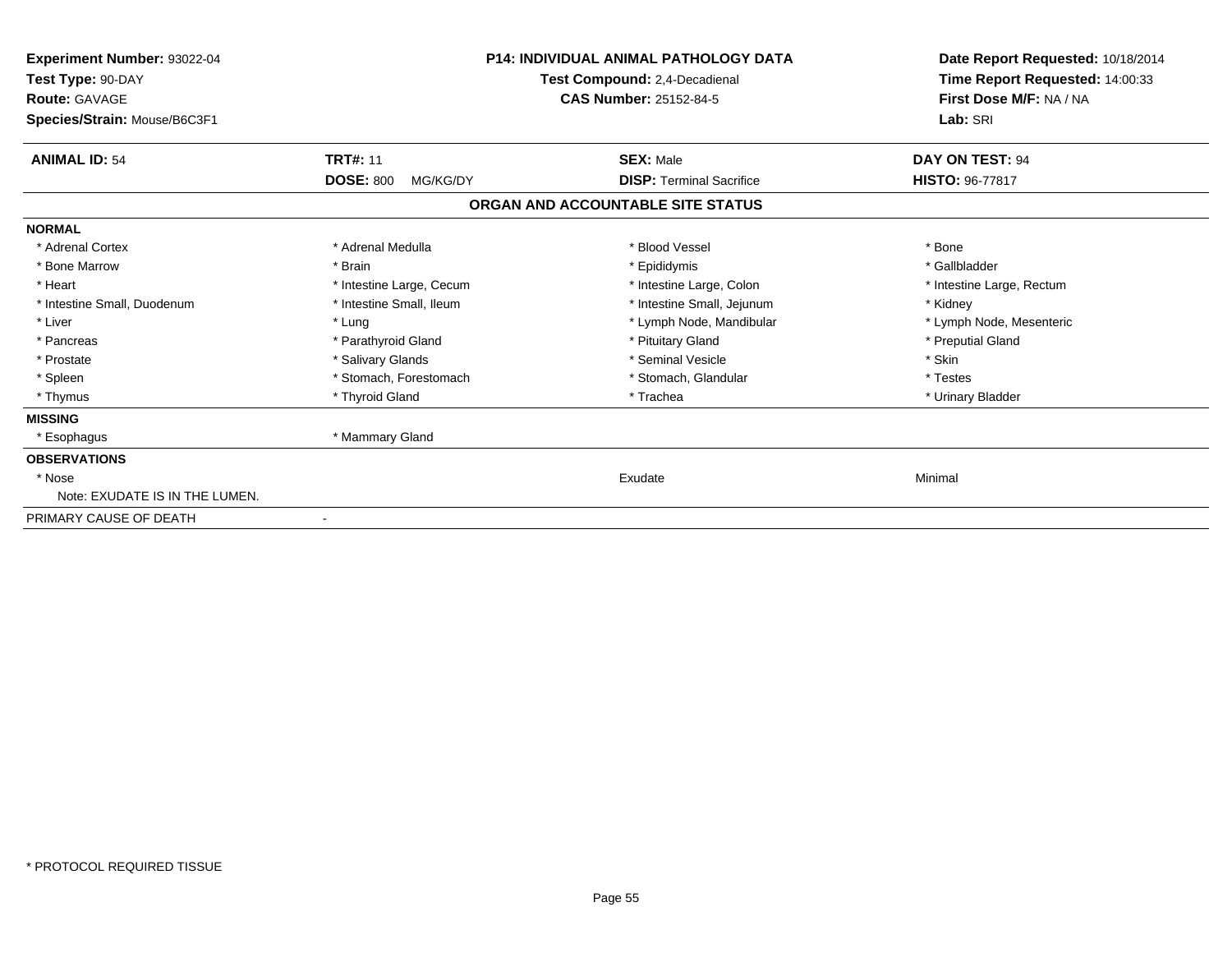| Experiment Number: 93022-04<br>Test Type: 90-DAY<br><b>Route: GAVAGE</b><br>Species/Strain: Mouse/B6C3F1 | <b>P14: INDIVIDUAL ANIMAL PATHOLOGY DATA</b><br>Test Compound: 2,4-Decadienal<br><b>CAS Number: 25152-84-5</b> |                                   | Date Report Requested: 10/18/2014<br>Time Report Requested: 14:00:33<br>First Dose M/F: NA / NA<br>Lab: SRI |  |
|----------------------------------------------------------------------------------------------------------|----------------------------------------------------------------------------------------------------------------|-----------------------------------|-------------------------------------------------------------------------------------------------------------|--|
| <b>ANIMAL ID: 55</b>                                                                                     | <b>TRT#: 11</b>                                                                                                | <b>SEX: Male</b>                  | DAY ON TEST: 94                                                                                             |  |
|                                                                                                          | <b>DOSE: 800</b><br>MG/KG/DY                                                                                   | <b>DISP: Terminal Sacrifice</b>   | <b>HISTO: 96-77818</b>                                                                                      |  |
|                                                                                                          |                                                                                                                | ORGAN AND ACCOUNTABLE SITE STATUS |                                                                                                             |  |
| <b>NORMAL</b>                                                                                            |                                                                                                                |                                   |                                                                                                             |  |
| * Adrenal Cortex                                                                                         | * Adrenal Medulla                                                                                              | * Blood Vessel                    | * Bone                                                                                                      |  |
| * Bone Marrow                                                                                            | * Brain                                                                                                        | * Epididymis                      | * Esophagus                                                                                                 |  |
| * Gallbladder                                                                                            | * Heart                                                                                                        | * Intestine Large, Cecum          | * Intestine Large, Colon                                                                                    |  |
| * Intestine Large, Rectum                                                                                | * Intestine Small, Duodenum                                                                                    | * Intestine Small. Ileum          | * Intestine Small, Jejunum                                                                                  |  |
| * Kidney                                                                                                 | * Liver                                                                                                        | * Lung                            | * Lymph Node, Mandibular                                                                                    |  |
| * Lymph Node, Mesenteric                                                                                 | * Nose                                                                                                         | * Pancreas                        | * Parathyroid Gland                                                                                         |  |
| * Pituitary Gland                                                                                        | * Preputial Gland                                                                                              | * Prostate                        | * Salivary Glands                                                                                           |  |
| * Seminal Vesicle                                                                                        | * Skin                                                                                                         | * Spleen                          | * Stomach, Forestomach                                                                                      |  |
| * Stomach, Glandular                                                                                     | * Testes                                                                                                       | * Thymus                          | * Thyroid Gland                                                                                             |  |
| * Trachea                                                                                                | * Urinary Bladder                                                                                              |                                   |                                                                                                             |  |
| <b>MISSING</b>                                                                                           |                                                                                                                |                                   |                                                                                                             |  |
| * Mammary Gland                                                                                          |                                                                                                                |                                   |                                                                                                             |  |
| PRIMARY CAUSE OF DEATH                                                                                   |                                                                                                                |                                   |                                                                                                             |  |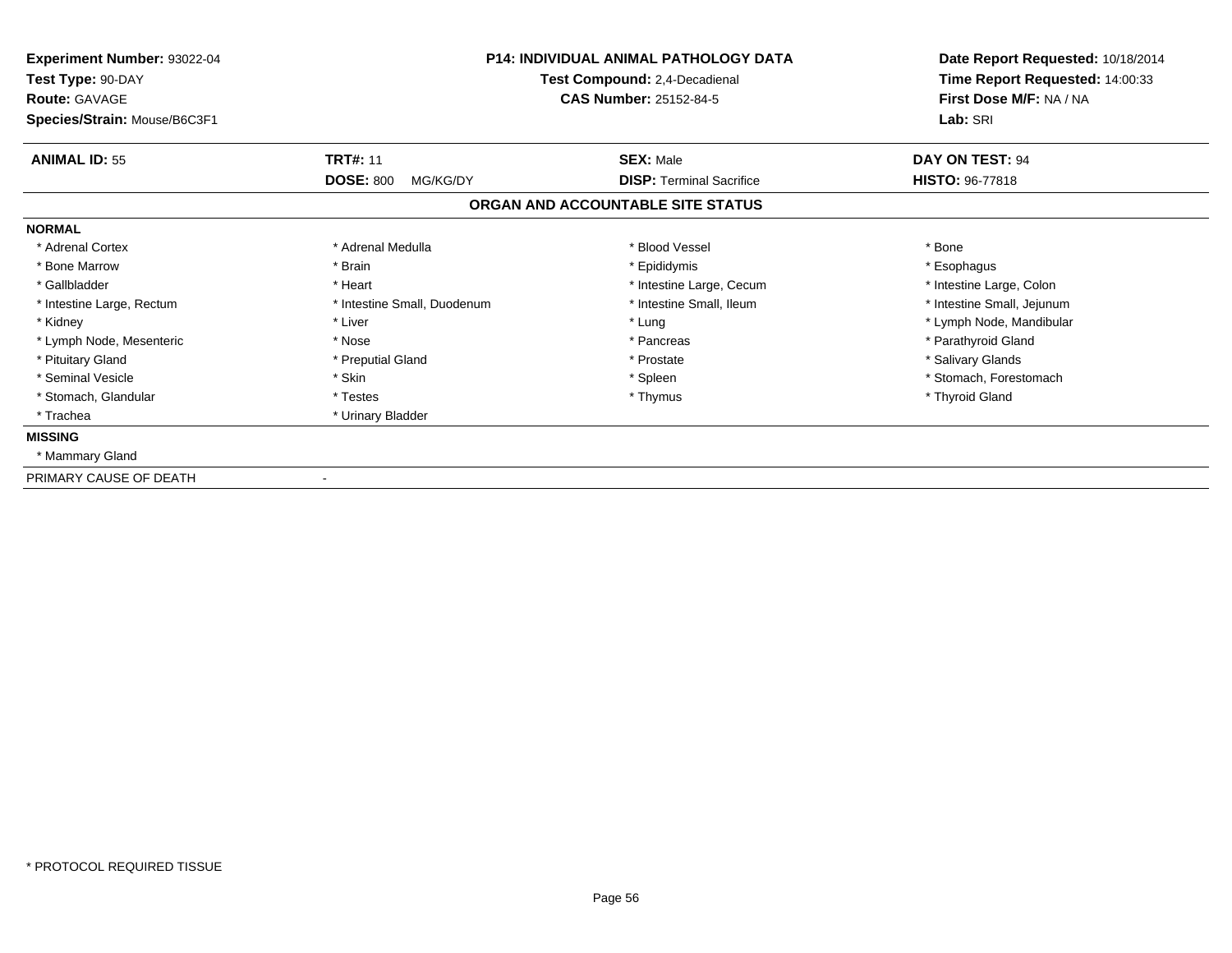| Experiment Number: 93022-04<br>Test Type: 90-DAY<br><b>Route: GAVAGE</b><br>Species/Strain: Mouse/B6C3F1 | <b>P14: INDIVIDUAL ANIMAL PATHOLOGY DATA</b><br>Test Compound: 2,4-Decadienal<br><b>CAS Number: 25152-84-5</b> |                                   | Date Report Requested: 10/18/2014<br>Time Report Requested: 14:00:33<br>First Dose M/F: NA / NA<br>Lab: SRI |  |
|----------------------------------------------------------------------------------------------------------|----------------------------------------------------------------------------------------------------------------|-----------------------------------|-------------------------------------------------------------------------------------------------------------|--|
| <b>ANIMAL ID: 56</b>                                                                                     | <b>TRT#: 11</b>                                                                                                | <b>SEX: Male</b>                  | DAY ON TEST: 94                                                                                             |  |
|                                                                                                          | <b>DOSE: 800</b><br>MG/KG/DY                                                                                   | <b>DISP: Terminal Sacrifice</b>   | <b>HISTO: 96-77819</b>                                                                                      |  |
|                                                                                                          |                                                                                                                | ORGAN AND ACCOUNTABLE SITE STATUS |                                                                                                             |  |
| <b>NORMAL</b>                                                                                            |                                                                                                                |                                   |                                                                                                             |  |
| * Adrenal Cortex                                                                                         | * Adrenal Medulla                                                                                              | * Blood Vessel                    | * Bone                                                                                                      |  |
| * Bone Marrow                                                                                            | * Brain                                                                                                        | * Epididymis                      | * Esophagus                                                                                                 |  |
| * Gallbladder                                                                                            | * Heart                                                                                                        | * Intestine Large, Cecum          | * Intestine Large, Colon                                                                                    |  |
| * Intestine Large, Rectum                                                                                | * Intestine Small, Duodenum                                                                                    | * Intestine Small. Ileum          | * Intestine Small, Jejunum                                                                                  |  |
| * Kidney                                                                                                 | * Liver                                                                                                        | * Lung                            | * Lymph Node, Mandibular                                                                                    |  |
| * Lymph Node, Mesenteric                                                                                 | * Nose                                                                                                         | * Pancreas                        | * Parathyroid Gland                                                                                         |  |
| * Pituitary Gland                                                                                        | * Preputial Gland                                                                                              | * Prostate                        | * Salivary Glands                                                                                           |  |
| * Seminal Vesicle                                                                                        | * Skin                                                                                                         | * Spleen                          | * Stomach, Forestomach                                                                                      |  |
| * Stomach, Glandular                                                                                     | * Testes                                                                                                       | * Thymus                          | * Thyroid Gland                                                                                             |  |
| * Trachea                                                                                                | * Urinary Bladder                                                                                              |                                   |                                                                                                             |  |
| <b>MISSING</b>                                                                                           |                                                                                                                |                                   |                                                                                                             |  |
| * Mammary Gland                                                                                          |                                                                                                                |                                   |                                                                                                             |  |
| PRIMARY CAUSE OF DEATH                                                                                   |                                                                                                                |                                   |                                                                                                             |  |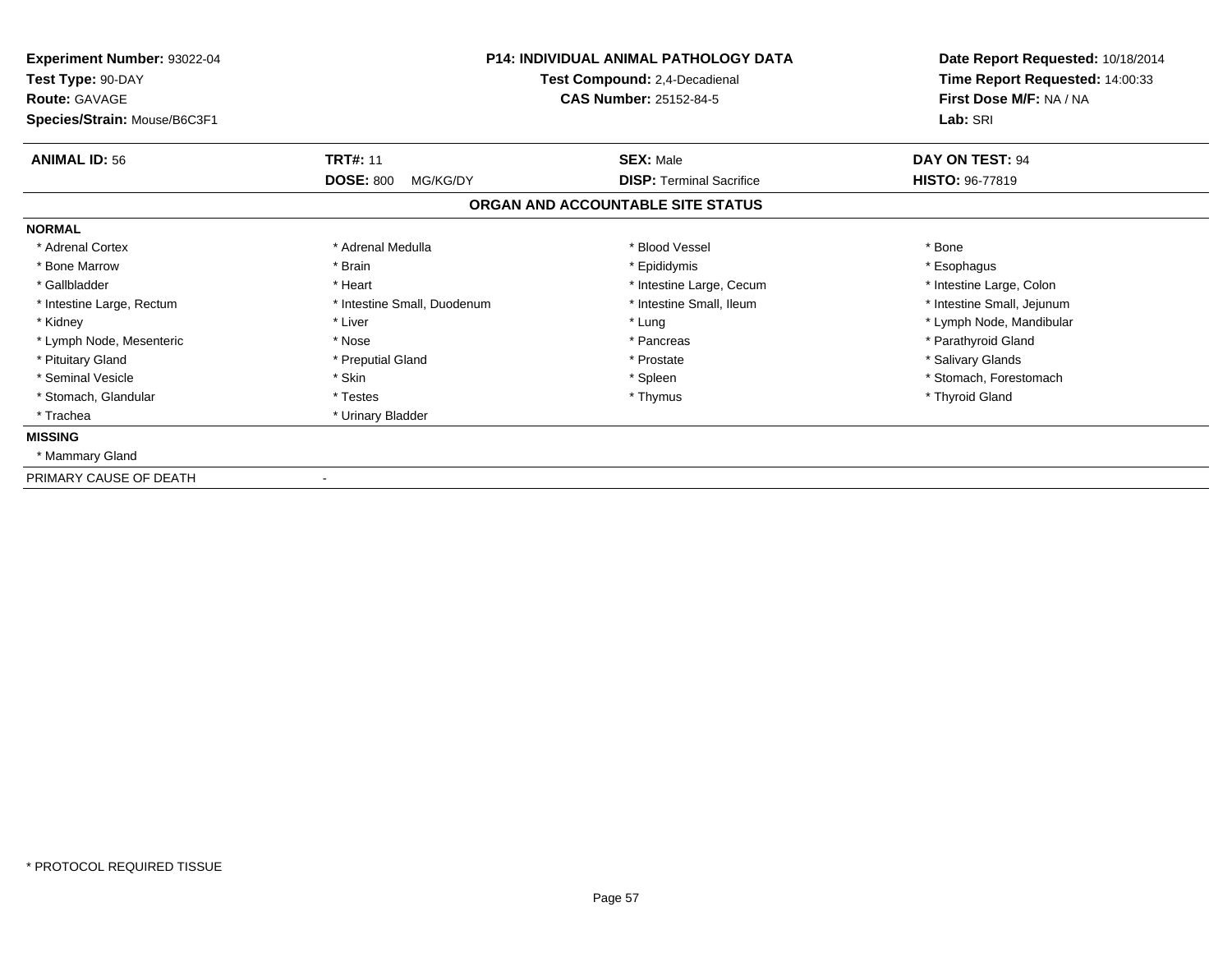| Experiment Number: 93022-04<br>Test Type: 90-DAY<br>Route: GAVAGE |                              | <b>P14: INDIVIDUAL ANIMAL PATHOLOGY DATA</b><br>Test Compound: 2,4-Decadienal<br><b>CAS Number: 25152-84-5</b> | Date Report Requested: 10/18/2014<br>Time Report Requested: 14:00:33<br>First Dose M/F: NA / NA |
|-------------------------------------------------------------------|------------------------------|----------------------------------------------------------------------------------------------------------------|-------------------------------------------------------------------------------------------------|
| Species/Strain: Mouse/B6C3F1                                      |                              |                                                                                                                | Lab: SRI                                                                                        |
| <b>ANIMAL ID: 57</b>                                              | <b>TRT#: 11</b>              | <b>SEX: Male</b>                                                                                               | DAY ON TEST: 94                                                                                 |
|                                                                   | <b>DOSE: 800</b><br>MG/KG/DY | <b>DISP: Terminal Sacrifice</b>                                                                                | <b>HISTO: 96-77820</b>                                                                          |
|                                                                   |                              | ORGAN AND ACCOUNTABLE SITE STATUS                                                                              |                                                                                                 |
| <b>NORMAL</b>                                                     |                              |                                                                                                                |                                                                                                 |
| * Adrenal Cortex                                                  | * Adrenal Medulla            | * Blood Vessel                                                                                                 | * Bone                                                                                          |
| * Bone Marrow                                                     | * Brain                      | * Epididymis                                                                                                   | * Esophagus                                                                                     |
| * Gallbladder                                                     | * Heart                      | * Intestine Large, Cecum                                                                                       | * Intestine Large, Colon                                                                        |
| * Intestine Large, Rectum                                         | * Intestine Small, Duodenum  | * Intestine Small, Ileum                                                                                       | * Intestine Small, Jejunum                                                                      |
| * Kidney                                                          | * Liver                      | * Lung                                                                                                         | * Lymph Node, Mandibular                                                                        |
| * Lymph Node, Mesenteric                                          | * Pancreas                   | * Parathyroid Gland                                                                                            | * Pituitary Gland                                                                               |
| * Preputial Gland                                                 | * Prostate                   | * Salivary Glands                                                                                              | * Seminal Vesicle                                                                               |
| * Skin                                                            | * Spleen                     | * Stomach, Glandular                                                                                           | * Testes                                                                                        |
| * Thymus                                                          | * Thyroid Gland              | * Trachea                                                                                                      | * Urinary Bladder                                                                               |
| <b>MISSING</b>                                                    |                              |                                                                                                                |                                                                                                 |
| * Mammary Gland                                                   |                              |                                                                                                                |                                                                                                 |
| <b>OBSERVATIONS</b>                                               |                              |                                                                                                                |                                                                                                 |
| * Nose                                                            | Olfactory Epi                | Necrosis                                                                                                       | Moderate                                                                                        |
|                                                                   | <b>Respirat Epith</b>        | Necrosis                                                                                                       | Moderate                                                                                        |
| * Stomach, Forestomach                                            | Epithelium                   | Hyperplasia                                                                                                    | Mild                                                                                            |
|                                                                   | Epithelium                   | Ulcer                                                                                                          | Minimal                                                                                         |
| PRIMARY CAUSE OF DEATH                                            |                              |                                                                                                                |                                                                                                 |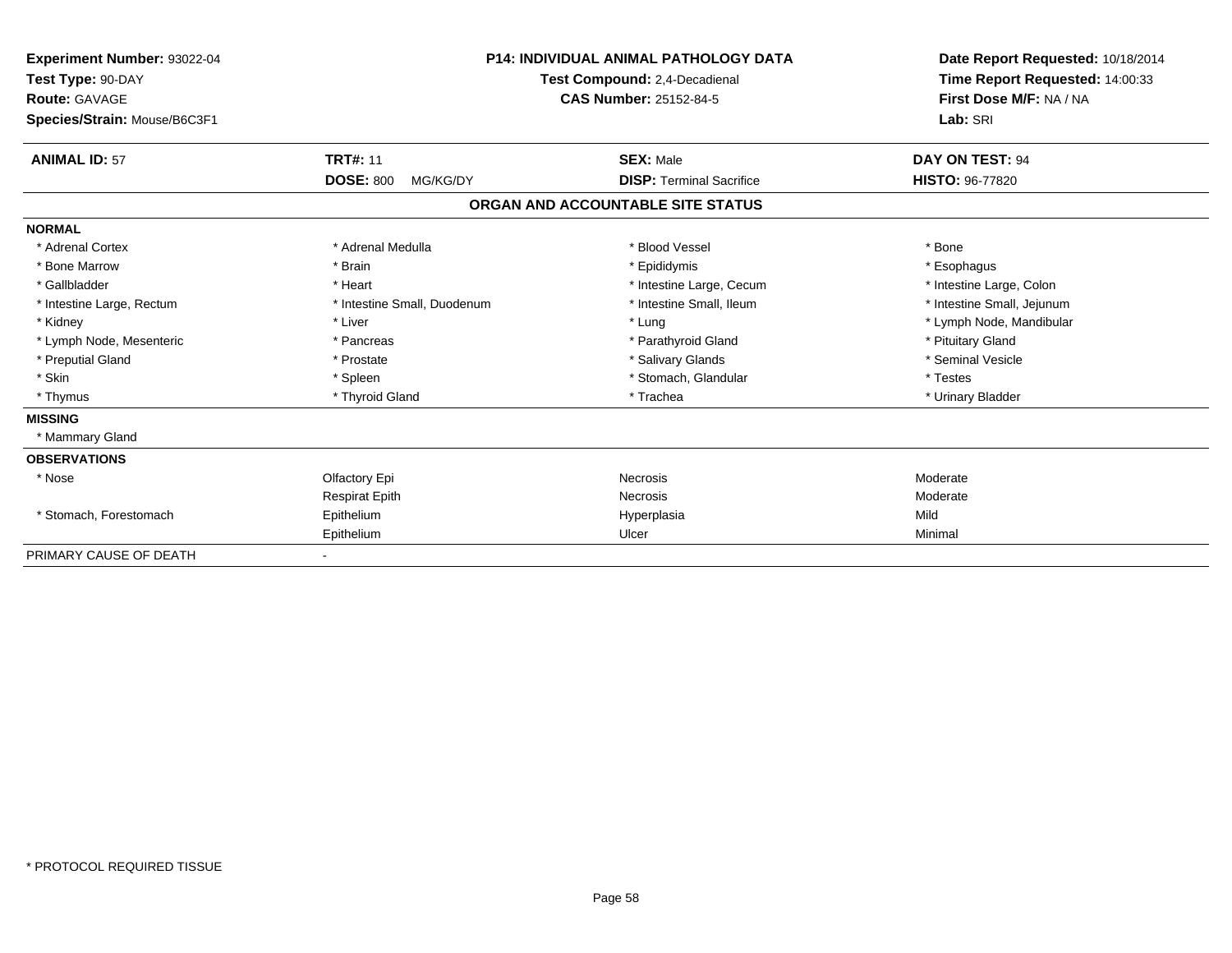| Experiment Number: 93022-04<br>Test Type: 90-DAY<br>Route: GAVAGE<br>Species/Strain: Mouse/B6C3F1 | <b>P14: INDIVIDUAL ANIMAL PATHOLOGY DATA</b><br>Test Compound: 2,4-Decadienal<br><b>CAS Number: 25152-84-5</b> |                                   | Date Report Requested: 10/18/2014<br>Time Report Requested: 14:00:33<br>First Dose M/F: NA / NA<br>Lab: SRI |  |
|---------------------------------------------------------------------------------------------------|----------------------------------------------------------------------------------------------------------------|-----------------------------------|-------------------------------------------------------------------------------------------------------------|--|
| <b>ANIMAL ID: 58</b>                                                                              | <b>TRT#: 11</b>                                                                                                | <b>SEX: Male</b>                  | DAY ON TEST: 94                                                                                             |  |
|                                                                                                   | <b>DOSE: 800</b><br>MG/KG/DY                                                                                   | <b>DISP: Terminal Sacrifice</b>   | HISTO: 96-77821                                                                                             |  |
|                                                                                                   |                                                                                                                | ORGAN AND ACCOUNTABLE SITE STATUS |                                                                                                             |  |
| <b>NORMAL</b>                                                                                     |                                                                                                                |                                   |                                                                                                             |  |
| * Adrenal Cortex                                                                                  | * Adrenal Medulla                                                                                              | * Blood Vessel                    | * Bone                                                                                                      |  |
| * Bone Marrow                                                                                     | * Brain                                                                                                        | * Epididymis                      | * Esophagus                                                                                                 |  |
| * Gallbladder                                                                                     | * Heart                                                                                                        | * Intestine Large, Cecum          | * Intestine Large, Colon                                                                                    |  |
| * Intestine Large, Rectum                                                                         | * Intestine Small, Duodenum                                                                                    | * Intestine Small, Ileum          | * Intestine Small, Jejunum                                                                                  |  |
| * Kidney                                                                                          | * Liver                                                                                                        | * Lung                            | * Lymph Node, Mandibular                                                                                    |  |
| * Lymph Node, Mesenteric                                                                          | * Nose                                                                                                         | * Pancreas                        | * Parathyroid Gland                                                                                         |  |
| * Pituitary Gland                                                                                 | * Preputial Gland                                                                                              | * Prostate                        | * Salivary Glands                                                                                           |  |
| * Seminal Vesicle                                                                                 | * Skin                                                                                                         | * Spleen                          | * Stomach, Glandular                                                                                        |  |
| * Testes                                                                                          | * Thymus                                                                                                       | * Thyroid Gland                   | * Trachea                                                                                                   |  |
| * Urinary Bladder                                                                                 |                                                                                                                |                                   |                                                                                                             |  |
| <b>MISSING</b>                                                                                    |                                                                                                                |                                   |                                                                                                             |  |
| * Mammary Gland                                                                                   |                                                                                                                |                                   |                                                                                                             |  |
| <b>OBSERVATIONS</b>                                                                               |                                                                                                                |                                   |                                                                                                             |  |
| * Stomach, Forestomach                                                                            | Epithelium                                                                                                     | Hyperplasia                       | Mild                                                                                                        |  |
|                                                                                                   | Epithelium                                                                                                     | Ulcer                             | Mild                                                                                                        |  |
|                                                                                                   | Note: HYPERPLASIA IS PRESENT ONLY AT THE MARGIN OF THE ULCER.                                                  |                                   |                                                                                                             |  |
| PRIMARY CAUSE OF DEATH                                                                            |                                                                                                                |                                   |                                                                                                             |  |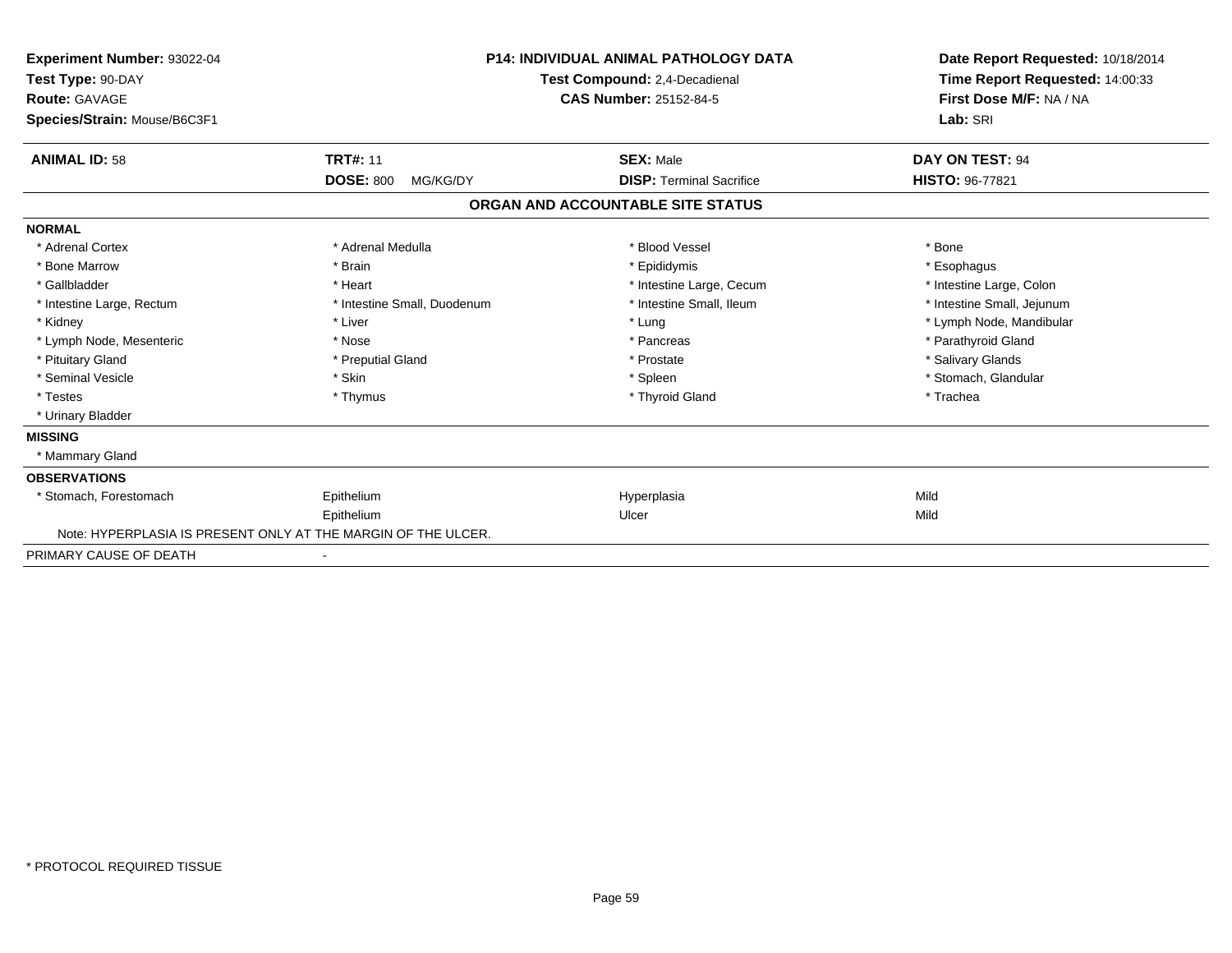| Experiment Number: 93022-04<br>Test Type: 90-DAY |                               | <b>P14: INDIVIDUAL ANIMAL PATHOLOGY DATA</b> | Date Report Requested: 10/18/2014<br>Time Report Requested: 14:00:33<br>First Dose M/F: NA / NA |
|--------------------------------------------------|-------------------------------|----------------------------------------------|-------------------------------------------------------------------------------------------------|
|                                                  |                               | Test Compound: 2,4-Decadienal                |                                                                                                 |
| <b>Route: GAVAGE</b>                             | <b>CAS Number: 25152-84-5</b> |                                              |                                                                                                 |
| Species/Strain: Mouse/B6C3F1                     |                               |                                              | Lab: SRI                                                                                        |
| <b>ANIMAL ID: 59</b>                             | <b>TRT#: 11</b>               | <b>SEX: Male</b>                             | DAY ON TEST: 94                                                                                 |
|                                                  | <b>DOSE: 800</b><br>MG/KG/DY  | <b>DISP: Terminal Sacrifice</b>              | HISTO: 96-77822                                                                                 |
|                                                  |                               | ORGAN AND ACCOUNTABLE SITE STATUS            |                                                                                                 |
| <b>NORMAL</b>                                    |                               |                                              |                                                                                                 |
| * Adrenal Cortex                                 | * Adrenal Medulla             | * Blood Vessel                               | * Bone                                                                                          |
| * Bone Marrow                                    | * Brain                       | * Epididymis                                 | * Esophagus                                                                                     |
| * Gallbladder                                    | * Heart                       | * Intestine Large, Cecum                     | * Intestine Large, Colon                                                                        |
| * Intestine Large, Rectum                        | * Intestine Small, Duodenum   | * Intestine Small, Ileum                     | * Intestine Small, Jejunum                                                                      |
| * Kidney                                         | * Liver                       | * Lung                                       | * Lymph Node, Mandibular                                                                        |
| * Lymph Node, Mesenteric                         | * Pancreas                    | * Parathyroid Gland                          | * Pituitary Gland                                                                               |
| * Preputial Gland                                | * Prostate                    | * Salivary Glands                            | * Seminal Vesicle                                                                               |
| * Skin                                           | * Spleen                      | * Stomach, Glandular                         | * Testes                                                                                        |
| * Thymus                                         | * Thyroid Gland               | * Trachea                                    | * Urinary Bladder                                                                               |
| <b>MISSING</b>                                   |                               |                                              |                                                                                                 |
| * Mammary Gland                                  |                               |                                              |                                                                                                 |
| <b>OBSERVATIONS</b>                              |                               |                                              |                                                                                                 |
| * Nose                                           | Olfactory Epi                 | <b>Necrosis</b>                              | Mild                                                                                            |
|                                                  | <b>Respirat Epith</b>         | <b>Necrosis</b>                              | Mild                                                                                            |
| * Stomach, Forestomach                           | Epithelium                    | Erosion                                      | Minimal                                                                                         |
|                                                  | Epithelium                    | Hyperplasia                                  | Minimal                                                                                         |
|                                                  |                               | Inflammation                                 | Acute, Mild                                                                                     |
| PRIMARY CAUSE OF DEATH                           |                               |                                              |                                                                                                 |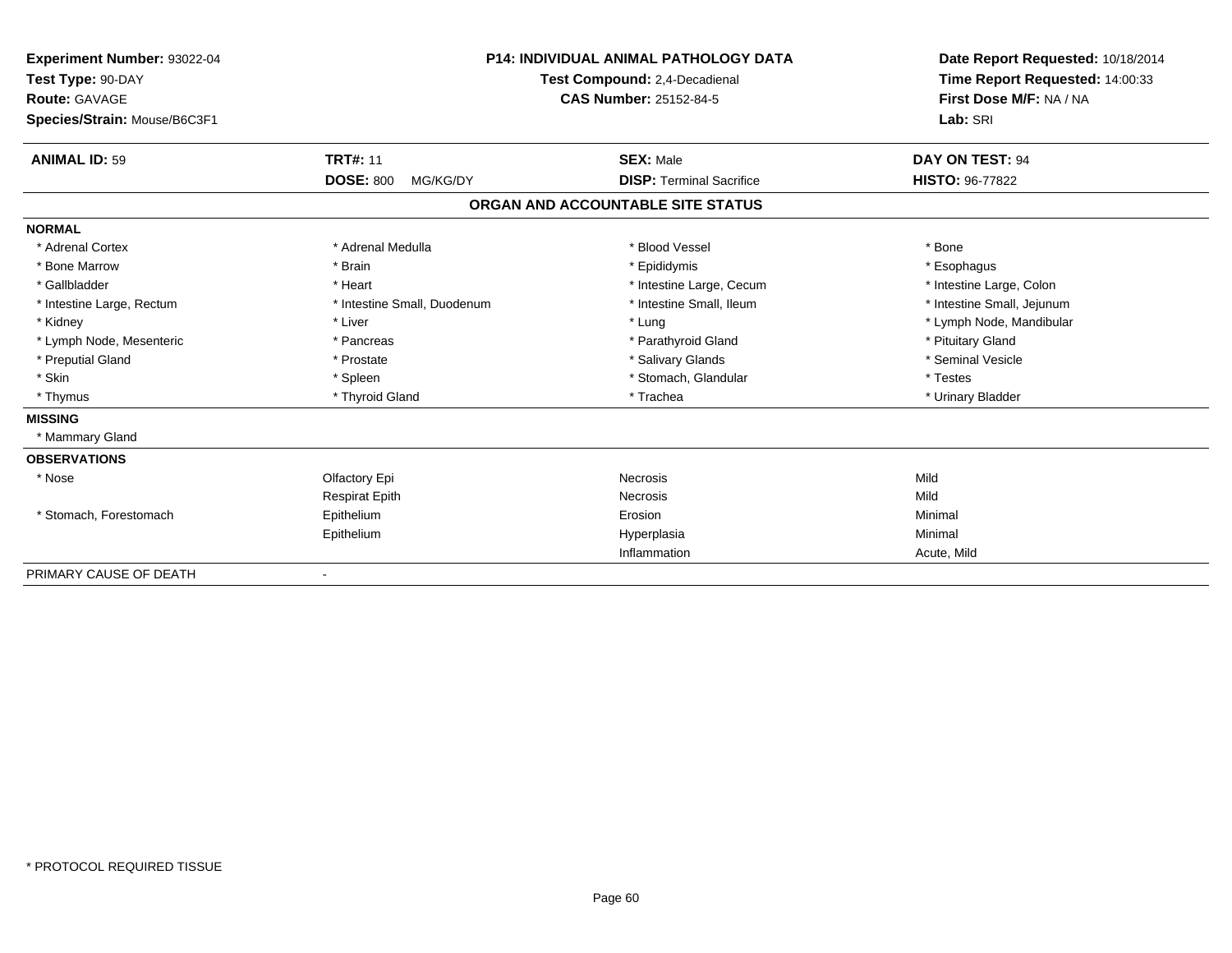| Experiment Number: 93022-04<br>Test Type: 90-DAY<br><b>Route: GAVAGE</b><br>Species/Strain: Mouse/B6C3F1 |                              | <b>P14: INDIVIDUAL ANIMAL PATHOLOGY DATA</b><br>Test Compound: 2,4-Decadienal<br><b>CAS Number: 25152-84-5</b> | Date Report Requested: 10/18/2014<br>Time Report Requested: 14:00:33<br>First Dose M/F: NA / NA<br>Lab: SRI |
|----------------------------------------------------------------------------------------------------------|------------------------------|----------------------------------------------------------------------------------------------------------------|-------------------------------------------------------------------------------------------------------------|
|                                                                                                          |                              |                                                                                                                |                                                                                                             |
| <b>ANIMAL ID: 60</b>                                                                                     | <b>TRT#: 11</b>              | <b>SEX: Male</b>                                                                                               | DAY ON TEST: 94                                                                                             |
|                                                                                                          | <b>DOSE: 800</b><br>MG/KG/DY | <b>DISP: Terminal Sacrifice</b>                                                                                | <b>HISTO: 96-77823</b>                                                                                      |
|                                                                                                          |                              | ORGAN AND ACCOUNTABLE SITE STATUS                                                                              |                                                                                                             |
| <b>NORMAL</b>                                                                                            |                              |                                                                                                                |                                                                                                             |
| * Adrenal Cortex                                                                                         | * Adrenal Medulla            | * Blood Vessel                                                                                                 | * Bone                                                                                                      |
| * Bone Marrow                                                                                            | * Brain                      | * Epididymis                                                                                                   | * Esophagus                                                                                                 |
| * Gallbladder                                                                                            | * Heart                      | * Intestine Large, Cecum                                                                                       | * Intestine Large, Colon                                                                                    |
| * Intestine Large, Rectum                                                                                | * Intestine Small, Duodenum  | * Intestine Small, Ileum                                                                                       | * Intestine Small, Jejunum                                                                                  |
| * Kidney                                                                                                 | * Liver                      | * Lung                                                                                                         | * Lymph Node, Mandibular                                                                                    |
| * Lymph Node, Mesenteric                                                                                 | * Pancreas                   | * Parathyroid Gland                                                                                            | * Pituitary Gland                                                                                           |
| * Preputial Gland                                                                                        | * Prostate                   | * Salivary Glands                                                                                              | * Seminal Vesicle                                                                                           |
| * Skin                                                                                                   | * Spleen                     | * Stomach, Glandular                                                                                           | * Testes                                                                                                    |
| * Thymus                                                                                                 | * Thyroid Gland              | * Trachea                                                                                                      | * Urinary Bladder                                                                                           |
| <b>MISSING</b>                                                                                           |                              |                                                                                                                |                                                                                                             |
| * Mammary Gland                                                                                          |                              |                                                                                                                |                                                                                                             |
| <b>OBSERVATIONS</b>                                                                                      |                              |                                                                                                                |                                                                                                             |
| * Nose                                                                                                   | Olfactory Epi                | Necrosis                                                                                                       | Moderate                                                                                                    |
| * Stomach, Forestomach                                                                                   | Epithelium                   | Hyperplasia                                                                                                    | Minimal                                                                                                     |
|                                                                                                          |                              | Inflammation                                                                                                   | Chronic, Minimal                                                                                            |
| PRIMARY CAUSE OF DEATH                                                                                   |                              |                                                                                                                |                                                                                                             |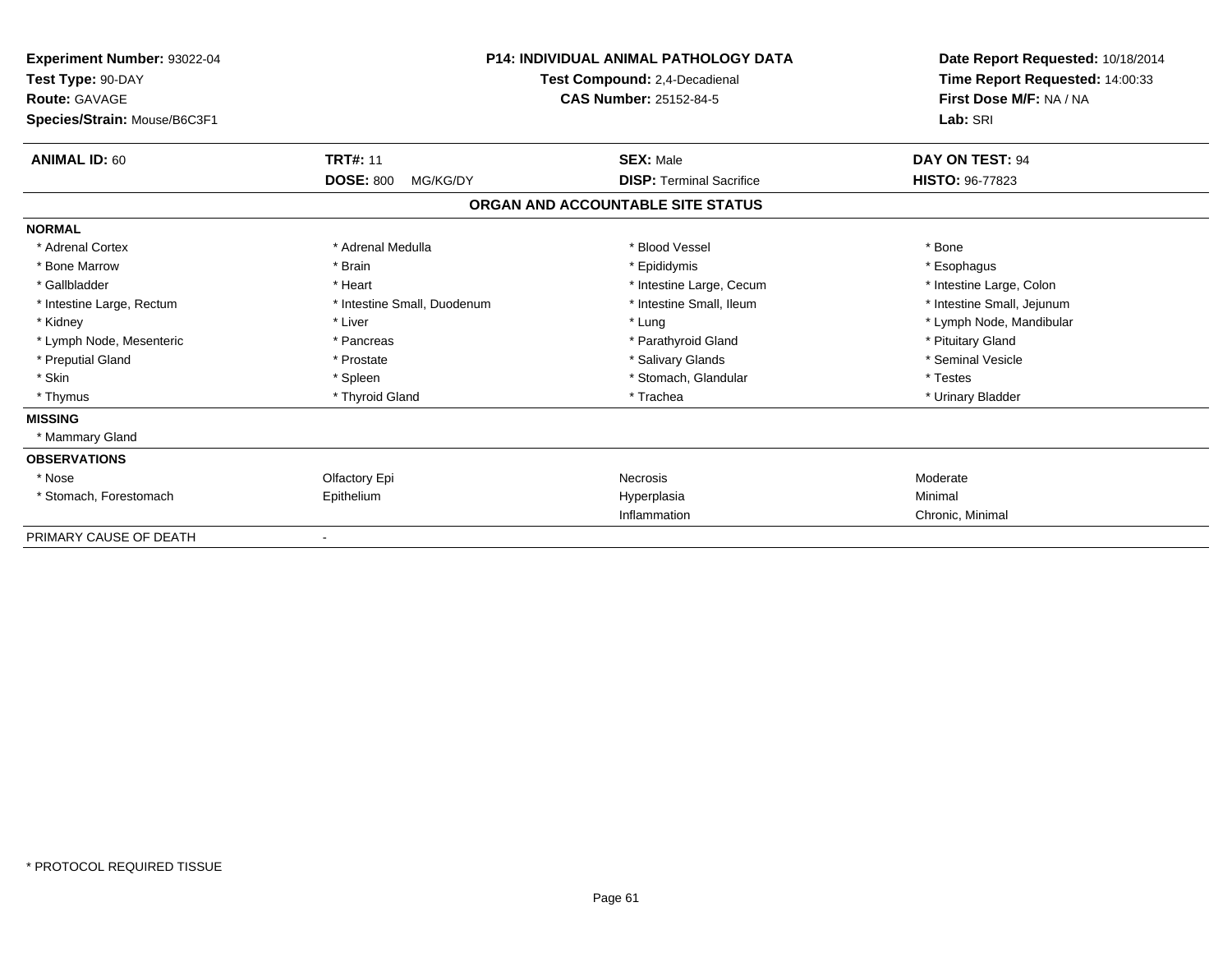| <b>Experiment Number: 93022-04</b><br>Test Type: 90-DAY<br><b>Route: GAVAGE</b> |                             | <b>P14: INDIVIDUAL ANIMAL PATHOLOGY DATA</b><br>Test Compound: 2,4-Decadienal<br><b>CAS Number: 25152-84-5</b> | Date Report Requested: 10/18/2014<br>Time Report Requested: 14:00:33<br>First Dose M/F: NA / NA |
|---------------------------------------------------------------------------------|-----------------------------|----------------------------------------------------------------------------------------------------------------|-------------------------------------------------------------------------------------------------|
| Species/Strain: Mouse/B6C3F1                                                    |                             |                                                                                                                | Lab: SRI                                                                                        |
| <b>ANIMAL ID: 61</b>                                                            | <b>TRT#: 2</b>              | <b>SEX: Female</b>                                                                                             | DAY ON TEST: 94                                                                                 |
|                                                                                 | <b>DOSE: 0</b><br>MG/KG/DY  | <b>DISP:</b> Terminal Sacrifice                                                                                | HISTO: 96-77824                                                                                 |
|                                                                                 |                             | ORGAN AND ACCOUNTABLE SITE STATUS                                                                              |                                                                                                 |
| <b>NORMAL</b>                                                                   |                             |                                                                                                                |                                                                                                 |
| * Adrenal Cortex                                                                | * Adrenal Medulla           | * Blood Vessel                                                                                                 | * Bone                                                                                          |
| * Bone Marrow                                                                   | * Brain                     | * Clitoral Gland                                                                                               | * Esophagus                                                                                     |
| * Gallbladder                                                                   | * Heart                     | * Intestine Large, Cecum                                                                                       | * Intestine Large, Colon                                                                        |
| * Intestine Large, Rectum                                                       | * Intestine Small, Duodenum | * Intestine Small, Ileum                                                                                       | * Intestine Small, Jejunum                                                                      |
| * Kidney                                                                        | * Liver                     | * Lung                                                                                                         | * Lymph Node, Mandibular                                                                        |
| * Lymph Node, Mesenteric                                                        | * Mammary Gland             | * Nose                                                                                                         | * Ovary                                                                                         |
| * Pancreas                                                                      | * Parathyroid Gland         | * Pituitary Gland                                                                                              | * Salivary Glands                                                                               |
| * Skin                                                                          | * Spleen                    | * Stomach, Forestomach                                                                                         | * Stomach, Glandular                                                                            |
| * Thymus                                                                        | * Thyroid Gland             | * Trachea                                                                                                      | * Urinary Bladder                                                                               |
| * Uterus                                                                        |                             |                                                                                                                |                                                                                                 |
| <b>OBSERVATIONS</b>                                                             |                             |                                                                                                                |                                                                                                 |
| * Saliv Glands                                                                  |                             |                                                                                                                |                                                                                                 |
| Note: Hemorrhage present, term not available in nonneoplastic morphologies.     |                             |                                                                                                                |                                                                                                 |
| PRIMARY CAUSE OF DEATH                                                          |                             |                                                                                                                |                                                                                                 |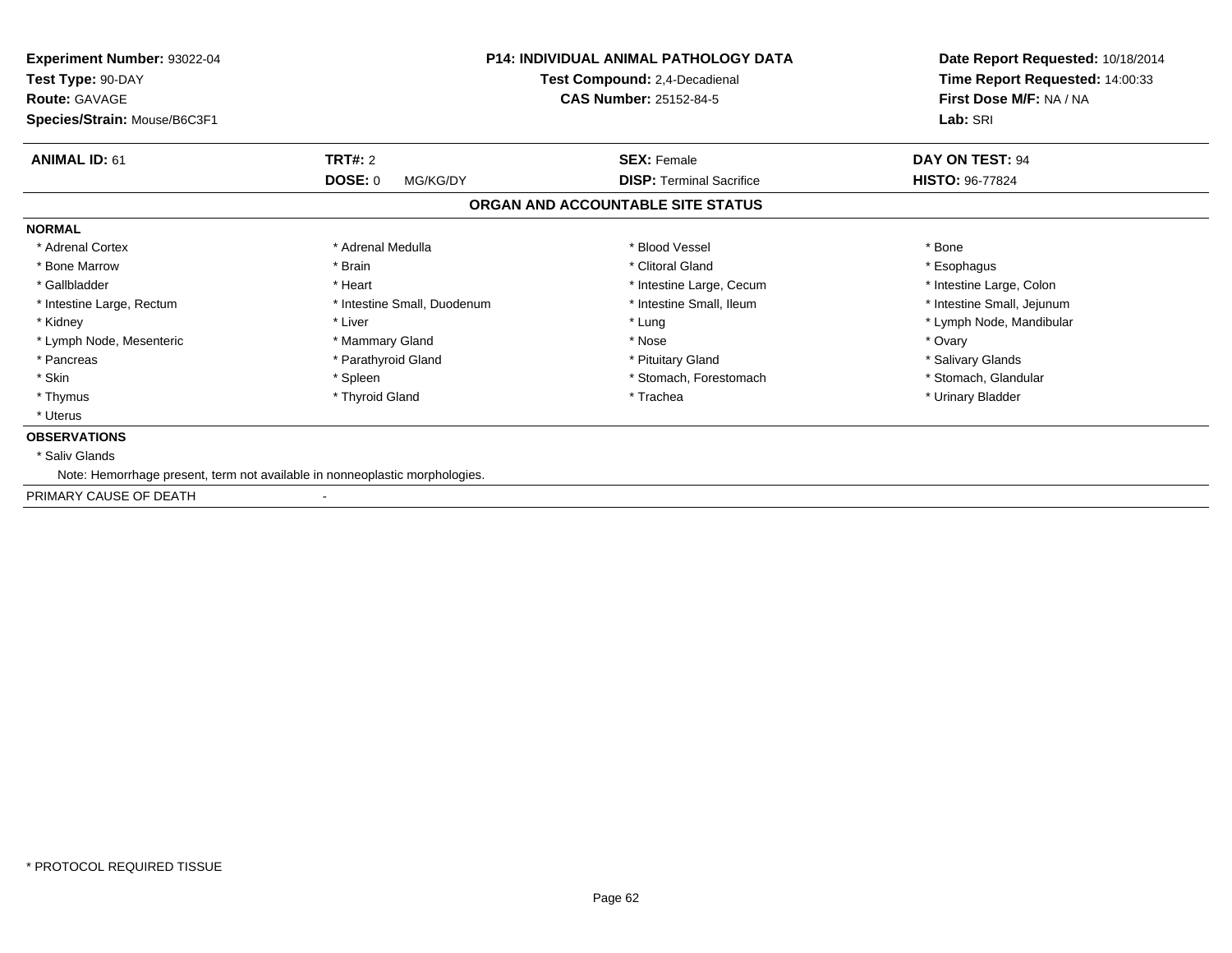| <b>Experiment Number: 93022-04</b><br>Test Type: 90-DAY<br><b>Route: GAVAGE</b><br>Species/Strain: Mouse/B6C3F1 |                             | <b>P14: INDIVIDUAL ANIMAL PATHOLOGY DATA</b><br>Test Compound: 2,4-Decadienal<br><b>CAS Number: 25152-84-5</b> | Date Report Requested: 10/18/2014<br>Time Report Requested: 14:00:33<br>First Dose M/F: NA / NA<br>Lab: SRI |
|-----------------------------------------------------------------------------------------------------------------|-----------------------------|----------------------------------------------------------------------------------------------------------------|-------------------------------------------------------------------------------------------------------------|
| <b>ANIMAL ID: 62</b>                                                                                            | <b>TRT#: 2</b>              | <b>SEX: Female</b>                                                                                             | DAY ON TEST: 94                                                                                             |
|                                                                                                                 | DOSE: 0<br>MG/KG/DY         | <b>DISP: Terminal Sacrifice</b>                                                                                | <b>HISTO: 96-77825</b>                                                                                      |
|                                                                                                                 |                             | ORGAN AND ACCOUNTABLE SITE STATUS                                                                              |                                                                                                             |
| <b>NORMAL</b>                                                                                                   |                             |                                                                                                                |                                                                                                             |
| * Adrenal Cortex                                                                                                | * Adrenal Medulla           | * Blood Vessel                                                                                                 | * Bone                                                                                                      |
| * Bone Marrow                                                                                                   | * Brain                     | * Clitoral Gland                                                                                               | * Esophagus                                                                                                 |
| * Gallbladder                                                                                                   | * Heart                     | * Intestine Large, Cecum                                                                                       | * Intestine Large, Colon                                                                                    |
| * Intestine Large, Rectum                                                                                       | * Intestine Small, Duodenum | * Intestine Small, Ileum                                                                                       | * Intestine Small, Jejunum                                                                                  |
| * Kidney                                                                                                        | * Liver                     | * Lung                                                                                                         | * Lymph Node, Mandibular                                                                                    |
| * Lymph Node, Mesenteric                                                                                        | * Mammary Gland             | * Nose                                                                                                         | * Ovary                                                                                                     |
| * Pancreas                                                                                                      | * Parathyroid Gland         | * Pituitary Gland                                                                                              | * Salivary Glands                                                                                           |
| * Skin                                                                                                          | * Spleen                    | * Stomach, Forestomach                                                                                         | * Stomach, Glandular                                                                                        |
| * Thymus                                                                                                        | * Thyroid Gland             | * Trachea                                                                                                      | * Urinary Bladder                                                                                           |
| * Uterus                                                                                                        |                             |                                                                                                                |                                                                                                             |
| <b>OBSERVATIONS</b>                                                                                             |                             |                                                                                                                |                                                                                                             |
| * Saliv Glands                                                                                                  |                             |                                                                                                                |                                                                                                             |
| Note: Hemorrhage present, code not available for use.                                                           |                             |                                                                                                                |                                                                                                             |
| PRIMARY CAUSE OF DEATH                                                                                          |                             |                                                                                                                |                                                                                                             |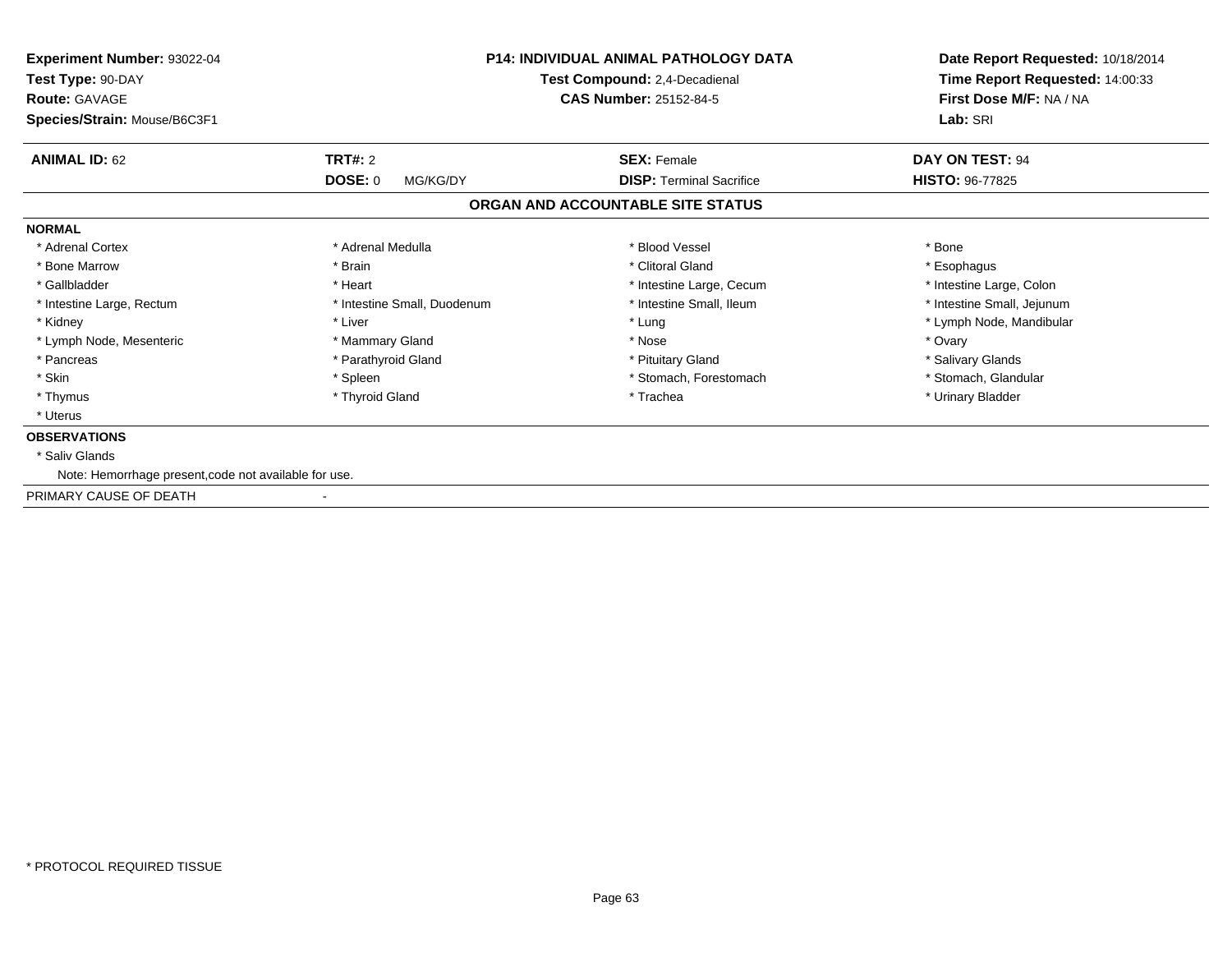| <b>Experiment Number: 93022-04</b><br>Test Type: 90-DAY<br><b>Route: GAVAGE</b><br>Species/Strain: Mouse/B6C3F1 |                          | <b>P14: INDIVIDUAL ANIMAL PATHOLOGY DATA</b><br>Test Compound: 2,4-Decadienal<br><b>CAS Number: 25152-84-5</b> | Date Report Requested: 10/18/2014<br>Time Report Requested: 14:00:33<br>First Dose M/F: NA / NA<br>Lab: SRI |
|-----------------------------------------------------------------------------------------------------------------|--------------------------|----------------------------------------------------------------------------------------------------------------|-------------------------------------------------------------------------------------------------------------|
| <b>ANIMAL ID: 63</b>                                                                                            | <b>TRT#: 2</b>           | <b>SEX: Female</b>                                                                                             | DAY ON TEST: 94                                                                                             |
|                                                                                                                 | DOSE: 0<br>MG/KG/DY      | <b>DISP:</b> Terminal Sacrifice                                                                                | <b>HISTO: 96-77826</b>                                                                                      |
|                                                                                                                 |                          | ORGAN AND ACCOUNTABLE SITE STATUS                                                                              |                                                                                                             |
| <b>NORMAL</b>                                                                                                   |                          |                                                                                                                |                                                                                                             |
| * Adrenal Cortex                                                                                                | * Adrenal Medulla        | * Blood Vessel                                                                                                 | * Bone                                                                                                      |
| * Bone Marrow                                                                                                   | * Brain                  | * Clitoral Gland                                                                                               | * Esophagus                                                                                                 |
| * Heart                                                                                                         | * Intestine Large, Cecum | * Intestine Large, Colon                                                                                       | * Intestine Large, Rectum                                                                                   |
| * Intestine Small, Duodenum                                                                                     | * Intestine Small, Ileum | * Intestine Small, Jejunum                                                                                     | * Kidney                                                                                                    |
| * Liver                                                                                                         | * Lung                   | * Lymph Node, Mandibular                                                                                       | * Lymph Node, Mesenteric                                                                                    |
| * Mammary Gland                                                                                                 | * Nose                   | * Ovary                                                                                                        | * Pancreas                                                                                                  |
| * Parathyroid Gland                                                                                             | * Pituitary Gland        | * Salivary Glands                                                                                              | * Skin                                                                                                      |
| * Spleen                                                                                                        | * Stomach, Forestomach   | * Stomach, Glandular                                                                                           | * Thymus                                                                                                    |
| * Thyroid Gland                                                                                                 | * Trachea                | * Urinary Bladder                                                                                              | * Uterus                                                                                                    |
| <b>MISSING</b>                                                                                                  |                          |                                                                                                                |                                                                                                             |
| * Gallbladder                                                                                                   |                          |                                                                                                                |                                                                                                             |
| PRIMARY CAUSE OF DEATH                                                                                          |                          |                                                                                                                |                                                                                                             |

-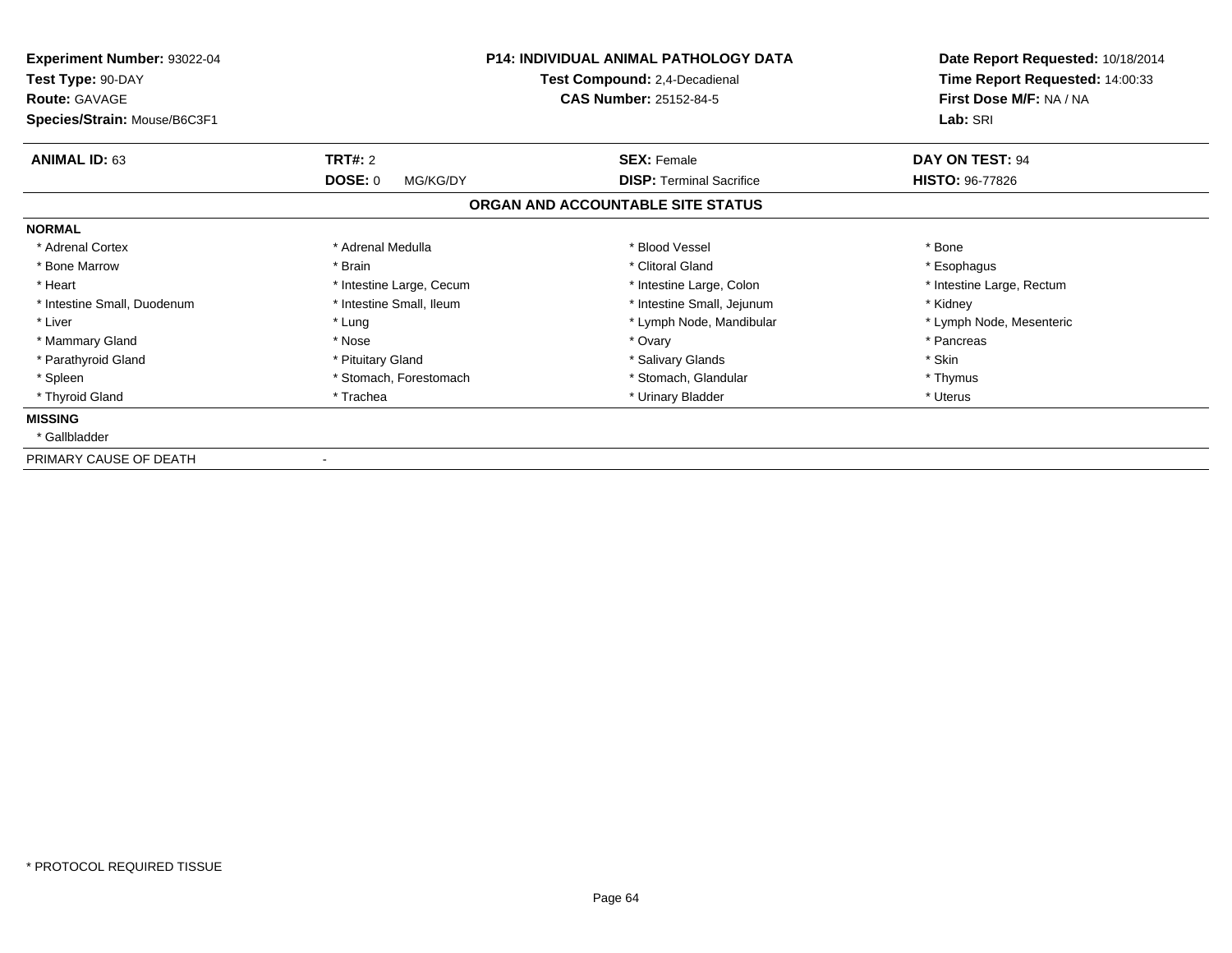| <b>Experiment Number: 93022-04</b><br>Test Type: 90-DAY<br><b>Route: GAVAGE</b> | <b>P14: INDIVIDUAL ANIMAL PATHOLOGY DATA</b><br>Test Compound: 2,4-Decadienal<br><b>CAS Number: 25152-84-5</b> |                                   | Date Report Requested: 10/18/2014<br>Time Report Requested: 14:00:33<br>First Dose M/F: NA / NA |
|---------------------------------------------------------------------------------|----------------------------------------------------------------------------------------------------------------|-----------------------------------|-------------------------------------------------------------------------------------------------|
| Species/Strain: Mouse/B6C3F1                                                    |                                                                                                                |                                   | Lab: SRI                                                                                        |
| <b>ANIMAL ID: 64</b>                                                            | <b>TRT#: 2</b>                                                                                                 | <b>SEX: Female</b>                | DAY ON TEST: 94                                                                                 |
|                                                                                 | <b>DOSE: 0</b><br>MG/KG/DY                                                                                     | <b>DISP:</b> Terminal Sacrifice   | <b>HISTO: 96-77827</b>                                                                          |
|                                                                                 |                                                                                                                | ORGAN AND ACCOUNTABLE SITE STATUS |                                                                                                 |
| <b>NORMAL</b>                                                                   |                                                                                                                |                                   |                                                                                                 |
| * Adrenal Cortex                                                                | * Adrenal Medulla                                                                                              | * Blood Vessel                    | * Bone                                                                                          |
| * Bone Marrow                                                                   | * Brain                                                                                                        | * Clitoral Gland                  | * Esophagus                                                                                     |
| * Gallbladder                                                                   | * Heart                                                                                                        | * Intestine Large, Cecum          | * Intestine Large, Colon                                                                        |
| * Intestine Large, Rectum                                                       | * Intestine Small, Duodenum                                                                                    | * Intestine Small, Ileum          | * Intestine Small, Jejunum                                                                      |
| * Kidney                                                                        | * Liver                                                                                                        | * Lung                            | * Lymph Node, Mandibular                                                                        |
| * Lymph Node, Mesenteric                                                        | * Mammary Gland                                                                                                | * Nose                            | * Ovary                                                                                         |
| * Pancreas                                                                      | * Parathyroid Gland                                                                                            | * Pituitary Gland                 | * Salivary Glands                                                                               |
| * Skin                                                                          | * Spleen                                                                                                       | * Stomach, Forestomach            | * Stomach, Glandular                                                                            |
| * Thymus                                                                        | * Thyroid Gland                                                                                                | * Trachea                         | * Urinary Bladder                                                                               |
| * Uterus                                                                        |                                                                                                                |                                   |                                                                                                 |
| PRIMARY CAUSE OF DEATH                                                          |                                                                                                                |                                   |                                                                                                 |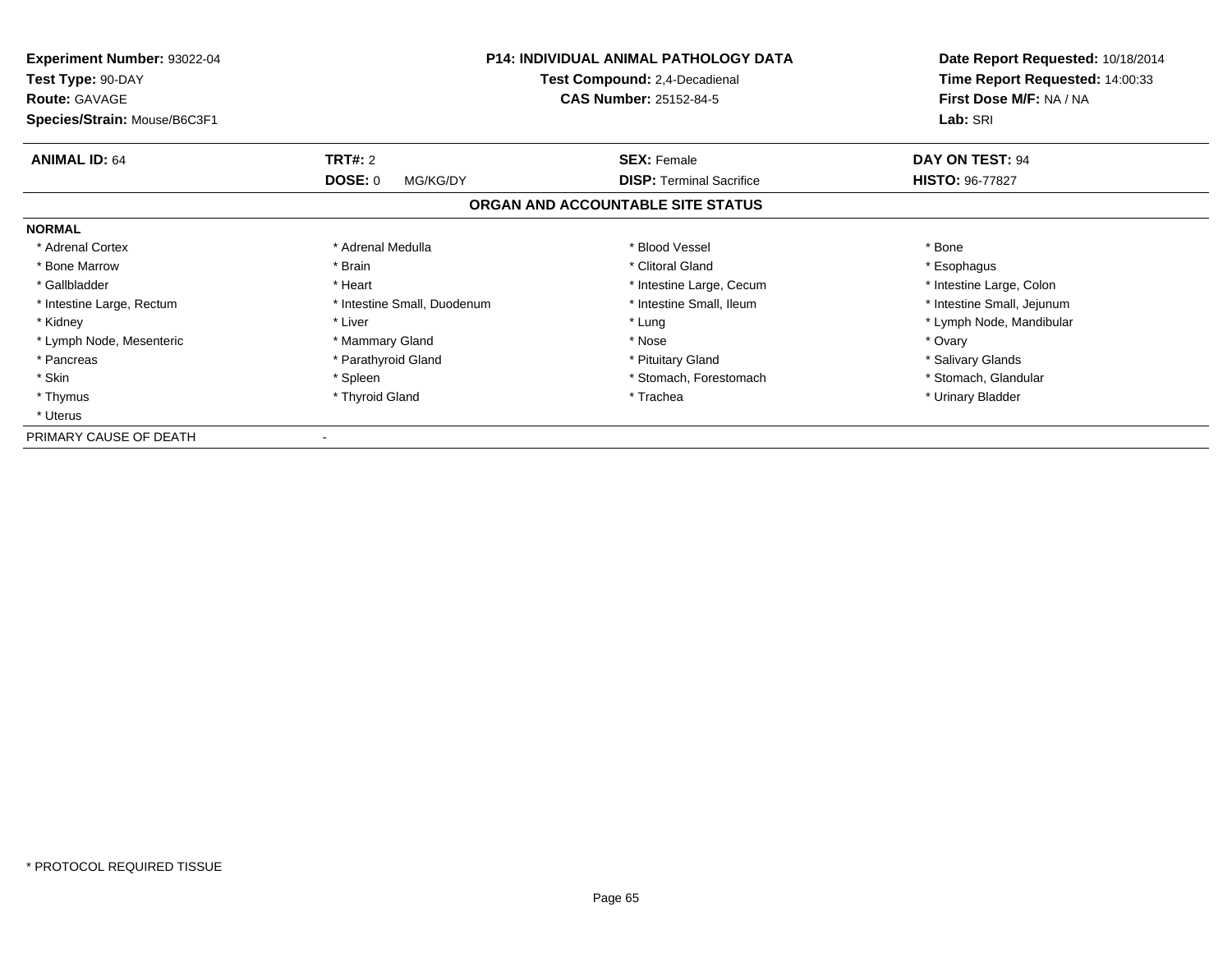| <b>Experiment Number: 93022-04</b><br>Test Type: 90-DAY<br><b>Route: GAVAGE</b><br>Species/Strain: Mouse/B6C3F1 |                          | <b>P14: INDIVIDUAL ANIMAL PATHOLOGY DATA</b><br>Test Compound: 2,4-Decadienal<br><b>CAS Number: 25152-84-5</b> | Date Report Requested: 10/18/2014<br>Time Report Requested: 14:00:33<br>First Dose M/F: NA / NA<br>Lab: SRI |
|-----------------------------------------------------------------------------------------------------------------|--------------------------|----------------------------------------------------------------------------------------------------------------|-------------------------------------------------------------------------------------------------------------|
| <b>ANIMAL ID: 65</b>                                                                                            | <b>TRT#: 2</b>           | <b>SEX: Female</b>                                                                                             | DAY ON TEST: 94                                                                                             |
|                                                                                                                 | DOSE: 0<br>MG/KG/DY      | <b>DISP: Terminal Sacrifice</b>                                                                                | <b>HISTO: 96-77828</b>                                                                                      |
|                                                                                                                 |                          | ORGAN AND ACCOUNTABLE SITE STATUS                                                                              |                                                                                                             |
| <b>NORMAL</b>                                                                                                   |                          |                                                                                                                |                                                                                                             |
| * Adrenal Cortex                                                                                                | * Adrenal Medulla        | * Blood Vessel                                                                                                 | * Bone                                                                                                      |
| * Bone Marrow                                                                                                   | * Brain                  | * Esophagus                                                                                                    | * Gallbladder                                                                                               |
| * Heart                                                                                                         | * Intestine Large, Cecum | * Intestine Large, Colon                                                                                       | * Intestine Large, Rectum                                                                                   |
| * Intestine Small, Duodenum                                                                                     | * Intestine Small, Ileum | * Intestine Small, Jejunum                                                                                     | * Kidney                                                                                                    |
| * Liver                                                                                                         | * Lung                   | * Lymph Node, Mandibular                                                                                       | * Lymph Node, Mesenteric                                                                                    |
| * Mammary Gland                                                                                                 | * Nose                   | * Ovary                                                                                                        | * Pancreas                                                                                                  |
| * Parathyroid Gland                                                                                             | * Pituitary Gland        | * Salivary Glands                                                                                              | * Skin                                                                                                      |
| * Spleen                                                                                                        | * Stomach, Forestomach   | * Stomach, Glandular                                                                                           | * Thymus                                                                                                    |
| * Thyroid Gland                                                                                                 | * Trachea                | * Urinary Bladder                                                                                              | * Uterus                                                                                                    |
| <b>MISSING</b>                                                                                                  |                          |                                                                                                                |                                                                                                             |
| * Clitoral Gland                                                                                                |                          |                                                                                                                |                                                                                                             |
| PRIMARY CAUSE OF DEATH                                                                                          |                          |                                                                                                                |                                                                                                             |

-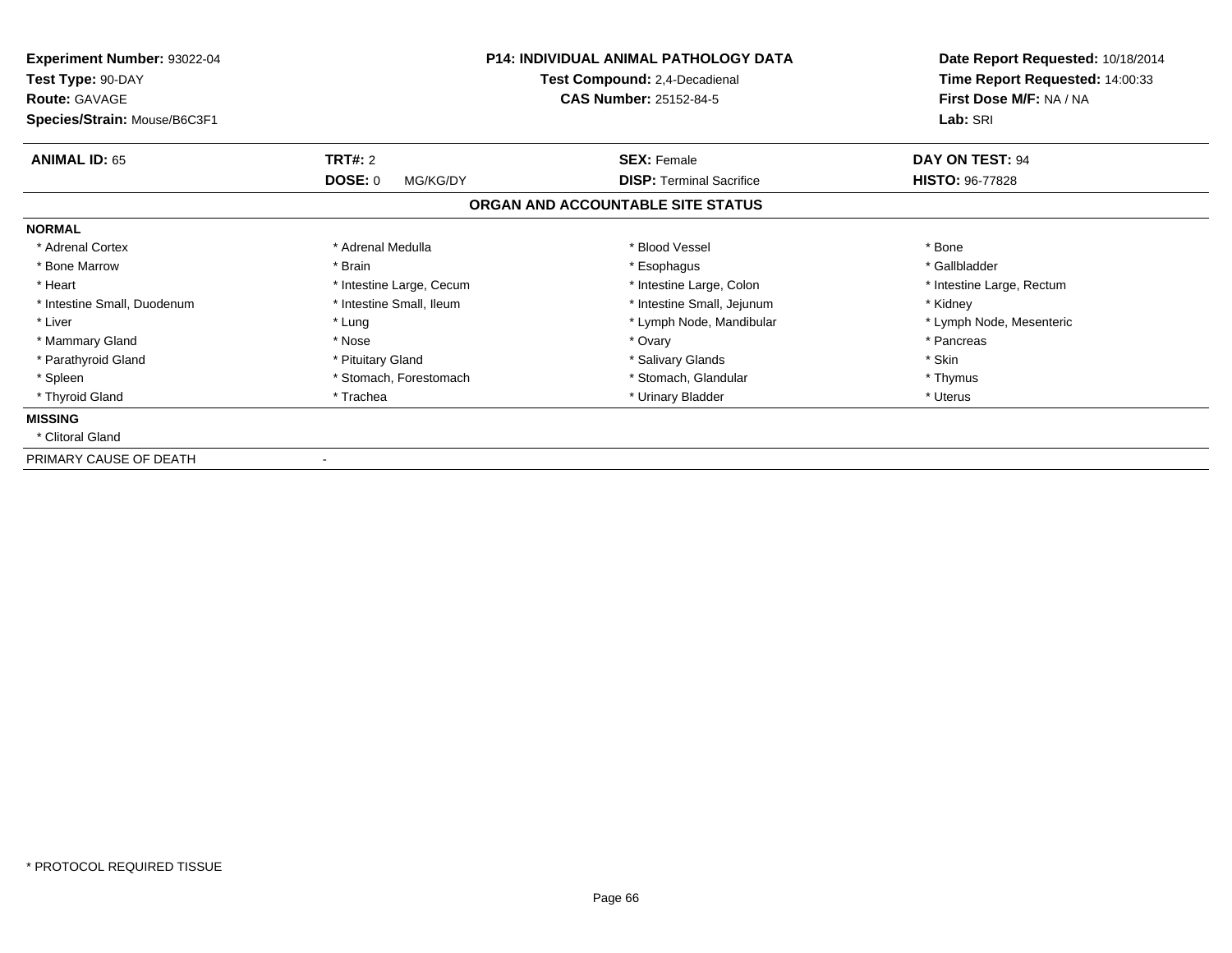| <b>Experiment Number: 93022-04</b><br>Test Type: 90-DAY<br><b>Route: GAVAGE</b><br>Species/Strain: Mouse/B6C3F1 |                            | <b>P14: INDIVIDUAL ANIMAL PATHOLOGY DATA</b><br>Test Compound: 2,4-Decadienal<br><b>CAS Number: 25152-84-5</b> | Date Report Requested: 10/18/2014<br>Time Report Requested: 14:00:33<br>First Dose M/F: NA / NA<br>Lab: SRI |
|-----------------------------------------------------------------------------------------------------------------|----------------------------|----------------------------------------------------------------------------------------------------------------|-------------------------------------------------------------------------------------------------------------|
| <b>ANIMAL ID: 66</b>                                                                                            | TRT#: 2                    | <b>SEX: Female</b>                                                                                             | DAY ON TEST: 94                                                                                             |
|                                                                                                                 | <b>DOSE: 0</b><br>MG/KG/DY | <b>DISP:</b> Terminal Sacrifice                                                                                | <b>HISTO: 96-77829</b>                                                                                      |
|                                                                                                                 |                            | ORGAN AND ACCOUNTABLE SITE STATUS                                                                              |                                                                                                             |
| <b>NORMAL</b>                                                                                                   |                            |                                                                                                                |                                                                                                             |
| * Adrenal Cortex                                                                                                | * Adrenal Medulla          | * Blood Vessel                                                                                                 | * Bone                                                                                                      |
| * Bone Marrow                                                                                                   | * Brain                    | * Clitoral Gland                                                                                               | * Heart                                                                                                     |
| * Intestine Large, Cecum                                                                                        | * Intestine Large, Colon   | * Intestine Large, Rectum                                                                                      | * Intestine Small, Duodenum                                                                                 |
| * Intestine Small, Ileum                                                                                        | * Intestine Small, Jejunum | * Kidney                                                                                                       | * Liver                                                                                                     |
| * Lung                                                                                                          | * Lymph Node, Mandibular   | * Lymph Node, Mesenteric                                                                                       | * Mammary Gland                                                                                             |
| * Nose                                                                                                          | * Ovary                    | * Pancreas                                                                                                     | * Parathyroid Gland                                                                                         |
| * Pituitary Gland                                                                                               | * Salivary Glands          | * Skin                                                                                                         | * Spleen                                                                                                    |
| * Stomach, Forestomach                                                                                          | * Stomach, Glandular       | * Thymus                                                                                                       | * Thyroid Gland                                                                                             |
| * Trachea                                                                                                       | * Urinary Bladder          | * Uterus                                                                                                       |                                                                                                             |
| <b>MISSING</b>                                                                                                  |                            |                                                                                                                |                                                                                                             |
| * Esophagus                                                                                                     | * Gallbladder              |                                                                                                                |                                                                                                             |
| PRIMARY CAUSE OF DEATH                                                                                          |                            |                                                                                                                |                                                                                                             |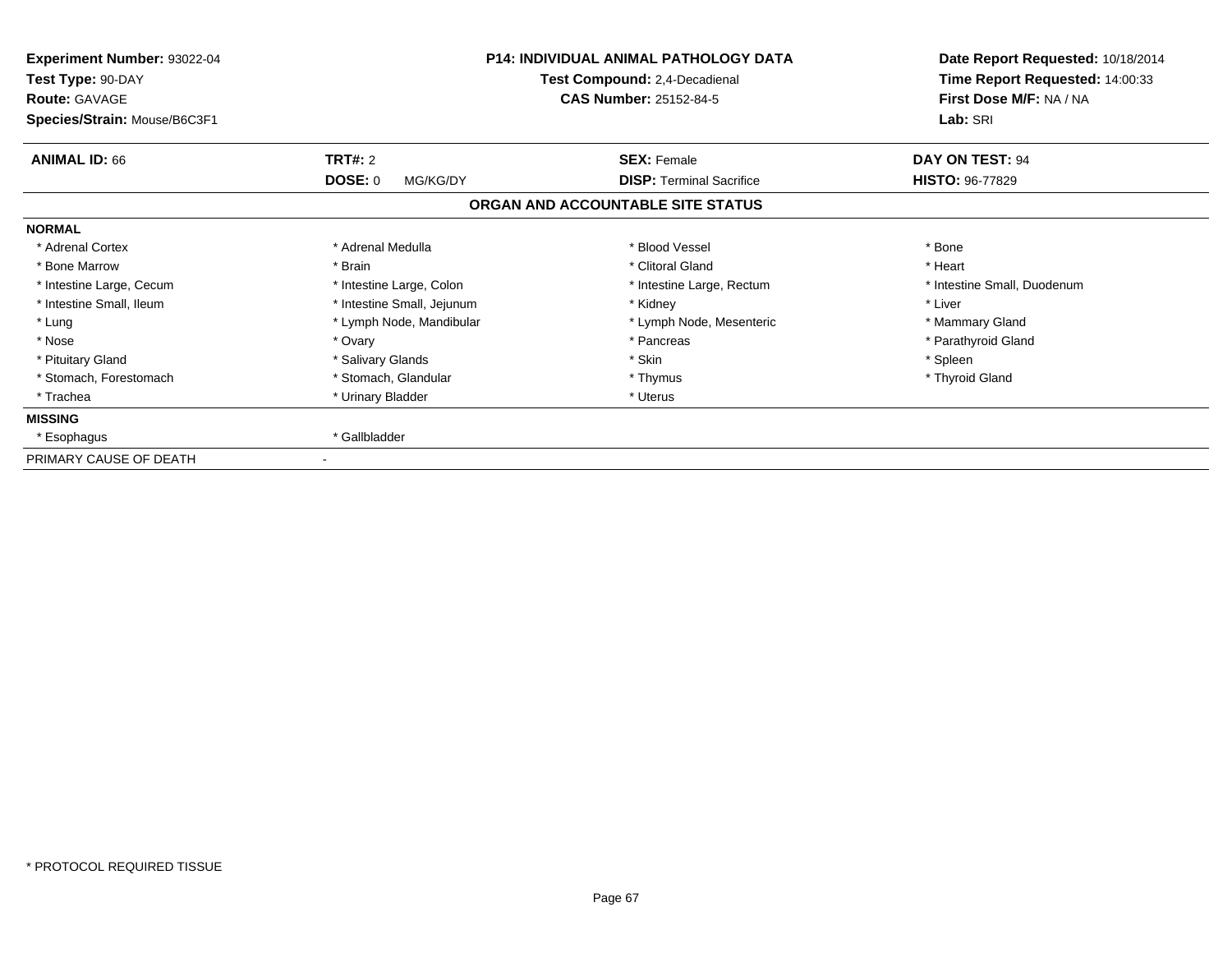| <b>Experiment Number: 93022-04</b><br>Test Type: 90-DAY<br><b>Route: GAVAGE</b> | <b>P14: INDIVIDUAL ANIMAL PATHOLOGY DATA</b><br>Test Compound: 2,4-Decadienal<br><b>CAS Number: 25152-84-5</b> |                                   | Date Report Requested: 10/18/2014<br>Time Report Requested: 14:00:33<br>First Dose M/F: NA / NA |  |
|---------------------------------------------------------------------------------|----------------------------------------------------------------------------------------------------------------|-----------------------------------|-------------------------------------------------------------------------------------------------|--|
| Species/Strain: Mouse/B6C3F1                                                    |                                                                                                                |                                   | Lab: SRI                                                                                        |  |
| <b>ANIMAL ID: 67</b>                                                            | <b>TRT#: 2</b>                                                                                                 | <b>SEX: Female</b>                | DAY ON TEST: 94                                                                                 |  |
|                                                                                 | <b>DOSE: 0</b><br>MG/KG/DY                                                                                     | <b>DISP:</b> Terminal Sacrifice   | <b>HISTO: 96-77830</b>                                                                          |  |
|                                                                                 |                                                                                                                | ORGAN AND ACCOUNTABLE SITE STATUS |                                                                                                 |  |
| <b>NORMAL</b>                                                                   |                                                                                                                |                                   |                                                                                                 |  |
| * Adrenal Cortex                                                                | * Adrenal Medulla                                                                                              | * Blood Vessel                    | * Bone                                                                                          |  |
| * Bone Marrow                                                                   | * Brain                                                                                                        | * Clitoral Gland                  | * Esophagus                                                                                     |  |
| * Gallbladder                                                                   | * Heart                                                                                                        | * Intestine Large, Cecum          | * Intestine Large, Colon                                                                        |  |
| * Intestine Large, Rectum                                                       | * Intestine Small, Duodenum                                                                                    | * Intestine Small, Ileum          | * Intestine Small, Jejunum                                                                      |  |
| * Kidney                                                                        | * Liver                                                                                                        | * Lung                            | * Lymph Node, Mandibular                                                                        |  |
| * Lymph Node, Mesenteric                                                        | * Mammary Gland                                                                                                | * Nose                            | * Ovary                                                                                         |  |
| * Pancreas                                                                      | * Parathyroid Gland                                                                                            | * Pituitary Gland                 | * Salivary Glands                                                                               |  |
| * Skin                                                                          | * Spleen                                                                                                       | * Stomach, Forestomach            | * Stomach, Glandular                                                                            |  |
| * Thymus                                                                        | * Thyroid Gland                                                                                                | * Trachea                         | * Urinary Bladder                                                                               |  |
| * Uterus                                                                        |                                                                                                                |                                   |                                                                                                 |  |
| PRIMARY CAUSE OF DEATH                                                          |                                                                                                                |                                   |                                                                                                 |  |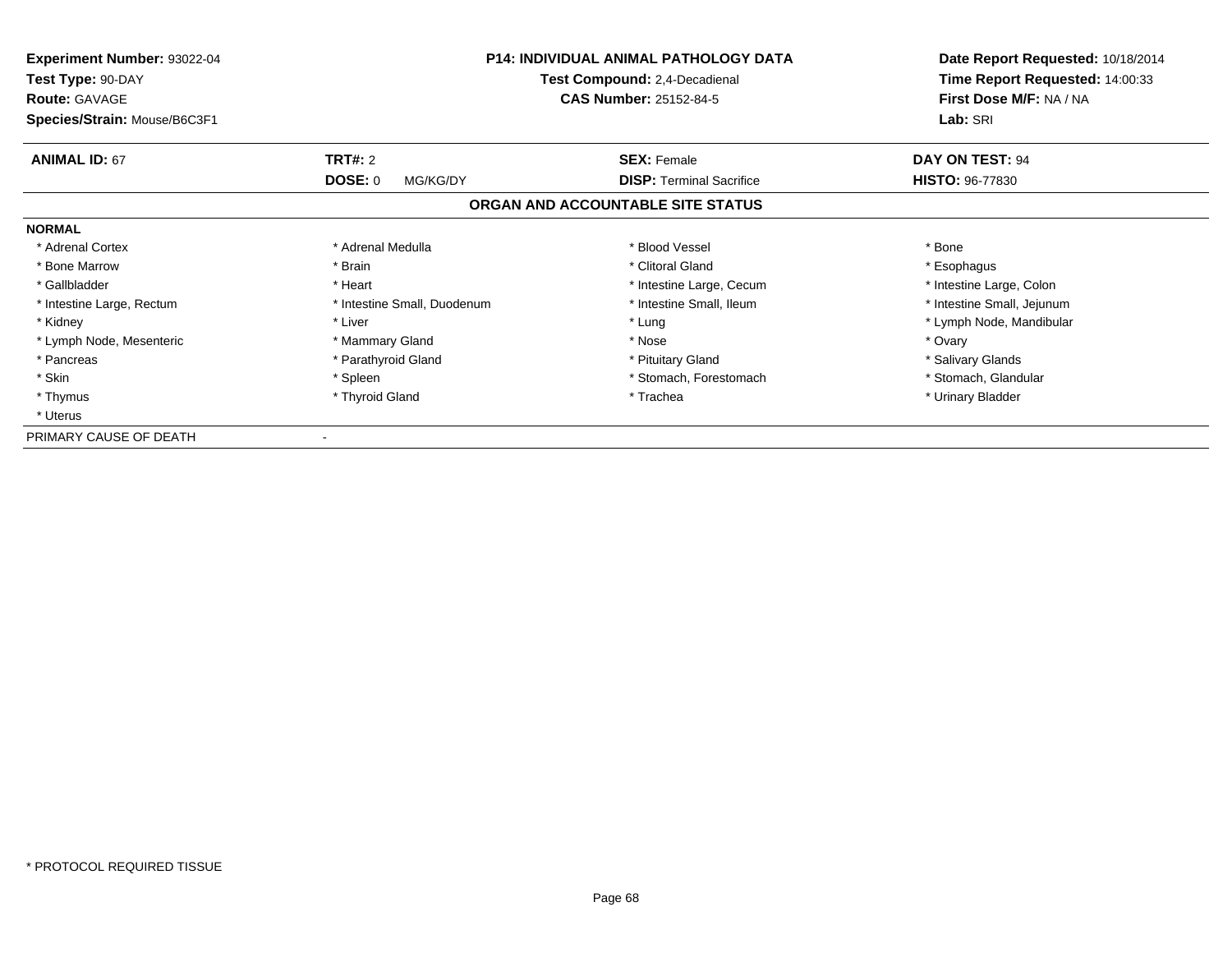| Experiment Number: 93022-04<br>Test Type: 90-DAY<br><b>Route: GAVAGE</b><br>Species/Strain: Mouse/B6C3F1 | <b>P14: INDIVIDUAL ANIMAL PATHOLOGY DATA</b><br>Test Compound: 2,4-Decadienal<br><b>CAS Number: 25152-84-5</b> |                                   | Date Report Requested: 10/18/2014<br>Time Report Requested: 14:00:33<br>First Dose M/F: NA / NA<br>Lab: SRI |
|----------------------------------------------------------------------------------------------------------|----------------------------------------------------------------------------------------------------------------|-----------------------------------|-------------------------------------------------------------------------------------------------------------|
| <b>ANIMAL ID: 68</b>                                                                                     | <b>TRT#: 2</b>                                                                                                 | <b>SEX: Female</b>                | DAY ON TEST: 94                                                                                             |
|                                                                                                          | <b>DOSE: 0</b><br>MG/KG/DY                                                                                     | <b>DISP:</b> Terminal Sacrifice   | <b>HISTO: 96-77831</b>                                                                                      |
|                                                                                                          |                                                                                                                | ORGAN AND ACCOUNTABLE SITE STATUS |                                                                                                             |
| <b>NORMAL</b>                                                                                            |                                                                                                                |                                   |                                                                                                             |
| * Adrenal Cortex                                                                                         | * Adrenal Medulla                                                                                              | * Blood Vessel                    | * Bone                                                                                                      |
| * Bone Marrow                                                                                            | * Brain                                                                                                        | * Clitoral Gland                  | * Esophagus                                                                                                 |
| * Gallbladder                                                                                            | * Heart                                                                                                        | * Intestine Large, Cecum          | * Intestine Large, Colon                                                                                    |
| * Intestine Large, Rectum                                                                                | * Intestine Small, Duodenum                                                                                    | * Intestine Small, Ileum          | * Intestine Small, Jejunum                                                                                  |
| * Kidney                                                                                                 | * Liver                                                                                                        | * Lung                            | * Lymph Node, Mandibular                                                                                    |
| * Lymph Node, Mesenteric                                                                                 | * Mammary Gland                                                                                                | * Nose                            | * Ovary                                                                                                     |
| * Pancreas                                                                                               | * Salivary Glands                                                                                              | * Skin                            | * Spleen                                                                                                    |
| * Stomach, Forestomach                                                                                   | * Stomach, Glandular                                                                                           | * Thymus                          | * Thyroid Gland                                                                                             |
| * Trachea                                                                                                | * Urinary Bladder                                                                                              | * Uterus                          |                                                                                                             |
| <b>MISSING</b>                                                                                           |                                                                                                                |                                   |                                                                                                             |
| * Parathyroid Gland                                                                                      | * Pituitary Gland                                                                                              |                                   |                                                                                                             |
| PRIMARY CAUSE OF DEATH                                                                                   |                                                                                                                |                                   |                                                                                                             |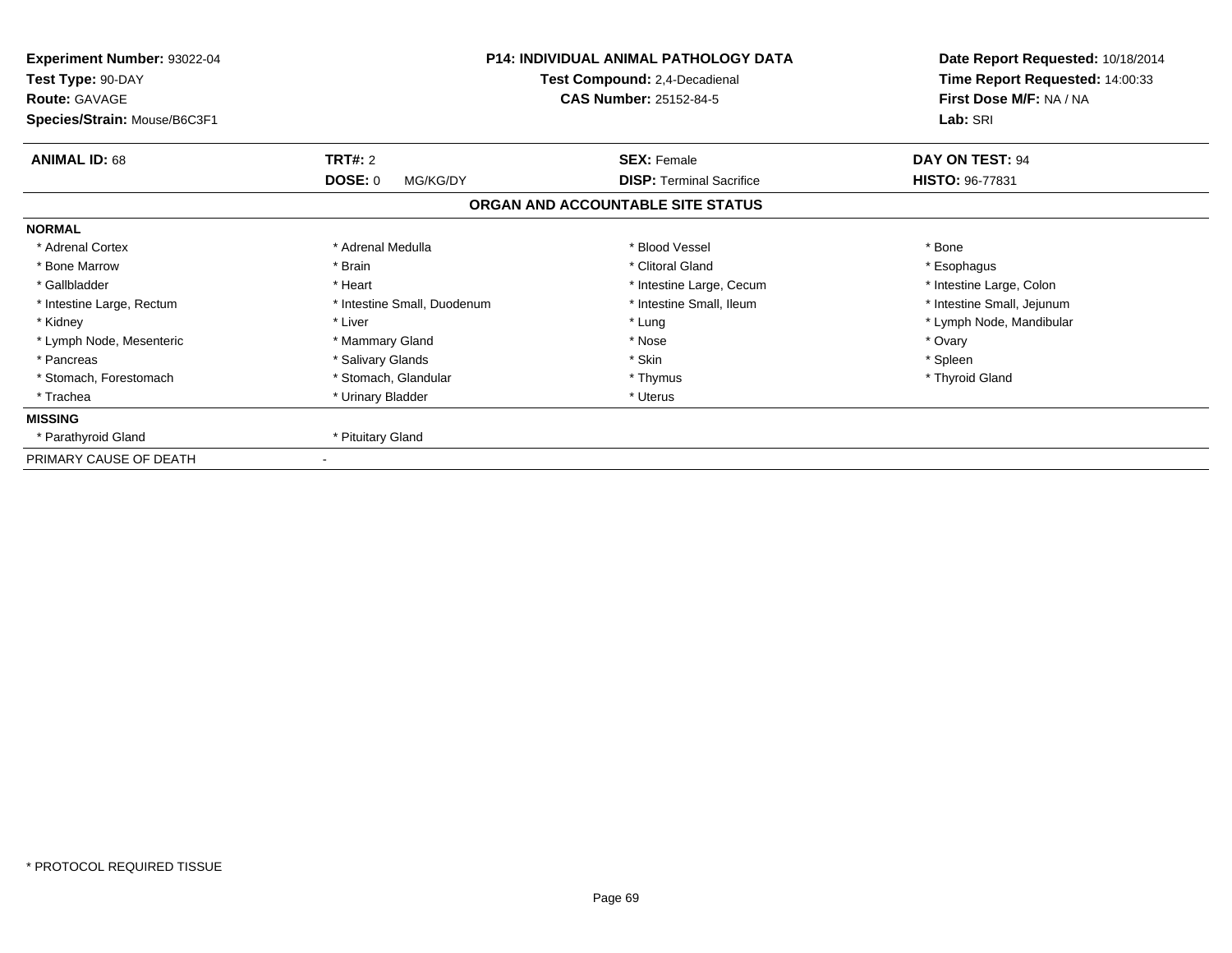| <b>Experiment Number: 93022-04</b><br>Test Type: 90-DAY<br><b>Route: GAVAGE</b> | <b>P14: INDIVIDUAL ANIMAL PATHOLOGY DATA</b><br>Test Compound: 2,4-Decadienal<br><b>CAS Number: 25152-84-5</b> |                                   | Date Report Requested: 10/18/2014<br>Time Report Requested: 14:00:33<br>First Dose M/F: NA / NA |  |
|---------------------------------------------------------------------------------|----------------------------------------------------------------------------------------------------------------|-----------------------------------|-------------------------------------------------------------------------------------------------|--|
| Species/Strain: Mouse/B6C3F1                                                    |                                                                                                                |                                   | Lab: SRI                                                                                        |  |
| <b>ANIMAL ID: 69</b>                                                            | <b>TRT#: 2</b>                                                                                                 | <b>SEX: Female</b>                | DAY ON TEST: 94                                                                                 |  |
|                                                                                 | <b>DOSE: 0</b><br>MG/KG/DY                                                                                     | <b>DISP:</b> Terminal Sacrifice   | <b>HISTO: 96-77832</b>                                                                          |  |
|                                                                                 |                                                                                                                | ORGAN AND ACCOUNTABLE SITE STATUS |                                                                                                 |  |
| <b>NORMAL</b>                                                                   |                                                                                                                |                                   |                                                                                                 |  |
| * Adrenal Cortex                                                                | * Adrenal Medulla                                                                                              | * Blood Vessel                    | * Bone                                                                                          |  |
| * Bone Marrow                                                                   | * Brain                                                                                                        | * Clitoral Gland                  | * Esophagus                                                                                     |  |
| * Gallbladder                                                                   | * Heart                                                                                                        | * Intestine Large, Cecum          | * Intestine Large, Colon                                                                        |  |
| * Intestine Large, Rectum                                                       | * Intestine Small, Duodenum                                                                                    | * Intestine Small, Ileum          | * Intestine Small, Jejunum                                                                      |  |
| * Kidney                                                                        | * Liver                                                                                                        | * Lung                            | * Lymph Node, Mandibular                                                                        |  |
| * Lymph Node, Mesenteric                                                        | * Mammary Gland                                                                                                | * Nose                            | * Ovary                                                                                         |  |
| * Pancreas                                                                      | * Parathyroid Gland                                                                                            | * Pituitary Gland                 | * Salivary Glands                                                                               |  |
| * Skin                                                                          | * Spleen                                                                                                       | * Stomach, Forestomach            | * Stomach, Glandular                                                                            |  |
| * Thymus                                                                        | * Thyroid Gland                                                                                                | * Trachea                         | * Urinary Bladder                                                                               |  |
| * Uterus                                                                        |                                                                                                                |                                   |                                                                                                 |  |
| PRIMARY CAUSE OF DEATH                                                          |                                                                                                                |                                   |                                                                                                 |  |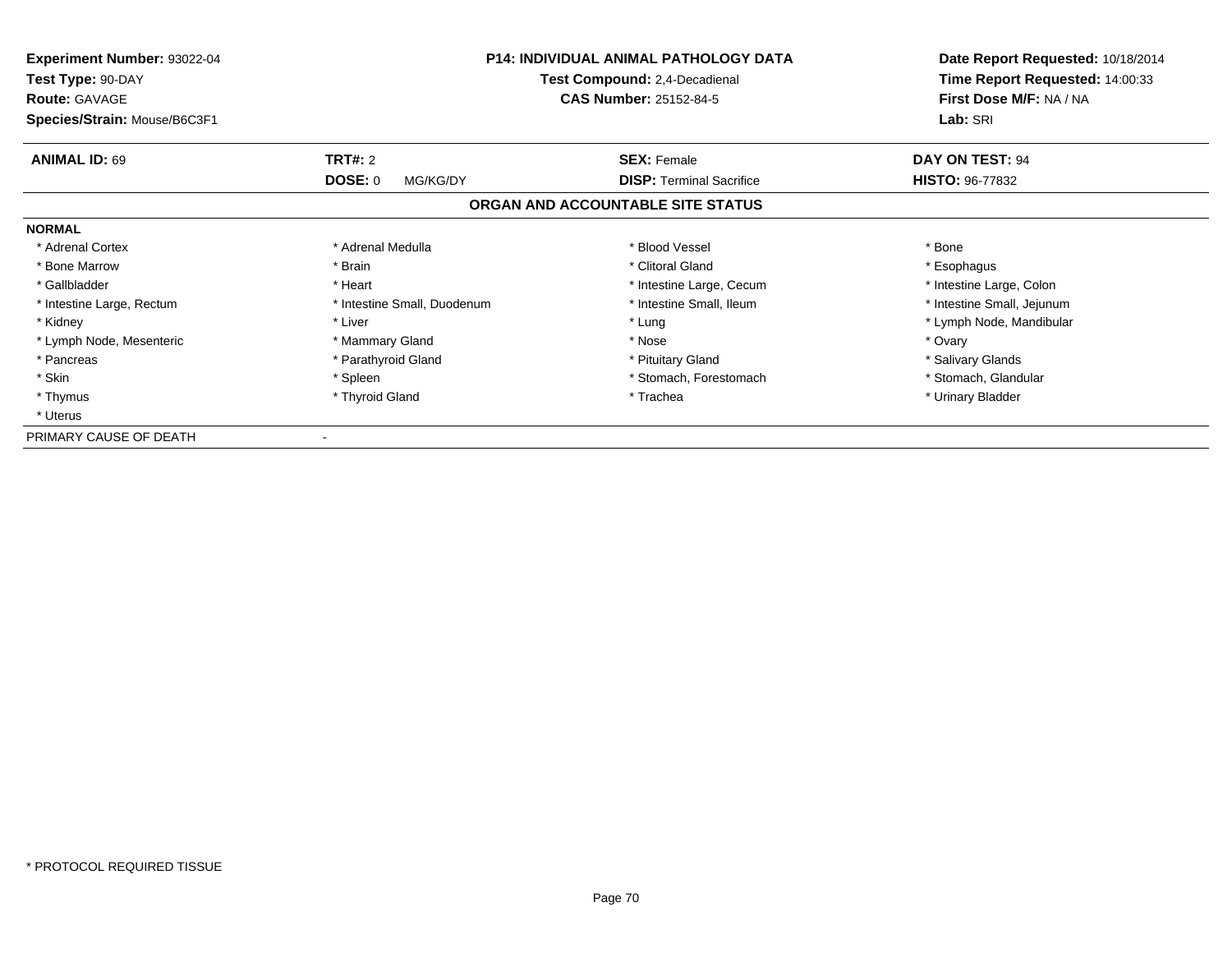| <b>Experiment Number: 93022-04</b><br>Test Type: 90-DAY<br><b>Route: GAVAGE</b> | <b>P14: INDIVIDUAL ANIMAL PATHOLOGY DATA</b><br>Test Compound: 2,4-Decadienal<br><b>CAS Number: 25152-84-5</b> |                                   | Date Report Requested: 10/18/2014<br>Time Report Requested: 14:00:33<br>First Dose M/F: NA / NA |
|---------------------------------------------------------------------------------|----------------------------------------------------------------------------------------------------------------|-----------------------------------|-------------------------------------------------------------------------------------------------|
| Species/Strain: Mouse/B6C3F1                                                    |                                                                                                                |                                   | Lab: SRI                                                                                        |
| <b>ANIMAL ID: 70</b>                                                            | <b>TRT#: 2</b>                                                                                                 | <b>SEX: Female</b>                | DAY ON TEST: 94                                                                                 |
|                                                                                 | <b>DOSE: 0</b><br>MG/KG/DY                                                                                     | <b>DISP:</b> Terminal Sacrifice   | <b>HISTO: 96-77833</b>                                                                          |
|                                                                                 |                                                                                                                | ORGAN AND ACCOUNTABLE SITE STATUS |                                                                                                 |
| <b>NORMAL</b>                                                                   |                                                                                                                |                                   |                                                                                                 |
| * Adrenal Cortex                                                                | * Adrenal Medulla                                                                                              | * Blood Vessel                    | * Bone                                                                                          |
| * Bone Marrow                                                                   | * Brain                                                                                                        | * Clitoral Gland                  | * Esophagus                                                                                     |
| * Gallbladder                                                                   | * Heart                                                                                                        | * Intestine Large, Cecum          | * Intestine Large, Colon                                                                        |
| * Intestine Large, Rectum                                                       | * Intestine Small, Duodenum                                                                                    | * Intestine Small, Ileum          | * Intestine Small, Jejunum                                                                      |
| * Kidney                                                                        | * Liver                                                                                                        | * Lung                            | * Lymph Node, Mandibular                                                                        |
| * Lymph Node, Mesenteric                                                        | * Mammary Gland                                                                                                | * Nose                            | * Ovary                                                                                         |
| * Pancreas                                                                      | * Parathyroid Gland                                                                                            | * Pituitary Gland                 | * Salivary Glands                                                                               |
| * Skin                                                                          | * Spleen                                                                                                       | * Stomach, Forestomach            | * Stomach, Glandular                                                                            |
| * Thymus                                                                        | * Thyroid Gland                                                                                                | * Trachea                         | * Urinary Bladder                                                                               |
| * Uterus                                                                        |                                                                                                                |                                   |                                                                                                 |
| PRIMARY CAUSE OF DEATH                                                          |                                                                                                                |                                   |                                                                                                 |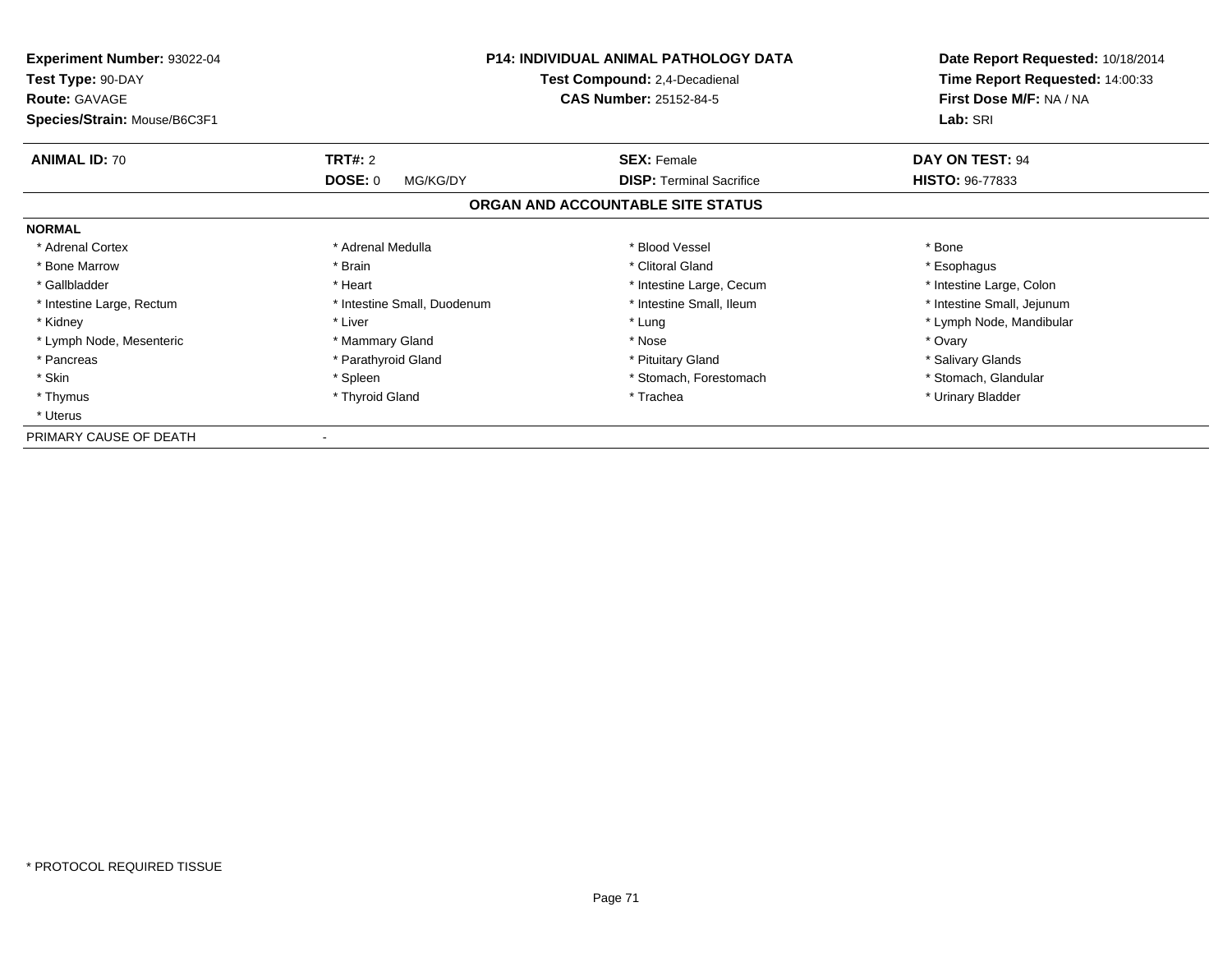| <b>Experiment Number: 93022-04</b> | <b>P14: INDIVIDUAL ANIMAL PATHOLOGY DATA</b><br>Test Compound: 2,4-Decadienal |                                   | Date Report Requested: 10/18/2014 |  |
|------------------------------------|-------------------------------------------------------------------------------|-----------------------------------|-----------------------------------|--|
| Test Type: 90-DAY                  |                                                                               |                                   | Time Report Requested: 14:00:33   |  |
| <b>Route: GAVAGE</b>               |                                                                               | <b>CAS Number: 25152-84-5</b>     | First Dose M/F: NA / NA           |  |
| Species/Strain: Mouse/B6C3F1       |                                                                               |                                   | Lab: SRI                          |  |
| <b>ANIMAL ID: 71</b>               | <b>TRT#: 4</b>                                                                | <b>SEX: Female</b>                | DAY ON TEST: 94                   |  |
|                                    | <b>DOSE: 50</b><br>MG/KG/DY                                                   | <b>DISP: Terminal Sacrifice</b>   | <b>HISTO: 96-77834</b>            |  |
|                                    |                                                                               | ORGAN AND ACCOUNTABLE SITE STATUS |                                   |  |
| <b>NORMAL</b>                      |                                                                               |                                   |                                   |  |
| Nose                               | Stomach, Forestomach                                                          |                                   |                                   |  |
| PRIMARY CAUSE OF DEATH             |                                                                               |                                   |                                   |  |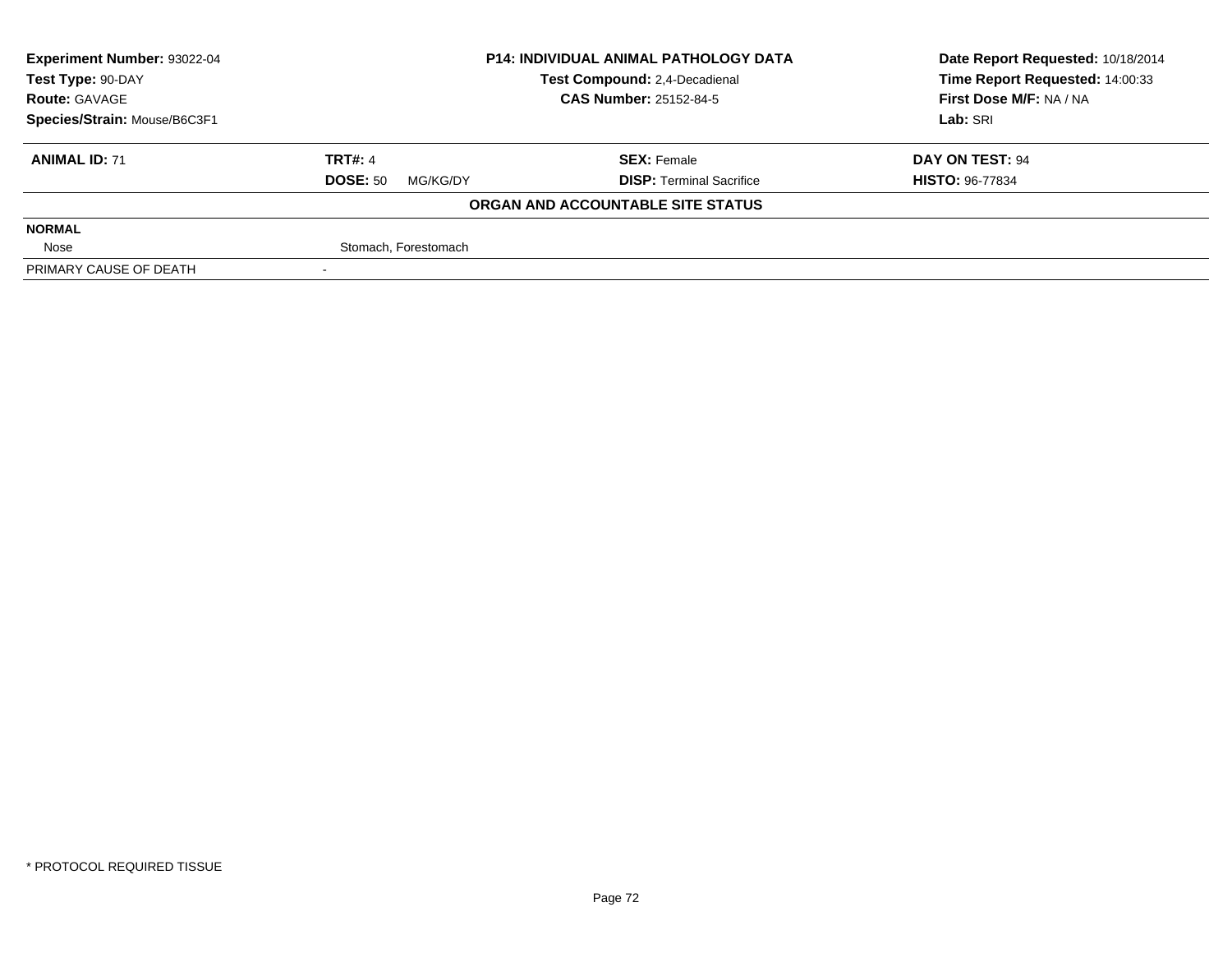| <b>Experiment Number: 93022-04</b> | <b>P14: INDIVIDUAL ANIMAL PATHOLOGY DATA</b><br>Test Compound: 2,4-Decadienal |                                   | Date Report Requested: 10/18/2014 |
|------------------------------------|-------------------------------------------------------------------------------|-----------------------------------|-----------------------------------|
| Test Type: 90-DAY                  |                                                                               |                                   | Time Report Requested: 14:00:33   |
| <b>Route: GAVAGE</b>               |                                                                               | <b>CAS Number: 25152-84-5</b>     | First Dose M/F: NA / NA           |
| Species/Strain: Mouse/B6C3F1       |                                                                               |                                   | Lab: SRI                          |
| <b>ANIMAL ID: 72</b>               | <b>TRT#: 4</b>                                                                | <b>SEX: Female</b>                | DAY ON TEST: 94                   |
|                                    | <b>DOSE: 50</b><br>MG/KG/DY                                                   | <b>DISP: Terminal Sacrifice</b>   | <b>HISTO: 96-77835</b>            |
|                                    |                                                                               | ORGAN AND ACCOUNTABLE SITE STATUS |                                   |
| <b>NORMAL</b>                      |                                                                               |                                   |                                   |
| Nose                               | Stomach, Forestomach                                                          |                                   |                                   |
| PRIMARY CAUSE OF DEATH             |                                                                               |                                   |                                   |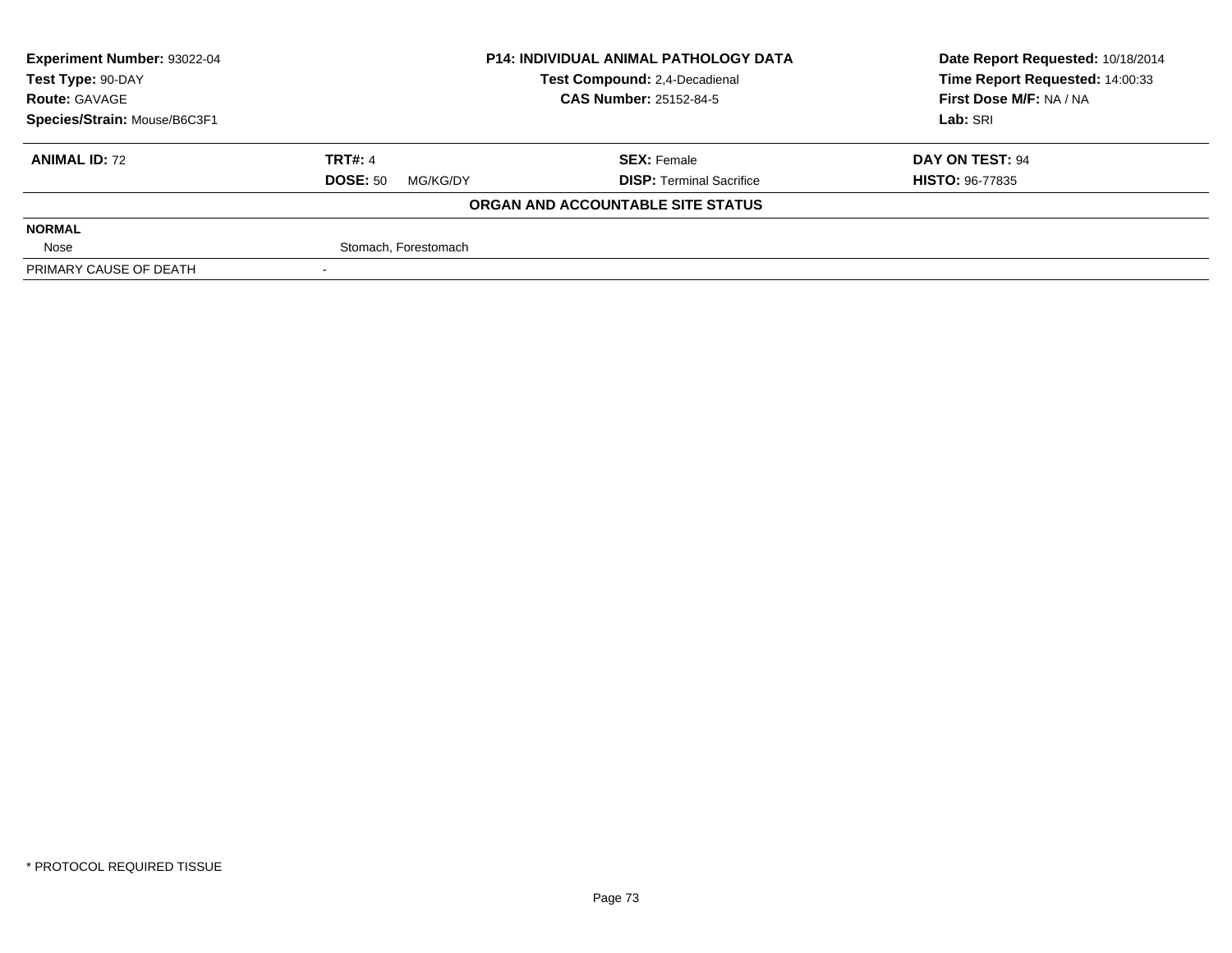| <b>Experiment Number: 93022-04</b> | <b>P14: INDIVIDUAL ANIMAL PATHOLOGY DATA</b><br><b>Test Compound: 2.4-Decadienal</b> |                                   | Date Report Requested: 10/18/2014 |
|------------------------------------|--------------------------------------------------------------------------------------|-----------------------------------|-----------------------------------|
| Test Type: 90-DAY                  |                                                                                      |                                   | Time Report Requested: 14:00:33   |
| <b>Route: GAVAGE</b>               |                                                                                      | <b>CAS Number: 25152-84-5</b>     | First Dose M/F: NA / NA           |
| Species/Strain: Mouse/B6C3F1       |                                                                                      |                                   | Lab: SRI                          |
| <b>ANIMAL ID: 73</b>               | <b>TRT#: 4</b>                                                                       | <b>SEX: Female</b>                | DAY ON TEST: 94                   |
|                                    | <b>DOSE: 50</b><br>MG/KG/DY                                                          | <b>DISP: Terminal Sacrifice</b>   | <b>HISTO: 96-77836</b>            |
|                                    |                                                                                      | ORGAN AND ACCOUNTABLE SITE STATUS |                                   |
| <b>NORMAL</b>                      |                                                                                      |                                   |                                   |
| Nose                               | Stomach, Forestomach                                                                 |                                   |                                   |
| PRIMARY CAUSE OF DEATH             |                                                                                      |                                   |                                   |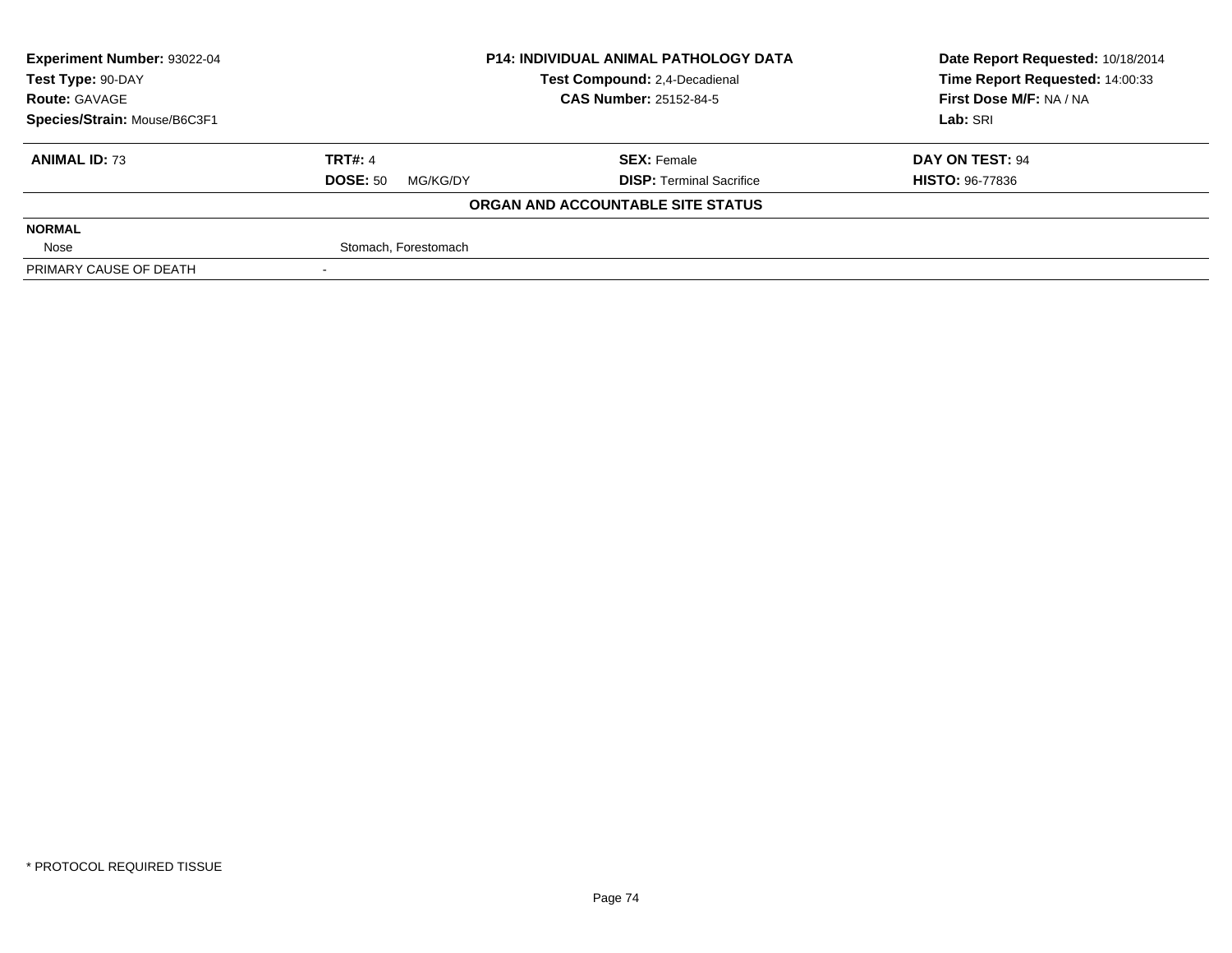| <b>Experiment Number: 93022-04</b> | <b>P14: INDIVIDUAL ANIMAL PATHOLOGY DATA</b><br>Test Compound: 2,4-Decadienal |                                   | Date Report Requested: 10/18/2014 |
|------------------------------------|-------------------------------------------------------------------------------|-----------------------------------|-----------------------------------|
| Test Type: 90-DAY                  |                                                                               |                                   | Time Report Requested: 14:00:33   |
| <b>Route: GAVAGE</b>               |                                                                               | <b>CAS Number: 25152-84-5</b>     | First Dose M/F: NA / NA           |
| Species/Strain: Mouse/B6C3F1       |                                                                               |                                   | Lab: SRI                          |
| <b>ANIMAL ID: 74</b>               | <b>TRT#: 4</b>                                                                | <b>SEX: Female</b>                | DAY ON TEST: 94                   |
|                                    | <b>DOSE: 50</b><br>MG/KG/DY                                                   | <b>DISP: Terminal Sacrifice</b>   | <b>HISTO: 96-77837</b>            |
|                                    |                                                                               | ORGAN AND ACCOUNTABLE SITE STATUS |                                   |
| <b>NORMAL</b>                      |                                                                               |                                   |                                   |
| Nose                               | Stomach, Forestomach                                                          |                                   |                                   |
| PRIMARY CAUSE OF DEATH             |                                                                               |                                   |                                   |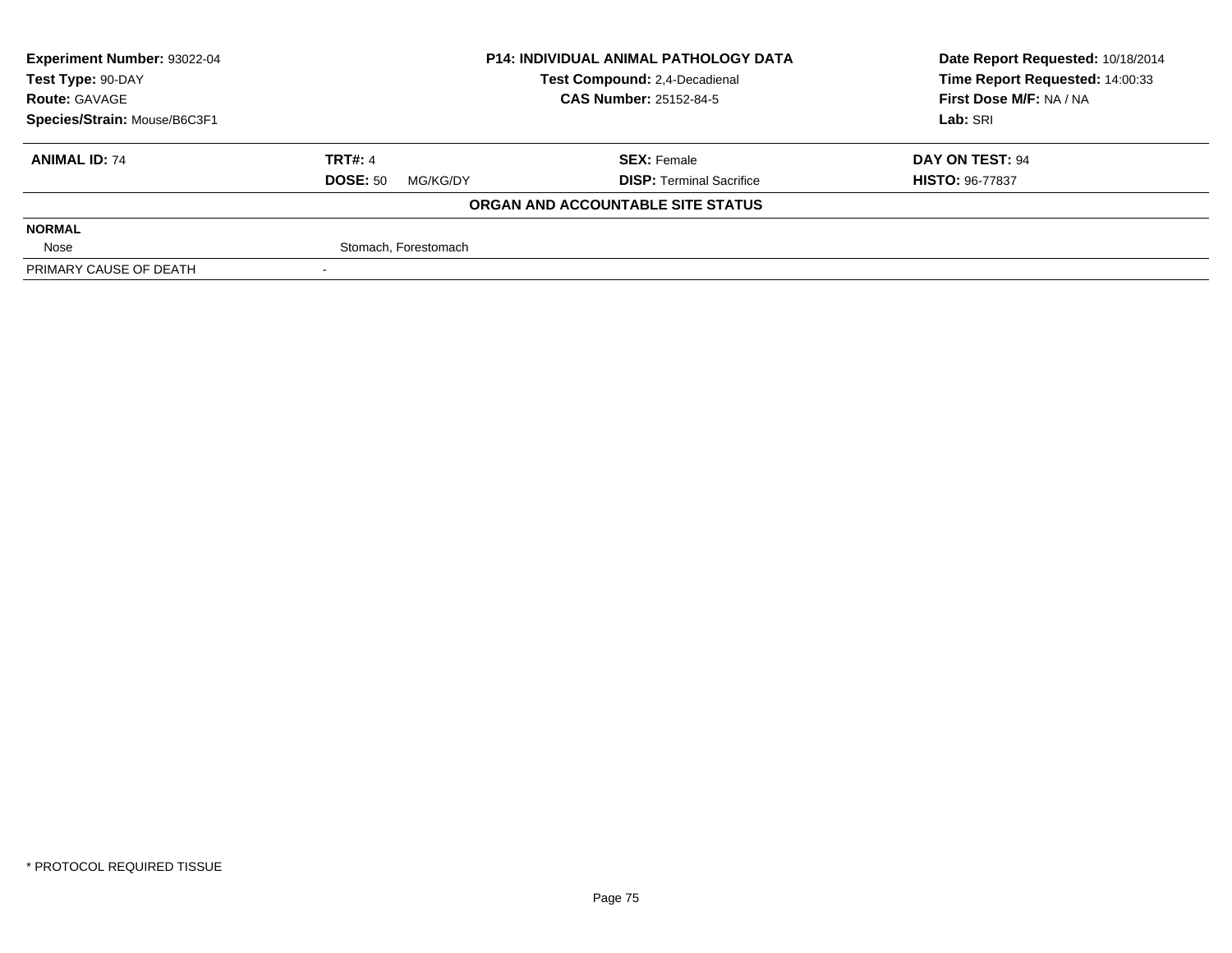| <b>Experiment Number: 93022-04</b> | <b>P14: INDIVIDUAL ANIMAL PATHOLOGY DATA</b><br>Test Compound: 2,4-Decadienal |                                   | Date Report Requested: 10/18/2014 |
|------------------------------------|-------------------------------------------------------------------------------|-----------------------------------|-----------------------------------|
| Test Type: 90-DAY                  |                                                                               |                                   | Time Report Requested: 14:00:33   |
| <b>Route: GAVAGE</b>               |                                                                               | <b>CAS Number: 25152-84-5</b>     | First Dose M/F: NA / NA           |
| Species/Strain: Mouse/B6C3F1       |                                                                               |                                   | Lab: SRI                          |
| <b>ANIMAL ID: 75</b>               | <b>TRT#: 4</b>                                                                | <b>SEX: Female</b>                | DAY ON TEST: 94                   |
|                                    | <b>DOSE: 50</b><br>MG/KG/DY                                                   | <b>DISP: Terminal Sacrifice</b>   | <b>HISTO: 96-77838</b>            |
|                                    |                                                                               | ORGAN AND ACCOUNTABLE SITE STATUS |                                   |
| <b>NORMAL</b>                      |                                                                               |                                   |                                   |
| Nose                               | Stomach, Forestomach                                                          |                                   |                                   |
| PRIMARY CAUSE OF DEATH             |                                                                               |                                   |                                   |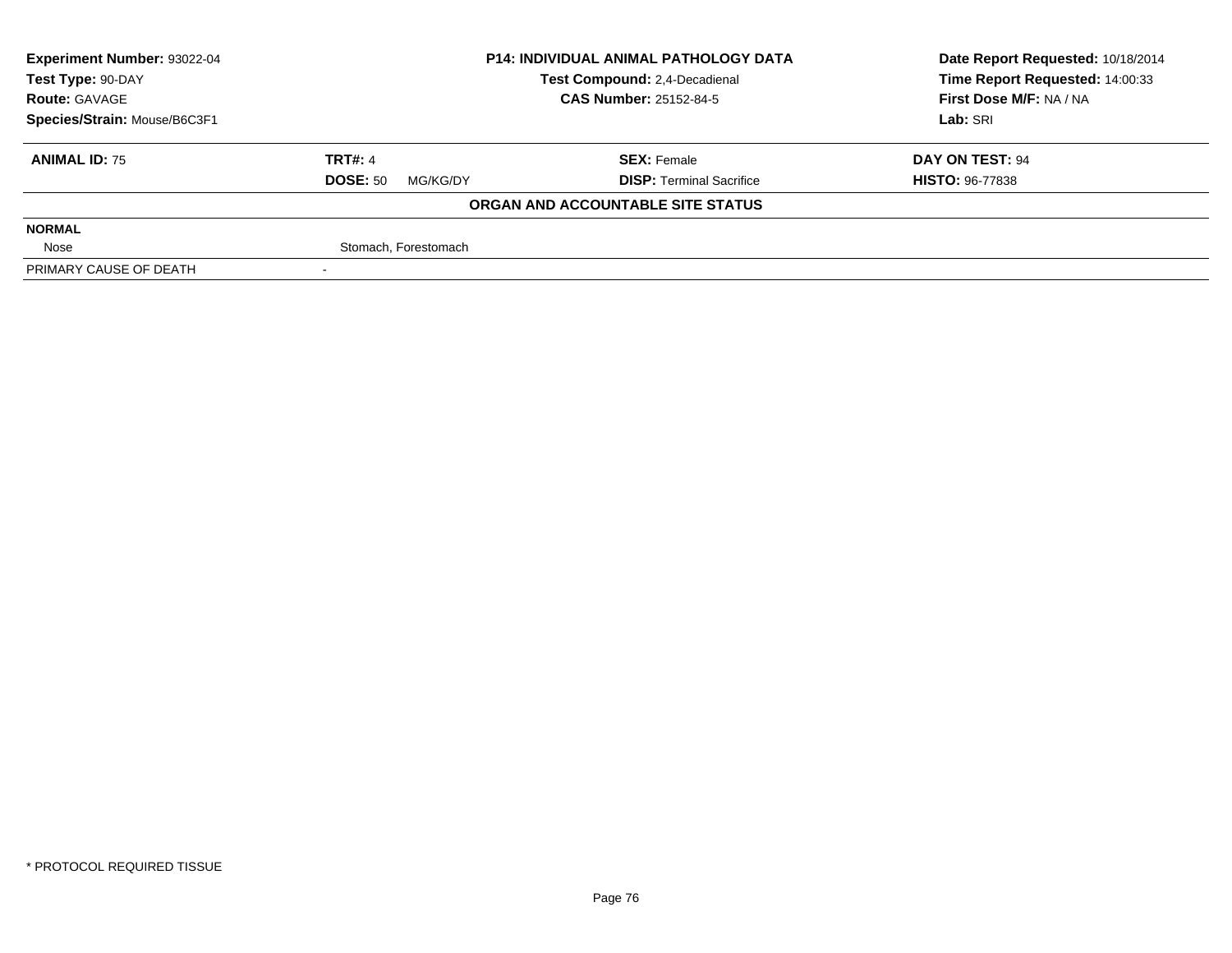| <b>Experiment Number: 93022-04</b> | <b>P14: INDIVIDUAL ANIMAL PATHOLOGY DATA</b><br>Test Compound: 2,4-Decadienal<br><b>CAS Number: 25152-84-5</b> |                                   | Date Report Requested: 10/18/2014 |
|------------------------------------|----------------------------------------------------------------------------------------------------------------|-----------------------------------|-----------------------------------|
| Test Type: 90-DAY                  |                                                                                                                |                                   | Time Report Requested: 14:00:33   |
| <b>Route: GAVAGE</b>               |                                                                                                                |                                   | First Dose M/F: NA / NA           |
| Species/Strain: Mouse/B6C3F1       |                                                                                                                |                                   | Lab: SRI                          |
| <b>ANIMAL ID: 76</b>               | <b>TRT#: 4</b>                                                                                                 | <b>SEX: Female</b>                | DAY ON TEST: 94                   |
|                                    | <b>DOSE: 50</b><br>MG/KG/DY                                                                                    | <b>DISP: Terminal Sacrifice</b>   | <b>HISTO: 96-77839</b>            |
|                                    |                                                                                                                | ORGAN AND ACCOUNTABLE SITE STATUS |                                   |
| <b>NORMAL</b>                      |                                                                                                                |                                   |                                   |
| Nose                               | Stomach, Forestomach                                                                                           |                                   |                                   |
| PRIMARY CAUSE OF DEATH             |                                                                                                                |                                   |                                   |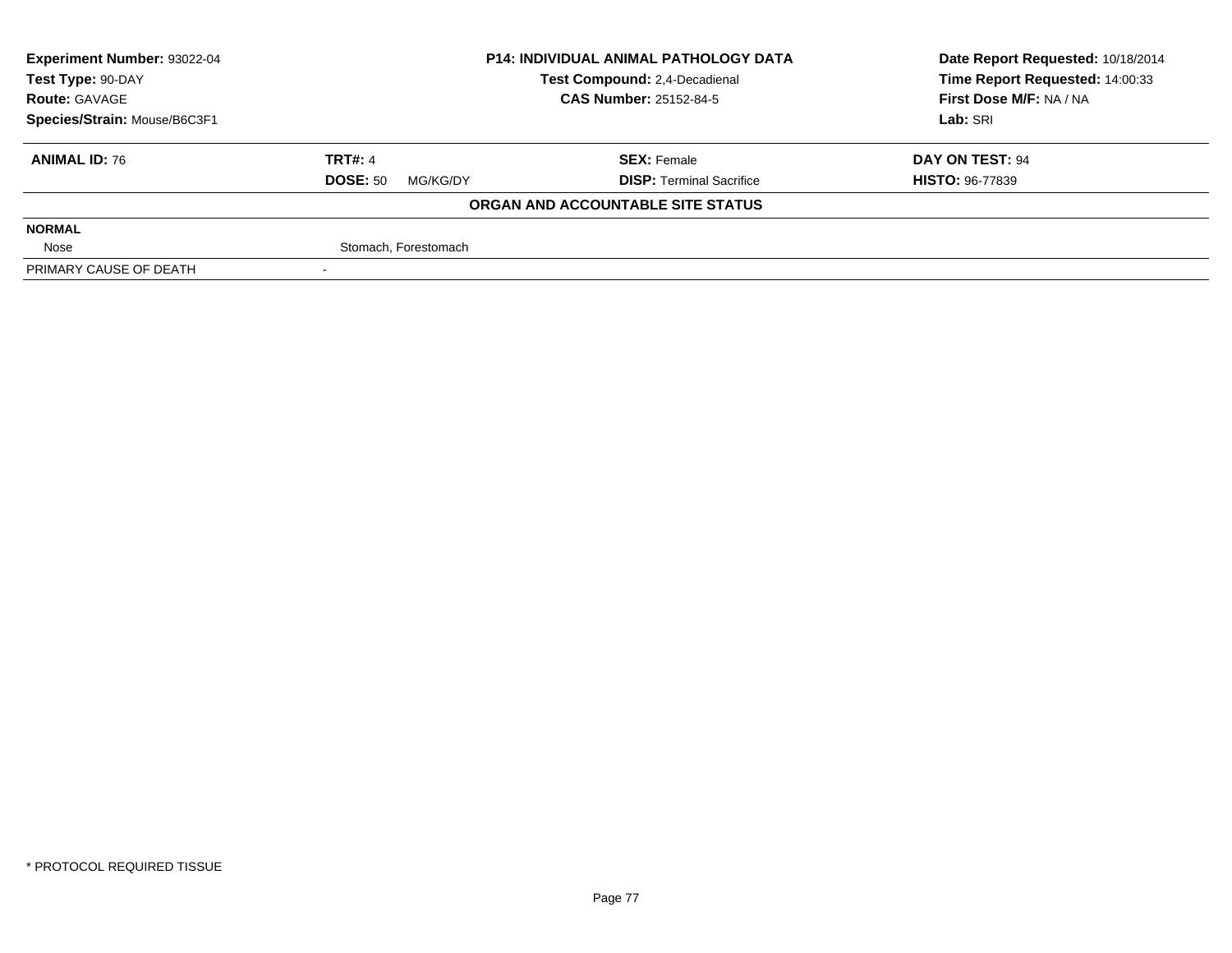| <b>Experiment Number: 93022-04</b> | <b>P14: INDIVIDUAL ANIMAL PATHOLOGY DATA</b><br><b>Test Compound: 2.4-Decadienal</b> |                                   | Date Report Requested: 10/18/2014 |
|------------------------------------|--------------------------------------------------------------------------------------|-----------------------------------|-----------------------------------|
| Test Type: 90-DAY                  |                                                                                      |                                   | Time Report Requested: 14:00:33   |
| <b>Route: GAVAGE</b>               |                                                                                      | <b>CAS Number: 25152-84-5</b>     | First Dose M/F: NA / NA           |
| Species/Strain: Mouse/B6C3F1       |                                                                                      |                                   | Lab: SRI                          |
| <b>ANIMAL ID: 77</b>               | <b>TRT#: 4</b>                                                                       | <b>SEX: Female</b>                | DAY ON TEST: 94                   |
|                                    | <b>DOSE: 50</b><br>MG/KG/DY                                                          | <b>DISP: Terminal Sacrifice</b>   | <b>HISTO: 96-77840</b>            |
|                                    |                                                                                      | ORGAN AND ACCOUNTABLE SITE STATUS |                                   |
| <b>NORMAL</b>                      |                                                                                      |                                   |                                   |
| Nose                               | Stomach, Forestomach                                                                 |                                   |                                   |
| PRIMARY CAUSE OF DEATH             |                                                                                      |                                   |                                   |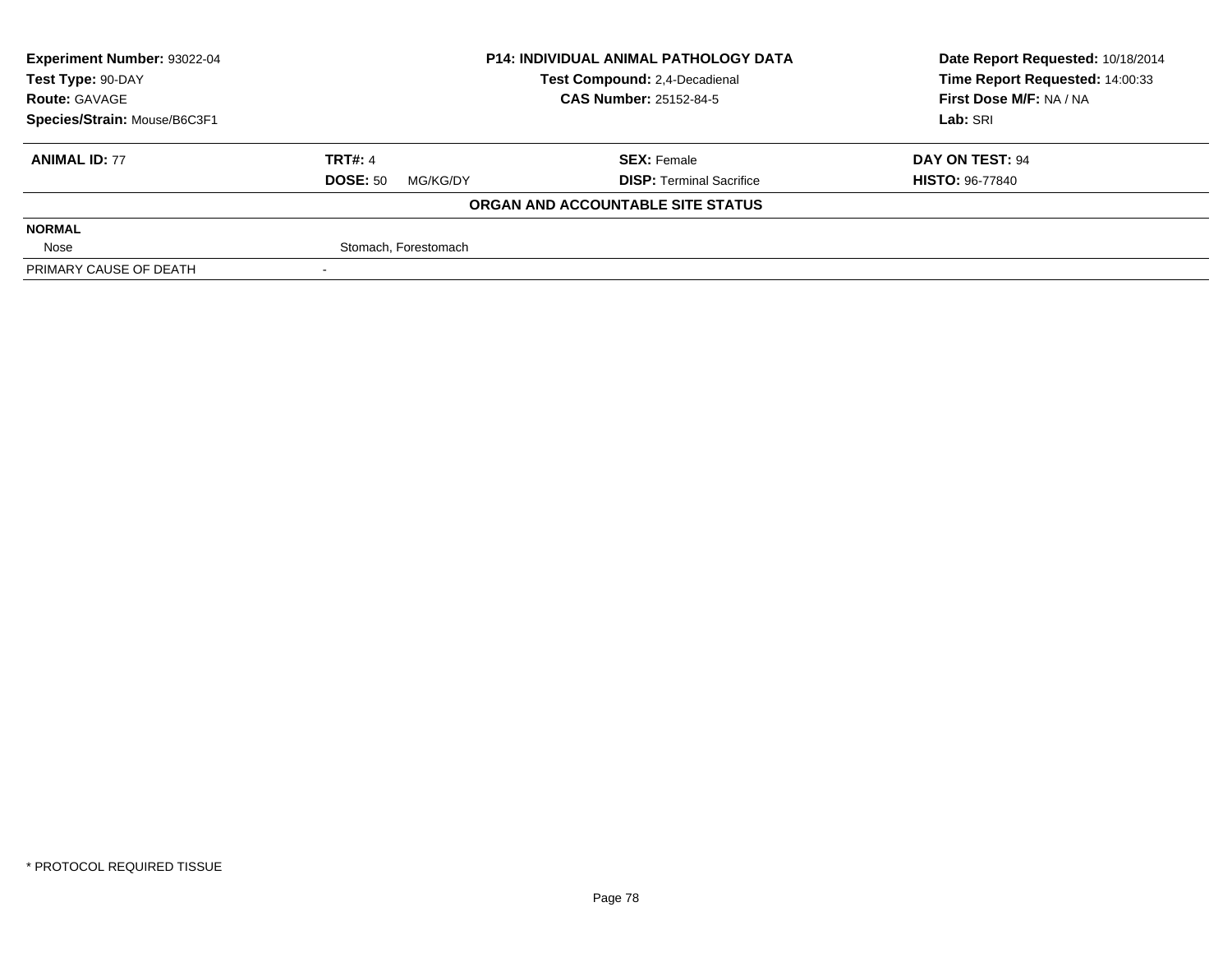| Experiment Number: 93022-04  | <b>P14: INDIVIDUAL ANIMAL PATHOLOGY DATA</b><br>Test Compound: 2,4-Decadienal |                                   | Date Report Requested: 10/18/2014 |
|------------------------------|-------------------------------------------------------------------------------|-----------------------------------|-----------------------------------|
| Test Type: 90-DAY            |                                                                               |                                   | Time Report Requested: 14:00:33   |
| <b>Route: GAVAGE</b>         |                                                                               | <b>CAS Number: 25152-84-5</b>     | First Dose M/F: NA / NA           |
| Species/Strain: Mouse/B6C3F1 |                                                                               |                                   | Lab: SRI                          |
| <b>ANIMAL ID: 78</b>         | <b>TRT#: 4</b>                                                                | <b>SEX: Female</b>                | DAY ON TEST: 94                   |
|                              | <b>DOSE: 50</b><br>MG/KG/DY                                                   | <b>DISP: Terminal Sacrifice</b>   | <b>HISTO: 96-77841</b>            |
|                              |                                                                               | ORGAN AND ACCOUNTABLE SITE STATUS |                                   |
| <b>NORMAL</b>                |                                                                               |                                   |                                   |
| Nose                         | Stomach, Forestomach                                                          |                                   |                                   |
| PRIMARY CAUSE OF DEATH       |                                                                               |                                   |                                   |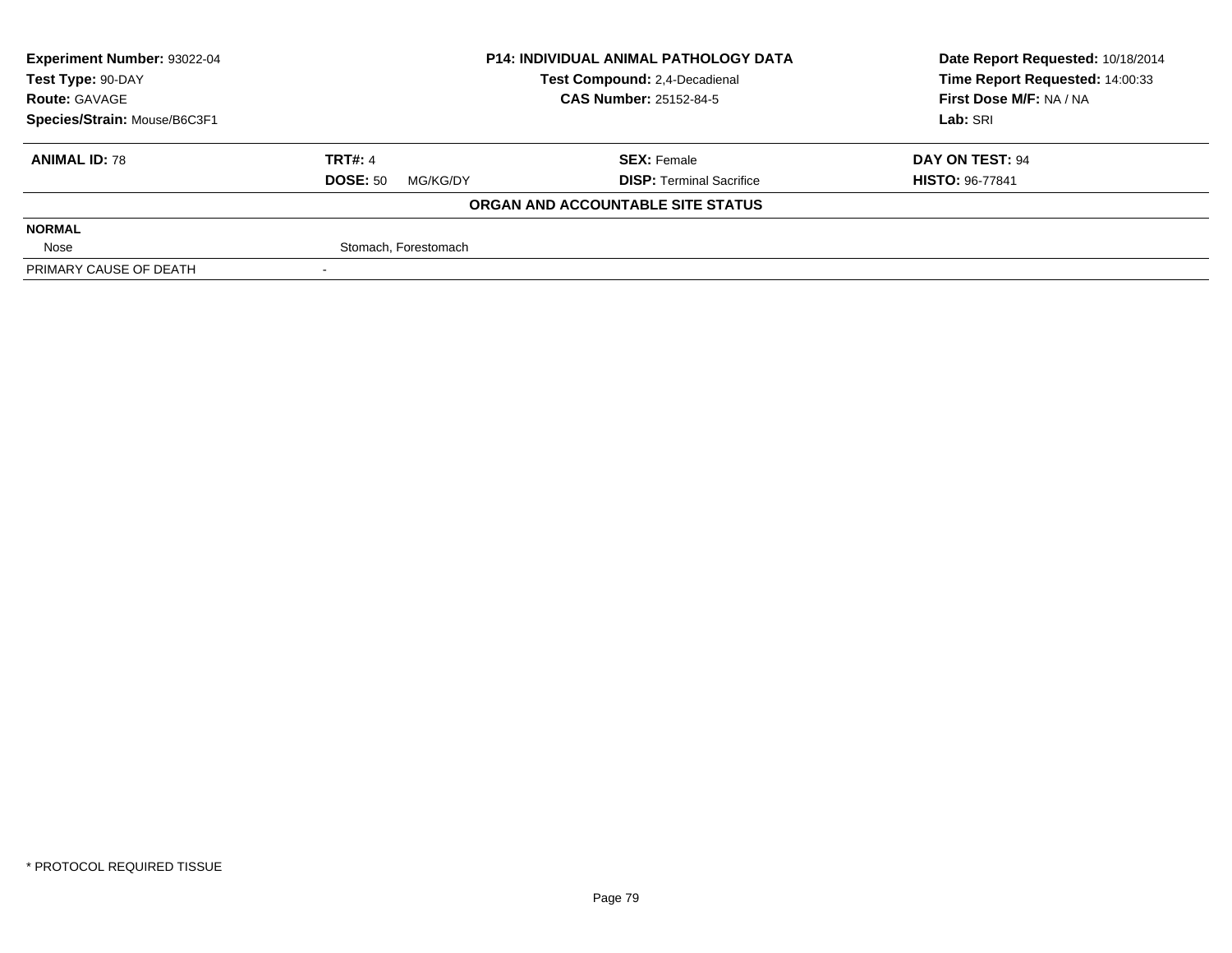| <b>Experiment Number: 93022-04</b> | <b>P14: INDIVIDUAL ANIMAL PATHOLOGY DATA</b><br><b>Test Compound: 2.4-Decadienal</b> |                                   | Date Report Requested: 10/18/2014 |
|------------------------------------|--------------------------------------------------------------------------------------|-----------------------------------|-----------------------------------|
| Test Type: 90-DAY                  |                                                                                      |                                   | Time Report Requested: 14:00:33   |
| <b>Route: GAVAGE</b>               |                                                                                      | <b>CAS Number: 25152-84-5</b>     | First Dose M/F: NA / NA           |
| Species/Strain: Mouse/B6C3F1       |                                                                                      |                                   | Lab: SRI                          |
| <b>ANIMAL ID: 79</b>               | <b>TRT#: 4</b>                                                                       | <b>SEX: Female</b>                | DAY ON TEST: 94                   |
|                                    | <b>DOSE: 50</b><br>MG/KG/DY                                                          | <b>DISP: Terminal Sacrifice</b>   | <b>HISTO: 96-77842</b>            |
|                                    |                                                                                      | ORGAN AND ACCOUNTABLE SITE STATUS |                                   |
| <b>NORMAL</b>                      |                                                                                      |                                   |                                   |
| Nose                               | Stomach, Forestomach                                                                 |                                   |                                   |
| PRIMARY CAUSE OF DEATH             |                                                                                      |                                   |                                   |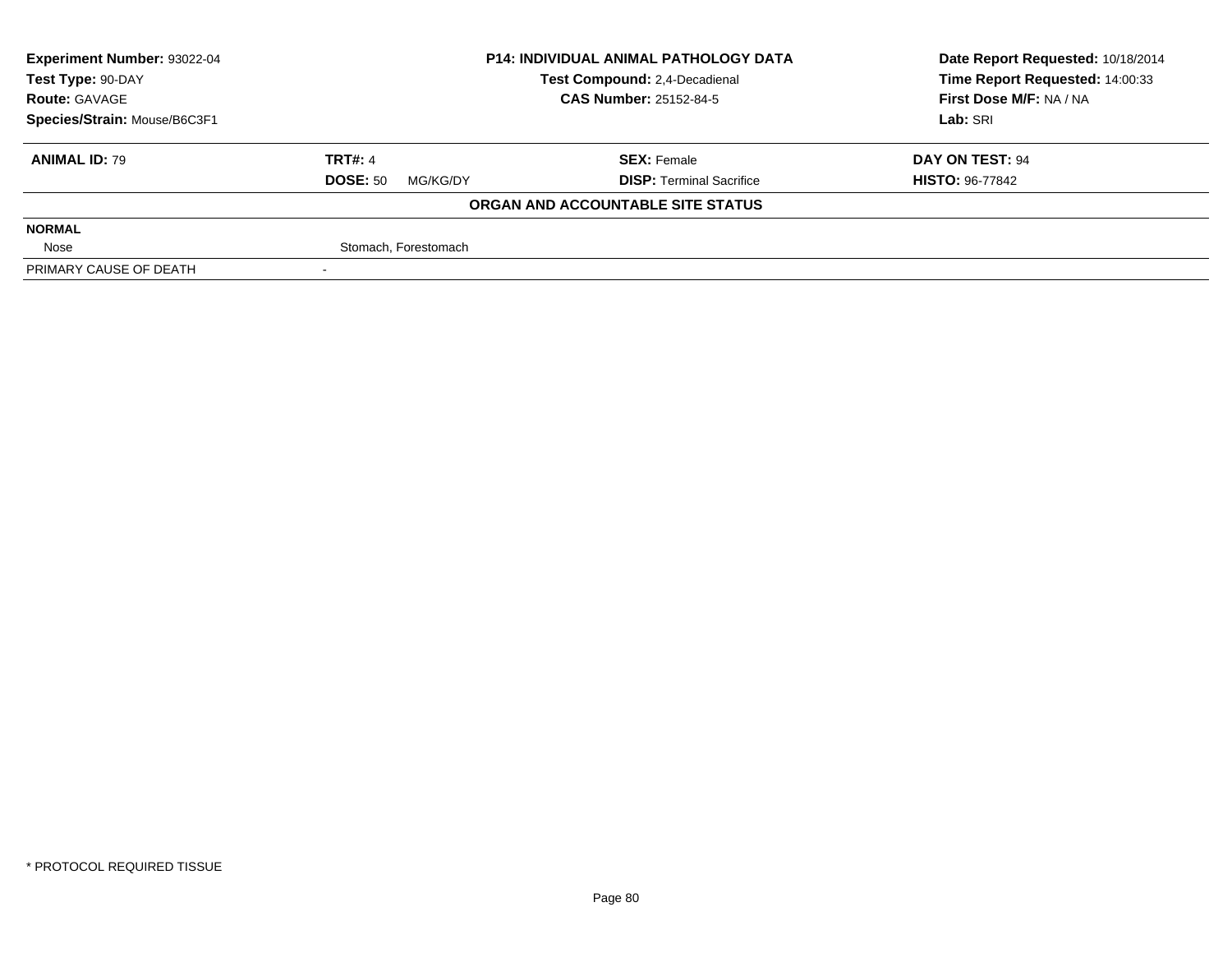| <b>Experiment Number: 93022-04</b> | <b>P14: INDIVIDUAL ANIMAL PATHOLOGY DATA</b><br><b>Test Compound: 2.4-Decadienal</b> |                                   | Date Report Requested: 10/18/2014 |
|------------------------------------|--------------------------------------------------------------------------------------|-----------------------------------|-----------------------------------|
| Test Type: 90-DAY                  |                                                                                      |                                   | Time Report Requested: 14:00:33   |
| <b>Route: GAVAGE</b>               |                                                                                      | <b>CAS Number: 25152-84-5</b>     | First Dose M/F: NA / NA           |
| Species/Strain: Mouse/B6C3F1       |                                                                                      |                                   | Lab: SRI                          |
| <b>ANIMAL ID: 80</b>               | <b>TRT#: 4</b>                                                                       | <b>SEX: Female</b>                | DAY ON TEST: 94                   |
|                                    | <b>DOSE: 50</b><br>MG/KG/DY                                                          | <b>DISP: Terminal Sacrifice</b>   | <b>HISTO: 96-77843</b>            |
|                                    |                                                                                      | ORGAN AND ACCOUNTABLE SITE STATUS |                                   |
| <b>NORMAL</b>                      |                                                                                      |                                   |                                   |
| Nose                               | Stomach, Forestomach                                                                 |                                   |                                   |
| PRIMARY CAUSE OF DEATH             |                                                                                      |                                   |                                   |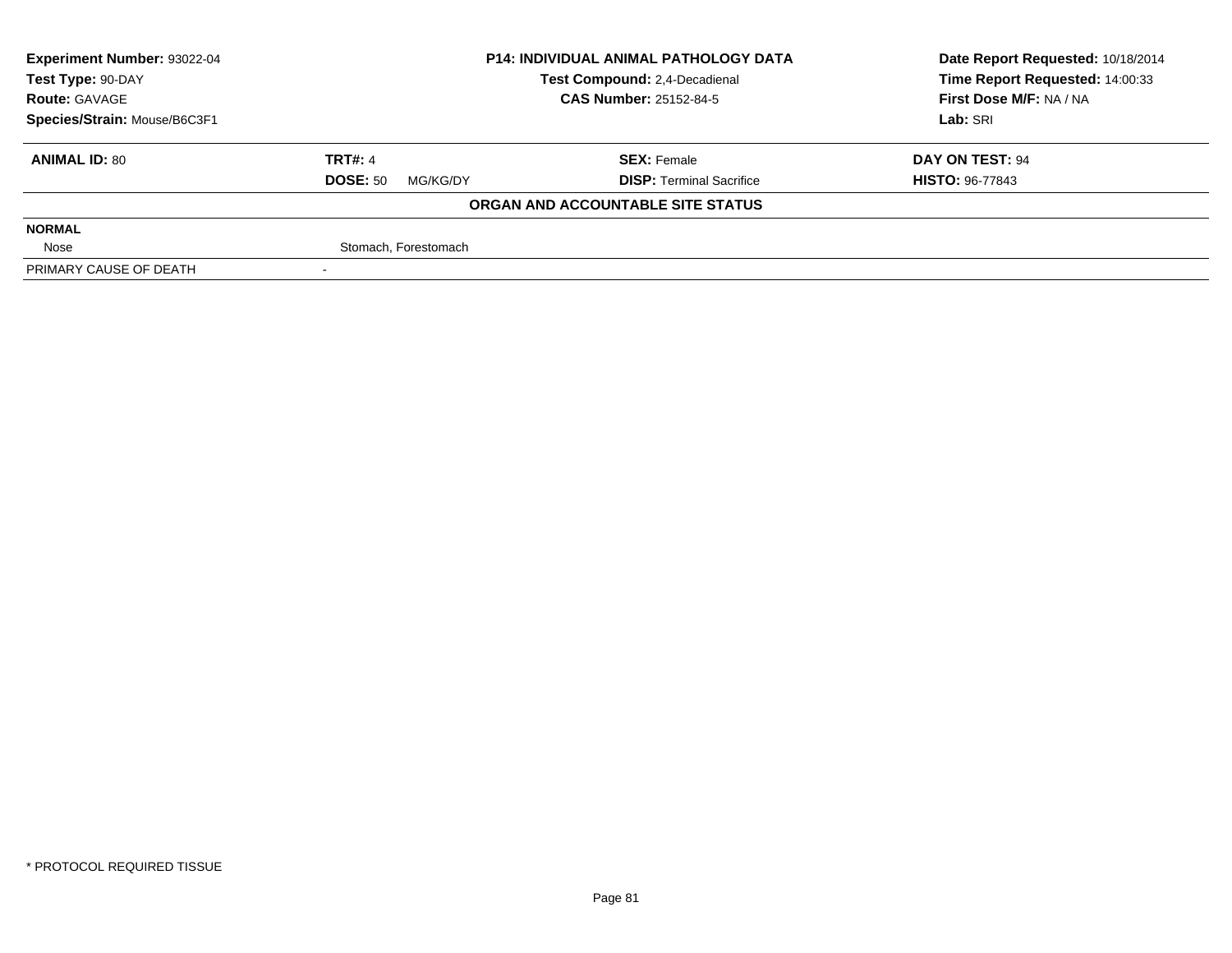| Experiment Number: 93022-04  | <b>P14: INDIVIDUAL ANIMAL PATHOLOGY DATA</b><br>Test Compound: 2,4-Decadienal |                                   | Date Report Requested: 10/18/2014 |
|------------------------------|-------------------------------------------------------------------------------|-----------------------------------|-----------------------------------|
| Test Type: 90-DAY            |                                                                               |                                   | Time Report Requested: 14:00:33   |
| <b>Route: GAVAGE</b>         |                                                                               | <b>CAS Number: 25152-84-5</b>     | First Dose M/F: NA / NA           |
| Species/Strain: Mouse/B6C3F1 |                                                                               |                                   | Lab: SRI                          |
| <b>ANIMAL ID: 81</b>         | TRT#: 6                                                                       | <b>SEX: Female</b>                | DAY ON TEST: 94                   |
|                              | <b>DOSE: 100</b><br>MG/KG/DY                                                  | <b>DISP: Terminal Sacrifice</b>   | <b>HISTO: 96-77844</b>            |
|                              |                                                                               | ORGAN AND ACCOUNTABLE SITE STATUS |                                   |
| <b>NORMAL</b>                |                                                                               |                                   |                                   |
| * Nose                       | * Stomach, Forestomach                                                        |                                   |                                   |
| PRIMARY CAUSE OF DEATH       |                                                                               |                                   |                                   |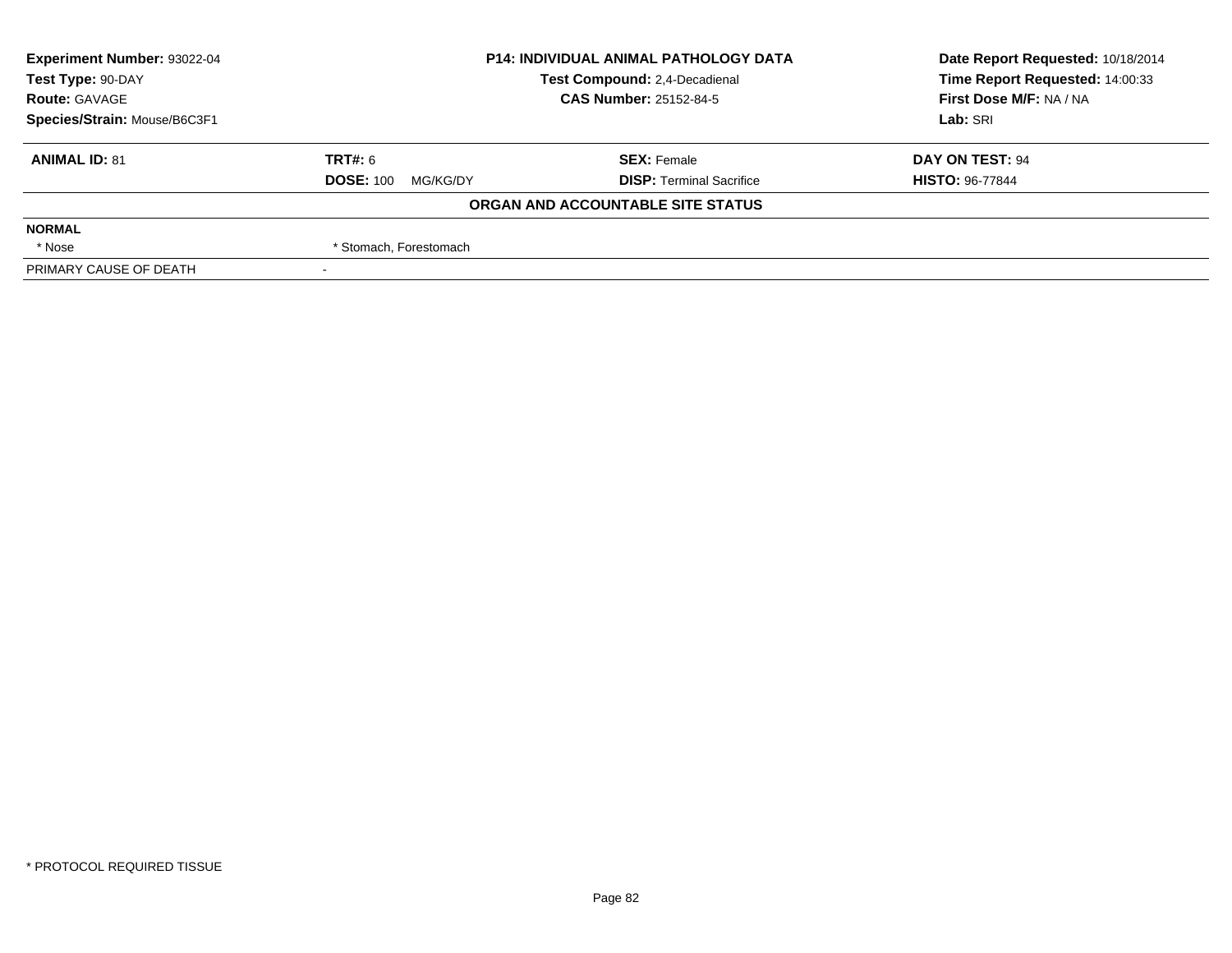| Experiment Number: 93022-04  | <b>P14: INDIVIDUAL ANIMAL PATHOLOGY DATA</b><br>Test Compound: 2,4-Decadienal |                                   | Date Report Requested: 10/18/2014 |
|------------------------------|-------------------------------------------------------------------------------|-----------------------------------|-----------------------------------|
| Test Type: 90-DAY            |                                                                               |                                   | Time Report Requested: 14:00:33   |
| <b>Route: GAVAGE</b>         |                                                                               | <b>CAS Number: 25152-84-5</b>     | First Dose M/F: NA / NA           |
| Species/Strain: Mouse/B6C3F1 |                                                                               |                                   | Lab: SRI                          |
| <b>ANIMAL ID: 82</b>         | TRT#: 6                                                                       | <b>SEX: Female</b>                | DAY ON TEST: 94                   |
|                              | <b>DOSE: 100</b><br>MG/KG/DY                                                  | <b>DISP: Terminal Sacrifice</b>   | <b>HISTO: 96-77845</b>            |
|                              |                                                                               | ORGAN AND ACCOUNTABLE SITE STATUS |                                   |
| <b>NORMAL</b>                |                                                                               |                                   |                                   |
| * Nose                       | * Stomach, Forestomach                                                        |                                   |                                   |
| PRIMARY CAUSE OF DEATH       |                                                                               |                                   |                                   |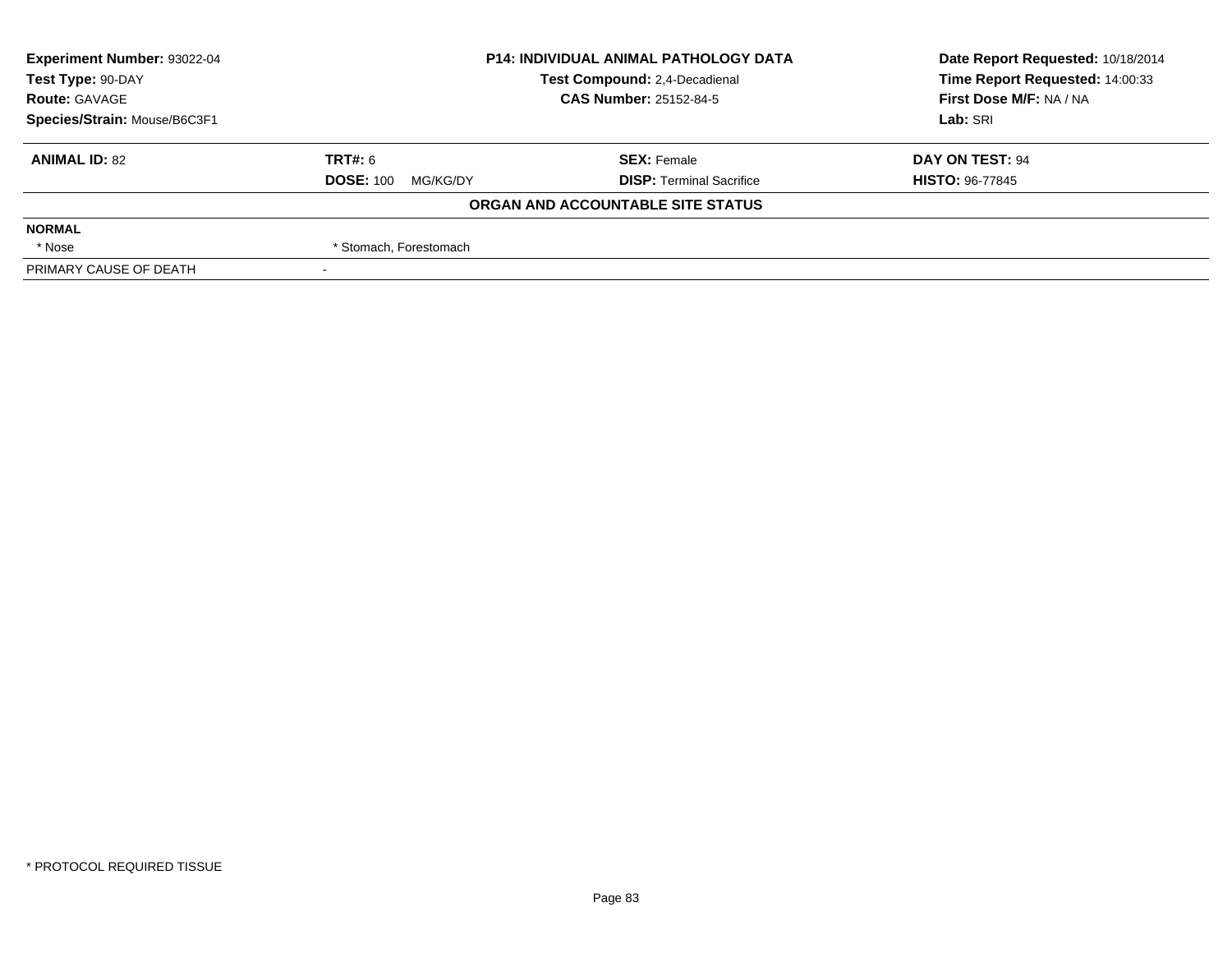| Experiment Number: 93022-04<br>Test Type: 90-DAY | <b>P14: INDIVIDUAL ANIMAL PATHOLOGY DATA</b><br>Test Compound: 2,4-Decadienal |                                   | Date Report Requested: 10/18/2014<br>Time Report Requested: 14:00:33 |
|--------------------------------------------------|-------------------------------------------------------------------------------|-----------------------------------|----------------------------------------------------------------------|
| <b>Route: GAVAGE</b>                             |                                                                               | <b>CAS Number: 25152-84-5</b>     | First Dose M/F: NA / NA                                              |
| Species/Strain: Mouse/B6C3F1                     |                                                                               |                                   | Lab: SRI                                                             |
| <b>ANIMAL ID: 83</b>                             | <b>TRT#: 6</b>                                                                | <b>SEX: Female</b>                | DAY ON TEST: 94                                                      |
|                                                  | <b>DOSE: 100</b><br>MG/KG/DY                                                  | <b>DISP: Terminal Sacrifice</b>   | <b>HISTO: 96-77846</b>                                               |
|                                                  |                                                                               | ORGAN AND ACCOUNTABLE SITE STATUS |                                                                      |
| <b>NORMAL</b>                                    |                                                                               |                                   |                                                                      |
| * Stomach, Forestomach                           |                                                                               |                                   |                                                                      |
| <b>OBSERVATIONS</b>                              |                                                                               |                                   |                                                                      |
| * Nose                                           | Olfactory Epi                                                                 | Degeneration                      | Hydropic, Minimal                                                    |
| PRIMARY CAUSE OF DEATH                           |                                                                               |                                   |                                                                      |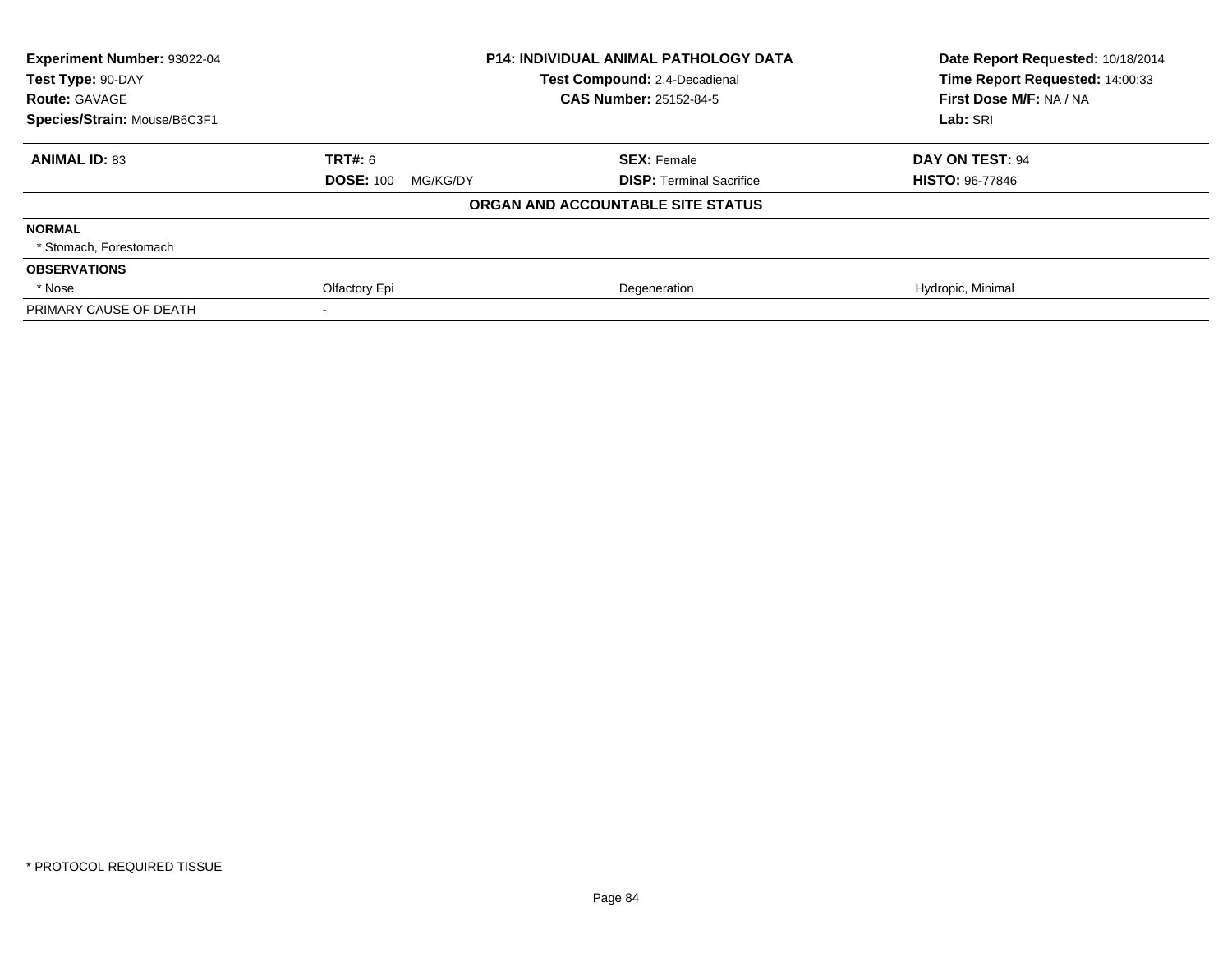| Experiment Number: 93022-04  | <b>P14: INDIVIDUAL ANIMAL PATHOLOGY DATA</b><br>Test Compound: 2,4-Decadienal<br><b>CAS Number: 25152-84-5</b> |                                   | Date Report Requested: 10/18/2014 |
|------------------------------|----------------------------------------------------------------------------------------------------------------|-----------------------------------|-----------------------------------|
| Test Type: 90-DAY            |                                                                                                                |                                   | Time Report Requested: 14:00:33   |
| <b>Route: GAVAGE</b>         |                                                                                                                |                                   | First Dose M/F: NA / NA           |
| Species/Strain: Mouse/B6C3F1 |                                                                                                                |                                   | Lab: SRI                          |
| <b>ANIMAL ID: 84</b>         | TRT#: 6                                                                                                        | <b>SEX: Female</b>                | DAY ON TEST: 94                   |
|                              | <b>DOSE: 100</b><br>MG/KG/DY                                                                                   | <b>DISP: Terminal Sacrifice</b>   | <b>HISTO: 96-77847</b>            |
|                              |                                                                                                                | ORGAN AND ACCOUNTABLE SITE STATUS |                                   |
| <b>NORMAL</b>                |                                                                                                                |                                   |                                   |
| * Nose                       | * Stomach, Forestomach                                                                                         |                                   |                                   |
| PRIMARY CAUSE OF DEATH       |                                                                                                                |                                   |                                   |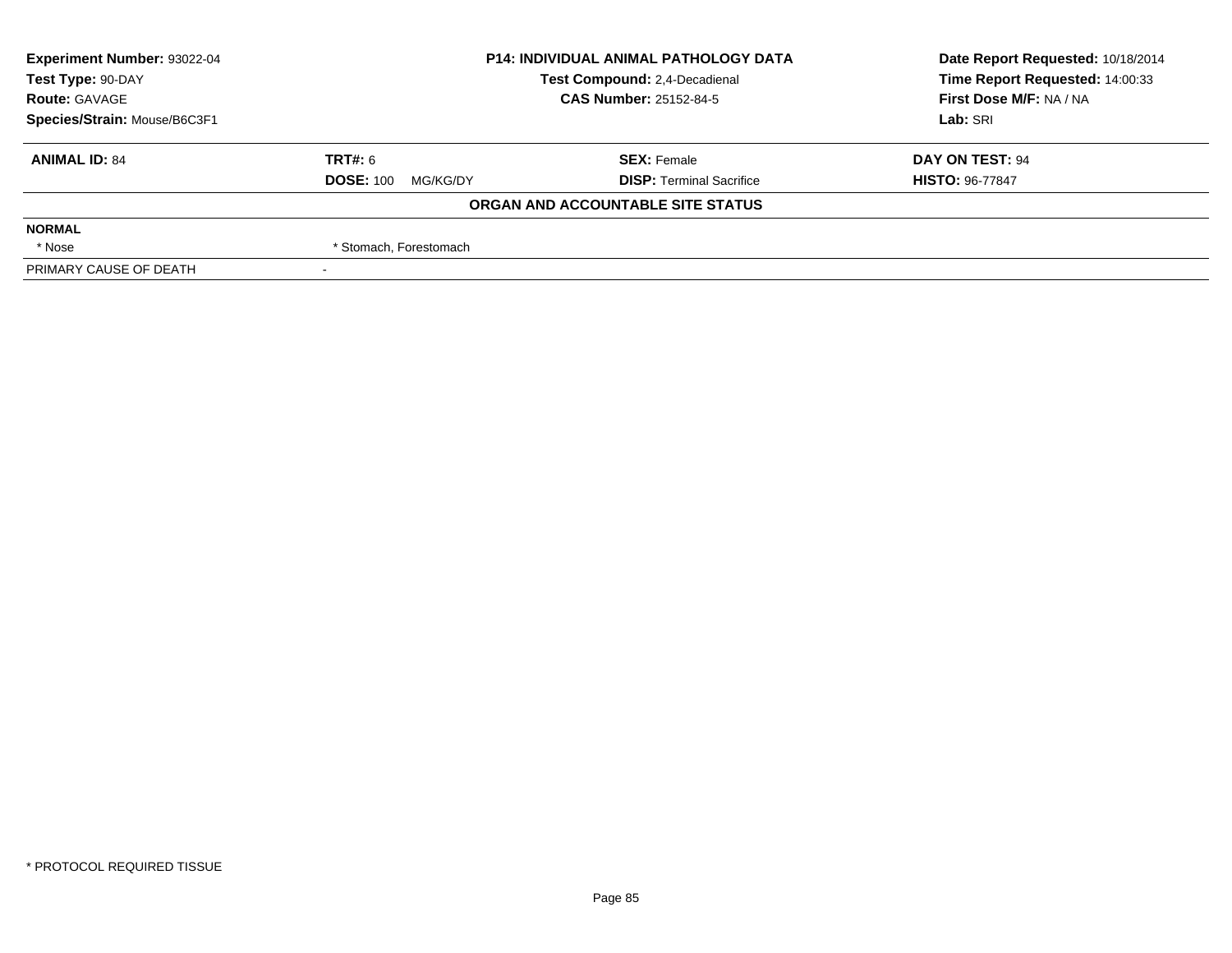| Experiment Number: 93022-04<br>Test Type: 90-DAY                 |                                                                                     | <b>P14: INDIVIDUAL ANIMAL PATHOLOGY DATA</b> | Date Report Requested: 10/18/2014<br>Time Report Requested: 14:00:33 |
|------------------------------------------------------------------|-------------------------------------------------------------------------------------|----------------------------------------------|----------------------------------------------------------------------|
|                                                                  |                                                                                     | Test Compound: 2,4-Decadienal                |                                                                      |
| <b>Route: GAVAGE</b>                                             |                                                                                     | <b>CAS Number: 25152-84-5</b>                | First Dose M/F: NA / NA                                              |
| Species/Strain: Mouse/B6C3F1                                     |                                                                                     |                                              | Lab: SRI                                                             |
| <b>ANIMAL ID: 85</b>                                             | <b>TRT#: 6</b>                                                                      | <b>SEX: Female</b>                           | <b>DAY ON TEST: 8</b>                                                |
|                                                                  | <b>DOSE: 100</b><br>MG/KG/DY                                                        | <b>DISP: Dosing Accident</b>                 | HISTO: 96-76250                                                      |
|                                                                  |                                                                                     | ORGAN AND ACCOUNTABLE SITE STATUS            |                                                                      |
| <b>NORMAL</b>                                                    |                                                                                     |                                              |                                                                      |
| * Adrenal Cortex                                                 | * Adrenal Medulla                                                                   | * Blood Vessel                               | * Bone                                                               |
| * Bone Marrow                                                    | * Brain                                                                             | * Clitoral Gland                             | * Intestine Large, Cecum                                             |
| * Intestine Large, Colon                                         | * Intestine Large, Rectum                                                           | * Intestine Small, Duodenum                  | * Intestine Small, Ileum                                             |
| * Intestine Small, Jejunum                                       | * Kidney                                                                            | * Liver                                      | * Lymph Node, Mandibular                                             |
| * Lymph Node, Mesenteric                                         | * Mammary Gland                                                                     | * Nose                                       | * Ovary                                                              |
| * Pancreas                                                       | * Pituitary Gland                                                                   | * Salivary Glands                            | * Skin                                                               |
| * Spleen                                                         | * Stomach, Forestomach                                                              | * Stomach, Glandular                         | * Thyroid Gland                                                      |
| * Trachea                                                        | * Urinary Bladder                                                                   | * Uterus                                     |                                                                      |
| <b>MISSING</b>                                                   |                                                                                     |                                              |                                                                      |
| * Parathyroid Gland                                              |                                                                                     |                                              |                                                                      |
| <b>AUTO PRECLUDES DIAG.</b>                                      |                                                                                     |                                              |                                                                      |
| * Gallbladder                                                    |                                                                                     |                                              |                                                                      |
| <b>OBSERVATIONS</b>                                              |                                                                                     |                                              |                                                                      |
| * Esophagus                                                      |                                                                                     | Perforation                                  | Moderate                                                             |
| [ Perforation TGLS = 2-21 ]                                      |                                                                                     |                                              |                                                                      |
| * Heart                                                          | Atrium                                                                              | Inflammation                                 | Acute, Mild                                                          |
| Note: Bacterial colonies and foreign material on atrial surface. |                                                                                     |                                              |                                                                      |
| Lung                                                             | Mediastinum                                                                         | Necrosis                                     | Mild                                                                 |
| * Thymus                                                         |                                                                                     | Necrosis                                     | Lymphoid, Mild                                                       |
|                                                                  | Note: Bacterial colonies and foreign material present secondary to dosing accident. |                                              |                                                                      |
| PRIMARY CAUSE OF DEATH                                           |                                                                                     |                                              |                                                                      |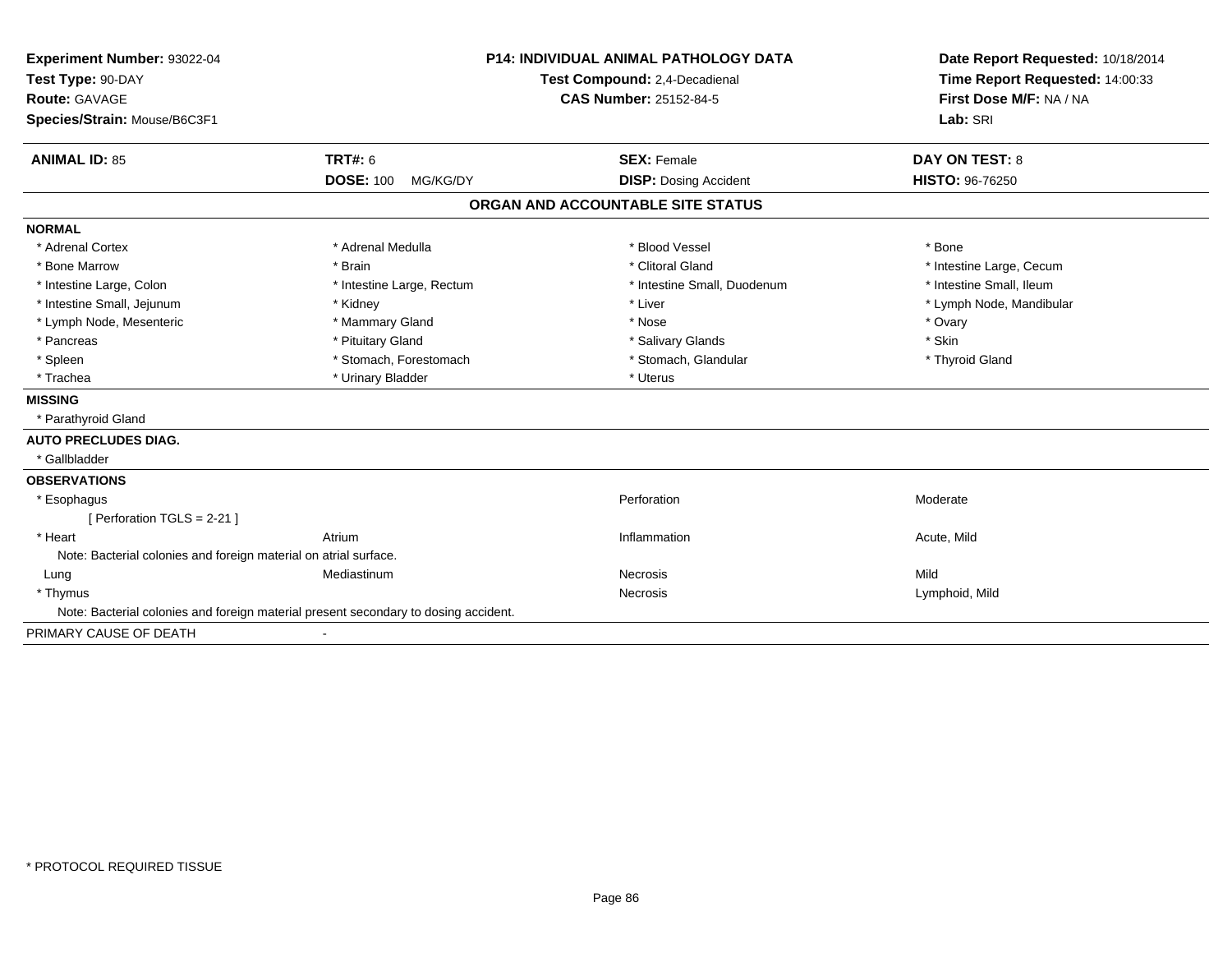| Experiment Number: 93022-04  | <b>P14: INDIVIDUAL ANIMAL PATHOLOGY DATA</b><br>Test Compound: 2,4-Decadienal<br><b>CAS Number: 25152-84-5</b> |                                   | Date Report Requested: 10/18/2014 |
|------------------------------|----------------------------------------------------------------------------------------------------------------|-----------------------------------|-----------------------------------|
| Test Type: 90-DAY            |                                                                                                                |                                   | Time Report Requested: 14:00:33   |
| <b>Route: GAVAGE</b>         |                                                                                                                |                                   | First Dose M/F: NA / NA           |
| Species/Strain: Mouse/B6C3F1 |                                                                                                                |                                   | Lab: SRI                          |
| <b>ANIMAL ID: 86</b>         | TRT#: 6                                                                                                        | <b>SEX: Female</b>                | DAY ON TEST: 94                   |
|                              | <b>DOSE: 100</b><br>MG/KG/DY                                                                                   | <b>DISP: Terminal Sacrifice</b>   | <b>HISTO: 96-77848</b>            |
|                              |                                                                                                                | ORGAN AND ACCOUNTABLE SITE STATUS |                                   |
| <b>NORMAL</b>                |                                                                                                                |                                   |                                   |
| * Nose                       | * Stomach, Forestomach                                                                                         |                                   |                                   |
| PRIMARY CAUSE OF DEATH       |                                                                                                                |                                   |                                   |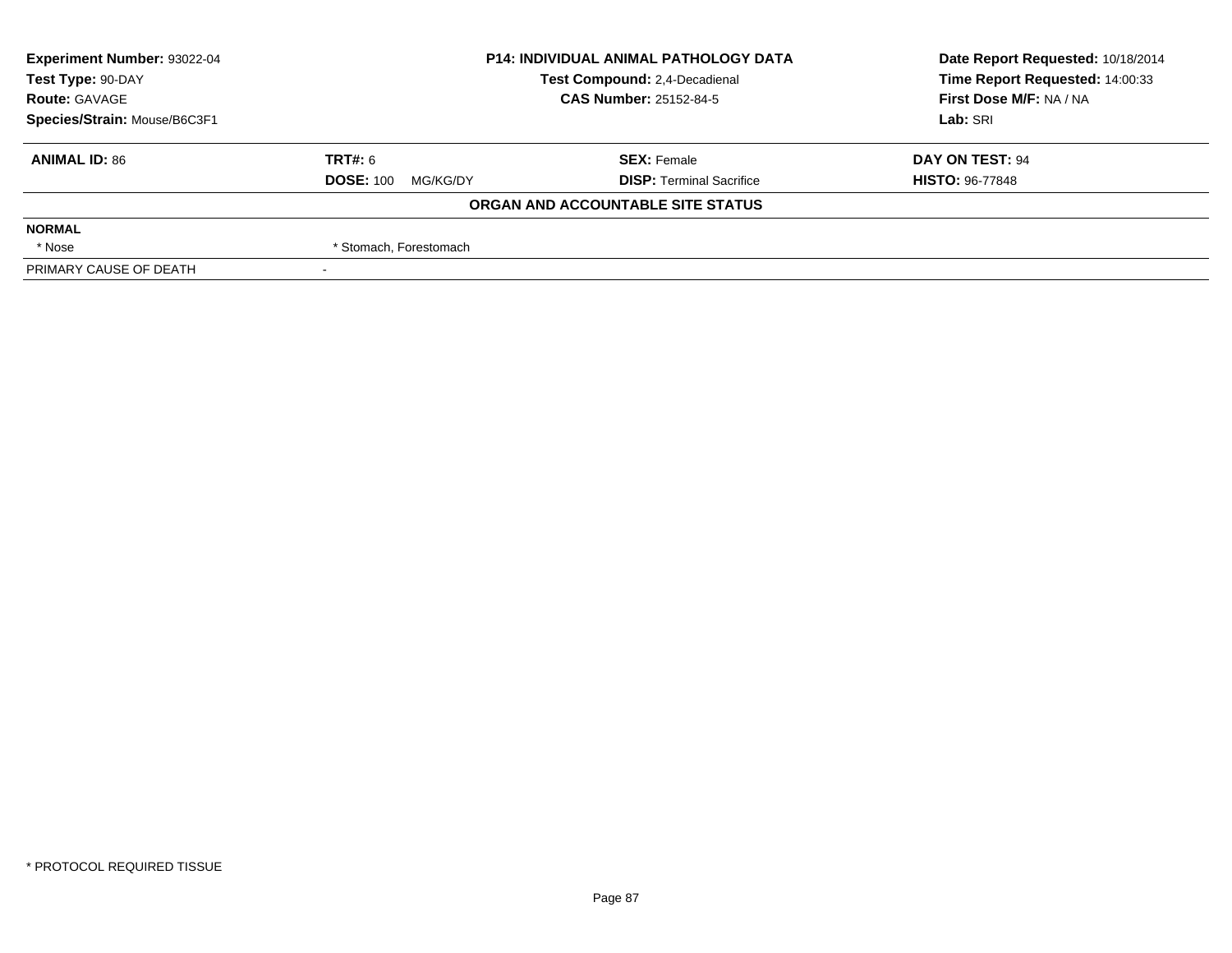| Experiment Number: 93022-04  | <b>P14: INDIVIDUAL ANIMAL PATHOLOGY DATA</b><br>Test Compound: 2,4-Decadienal<br><b>CAS Number: 25152-84-5</b> |                                   | Date Report Requested: 10/18/2014 |
|------------------------------|----------------------------------------------------------------------------------------------------------------|-----------------------------------|-----------------------------------|
| Test Type: 90-DAY            |                                                                                                                |                                   | Time Report Requested: 14:00:33   |
| <b>Route: GAVAGE</b>         |                                                                                                                |                                   | First Dose M/F: NA / NA           |
| Species/Strain: Mouse/B6C3F1 |                                                                                                                |                                   | Lab: SRI                          |
| <b>ANIMAL ID: 87</b>         | TRT#: 6                                                                                                        | <b>SEX: Female</b>                | DAY ON TEST: 94                   |
|                              | <b>DOSE: 100</b><br>MG/KG/DY                                                                                   | <b>DISP: Terminal Sacrifice</b>   | <b>HISTO: 96-77849</b>            |
|                              |                                                                                                                | ORGAN AND ACCOUNTABLE SITE STATUS |                                   |
| <b>NORMAL</b>                |                                                                                                                |                                   |                                   |
| * Nose                       | * Stomach, Forestomach                                                                                         |                                   |                                   |
| PRIMARY CAUSE OF DEATH       |                                                                                                                |                                   |                                   |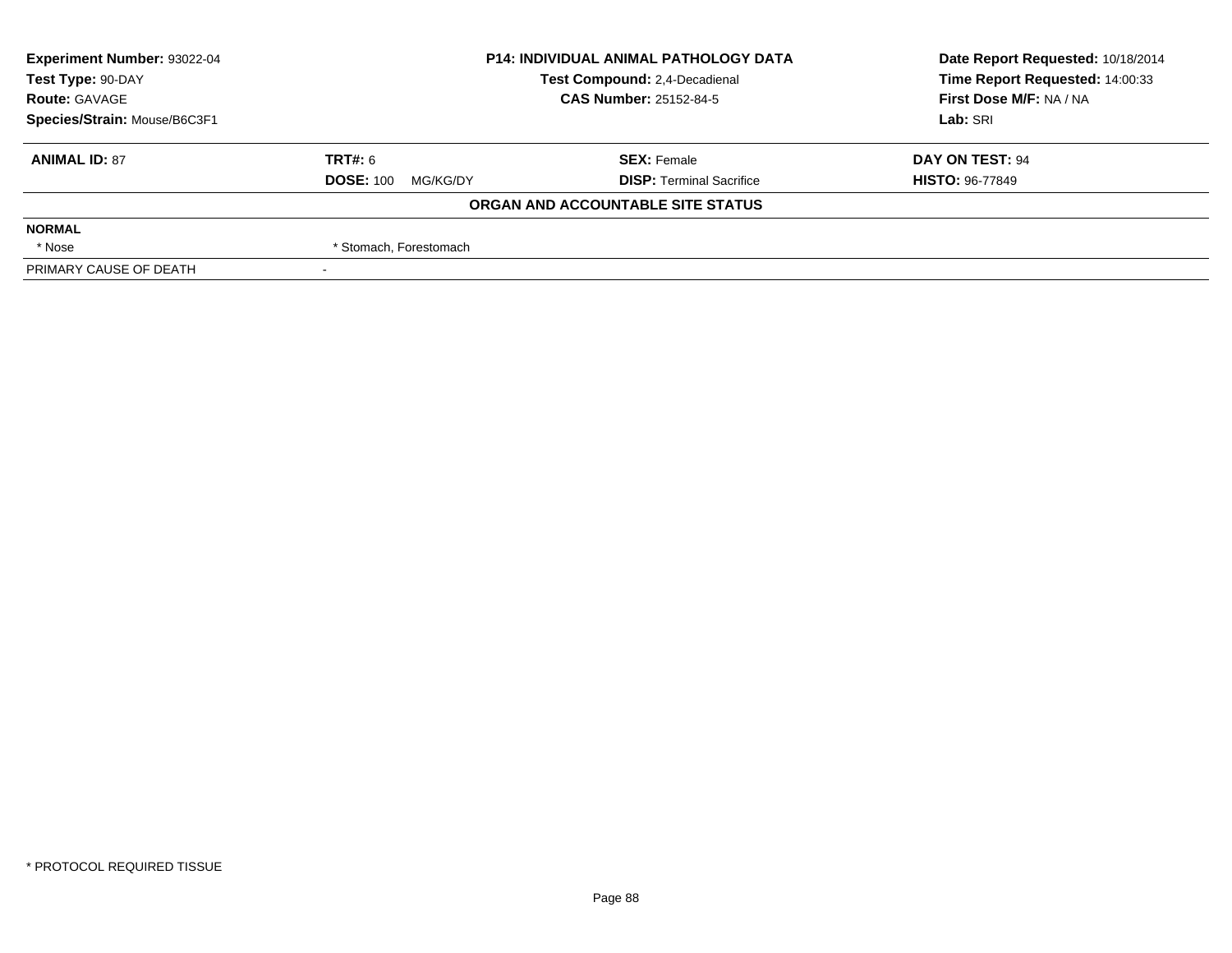| <b>Experiment Number: 93022-04</b> | <b>P14: INDIVIDUAL ANIMAL PATHOLOGY DATA</b><br>Test Compound: 2,4-Decadienal<br><b>CAS Number: 25152-84-5</b> |                                   | Date Report Requested: 10/18/2014 |
|------------------------------------|----------------------------------------------------------------------------------------------------------------|-----------------------------------|-----------------------------------|
| Test Type: 90-DAY                  |                                                                                                                |                                   | Time Report Requested: 14:00:33   |
| <b>Route: GAVAGE</b>               |                                                                                                                |                                   | First Dose M/F: NA / NA           |
| Species/Strain: Mouse/B6C3F1       |                                                                                                                |                                   | Lab: SRI                          |
| <b>ANIMAL ID: 88</b>               | TRT#: 6                                                                                                        | <b>SEX: Female</b>                | DAY ON TEST: 94                   |
|                                    | <b>DOSE: 100</b><br>MG/KG/DY                                                                                   | <b>DISP: Terminal Sacrifice</b>   | <b>HISTO: 96-77850</b>            |
|                                    |                                                                                                                | ORGAN AND ACCOUNTABLE SITE STATUS |                                   |
| <b>NORMAL</b>                      |                                                                                                                |                                   |                                   |
| * Nose                             | * Stomach, Forestomach                                                                                         |                                   |                                   |
| PRIMARY CAUSE OF DEATH             |                                                                                                                |                                   |                                   |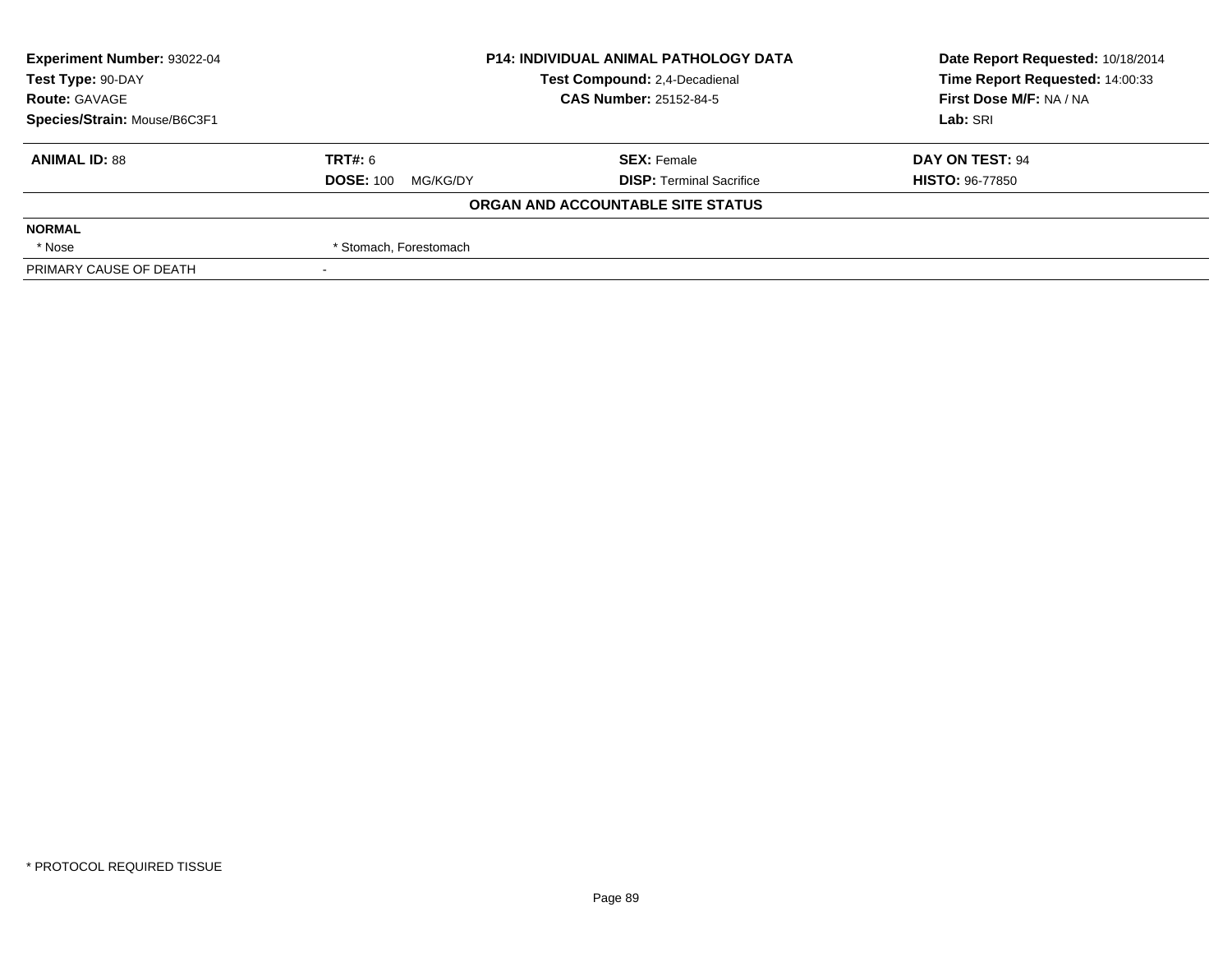| Experiment Number: 93022-04  | <b>P14: INDIVIDUAL ANIMAL PATHOLOGY DATA</b><br>Test Compound: 2,4-Decadienal<br><b>CAS Number: 25152-84-5</b> |                                   | Date Report Requested: 10/18/2014 |
|------------------------------|----------------------------------------------------------------------------------------------------------------|-----------------------------------|-----------------------------------|
| Test Type: 90-DAY            |                                                                                                                |                                   | Time Report Requested: 14:00:33   |
| <b>Route: GAVAGE</b>         |                                                                                                                |                                   | First Dose M/F: NA / NA           |
| Species/Strain: Mouse/B6C3F1 |                                                                                                                |                                   | Lab: SRI                          |
| <b>ANIMAL ID: 89</b>         | TRT#: 6                                                                                                        | <b>SEX: Female</b>                | DAY ON TEST: 94                   |
|                              | <b>DOSE: 100</b><br>MG/KG/DY                                                                                   | <b>DISP: Terminal Sacrifice</b>   | <b>HISTO: 96-77851</b>            |
|                              |                                                                                                                | ORGAN AND ACCOUNTABLE SITE STATUS |                                   |
| <b>NORMAL</b>                |                                                                                                                |                                   |                                   |
| * Nose                       | * Stomach, Forestomach                                                                                         |                                   |                                   |
| PRIMARY CAUSE OF DEATH       |                                                                                                                |                                   |                                   |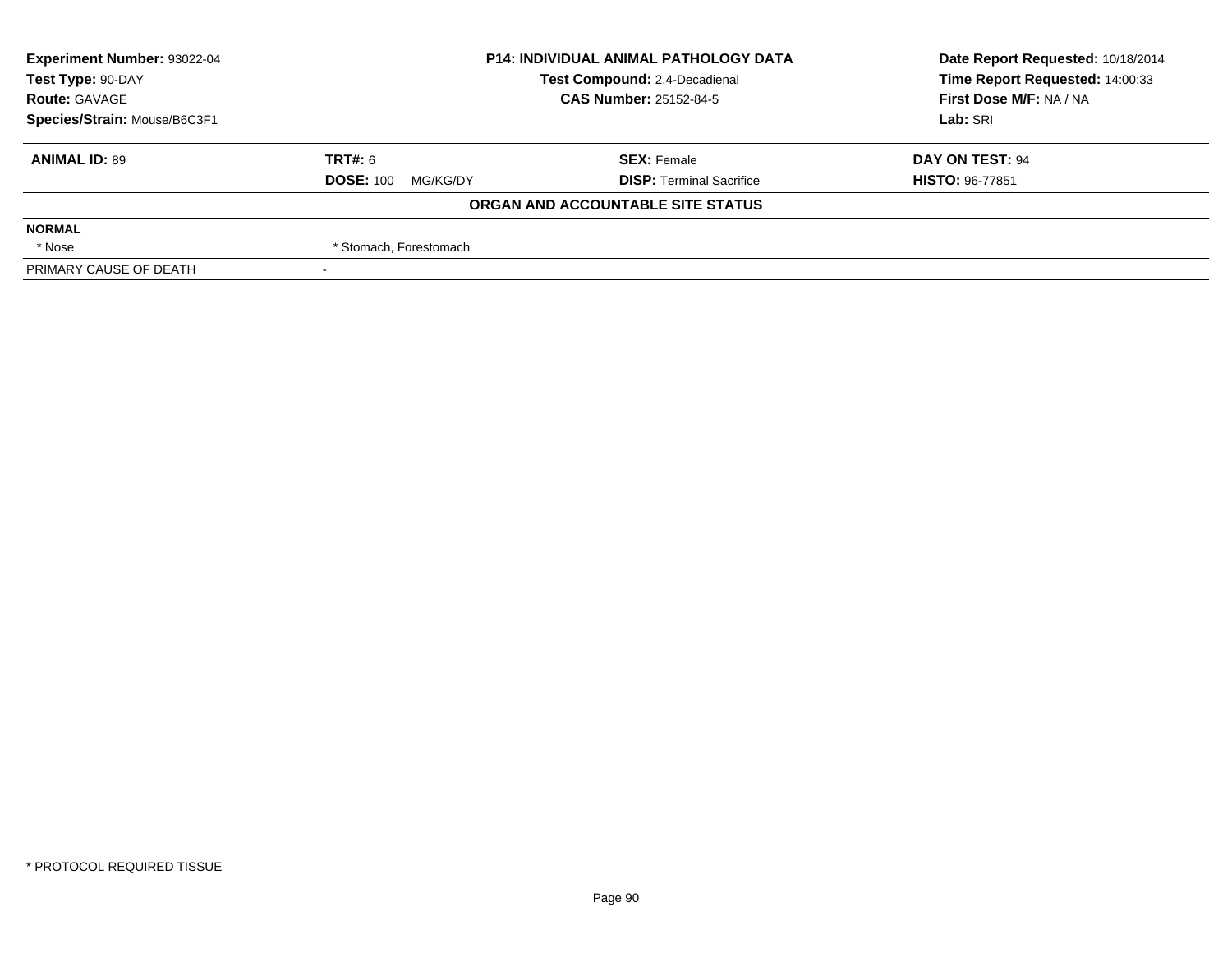| <b>Experiment Number: 93022-04</b> | <b>P14: INDIVIDUAL ANIMAL PATHOLOGY DATA</b><br>Test Compound: 2,4-Decadienal<br><b>CAS Number: 25152-84-5</b> |                                   | Date Report Requested: 10/18/2014 |
|------------------------------------|----------------------------------------------------------------------------------------------------------------|-----------------------------------|-----------------------------------|
| Test Type: 90-DAY                  |                                                                                                                |                                   | Time Report Requested: 14:00:33   |
| <b>Route: GAVAGE</b>               |                                                                                                                |                                   | First Dose M/F: NA / NA           |
| Species/Strain: Mouse/B6C3F1       |                                                                                                                |                                   | Lab: SRI                          |
| <b>ANIMAL ID: 90</b>               | TRT#: 6                                                                                                        | <b>SEX: Female</b>                | DAY ON TEST: 94                   |
|                                    | <b>DOSE: 100</b><br>MG/KG/DY                                                                                   | <b>DISP: Terminal Sacrifice</b>   | <b>HISTO: 96-77852</b>            |
|                                    |                                                                                                                | ORGAN AND ACCOUNTABLE SITE STATUS |                                   |
| <b>NORMAL</b>                      |                                                                                                                |                                   |                                   |
| * Nose                             | * Stomach, Forestomach                                                                                         |                                   |                                   |
| PRIMARY CAUSE OF DEATH             |                                                                                                                |                                   |                                   |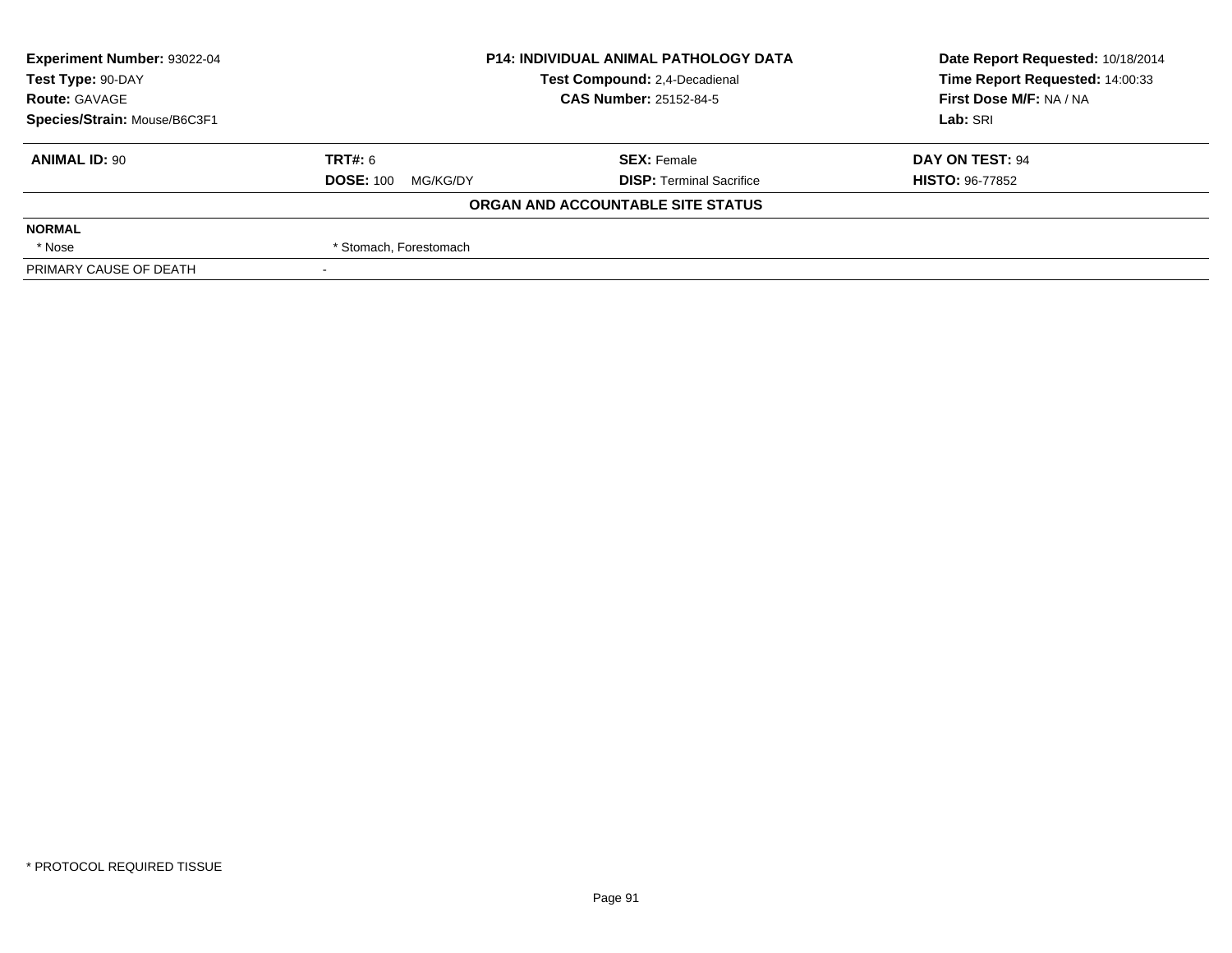| Experiment Number: 93022-04<br><b>P14: INDIVIDUAL ANIMAL PATHOLOGY DATA</b> |                              | Date Report Requested: 10/18/2014    |                         |
|-----------------------------------------------------------------------------|------------------------------|--------------------------------------|-------------------------|
| Test Type: 90-DAY                                                           |                              | <b>Test Compound: 2.4-Decadienal</b> |                         |
| <b>Route: GAVAGE</b>                                                        |                              | <b>CAS Number: 25152-84-5</b>        | First Dose M/F: NA / NA |
| Species/Strain: Mouse/B6C3F1                                                |                              |                                      |                         |
| <b>ANIMAL ID: 91</b>                                                        | <b>TRT#: 8</b>               | <b>SEX: Female</b>                   | DAY ON TEST: 94         |
|                                                                             | <b>DOSE: 200</b><br>MG/KG/DY | <b>DISP:</b> Terminal Sacrifice      | <b>HISTO: 96-77853</b>  |
|                                                                             |                              | ORGAN AND ACCOUNTABLE SITE STATUS    |                         |
| <b>NORMAL</b>                                                               |                              |                                      |                         |
| * Stomach, Forestomach                                                      | * Stomach, Glandular         |                                      |                         |
| <b>OBSERVATIONS</b>                                                         |                              |                                      |                         |
| Nose                                                                        | Olfactory Epi                | Necrosis                             | Moderate                |
| PRIMARY CAUSE OF DEATH                                                      |                              |                                      |                         |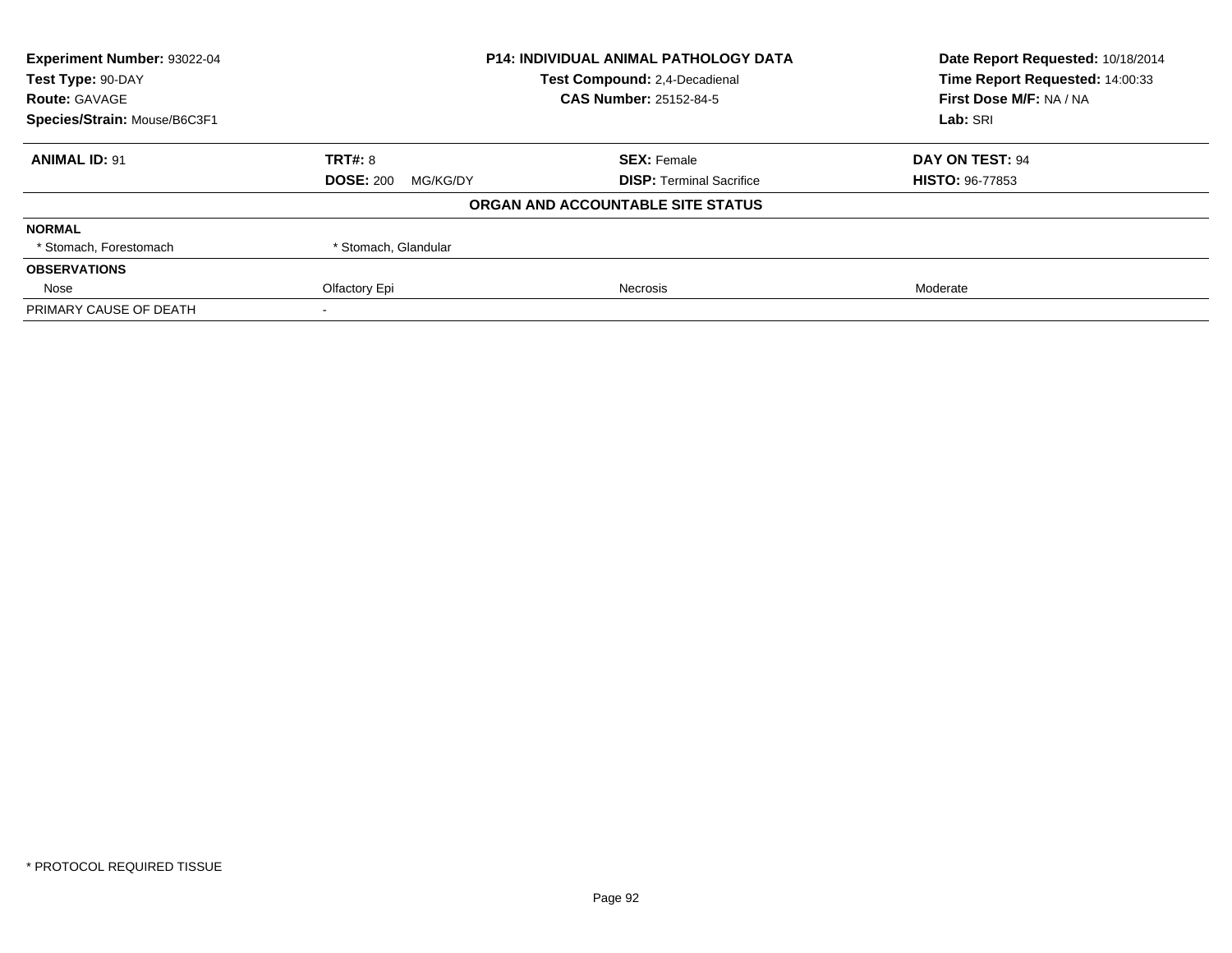| Experiment Number: 93022-04<br><b>P14: INDIVIDUAL ANIMAL PATHOLOGY DATA</b> |                                      | Date Report Requested: 10/18/2014 |                                 |
|-----------------------------------------------------------------------------|--------------------------------------|-----------------------------------|---------------------------------|
| Test Type: 90-DAY                                                           | <b>Test Compound: 2.4-Decadienal</b> |                                   | Time Report Requested: 14:00:33 |
| <b>Route: GAVAGE</b>                                                        |                                      | <b>CAS Number: 25152-84-5</b>     | First Dose M/F: NA / NA         |
| Species/Strain: Mouse/B6C3F1                                                |                                      |                                   |                                 |
| <b>ANIMAL ID: 92</b>                                                        | <b>TRT#: 8</b>                       | <b>SEX: Female</b>                | DAY ON TEST: 94                 |
|                                                                             | <b>DOSE: 200</b><br>MG/KG/DY         | <b>DISP:</b> Terminal Sacrifice   | <b>HISTO: 96-77854</b>          |
|                                                                             |                                      | ORGAN AND ACCOUNTABLE SITE STATUS |                                 |
| <b>NORMAL</b>                                                               |                                      |                                   |                                 |
| * Stomach, Forestomach                                                      | * Stomach, Glandular                 |                                   |                                 |
| <b>OBSERVATIONS</b>                                                         |                                      |                                   |                                 |
| Nose                                                                        | Olfactory Epi                        | Necrosis                          | Mild                            |
| PRIMARY CAUSE OF DEATH                                                      |                                      |                                   |                                 |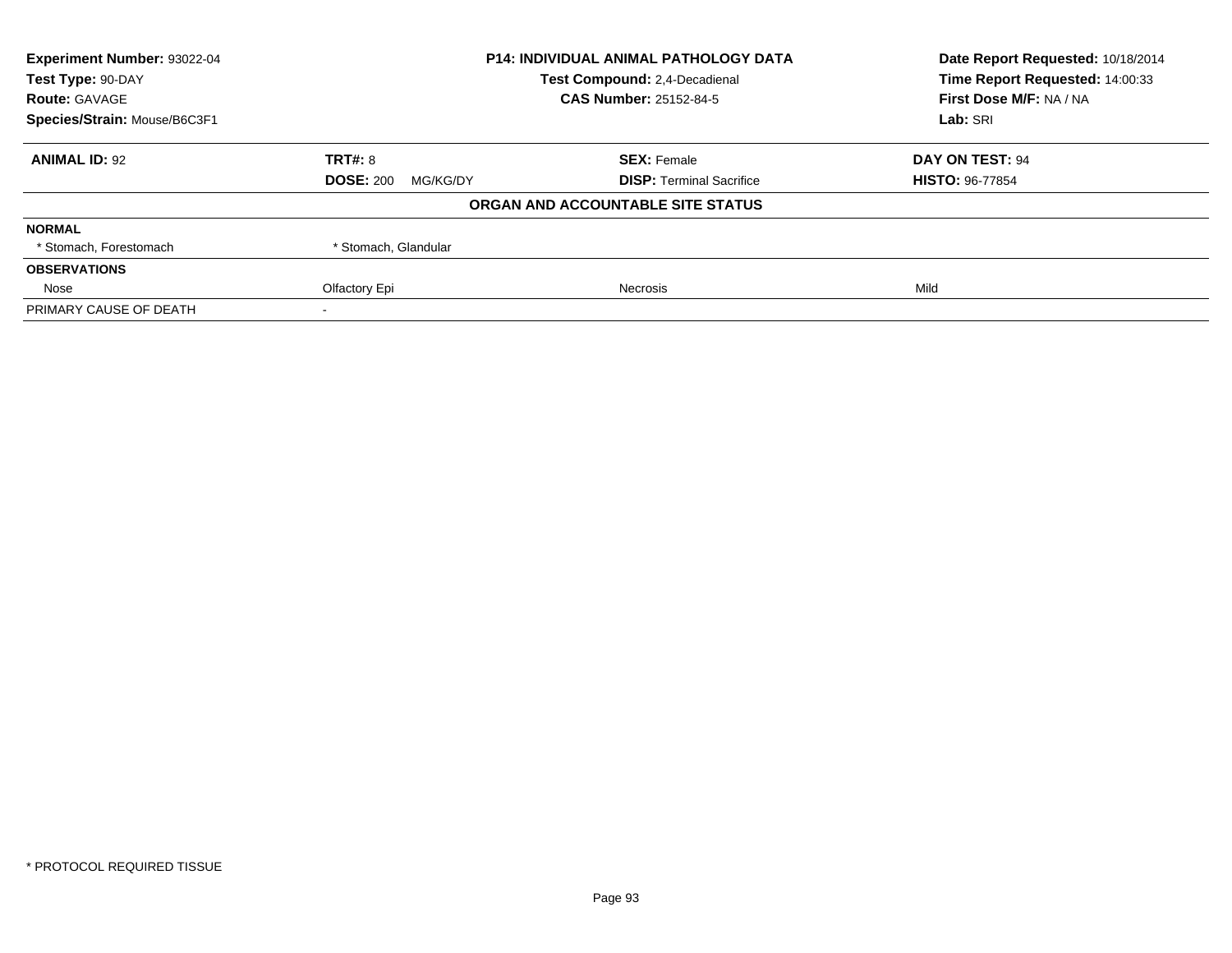| Experiment Number: 93022-04<br><b>P14: INDIVIDUAL ANIMAL PATHOLOGY DATA</b><br>Test Type: 90-DAY<br>Test Compound: 2,4-Decadienal |                              | Date Report Requested: 10/18/2014 |                         |
|-----------------------------------------------------------------------------------------------------------------------------------|------------------------------|-----------------------------------|-------------------------|
|                                                                                                                                   |                              | Time Report Requested: 14:00:33   |                         |
| <b>Route: GAVAGE</b>                                                                                                              |                              | <b>CAS Number: 25152-84-5</b>     | First Dose M/F: NA / NA |
| Species/Strain: Mouse/B6C3F1                                                                                                      |                              |                                   | Lab: SRI                |
| <b>ANIMAL ID: 93</b>                                                                                                              | TRT#: 8                      | <b>SEX: Female</b>                | DAY ON TEST: 94         |
|                                                                                                                                   | <b>DOSE: 200</b><br>MG/KG/DY | <b>DISP: Terminal Sacrifice</b>   | <b>HISTO: 96-77855</b>  |
|                                                                                                                                   |                              | ORGAN AND ACCOUNTABLE SITE STATUS |                         |
| <b>NORMAL</b>                                                                                                                     |                              |                                   |                         |
| Nose                                                                                                                              | * Stomach, Forestomach       | * Stomach, Glandular              |                         |
| PRIMARY CAUSE OF DEATH                                                                                                            |                              |                                   |                         |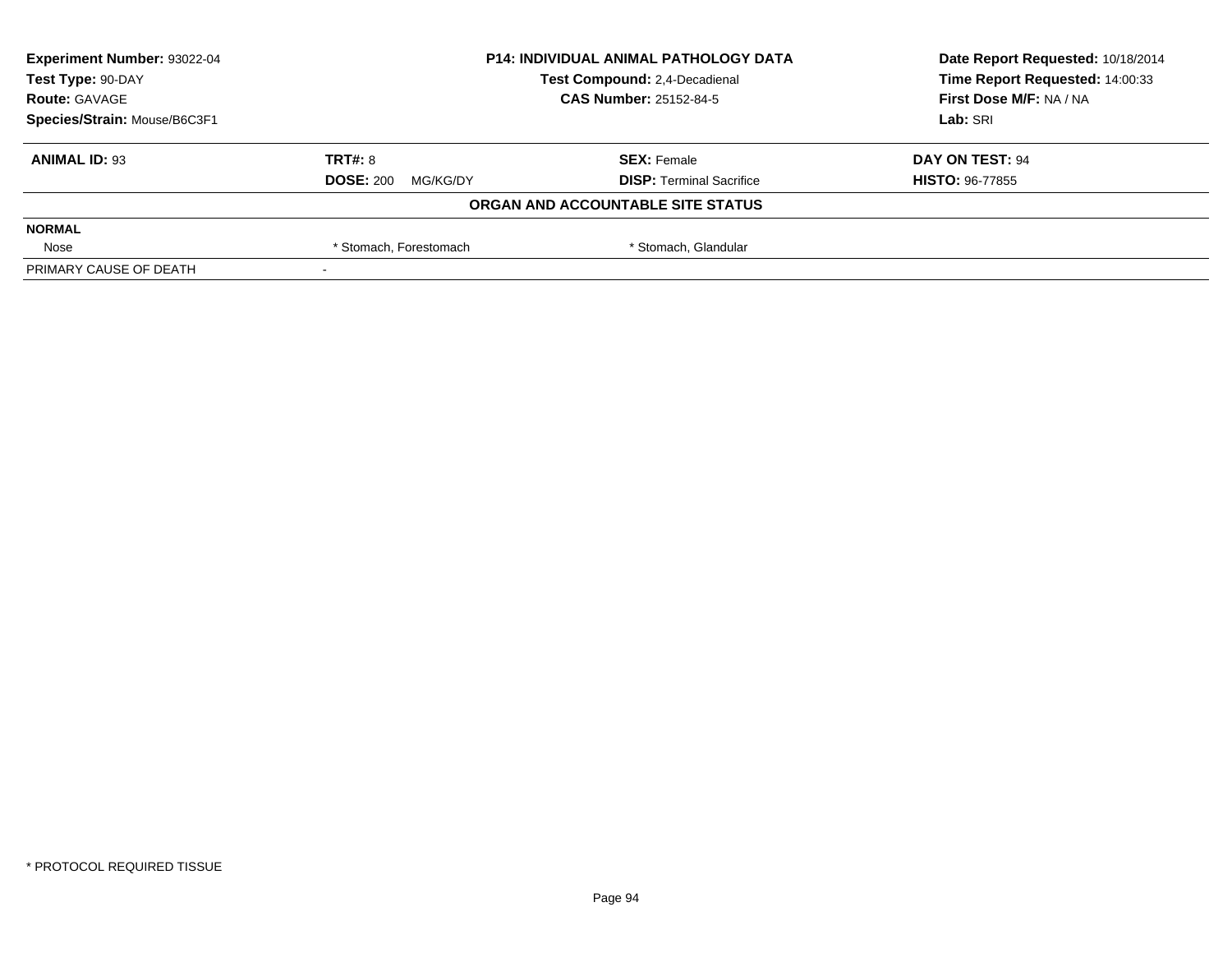| Experiment Number: 93022-04<br><b>P14: INDIVIDUAL ANIMAL PATHOLOGY DATA</b> |                                      | Date Report Requested: 10/18/2014 |                                 |
|-----------------------------------------------------------------------------|--------------------------------------|-----------------------------------|---------------------------------|
| Test Type: 90-DAY                                                           | <b>Test Compound: 2.4-Decadienal</b> |                                   | Time Report Requested: 14:00:33 |
| <b>Route: GAVAGE</b>                                                        |                                      | <b>CAS Number: 25152-84-5</b>     | First Dose M/F: NA / NA         |
| Species/Strain: Mouse/B6C3F1                                                |                                      |                                   | Lab: SRI                        |
| <b>ANIMAL ID: 94</b>                                                        | <b>TRT#: 8</b>                       | <b>SEX: Female</b>                | DAY ON TEST: 94                 |
|                                                                             | <b>DOSE: 200</b><br>MG/KG/DY         | <b>DISP:</b> Terminal Sacrifice   | <b>HISTO: 96-77856</b>          |
|                                                                             |                                      | ORGAN AND ACCOUNTABLE SITE STATUS |                                 |
| <b>NORMAL</b>                                                               |                                      |                                   |                                 |
| * Stomach, Forestomach                                                      | * Stomach, Glandular                 |                                   |                                 |
| <b>OBSERVATIONS</b>                                                         |                                      |                                   |                                 |
| Nose                                                                        | Olfactory Epi                        | Necrosis                          | Moderate                        |
| PRIMARY CAUSE OF DEATH                                                      |                                      |                                   |                                 |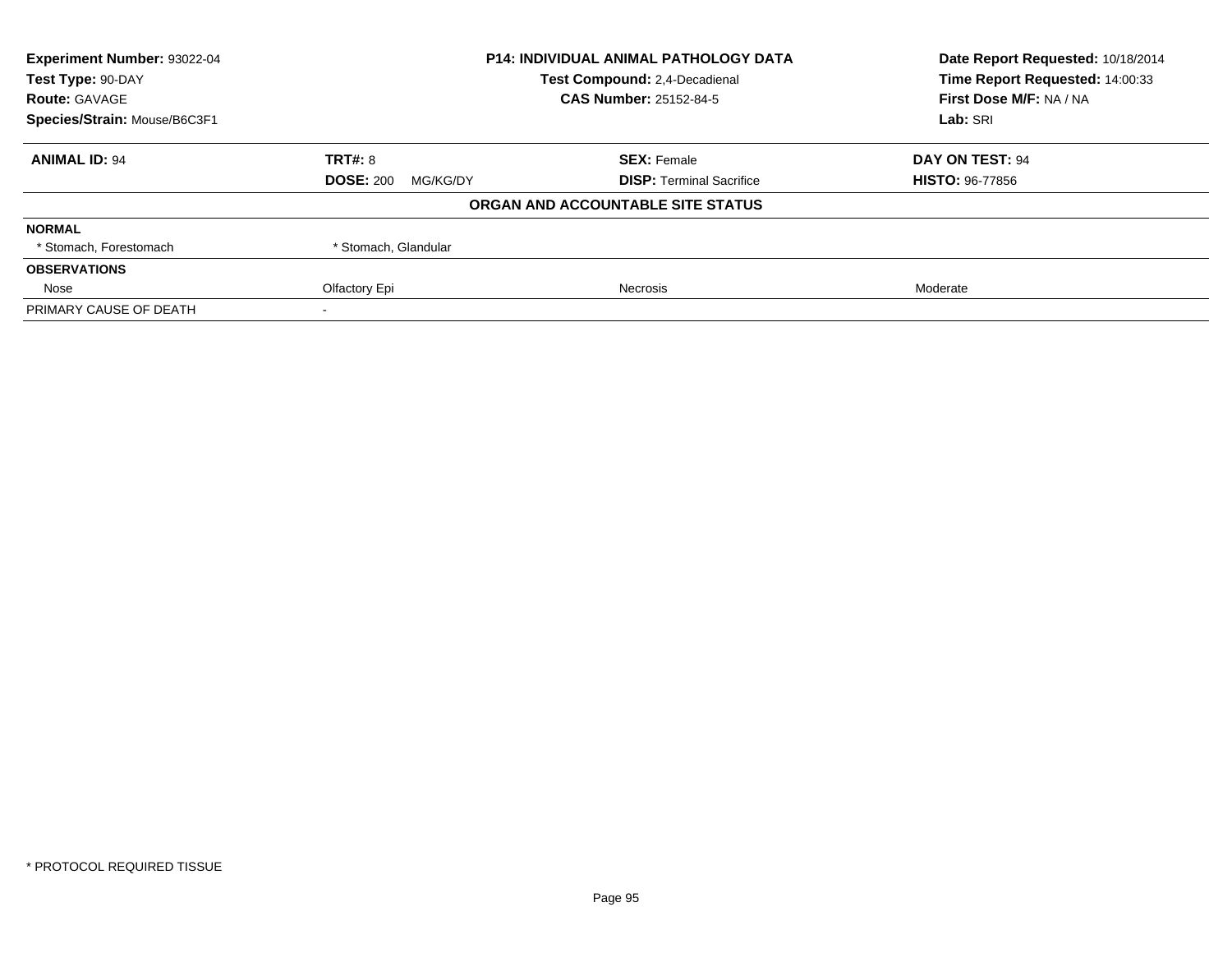| Experiment Number: 93022-04<br><b>P14: INDIVIDUAL ANIMAL PATHOLOGY DATA</b> |                               | Date Report Requested: 10/18/2014 |                                 |
|-----------------------------------------------------------------------------|-------------------------------|-----------------------------------|---------------------------------|
| Test Type: 90-DAY                                                           | Test Compound: 2,4-Decadienal |                                   | Time Report Requested: 14:00:33 |
| <b>Route: GAVAGE</b>                                                        |                               | <b>CAS Number: 25152-84-5</b>     | First Dose M/F: NA / NA         |
| Species/Strain: Mouse/B6C3F1                                                |                               |                                   |                                 |
| <b>ANIMAL ID: 95</b>                                                        | <b>TRT#: 8</b>                | <b>SEX: Female</b>                | DAY ON TEST: 94                 |
|                                                                             | <b>DOSE: 200</b><br>MG/KG/DY  | <b>DISP:</b> Terminal Sacrifice   | <b>HISTO: 96-77857</b>          |
|                                                                             |                               | ORGAN AND ACCOUNTABLE SITE STATUS |                                 |
| <b>NORMAL</b>                                                               |                               |                                   |                                 |
| * Stomach, Forestomach                                                      | * Stomach, Glandular          |                                   |                                 |
| <b>OBSERVATIONS</b>                                                         |                               |                                   |                                 |
| Nose                                                                        | Olfactory Epi                 | Necrosis                          | Mild                            |
| PRIMARY CAUSE OF DEATH                                                      |                               |                                   |                                 |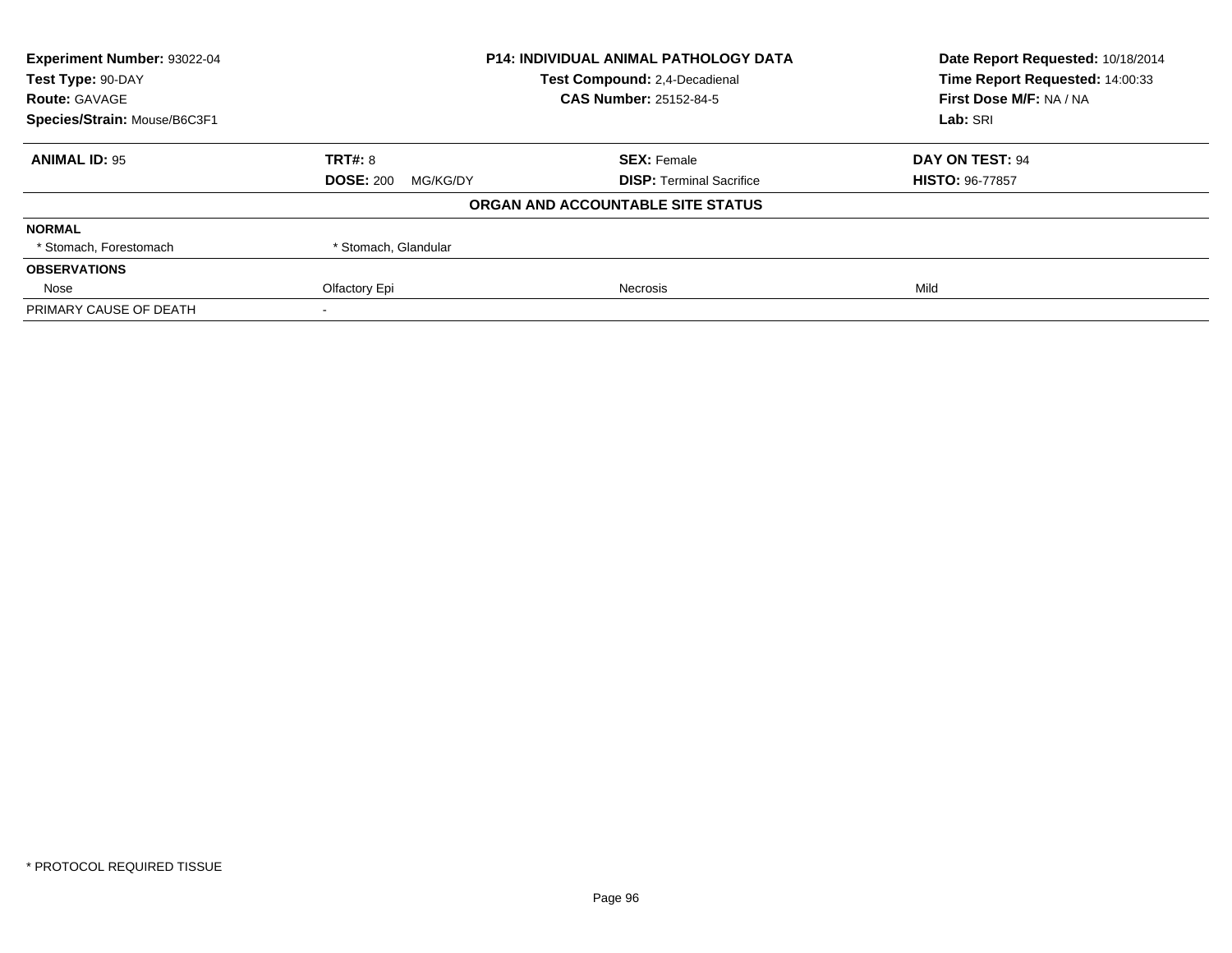| Experiment Number: 93022-04  | <b>P14: INDIVIDUAL ANIMAL PATHOLOGY DATA</b><br><b>Test Compound: 2.4-Decadienal</b> |                                   | Date Report Requested: 10/18/2014 |
|------------------------------|--------------------------------------------------------------------------------------|-----------------------------------|-----------------------------------|
| Test Type: 90-DAY            |                                                                                      |                                   | Time Report Requested: 14:00:33   |
| <b>Route: GAVAGE</b>         |                                                                                      | <b>CAS Number: 25152-84-5</b>     | First Dose M/F: NA / NA           |
| Species/Strain: Mouse/B6C3F1 |                                                                                      |                                   | Lab: SRI                          |
| <b>ANIMAL ID: 96</b>         | <b>TRT#: 8</b>                                                                       | <b>SEX: Female</b>                | DAY ON TEST: 94                   |
|                              | <b>DOSE: 200</b><br>MG/KG/DY                                                         | <b>DISP:</b> Terminal Sacrifice   | <b>HISTO: 96-77858</b>            |
|                              |                                                                                      | ORGAN AND ACCOUNTABLE SITE STATUS |                                   |
| <b>NORMAL</b>                |                                                                                      |                                   |                                   |
| * Stomach, Forestomach       | * Stomach, Glandular                                                                 |                                   |                                   |
| <b>OBSERVATIONS</b>          |                                                                                      |                                   |                                   |
| Nose                         | Olfactory Epi                                                                        | Necrosis                          | Moderate                          |
| PRIMARY CAUSE OF DEATH       |                                                                                      |                                   |                                   |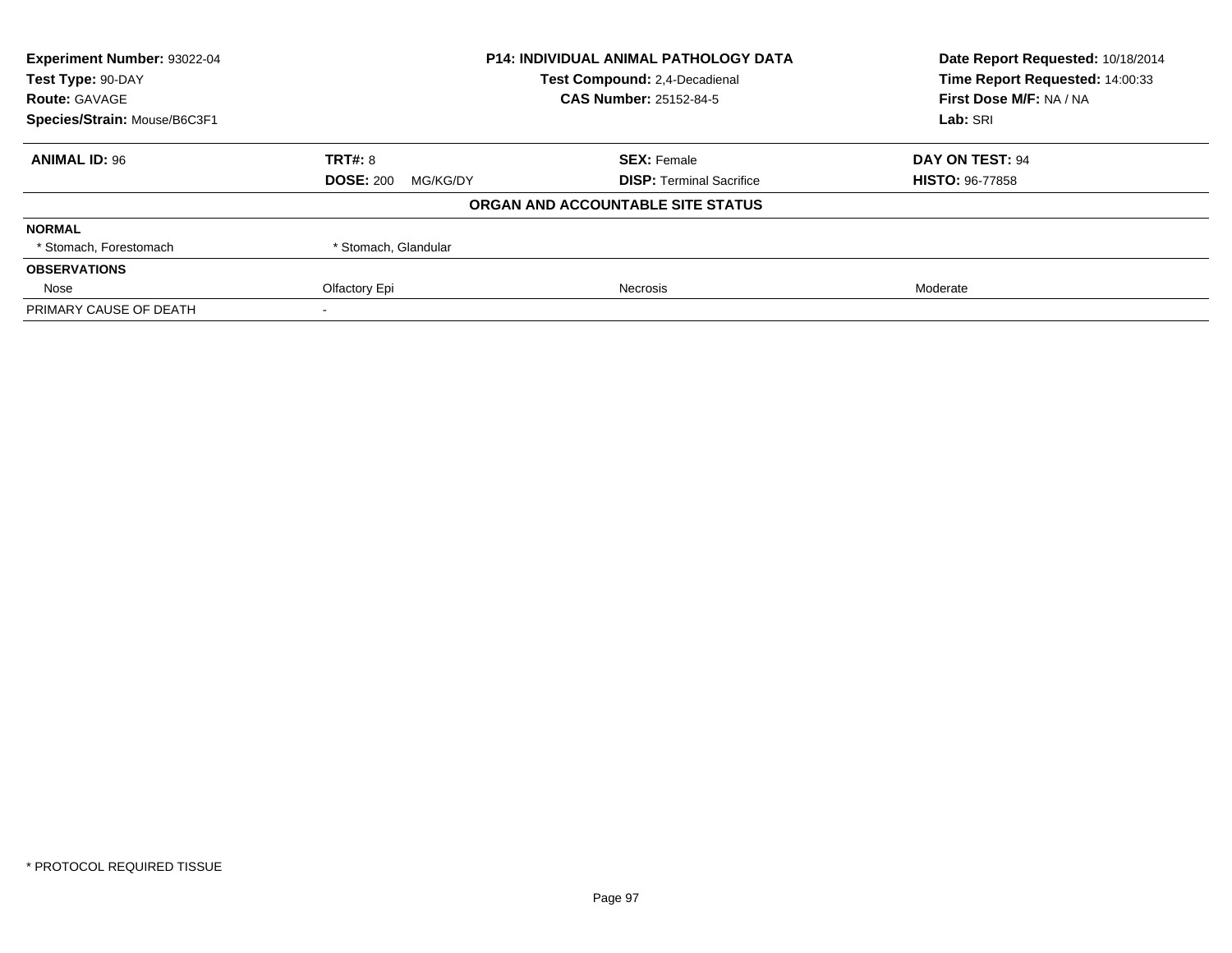| Experiment Number: 93022-04  | <b>P14: INDIVIDUAL ANIMAL PATHOLOGY DATA</b><br>Test Compound: 2,4-Decadienal<br><b>CAS Number: 25152-84-5</b> |                                   | Date Report Requested: 10/18/2014 |
|------------------------------|----------------------------------------------------------------------------------------------------------------|-----------------------------------|-----------------------------------|
| Test Type: 90-DAY            |                                                                                                                |                                   | Time Report Requested: 14:00:33   |
| <b>Route: GAVAGE</b>         |                                                                                                                |                                   | First Dose M/F: NA / NA           |
| Species/Strain: Mouse/B6C3F1 |                                                                                                                |                                   | Lab: SRI                          |
| <b>ANIMAL ID: 97</b>         | TRT#: 8                                                                                                        | <b>SEX: Female</b>                | DAY ON TEST: 94                   |
|                              | <b>DOSE: 200</b><br>MG/KG/DY                                                                                   | <b>DISP: Terminal Sacrifice</b>   | <b>HISTO: 96-77859</b>            |
|                              |                                                                                                                | ORGAN AND ACCOUNTABLE SITE STATUS |                                   |
| <b>NORMAL</b>                |                                                                                                                |                                   |                                   |
| Nose                         | * Stomach, Glandular<br>* Stomach, Forestomach                                                                 |                                   |                                   |
| PRIMARY CAUSE OF DEATH       |                                                                                                                |                                   |                                   |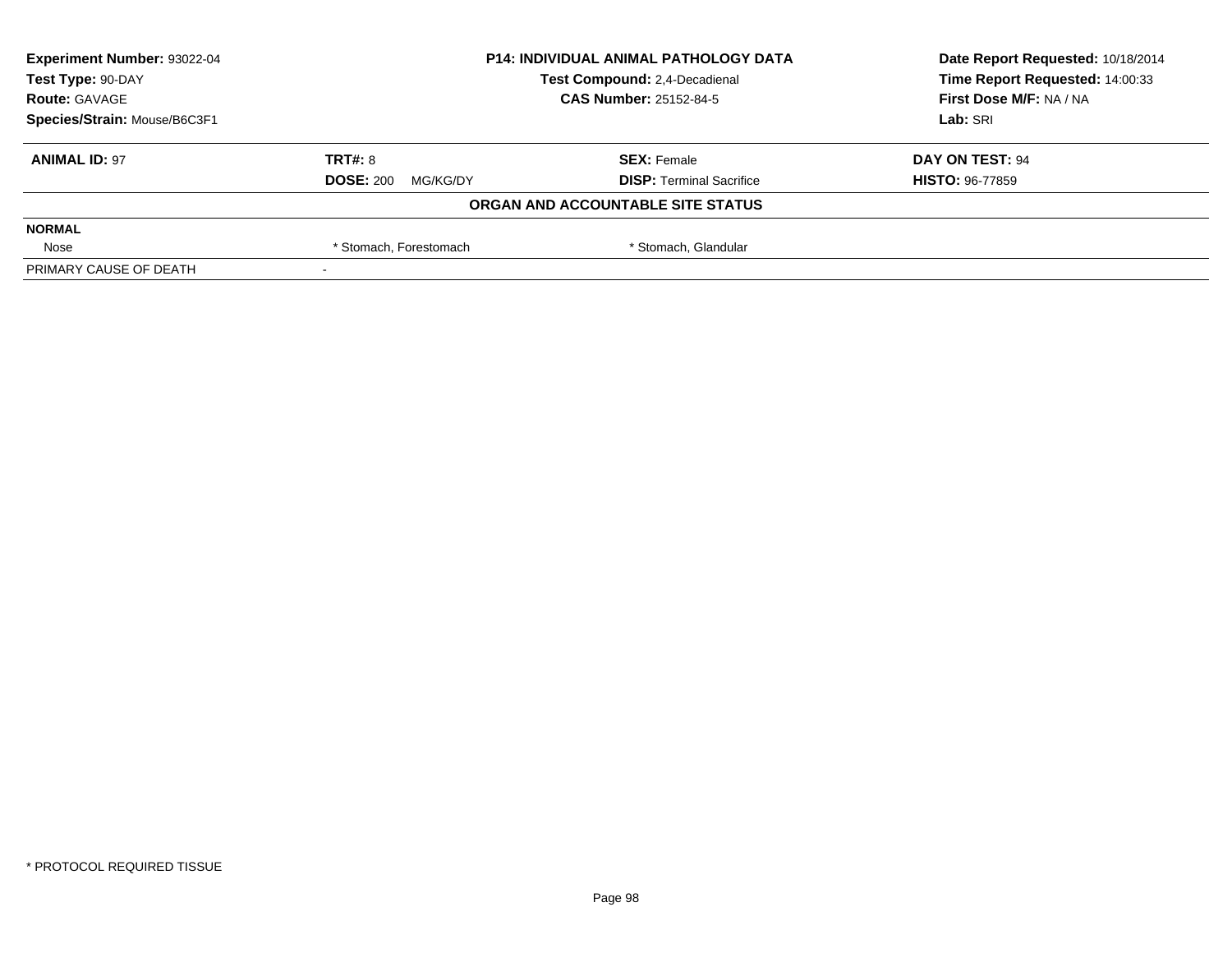| <b>Experiment Number: 93022-04</b> | <b>P14: INDIVIDUAL ANIMAL PATHOLOGY DATA</b><br>Test Compound: 2,4-Decadienal<br><b>CAS Number: 25152-84-5</b> |                                   | Date Report Requested: 10/18/2014 |
|------------------------------------|----------------------------------------------------------------------------------------------------------------|-----------------------------------|-----------------------------------|
| Test Type: 90-DAY                  |                                                                                                                |                                   | Time Report Requested: 14:00:33   |
| <b>Route: GAVAGE</b>               |                                                                                                                |                                   | First Dose M/F: NA / NA           |
| Species/Strain: Mouse/B6C3F1       |                                                                                                                |                                   | Lab: SRI                          |
| <b>ANIMAL ID: 98</b>               | TRT#: 8                                                                                                        | <b>SEX: Female</b>                | DAY ON TEST: 94                   |
|                                    | <b>DOSE: 200</b><br>MG/KG/DY                                                                                   | <b>DISP: Terminal Sacrifice</b>   | <b>HISTO: 96-77860</b>            |
|                                    |                                                                                                                | ORGAN AND ACCOUNTABLE SITE STATUS |                                   |
| <b>NORMAL</b>                      |                                                                                                                |                                   |                                   |
| Nose                               | * Stomach, Glandular<br>* Stomach, Forestomach                                                                 |                                   |                                   |
| PRIMARY CAUSE OF DEATH             |                                                                                                                |                                   |                                   |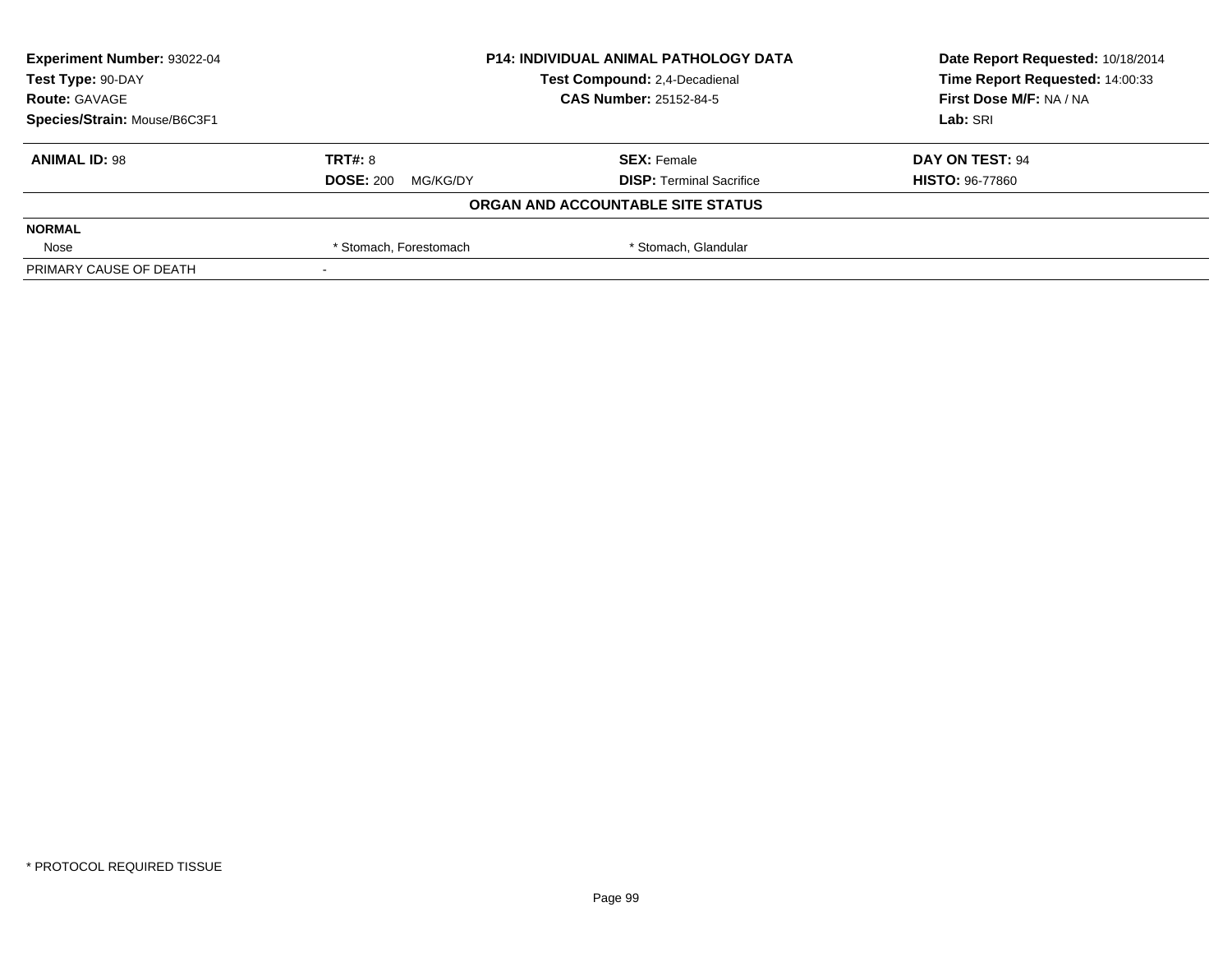| Experiment Number: 93022-04  | <b>P14: INDIVIDUAL ANIMAL PATHOLOGY DATA</b><br>Test Compound: 2,4-Decadienal |                                   | Date Report Requested: 10/18/2014 |
|------------------------------|-------------------------------------------------------------------------------|-----------------------------------|-----------------------------------|
| Test Type: 90-DAY            |                                                                               |                                   | Time Report Requested: 14:00:33   |
| <b>Route: GAVAGE</b>         |                                                                               | <b>CAS Number: 25152-84-5</b>     | First Dose M/F: NA / NA           |
| Species/Strain: Mouse/B6C3F1 |                                                                               |                                   | Lab: SRI                          |
| <b>ANIMAL ID: 99</b>         | <b>TRT#: 8</b>                                                                | <b>SEX: Female</b>                | DAY ON TEST: 94                   |
|                              | <b>DOSE: 200</b><br>MG/KG/DY                                                  | <b>DISP:</b> Terminal Sacrifice   | <b>HISTO: 96-77861</b>            |
|                              |                                                                               | ORGAN AND ACCOUNTABLE SITE STATUS |                                   |
| <b>NORMAL</b>                |                                                                               |                                   |                                   |
| * Stomach, Forestomach       | * Stomach, Glandular                                                          |                                   |                                   |
| <b>OBSERVATIONS</b>          |                                                                               |                                   |                                   |
| Nose                         | Olfactory Epi                                                                 | Necrosis                          | Mild                              |
| PRIMARY CAUSE OF DEATH       |                                                                               |                                   |                                   |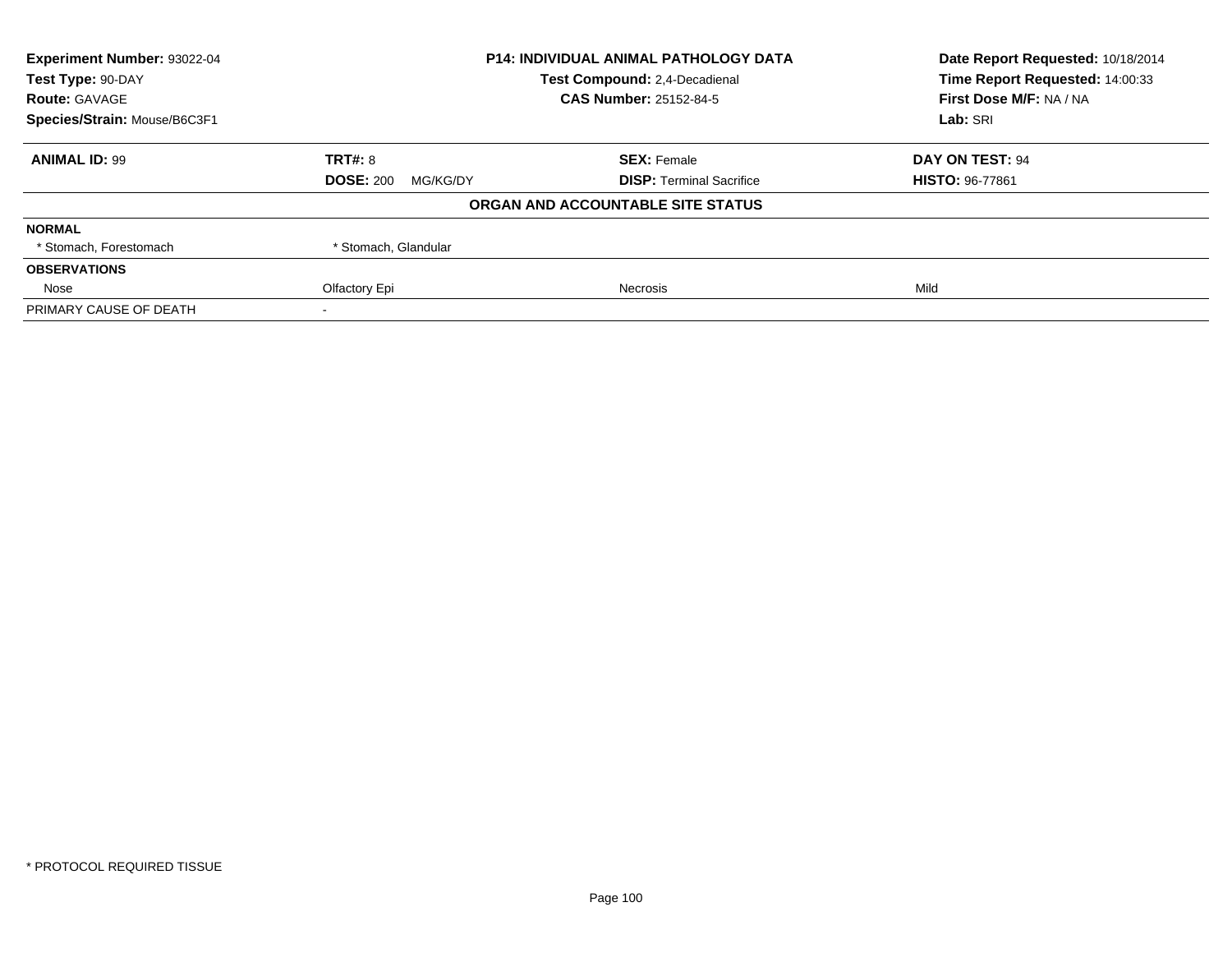| Experiment Number: 93022-04  | <b>P14: INDIVIDUAL ANIMAL PATHOLOGY DATA</b><br>Test Compound: 2,4-Decadienal<br><b>CAS Number: 25152-84-5</b> |                                   | Date Report Requested: 10/18/2014 |
|------------------------------|----------------------------------------------------------------------------------------------------------------|-----------------------------------|-----------------------------------|
| Test Type: 90-DAY            |                                                                                                                |                                   | Time Report Requested: 14:00:33   |
| <b>Route: GAVAGE</b>         |                                                                                                                |                                   | First Dose M/F: NA / NA           |
| Species/Strain: Mouse/B6C3F1 |                                                                                                                |                                   | Lab: SRI                          |
| <b>ANIMAL ID: 100</b>        | TRT#: 8                                                                                                        | <b>SEX: Female</b>                | DAY ON TEST: 94                   |
|                              | <b>DOSE: 200</b><br>MG/KG/DY                                                                                   | <b>DISP: Terminal Sacrifice</b>   | <b>HISTO: 96-77862</b>            |
|                              |                                                                                                                | ORGAN AND ACCOUNTABLE SITE STATUS |                                   |
| <b>NORMAL</b>                |                                                                                                                |                                   |                                   |
| Nose                         | * Stomach, Glandular<br>* Stomach, Forestomach                                                                 |                                   |                                   |
| PRIMARY CAUSE OF DEATH       |                                                                                                                |                                   |                                   |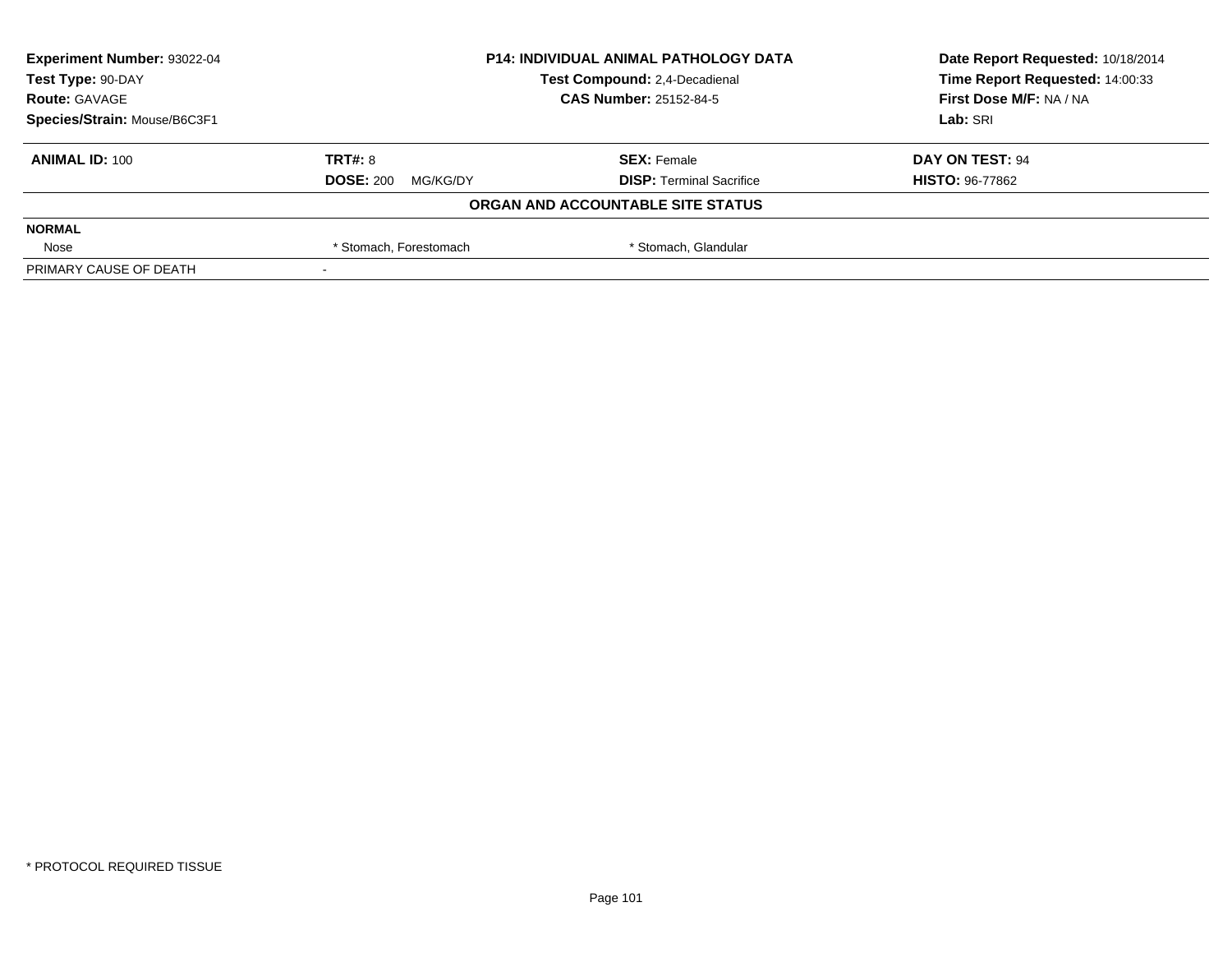| <b>Experiment Number: 93022-04</b> | <b>P14: INDIVIDUAL ANIMAL PATHOLOGY DATA</b><br>Test Compound: 2,4-Decadienal<br><b>CAS Number: 25152-84-5</b> |                                   | Date Report Requested: 10/18/2014 |
|------------------------------------|----------------------------------------------------------------------------------------------------------------|-----------------------------------|-----------------------------------|
| Test Type: 90-DAY                  |                                                                                                                |                                   | Time Report Requested: 14:00:33   |
| <b>Route: GAVAGE</b>               |                                                                                                                |                                   | First Dose M/F: NA / NA           |
| Species/Strain: Mouse/B6C3F1       |                                                                                                                |                                   | Lab: SRI                          |
| <b>ANIMAL ID: 101</b>              | <b>TRT#: 10</b>                                                                                                | <b>SEX: Female</b>                | DAY ON TEST: 94                   |
|                                    | <b>DOSE: 400</b><br>MG/KG/DY                                                                                   | <b>DISP: Terminal Sacrifice</b>   | <b>HISTO: 96-77863</b>            |
|                                    |                                                                                                                | ORGAN AND ACCOUNTABLE SITE STATUS |                                   |
| <b>NORMAL</b>                      |                                                                                                                |                                   |                                   |
| Nose                               | * Stomach, Glandular<br>* Stomach, Forestomach                                                                 |                                   |                                   |
| PRIMARY CAUSE OF DEATH             |                                                                                                                |                                   |                                   |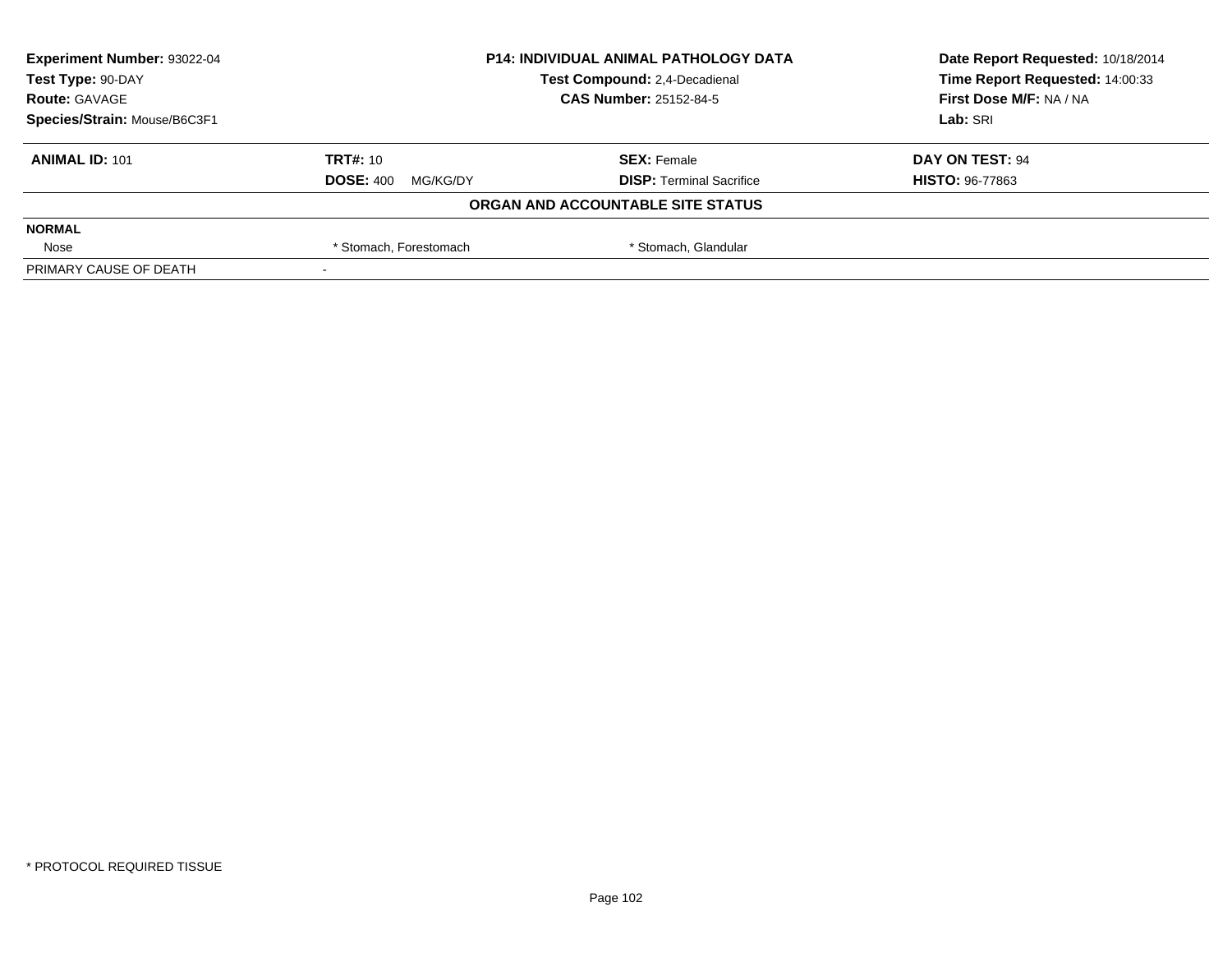| Experiment Number: 93022-04  | <b>P14: INDIVIDUAL ANIMAL PATHOLOGY DATA</b> |                                   | Date Report Requested: 10/18/2014 |  |
|------------------------------|----------------------------------------------|-----------------------------------|-----------------------------------|--|
| Test Type: 90-DAY            |                                              | Test Compound: 2,4-Decadienal     | Time Report Requested: 14:00:33   |  |
| <b>Route: GAVAGE</b>         |                                              | <b>CAS Number: 25152-84-5</b>     | First Dose M/F: NA / NA           |  |
| Species/Strain: Mouse/B6C3F1 |                                              |                                   | Lab: SRI                          |  |
| <b>ANIMAL ID: 102</b>        | <b>TRT#: 10</b>                              | <b>SEX: Female</b>                | DAY ON TEST: 94                   |  |
|                              | <b>DOSE: 400</b><br>MG/KG/DY                 | <b>DISP:</b> Terminal Sacrifice   | <b>HISTO: 96-77864</b>            |  |
|                              |                                              | ORGAN AND ACCOUNTABLE SITE STATUS |                                   |  |
| <b>NORMAL</b>                |                                              |                                   |                                   |  |
| * Stomach, Glandular         |                                              |                                   |                                   |  |
| <b>OBSERVATIONS</b>          |                                              |                                   |                                   |  |
| Nose                         | Olfactory Epi                                | Atrophy                           | Mild                              |  |
|                              | Olfactory Epi                                | Necrosis                          | Minimal                           |  |
| * Stomach, Forestomach       | Epithelium<br>Hyperplasia                    |                                   | Minimal                           |  |
| PRIMARY CAUSE OF DEATH       |                                              |                                   |                                   |  |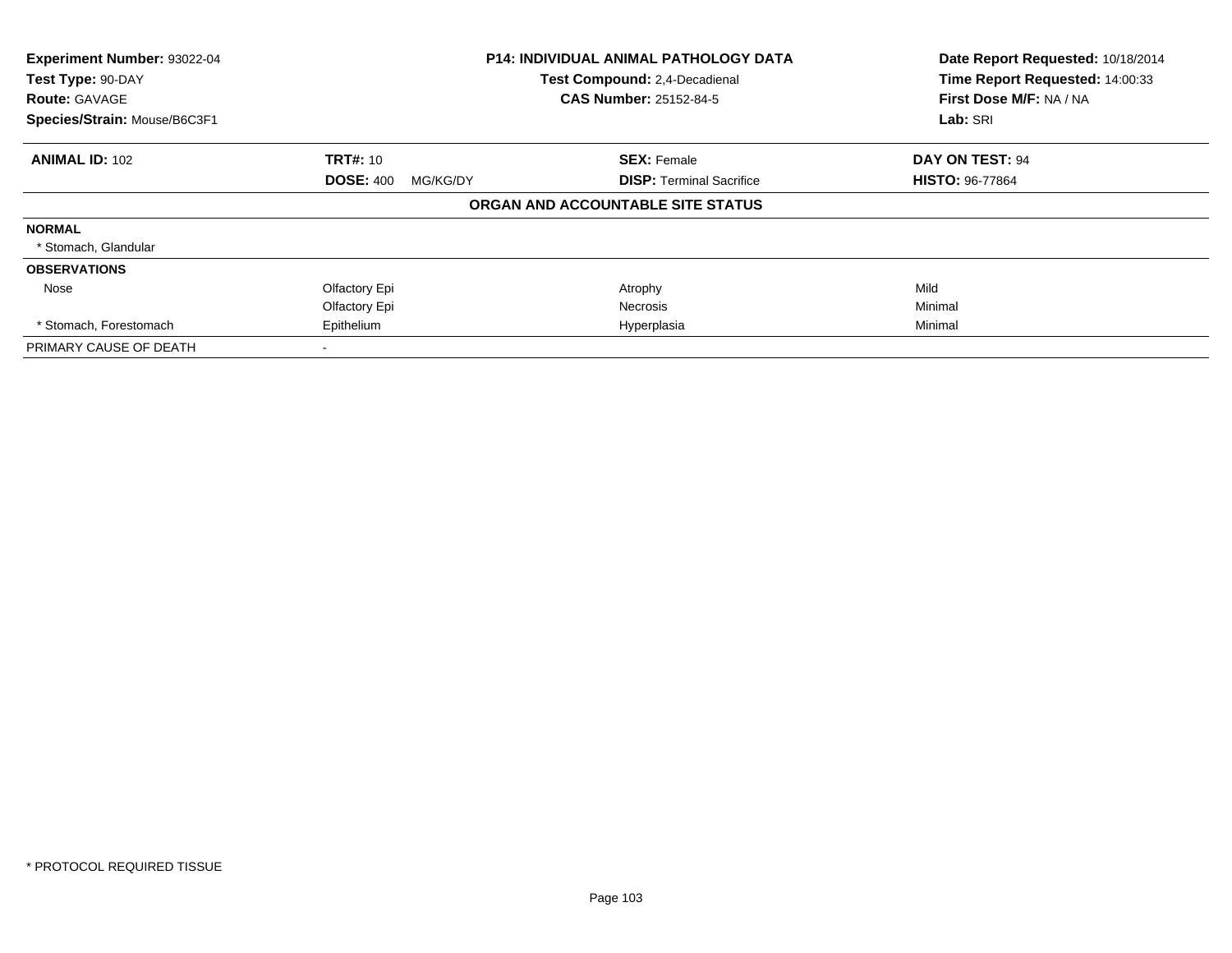| <b>Experiment Number: 93022-04</b> | <b>P14: INDIVIDUAL ANIMAL PATHOLOGY DATA</b><br>Test Compound: 2,4-Decadienal<br><b>CAS Number: 25152-84-5</b> |                                   | Date Report Requested: 10/18/2014 |
|------------------------------------|----------------------------------------------------------------------------------------------------------------|-----------------------------------|-----------------------------------|
| Test Type: 90-DAY                  |                                                                                                                |                                   | Time Report Requested: 14:00:33   |
| <b>Route: GAVAGE</b>               |                                                                                                                |                                   | First Dose M/F: NA / NA           |
| Species/Strain: Mouse/B6C3F1       |                                                                                                                |                                   | Lab: SRI                          |
| <b>ANIMAL ID: 103</b>              | <b>TRT#: 10</b>                                                                                                | <b>SEX: Female</b>                | DAY ON TEST: 94                   |
|                                    | <b>DOSE: 400</b><br>MG/KG/DY                                                                                   | <b>DISP: Terminal Sacrifice</b>   | <b>HISTO: 96-77865</b>            |
|                                    |                                                                                                                | ORGAN AND ACCOUNTABLE SITE STATUS |                                   |
| <b>NORMAL</b>                      |                                                                                                                |                                   |                                   |
| Nose                               | * Stomach, Glandular<br>* Stomach, Forestomach                                                                 |                                   |                                   |
| PRIMARY CAUSE OF DEATH             |                                                                                                                |                                   |                                   |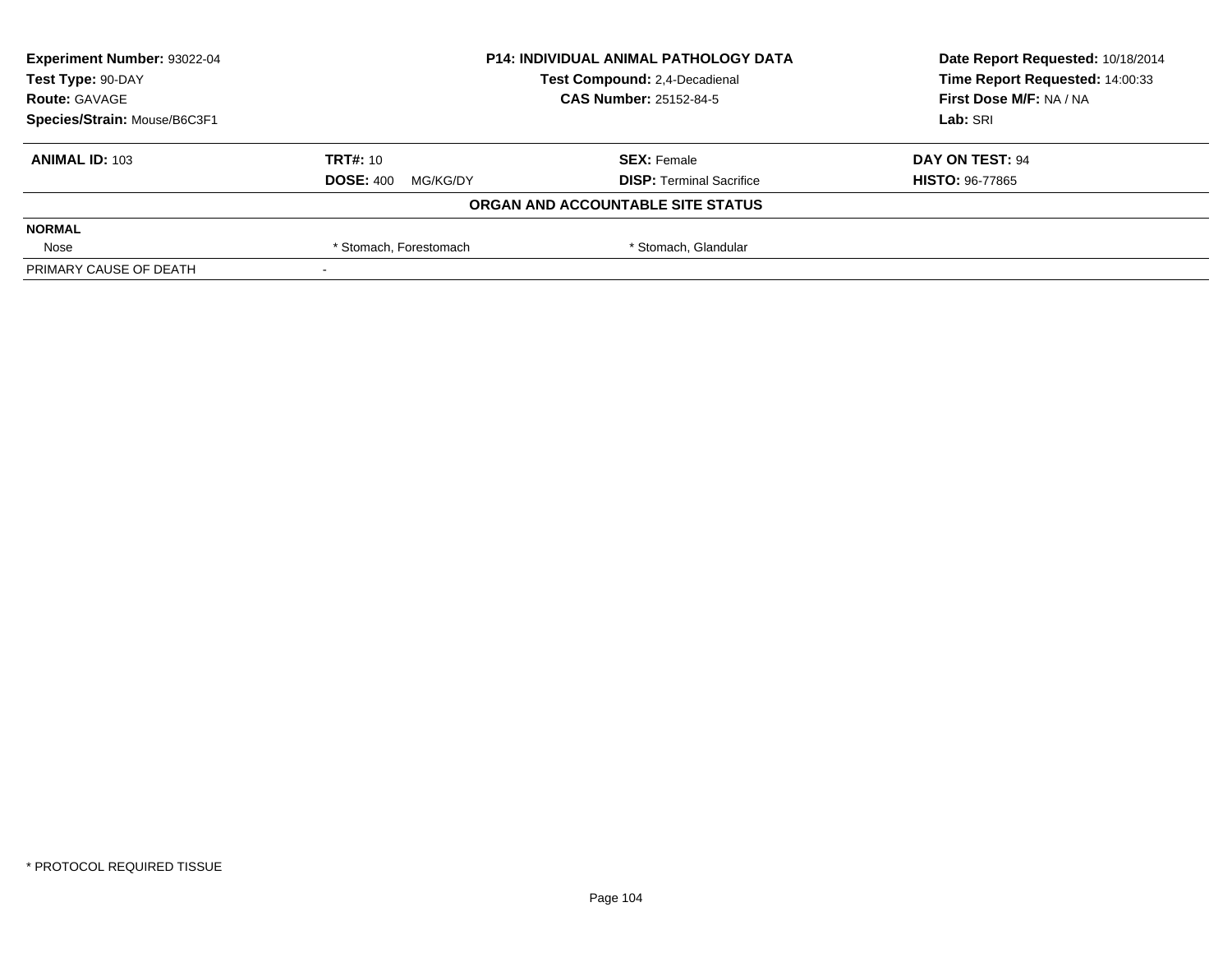| <b>Experiment Number: 93022-04</b> | <b>P14: INDIVIDUAL ANIMAL PATHOLOGY DATA</b><br>Test Compound: 2,4-Decadienal<br><b>CAS Number: 25152-84-5</b> |                                   | Date Report Requested: 10/18/2014 |
|------------------------------------|----------------------------------------------------------------------------------------------------------------|-----------------------------------|-----------------------------------|
| Test Type: 90-DAY                  |                                                                                                                |                                   | Time Report Requested: 14:00:33   |
| <b>Route: GAVAGE</b>               |                                                                                                                |                                   | First Dose M/F: NA / NA           |
| Species/Strain: Mouse/B6C3F1       |                                                                                                                |                                   | Lab: SRI                          |
| <b>ANIMAL ID: 104</b>              | <b>TRT#: 10</b>                                                                                                | <b>SEX: Female</b>                | DAY ON TEST: 94                   |
|                                    | <b>DOSE: 400</b><br>MG/KG/DY                                                                                   | <b>DISP: Terminal Sacrifice</b>   | <b>HISTO: 96-77866</b>            |
|                                    |                                                                                                                | ORGAN AND ACCOUNTABLE SITE STATUS |                                   |
| <b>NORMAL</b>                      |                                                                                                                |                                   |                                   |
| Nose                               | * Stomach, Glandular<br>* Stomach, Forestomach                                                                 |                                   |                                   |
| PRIMARY CAUSE OF DEATH             |                                                                                                                |                                   |                                   |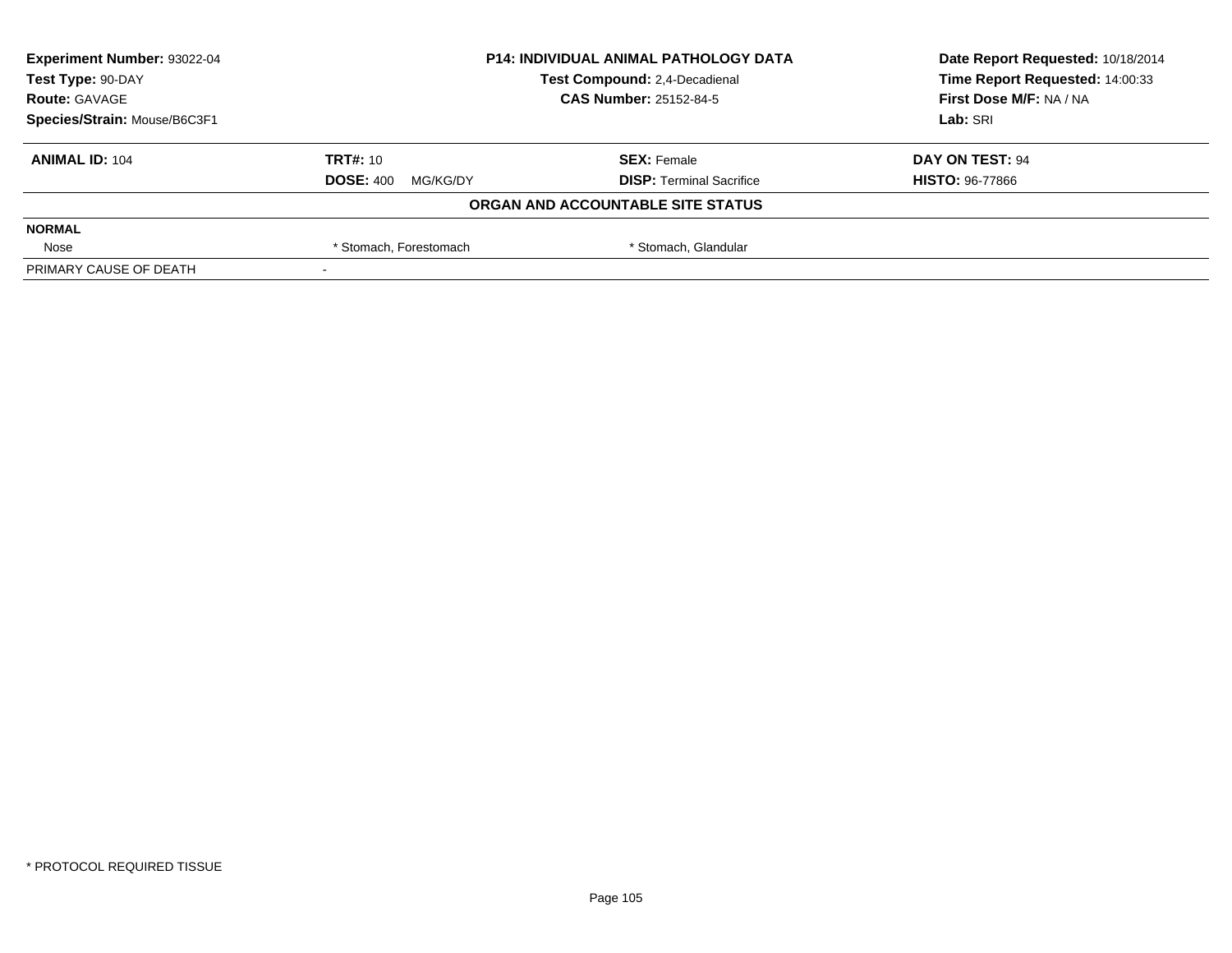| Experiment Number: 93022-04  | <b>P14: INDIVIDUAL ANIMAL PATHOLOGY DATA</b><br><b>Test Compound: 2.4-Decadienal</b> |                                   | Date Report Requested: 10/18/2014 |
|------------------------------|--------------------------------------------------------------------------------------|-----------------------------------|-----------------------------------|
| Test Type: 90-DAY            |                                                                                      |                                   | Time Report Requested: 14:00:33   |
| <b>Route: GAVAGE</b>         |                                                                                      | <b>CAS Number: 25152-84-5</b>     | First Dose M/F: NA / NA           |
| Species/Strain: Mouse/B6C3F1 |                                                                                      |                                   |                                   |
| <b>ANIMAL ID: 105</b>        | <b>TRT#: 10</b>                                                                      | <b>SEX: Female</b>                | DAY ON TEST: 94                   |
|                              | <b>DOSE: 400</b><br>MG/KG/DY                                                         | <b>DISP:</b> Terminal Sacrifice   | <b>HISTO: 96-77867</b>            |
|                              |                                                                                      | ORGAN AND ACCOUNTABLE SITE STATUS |                                   |
| <b>NORMAL</b>                |                                                                                      |                                   |                                   |
| * Stomach, Forestomach       | * Stomach, Glandular                                                                 |                                   |                                   |
| <b>OBSERVATIONS</b>          |                                                                                      |                                   |                                   |
| Nose                         | Olfactory Epi                                                                        | Necrosis                          | Minimal                           |
| PRIMARY CAUSE OF DEATH       |                                                                                      |                                   |                                   |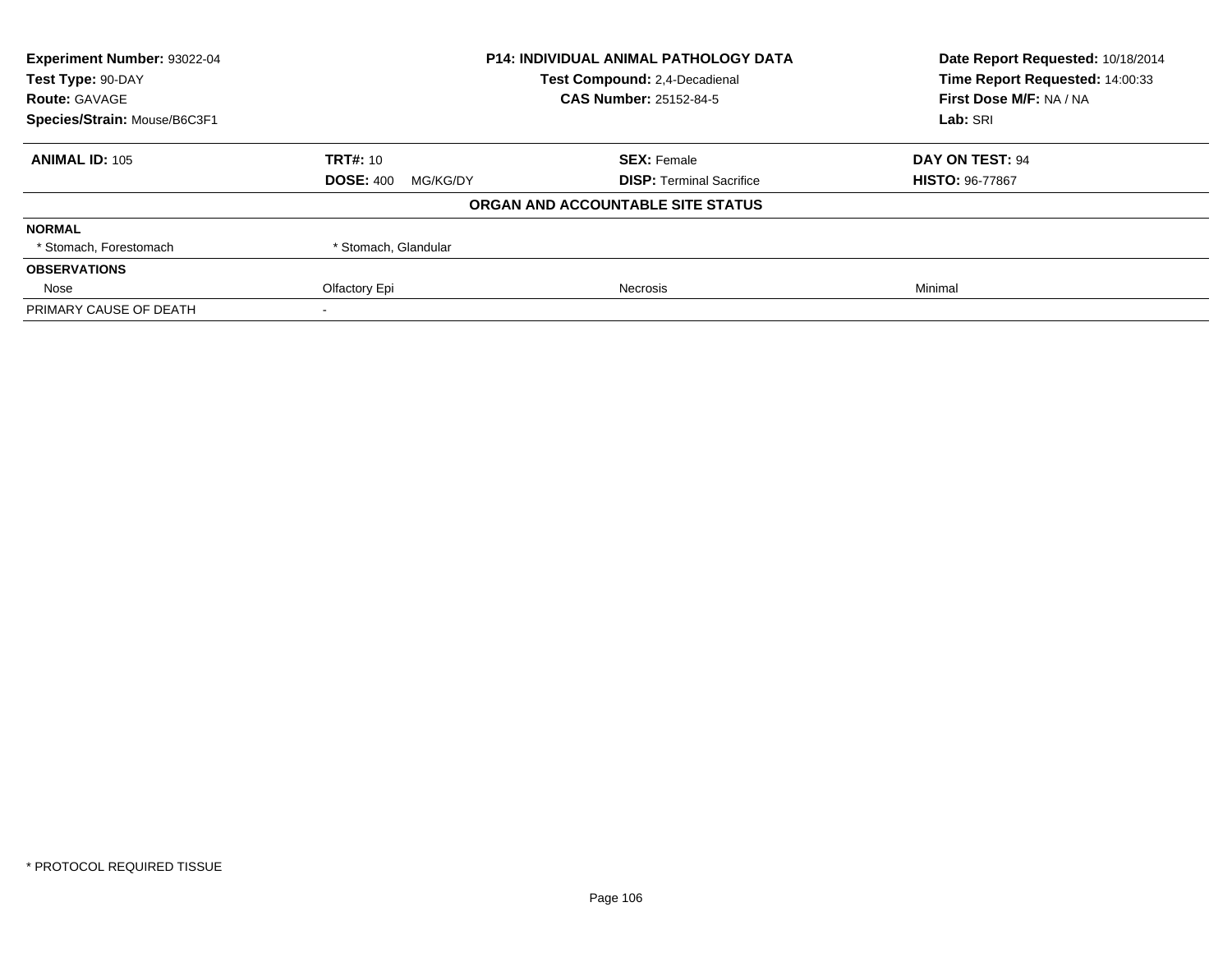| <b>Experiment Number: 93022-04</b> | <b>P14: INDIVIDUAL ANIMAL PATHOLOGY DATA</b><br>Test Compound: 2,4-Decadienal<br><b>CAS Number: 25152-84-5</b> |                                   | Date Report Requested: 10/18/2014 |
|------------------------------------|----------------------------------------------------------------------------------------------------------------|-----------------------------------|-----------------------------------|
| Test Type: 90-DAY                  |                                                                                                                |                                   | Time Report Requested: 14:00:33   |
| <b>Route: GAVAGE</b>               |                                                                                                                |                                   | First Dose M/F: NA / NA           |
| Species/Strain: Mouse/B6C3F1       |                                                                                                                |                                   | Lab: SRI                          |
| <b>ANIMAL ID: 106</b>              | <b>TRT#: 10</b>                                                                                                | <b>SEX: Female</b>                | DAY ON TEST: 94                   |
|                                    | <b>DOSE: 400</b><br>MG/KG/DY                                                                                   | <b>DISP: Terminal Sacrifice</b>   | <b>HISTO: 96-77868</b>            |
|                                    |                                                                                                                | ORGAN AND ACCOUNTABLE SITE STATUS |                                   |
| <b>NORMAL</b>                      |                                                                                                                |                                   |                                   |
| Nose                               | * Stomach, Glandular<br>* Stomach, Forestomach                                                                 |                                   |                                   |
| PRIMARY CAUSE OF DEATH             |                                                                                                                |                                   |                                   |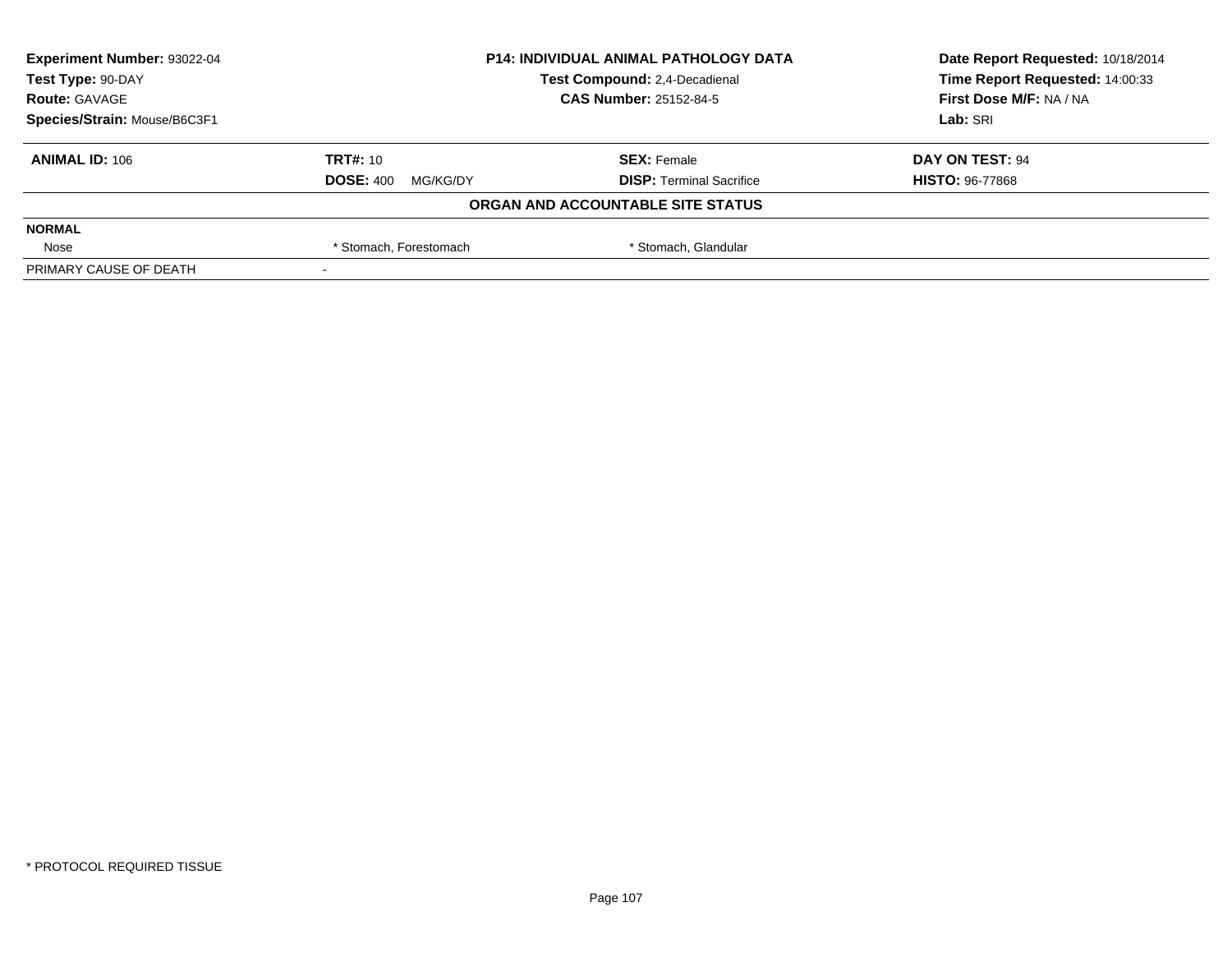| Experiment Number: 93022-04  | <b>P14: INDIVIDUAL ANIMAL PATHOLOGY DATA</b><br><b>Test Compound: 2.4-Decadienal</b> |                                   | Date Report Requested: 10/18/2014 |
|------------------------------|--------------------------------------------------------------------------------------|-----------------------------------|-----------------------------------|
| Test Type: 90-DAY            |                                                                                      |                                   | Time Report Requested: 14:00:33   |
| <b>Route: GAVAGE</b>         |                                                                                      | <b>CAS Number: 25152-84-5</b>     | First Dose M/F: NA / NA           |
| Species/Strain: Mouse/B6C3F1 |                                                                                      |                                   |                                   |
| <b>ANIMAL ID: 107</b>        | <b>TRT#: 10</b>                                                                      | <b>SEX: Female</b>                | DAY ON TEST: 94                   |
|                              | <b>DOSE: 400</b><br>MG/KG/DY                                                         | <b>DISP:</b> Terminal Sacrifice   | <b>HISTO: 96-77869</b>            |
|                              |                                                                                      | ORGAN AND ACCOUNTABLE SITE STATUS |                                   |
| <b>NORMAL</b>                |                                                                                      |                                   |                                   |
| * Stomach, Forestomach       | * Stomach, Glandular                                                                 |                                   |                                   |
| <b>OBSERVATIONS</b>          |                                                                                      |                                   |                                   |
| Nose                         | Olfactory Epi                                                                        | Necrosis                          | Minimal                           |
| PRIMARY CAUSE OF DEATH       |                                                                                      |                                   |                                   |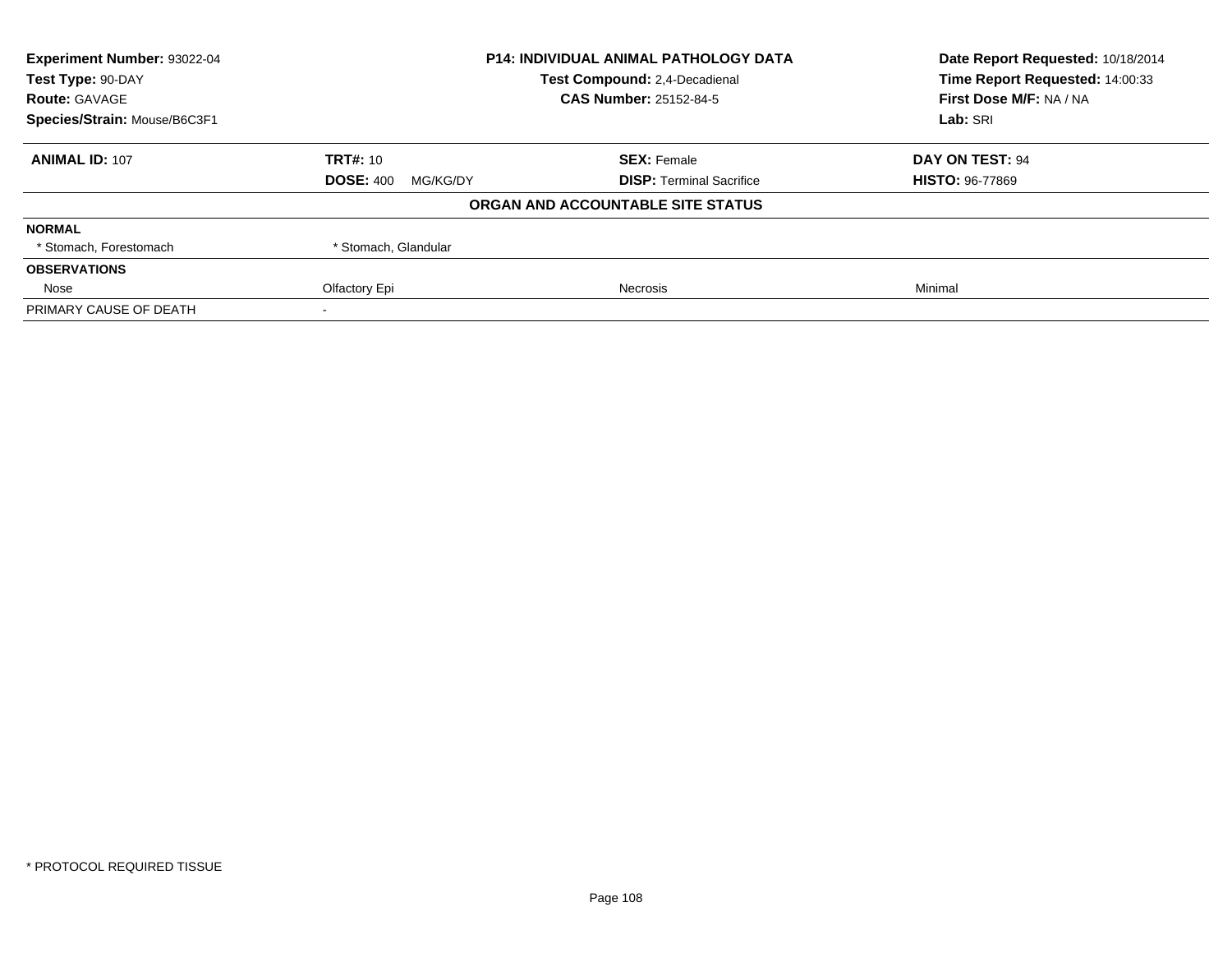| <b>Experiment Number: 93022-04</b><br><b>P14: INDIVIDUAL ANIMAL PATHOLOGY DATA</b> |                               | Date Report Requested: 10/18/2014 |                                 |
|------------------------------------------------------------------------------------|-------------------------------|-----------------------------------|---------------------------------|
| Test Type: 90-DAY                                                                  | Test Compound: 2,4-Decadienal |                                   | Time Report Requested: 14:00:33 |
| <b>Route: GAVAGE</b>                                                               |                               | <b>CAS Number: 25152-84-5</b>     | First Dose M/F: NA / NA         |
| Species/Strain: Mouse/B6C3F1                                                       |                               |                                   | Lab: SRI                        |
| <b>ANIMAL ID: 108</b>                                                              | <b>TRT#: 10</b>               | <b>SEX: Female</b>                | DAY ON TEST: 94                 |
|                                                                                    | <b>DOSE: 400</b><br>MG/KG/DY  | <b>DISP: Terminal Sacrifice</b>   | <b>HISTO: 96-77870</b>          |
|                                                                                    |                               | ORGAN AND ACCOUNTABLE SITE STATUS |                                 |
| <b>NORMAL</b>                                                                      |                               |                                   |                                 |
| Nose                                                                               | * Stomach, Forestomach        | * Stomach, Glandular              |                                 |
| PRIMARY CAUSE OF DEATH                                                             |                               |                                   |                                 |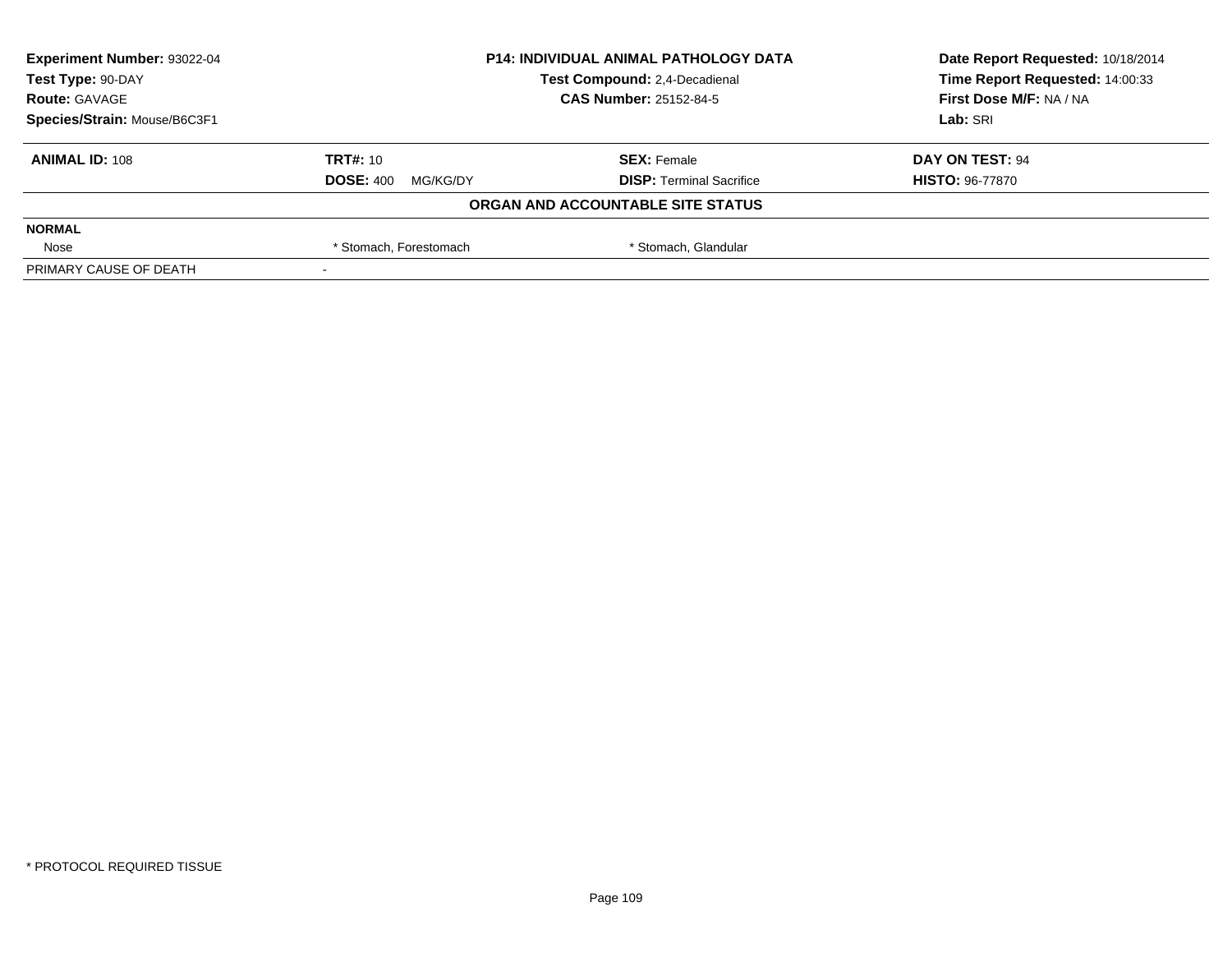| Experiment Number: 93022-04                        |                              | <b>P14: INDIVIDUAL ANIMAL PATHOLOGY DATA</b> | Date Report Requested: 10/18/2014 |  |
|----------------------------------------------------|------------------------------|----------------------------------------------|-----------------------------------|--|
| Test Compound: 2,4-Decadienal<br>Test Type: 90-DAY |                              | Time Report Requested: 14:00:33              |                                   |  |
| <b>Route: GAVAGE</b>                               |                              | <b>CAS Number: 25152-84-5</b>                | First Dose M/F: NA / NA           |  |
| Species/Strain: Mouse/B6C3F1                       |                              |                                              | Lab: SRI                          |  |
| <b>ANIMAL ID: 109</b>                              | <b>TRT#: 10</b>              | <b>SEX: Female</b>                           | DAY ON TEST: 94                   |  |
|                                                    | <b>DOSE: 400</b><br>MG/KG/DY | <b>DISP:</b> Terminal Sacrifice              | <b>HISTO: 96-77871</b>            |  |
|                                                    |                              | ORGAN AND ACCOUNTABLE SITE STATUS            |                                   |  |
| <b>NORMAL</b>                                      |                              |                                              |                                   |  |
| * Stomach, Forestomach                             | * Stomach, Glandular         |                                              |                                   |  |
| <b>OBSERVATIONS</b>                                |                              |                                              |                                   |  |
| Nose                                               | Olfactory Epi                | Necrosis                                     | Mild                              |  |
| PRIMARY CAUSE OF DEATH                             |                              |                                              |                                   |  |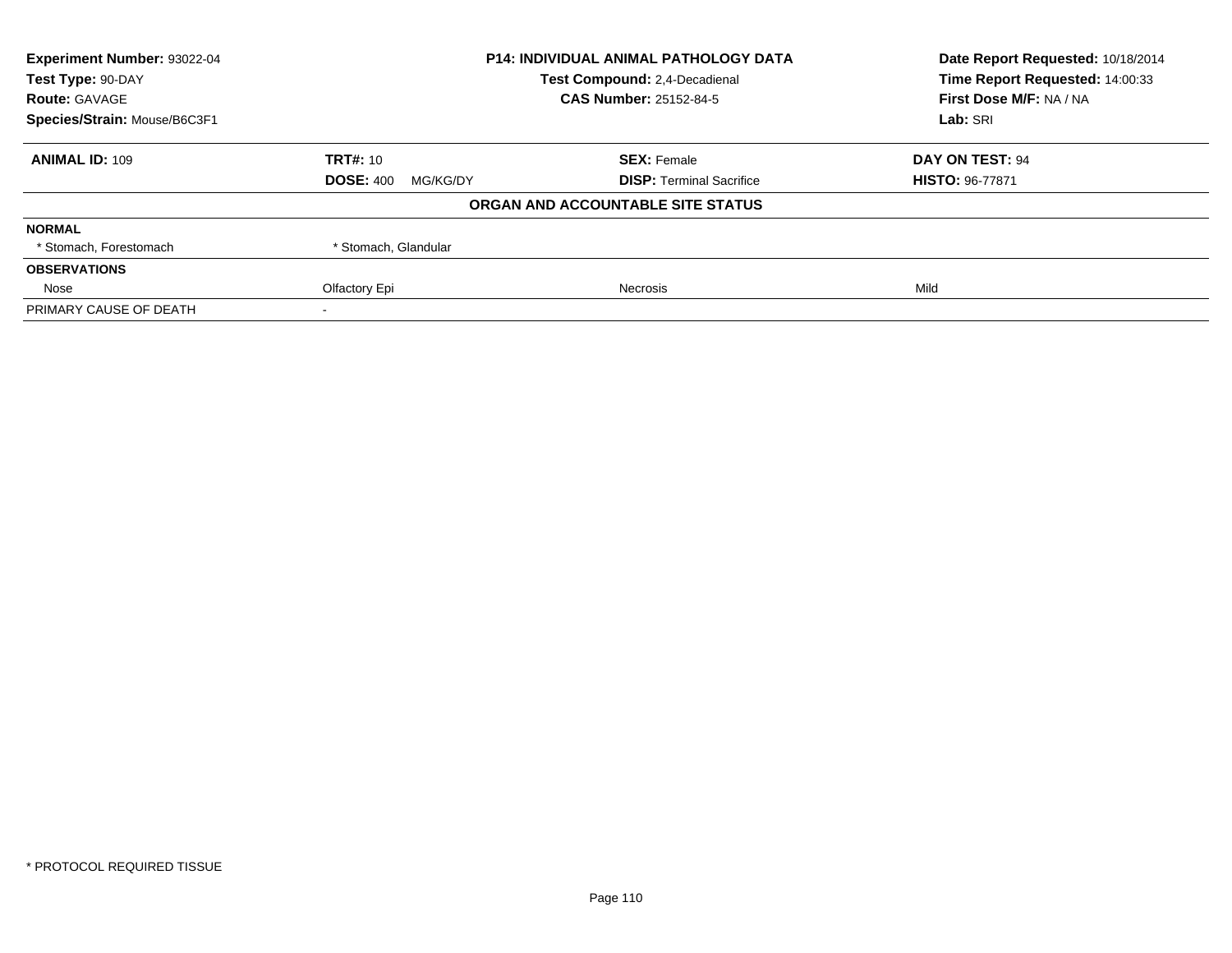| Experiment Number: 93022-04  |                               | <b>P14: INDIVIDUAL ANIMAL PATHOLOGY DATA</b> | Date Report Requested: 10/18/2014<br>Time Report Requested: 14:00:33 |  |
|------------------------------|-------------------------------|----------------------------------------------|----------------------------------------------------------------------|--|
| Test Type: 90-DAY            | Test Compound: 2,4-Decadienal |                                              |                                                                      |  |
| <b>Route: GAVAGE</b>         |                               | <b>CAS Number: 25152-84-5</b>                | First Dose M/F: NA / NA                                              |  |
| Species/Strain: Mouse/B6C3F1 |                               |                                              | Lab: SRI                                                             |  |
| <b>ANIMAL ID: 110</b>        | <b>TRT#: 10</b>               | <b>SEX: Female</b>                           | DAY ON TEST: 94                                                      |  |
|                              | <b>DOSE: 400</b><br>MG/KG/DY  | <b>DISP:</b> Terminal Sacrifice              | <b>HISTO: 96-77872</b>                                               |  |
|                              |                               | ORGAN AND ACCOUNTABLE SITE STATUS            |                                                                      |  |
| <b>NORMAL</b>                |                               |                                              |                                                                      |  |
| * Stomach, Forestomach       | * Stomach, Glandular          |                                              |                                                                      |  |
| <b>OBSERVATIONS</b>          |                               |                                              |                                                                      |  |
| Nose                         | Olfactory Epi                 | Atrophy                                      | Moderate                                                             |  |
|                              | Olfactory Epi                 | Necrosis                                     | Mild                                                                 |  |
| PRIMARY CAUSE OF DEATH       |                               |                                              |                                                                      |  |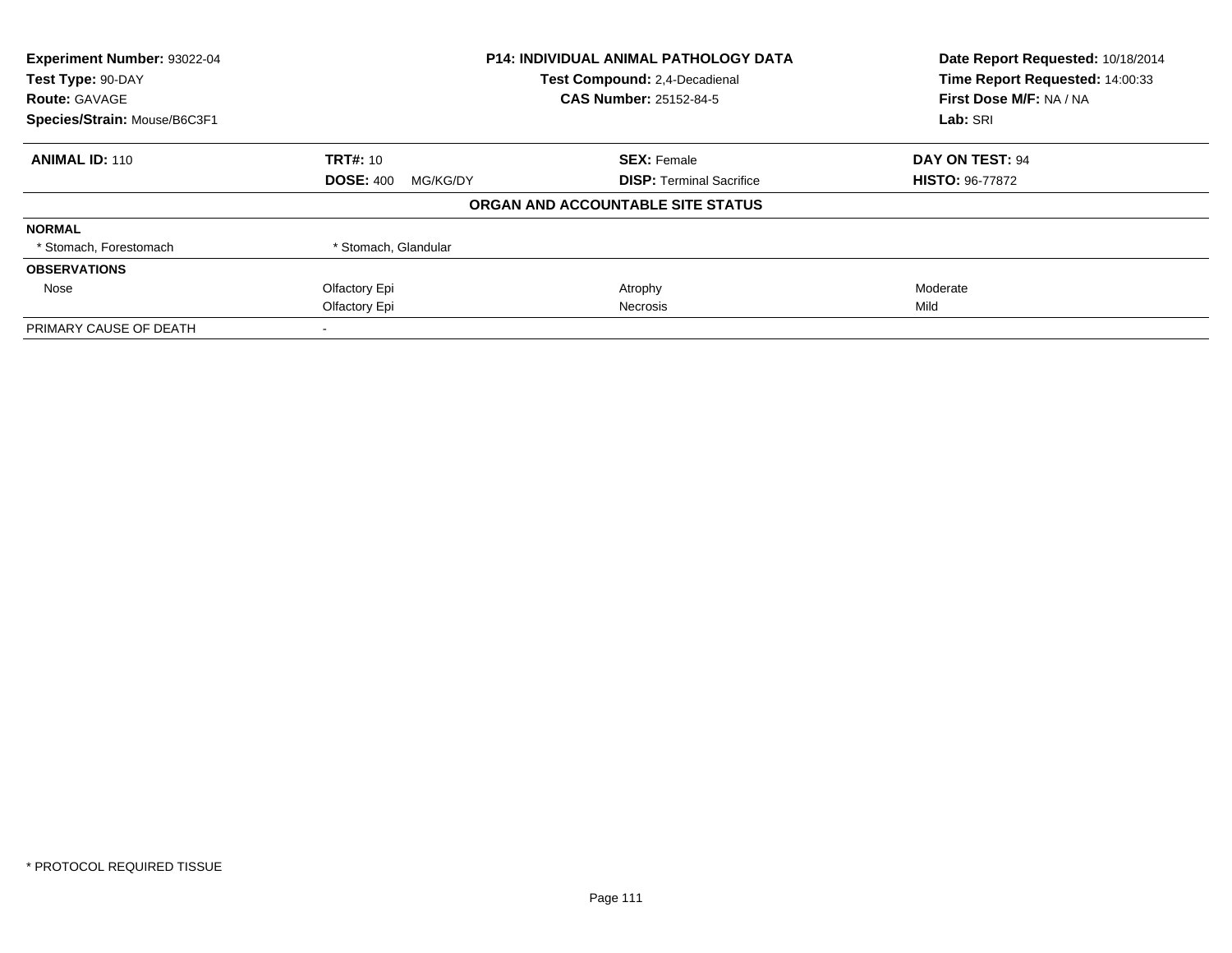| Experiment Number: 93022-04  |                              | <b>P14: INDIVIDUAL ANIMAL PATHOLOGY DATA</b> | Date Report Requested: 10/18/2014 |
|------------------------------|------------------------------|----------------------------------------------|-----------------------------------|
| Test Type: 90-DAY            |                              | Test Compound: 2,4-Decadienal                | Time Report Requested: 14:00:33   |
| <b>Route: GAVAGE</b>         |                              | <b>CAS Number: 25152-84-5</b>                | First Dose M/F: NA / NA           |
| Species/Strain: Mouse/B6C3F1 |                              |                                              | Lab: SRI                          |
| <b>ANIMAL ID: 111</b>        | <b>TRT#: 12</b>              | <b>SEX: Female</b>                           | DAY ON TEST: 10                   |
|                              | <b>DOSE: 800</b><br>MG/KG/DY | <b>DISP: Dosing Accident</b>                 | HISTO: 96-76251                   |
|                              |                              | ORGAN AND ACCOUNTABLE SITE STATUS            |                                   |
| <b>NORMAL</b>                |                              |                                              |                                   |
| * Adrenal Cortex             | * Adrenal Medulla            | * Blood Vessel                               | * Bone Marrow                     |
| * Brain                      | * Clitoral Gland             | * Heart                                      | * Intestine Large, Colon          |
| * Kidney                     | * Lymph Node, Mandibular     | * Lymph Node, Mesenteric                     | * Mammary Gland                   |
| * Nose                       | * Ovary                      | * Pancreas                                   | * Pituitary Gland                 |
| * Salivary Glands            | * Skin                       | * Spleen                                     | * Stomach, Glandular              |
| * Thymus                     | * Trachea                    | * Urinary Bladder                            | * Uterus                          |
| <b>MISSING</b>               |                              |                                              |                                   |
| * Gallbladder                | * Intestine Large, Cecum     | * Intestine Large, Rectum                    | * Intestine Small, Duodenum       |
| * Intestine Small, Ileum     | * Intestine Small, Jejunum   | * Parathyroid Gland                          | * Thyroid Gland                   |
| <b>OBSERVATIONS</b>          |                              |                                              |                                   |
| * Bone                       | Femur                        | Fibrous Osteodystrophy                       | Mild                              |
| * Esophagus                  |                              | Inflammation                                 | Acute, Moderate                   |
|                              |                              | Perforation                                  | Moderate                          |
| [ Perforation TGLS = 2-21 ]  |                              |                                              |                                   |
| * Liver                      |                              | Necrosis                                     | Focal, Minimal                    |
| * Lung                       |                              | Inflammation                                 | Acute, Mild                       |
| * Stomach, Forestomach       |                              | Hyperkeratosis                               | Moderate                          |
|                              | Epithelium                   | Hyperplasia                                  | Moderate                          |
|                              |                              | Inflammation                                 | Acute, Mild                       |
| PRIMARY CAUSE OF DEATH       |                              |                                              |                                   |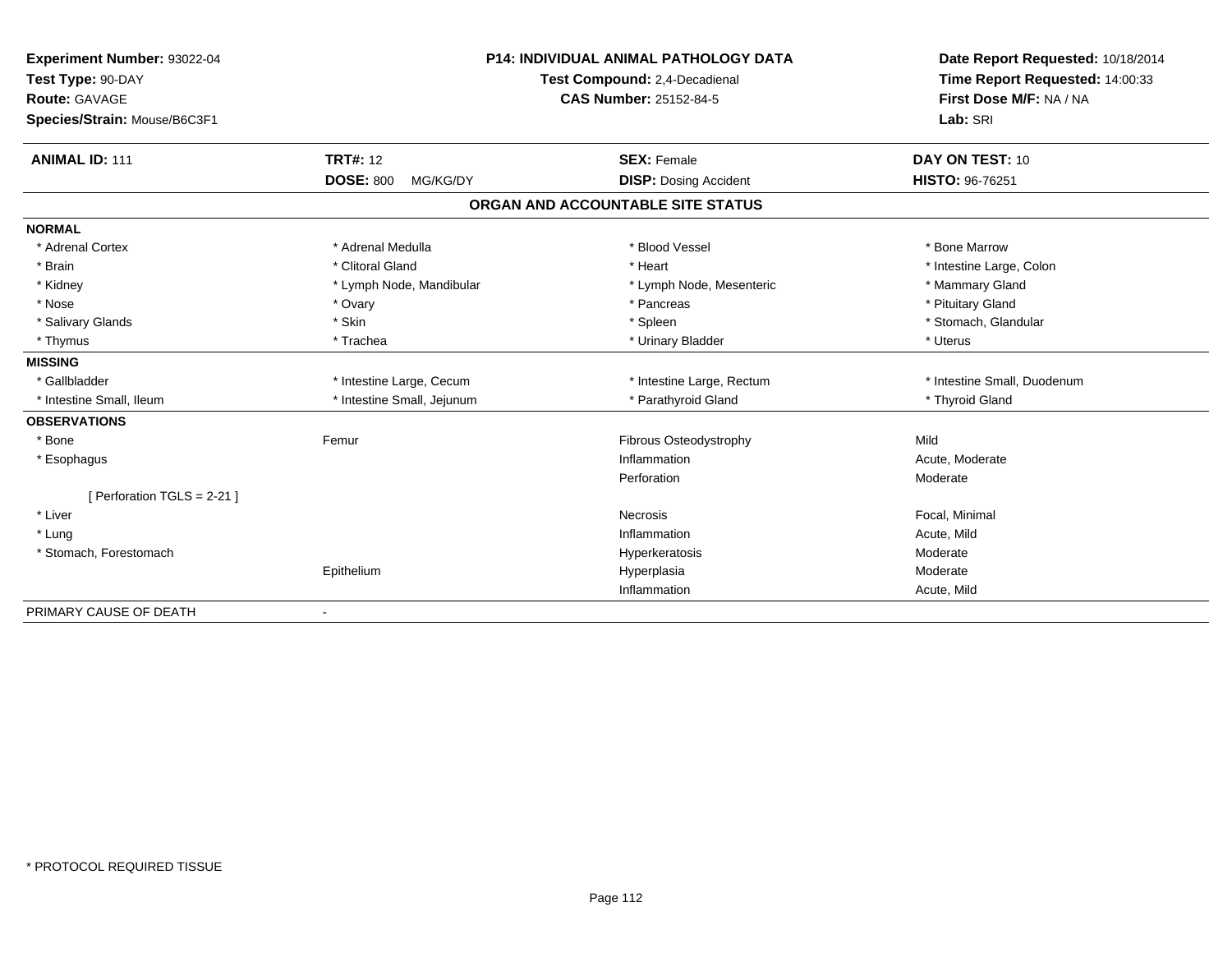| <b>Experiment Number: 93022-04</b><br>Test Type: 90-DAY<br><b>Route: GAVAGE</b> | <b>P14: INDIVIDUAL ANIMAL PATHOLOGY DATA</b><br>Test Compound: 2,4-Decadienal<br><b>CAS Number: 25152-84-5</b> |                                   | Date Report Requested: 10/18/2014<br>Time Report Requested: 14:00:33<br>First Dose M/F: NA / NA |
|---------------------------------------------------------------------------------|----------------------------------------------------------------------------------------------------------------|-----------------------------------|-------------------------------------------------------------------------------------------------|
| Species/Strain: Mouse/B6C3F1                                                    |                                                                                                                |                                   | Lab: SRI                                                                                        |
| <b>ANIMAL ID: 112</b>                                                           | <b>TRT#:</b> 12                                                                                                | <b>SEX: Female</b>                | DAY ON TEST: 94                                                                                 |
|                                                                                 | <b>DOSE: 800</b><br>MG/KG/DY                                                                                   | <b>DISP:</b> Terminal Sacrifice   | <b>HISTO: 96-77873</b>                                                                          |
|                                                                                 |                                                                                                                | ORGAN AND ACCOUNTABLE SITE STATUS |                                                                                                 |
| <b>NORMAL</b>                                                                   |                                                                                                                |                                   |                                                                                                 |
| * Adrenal Cortex                                                                | * Adrenal Medulla                                                                                              | * Blood Vessel                    | * Bone                                                                                          |
| * Bone Marrow                                                                   | * Brain                                                                                                        | * Clitoral Gland                  | * Esophagus                                                                                     |
| * Gallbladder                                                                   | * Heart                                                                                                        | * Intestine Large, Cecum          | * Intestine Large, Colon                                                                        |
| * Intestine Large, Rectum                                                       | * Intestine Small, Duodenum                                                                                    | * Intestine Small, Ileum          | * Intestine Small, Jejunum                                                                      |
| * Kidney                                                                        | * Liver                                                                                                        | * Lung                            | * Lymph Node, Mandibular                                                                        |
| * Lymph Node, Mesenteric                                                        | * Mammary Gland                                                                                                | * Nose                            | * Ovary                                                                                         |
| * Pancreas                                                                      | * Parathyroid Gland                                                                                            | * Pituitary Gland                 | * Salivary Glands                                                                               |
| * Skin                                                                          | * Spleen                                                                                                       | * Stomach, Forestomach            | * Stomach, Glandular                                                                            |
| * Thymus                                                                        | * Thyroid Gland                                                                                                | * Trachea                         | * Urinary Bladder                                                                               |
| * Uterus                                                                        |                                                                                                                |                                   |                                                                                                 |
| PRIMARY CAUSE OF DEATH                                                          |                                                                                                                |                                   |                                                                                                 |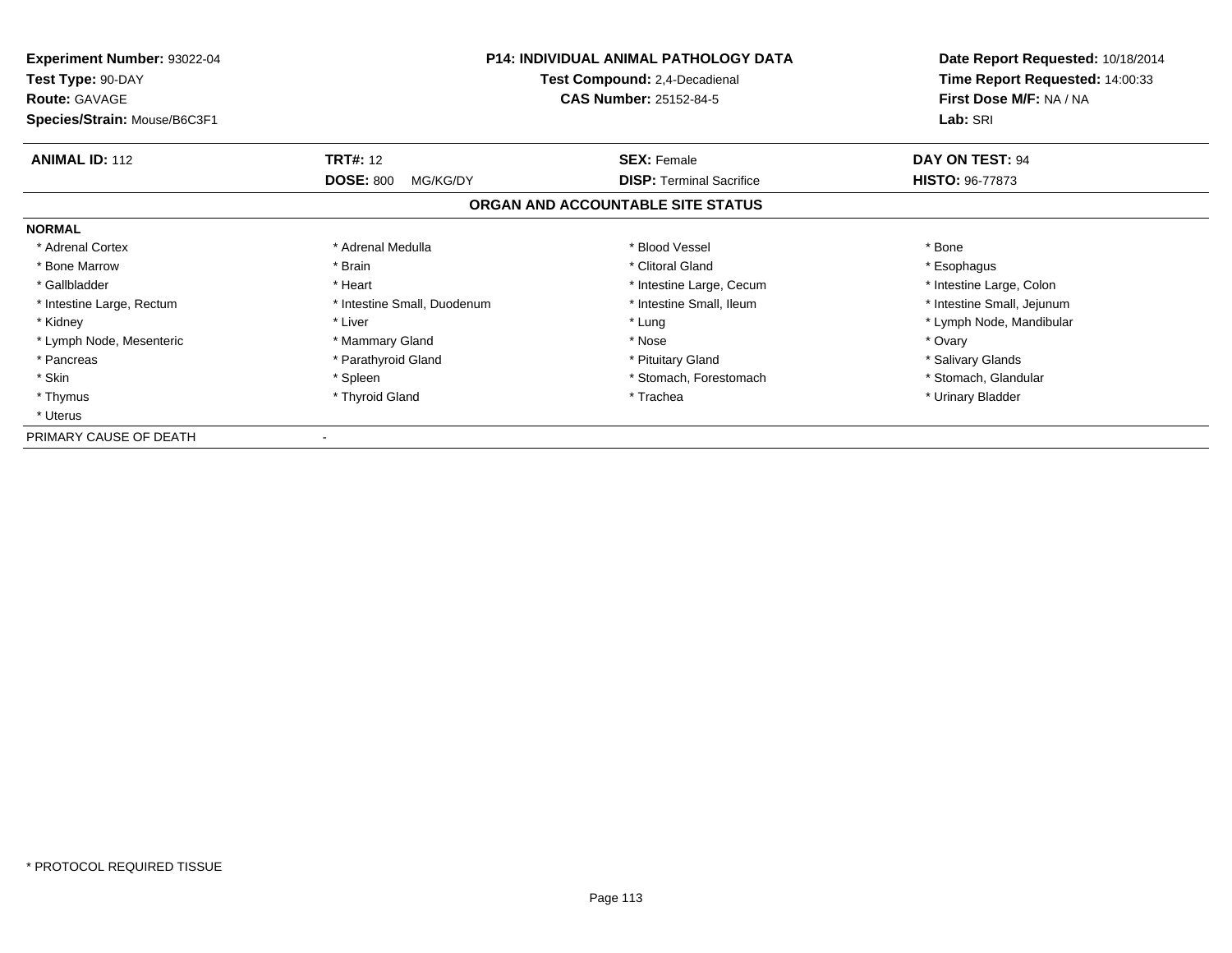| Experiment Number: 93022-04<br>Test Type: 90-DAY<br><b>Route: GAVAGE</b><br>Species/Strain: Mouse/B6C3F1 | <b>P14: INDIVIDUAL ANIMAL PATHOLOGY DATA</b><br>Test Compound: 2,4-Decadienal<br><b>CAS Number: 25152-84-5</b> |                                   | Date Report Requested: 10/18/2014<br>Time Report Requested: 14:00:33<br>First Dose M/F: NA / NA<br>Lab: SRI |  |
|----------------------------------------------------------------------------------------------------------|----------------------------------------------------------------------------------------------------------------|-----------------------------------|-------------------------------------------------------------------------------------------------------------|--|
| <b>ANIMAL ID: 113</b>                                                                                    | <b>TRT#: 12</b>                                                                                                | <b>SEX: Female</b>                | DAY ON TEST: 94                                                                                             |  |
|                                                                                                          | <b>DOSE: 800</b><br>MG/KG/DY                                                                                   | <b>DISP: Terminal Sacrifice</b>   | <b>HISTO: 96-77874</b>                                                                                      |  |
|                                                                                                          |                                                                                                                | ORGAN AND ACCOUNTABLE SITE STATUS |                                                                                                             |  |
| <b>NORMAL</b>                                                                                            |                                                                                                                |                                   |                                                                                                             |  |
| * Adrenal Cortex                                                                                         | * Adrenal Medulla                                                                                              | * Blood Vessel                    | * Bone                                                                                                      |  |
| * Bone Marrow                                                                                            | * Brain                                                                                                        | * Clitoral Gland                  | * Gallbladder                                                                                               |  |
| * Heart                                                                                                  | * Intestine Large, Cecum                                                                                       | * Intestine Large, Colon          | * Intestine Large, Rectum                                                                                   |  |
| * Intestine Small, Duodenum                                                                              | * Intestine Small, Ileum                                                                                       | * Intestine Small, Jejunum        | * Kidney                                                                                                    |  |
| * Liver                                                                                                  | * Lung                                                                                                         | * Lymph Node, Mandibular          | * Lymph Node, Mesenteric                                                                                    |  |
| * Mammary Gland                                                                                          | * Pancreas                                                                                                     | * Parathyroid Gland               | * Pituitary Gland                                                                                           |  |
| * Salivary Glands                                                                                        | * Skin                                                                                                         | * Spleen                          | * Stomach, Forestomach                                                                                      |  |
| * Stomach, Glandular                                                                                     | * Thymus                                                                                                       | * Thyroid Gland                   | * Trachea                                                                                                   |  |
| * Urinary Bladder                                                                                        | * Uterus                                                                                                       |                                   |                                                                                                             |  |
| <b>MISSING</b>                                                                                           |                                                                                                                |                                   |                                                                                                             |  |
| * Esophagus                                                                                              | * Ovary                                                                                                        |                                   |                                                                                                             |  |
| <b>OBSERVATIONS</b>                                                                                      |                                                                                                                |                                   |                                                                                                             |  |
| * Nose                                                                                                   | Olfactory Epi                                                                                                  | Atrophy                           | Moderate                                                                                                    |  |
|                                                                                                          | <b>Sinus</b>                                                                                                   | Inflammation                      | Acute, Minimal                                                                                              |  |
|                                                                                                          | Respirat Epith, Sinus                                                                                          | Metaplasia                        | Squamous, Moderate                                                                                          |  |
|                                                                                                          | Olfactory Epi                                                                                                  | <b>Necrosis</b>                   | Moderate                                                                                                    |  |
| PRIMARY CAUSE OF DEATH                                                                                   |                                                                                                                |                                   |                                                                                                             |  |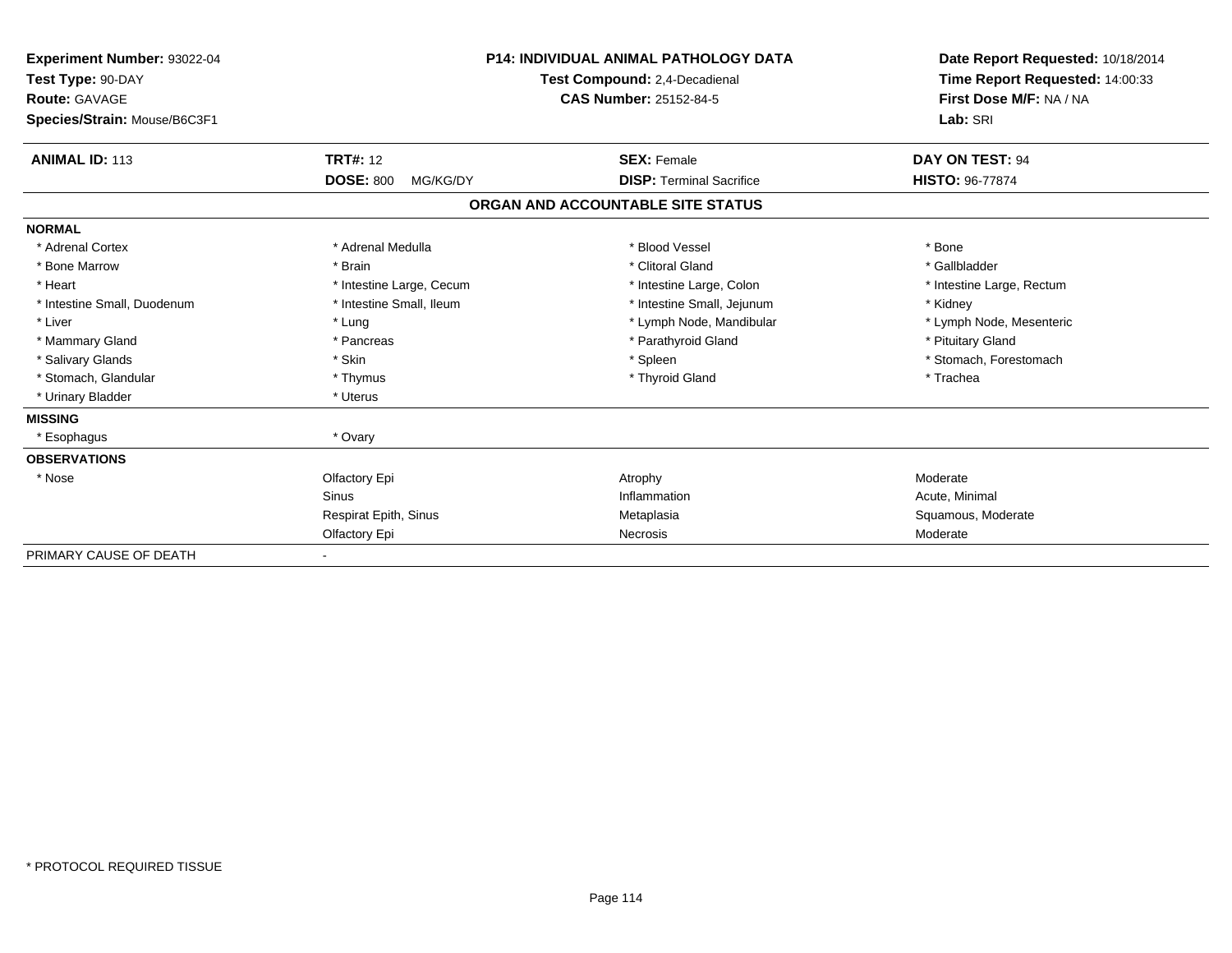| Experiment Number: 93022-04<br>Test Type: 90-DAY<br>Route: GAVAGE<br>Species/Strain: Mouse/B6C3F1 |                              | <b>P14: INDIVIDUAL ANIMAL PATHOLOGY DATA</b><br>Test Compound: 2,4-Decadienal<br><b>CAS Number: 25152-84-5</b> | Date Report Requested: 10/18/2014<br>Time Report Requested: 14:00:33<br>First Dose M/F: NA / NA<br>Lab: SRI |
|---------------------------------------------------------------------------------------------------|------------------------------|----------------------------------------------------------------------------------------------------------------|-------------------------------------------------------------------------------------------------------------|
| <b>ANIMAL ID: 114</b>                                                                             | <b>TRT#: 12</b>              | <b>SEX: Female</b>                                                                                             | DAY ON TEST: 94                                                                                             |
|                                                                                                   | <b>DOSE: 800</b><br>MG/KG/DY | <b>DISP: Terminal Sacrifice</b>                                                                                | HISTO: 96-77875                                                                                             |
|                                                                                                   |                              | ORGAN AND ACCOUNTABLE SITE STATUS                                                                              |                                                                                                             |
| <b>NORMAL</b>                                                                                     |                              |                                                                                                                |                                                                                                             |
| * Adrenal Cortex                                                                                  | * Adrenal Medulla            | * Blood Vessel                                                                                                 | * Bone                                                                                                      |
| * Bone Marrow                                                                                     | * Brain                      | * Esophagus                                                                                                    | * Gallbladder                                                                                               |
| * Heart                                                                                           | * Intestine Large, Cecum     | * Intestine Large, Colon                                                                                       | * Intestine Large, Rectum                                                                                   |
| * Intestine Small, Duodenum                                                                       | * Intestine Small, Ileum     | * Intestine Small, Jejunum                                                                                     | * Kidney                                                                                                    |
| * Liver                                                                                           | * Lung                       | * Lymph Node, Mandibular                                                                                       | * Lymph Node, Mesenteric                                                                                    |
| * Mammary Gland                                                                                   | * Nose                       | * Ovary                                                                                                        | * Pancreas                                                                                                  |
| * Parathyroid Gland                                                                               | * Pituitary Gland            | * Salivary Glands                                                                                              | * Skin                                                                                                      |
| * Spleen                                                                                          | * Thymus                     | * Thyroid Gland                                                                                                | * Trachea                                                                                                   |
| * Urinary Bladder                                                                                 | * Uterus                     |                                                                                                                |                                                                                                             |
| <b>MISSING</b>                                                                                    |                              |                                                                                                                |                                                                                                             |
| * Clitoral Gland                                                                                  |                              |                                                                                                                |                                                                                                             |
| <b>OBSERVATIONS</b>                                                                               |                              |                                                                                                                |                                                                                                             |
| * Stomach, Forestomach                                                                            | Epithelium                   | Hyperplasia                                                                                                    | Minimal                                                                                                     |
|                                                                                                   |                              | Inflammation                                                                                                   | Chronic, Minimal                                                                                            |
| * Stomach, Glandular                                                                              |                              | Inflammation                                                                                                   | Acute, Mild                                                                                                 |
|                                                                                                   |                              | Ulcer                                                                                                          | Mild                                                                                                        |
| PRIMARY CAUSE OF DEATH                                                                            |                              |                                                                                                                |                                                                                                             |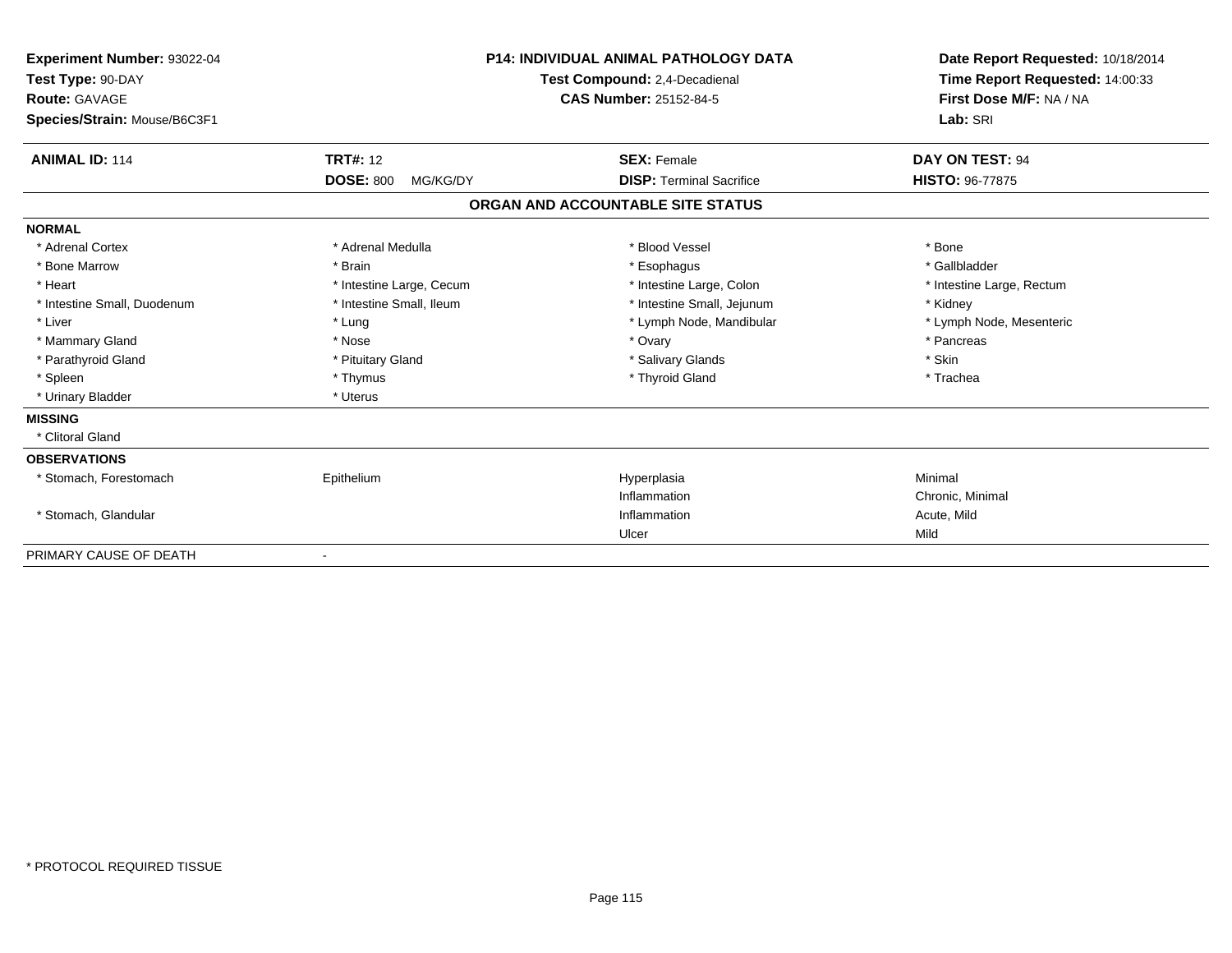| Experiment Number: 93022-04<br>Test Type: 90-DAY<br><b>Route: GAVAGE</b><br>Species/Strain: Mouse/B6C3F1 | <b>P14: INDIVIDUAL ANIMAL PATHOLOGY DATA</b><br>Test Compound: 2,4-Decadienal<br><b>CAS Number: 25152-84-5</b> |                                   | Date Report Requested: 10/18/2014<br>Time Report Requested: 14:00:33<br>First Dose M/F: NA / NA<br>Lab: SRI |
|----------------------------------------------------------------------------------------------------------|----------------------------------------------------------------------------------------------------------------|-----------------------------------|-------------------------------------------------------------------------------------------------------------|
| <b>ANIMAL ID: 115</b>                                                                                    | <b>TRT#: 12</b>                                                                                                | <b>SEX: Female</b>                | DAY ON TEST: 94                                                                                             |
|                                                                                                          | <b>DOSE: 800</b><br>MG/KG/DY                                                                                   | <b>DISP:</b> Terminal Sacrifice   | <b>HISTO: 96-77876</b>                                                                                      |
|                                                                                                          |                                                                                                                | ORGAN AND ACCOUNTABLE SITE STATUS |                                                                                                             |
| <b>NORMAL</b>                                                                                            |                                                                                                                |                                   |                                                                                                             |
| * Adrenal Cortex                                                                                         | * Adrenal Medulla                                                                                              | * Blood Vessel                    | * Bone                                                                                                      |
| * Bone Marrow                                                                                            | * Brain                                                                                                        | * Clitoral Gland                  | * Gallbladder                                                                                               |
| * Heart                                                                                                  | * Intestine Large, Cecum                                                                                       | * Intestine Large, Colon          | * Intestine Large, Rectum                                                                                   |
| * Intestine Small, Duodenum                                                                              | * Intestine Small, Ileum                                                                                       | * Intestine Small, Jejunum        | * Kidney                                                                                                    |
| * Liver                                                                                                  | * Lymph Node, Mandibular                                                                                       | * Lymph Node, Mesenteric          | * Mammary Gland                                                                                             |
| * Nose                                                                                                   | * Ovary                                                                                                        | * Pancreas                        | * Pituitary Gland                                                                                           |
| * Skin                                                                                                   | * Spleen                                                                                                       | * Stomach, Forestomach            | * Stomach, Glandular                                                                                        |
| * Thymus                                                                                                 | * Thyroid Gland                                                                                                | * Trachea                         | * Urinary Bladder                                                                                           |
| * Uterus                                                                                                 |                                                                                                                |                                   |                                                                                                             |
| <b>MISSING</b>                                                                                           |                                                                                                                |                                   |                                                                                                             |
| * Parathyroid Gland                                                                                      |                                                                                                                |                                   |                                                                                                             |
| <b>OBSERVATIONS</b>                                                                                      |                                                                                                                |                                   |                                                                                                             |
| * Esophagus                                                                                              |                                                                                                                | Inflammation                      | Chronic, Minimal                                                                                            |
| * Lung                                                                                                   | Perivascular                                                                                                   | Inflammation                      | Chronic, Minimal                                                                                            |
| * Salivary Glands                                                                                        |                                                                                                                | Inflammation                      | Suppurative, Mild                                                                                           |
| PRIMARY CAUSE OF DEATH                                                                                   | $\overline{\phantom{a}}$                                                                                       |                                   |                                                                                                             |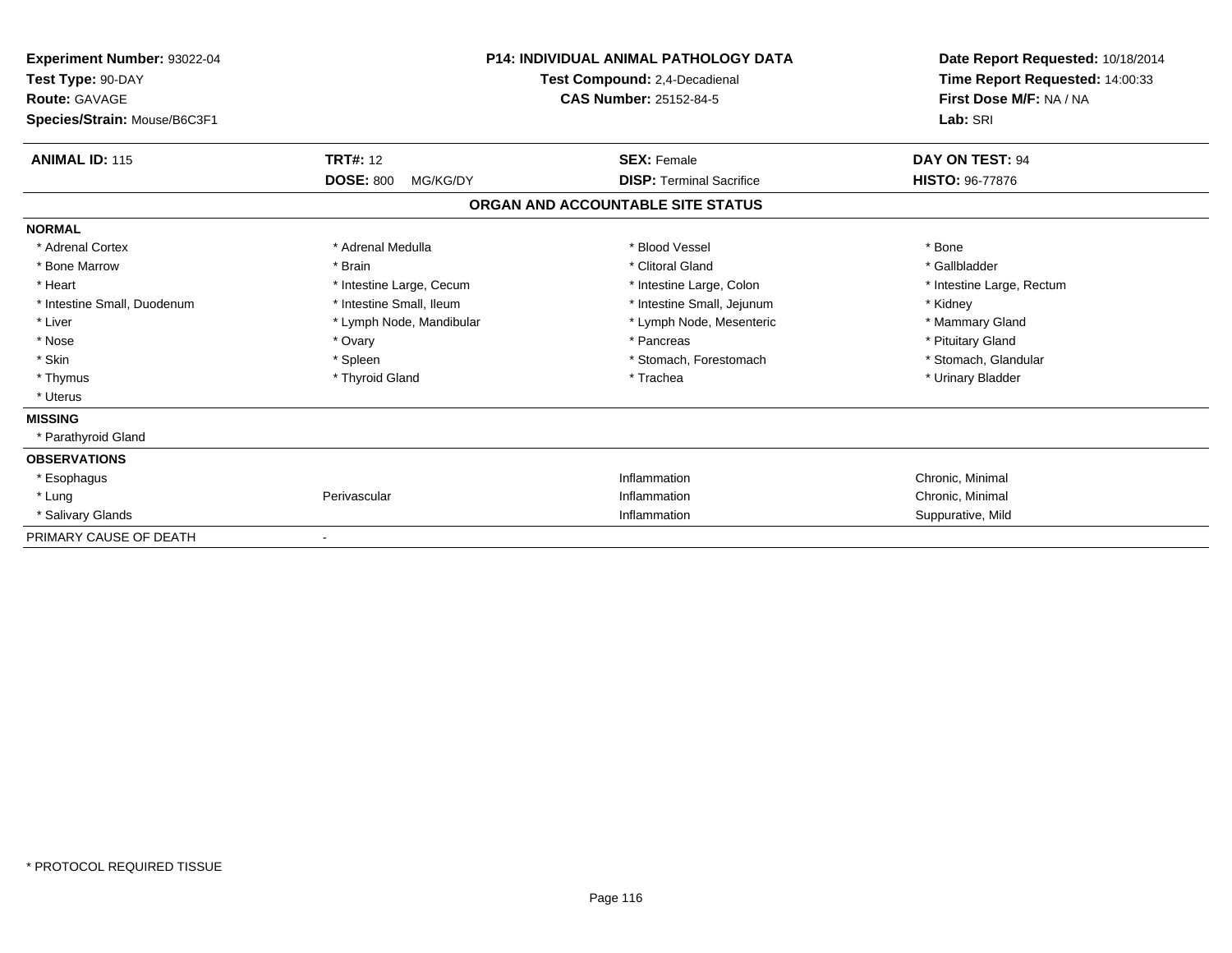| Experiment Number: 93022-04<br>Test Type: 90-DAY<br>Route: GAVAGE<br>Species/Strain: Mouse/B6C3F1 |                                                                                        | <b>P14: INDIVIDUAL ANIMAL PATHOLOGY DATA</b><br>Test Compound: 2,4-Decadienal<br><b>CAS Number: 25152-84-5</b> | Date Report Requested: 10/18/2014<br>Time Report Requested: 14:00:33<br>First Dose M/F: NA / NA<br>Lab: SRI |
|---------------------------------------------------------------------------------------------------|----------------------------------------------------------------------------------------|----------------------------------------------------------------------------------------------------------------|-------------------------------------------------------------------------------------------------------------|
| <b>ANIMAL ID: 116</b>                                                                             | <b>TRT#: 12</b>                                                                        | <b>SEX: Female</b>                                                                                             | DAY ON TEST: 94                                                                                             |
|                                                                                                   | <b>DOSE: 800</b><br>MG/KG/DY                                                           | <b>DISP: Terminal Sacrifice</b>                                                                                | <b>HISTO: 96-77877</b>                                                                                      |
|                                                                                                   |                                                                                        | ORGAN AND ACCOUNTABLE SITE STATUS                                                                              |                                                                                                             |
| <b>NORMAL</b>                                                                                     |                                                                                        |                                                                                                                |                                                                                                             |
| * Adrenal Cortex                                                                                  | * Adrenal Medulla                                                                      | * Blood Vessel                                                                                                 | * Bone                                                                                                      |
| * Bone Marrow                                                                                     | * Brain                                                                                | * Clitoral Gland                                                                                               | * Esophagus                                                                                                 |
| * Gallbladder                                                                                     | * Heart                                                                                | * Intestine Large, Cecum                                                                                       | * Intestine Large, Colon                                                                                    |
| * Intestine Large, Rectum                                                                         | * Intestine Small, Duodenum                                                            | * Intestine Small. Ileum                                                                                       | * Intestine Small, Jejunum                                                                                  |
| * Kidney                                                                                          | * Liver                                                                                | * Lung                                                                                                         | * Lymph Node, Mandibular                                                                                    |
| * Lymph Node, Mesenteric                                                                          | * Mammary Gland                                                                        | * Ovary                                                                                                        | * Pancreas                                                                                                  |
| * Pituitary Gland                                                                                 | * Salivary Glands                                                                      | * Skin                                                                                                         | * Spleen                                                                                                    |
| * Stomach, Glandular                                                                              | * Thymus                                                                               | * Thyroid Gland                                                                                                | * Trachea                                                                                                   |
| * Urinary Bladder                                                                                 | * Uterus                                                                               |                                                                                                                |                                                                                                             |
| <b>MISSING</b>                                                                                    |                                                                                        |                                                                                                                |                                                                                                             |
| * Parathyroid Gland                                                                               |                                                                                        |                                                                                                                |                                                                                                             |
| <b>OBSERVATIONS</b>                                                                               |                                                                                        |                                                                                                                |                                                                                                             |
| * Nose                                                                                            | Olfactory Epi                                                                          | <b>Necrosis</b>                                                                                                | Moderate                                                                                                    |
| * Saliv Glands                                                                                    |                                                                                        |                                                                                                                |                                                                                                             |
|                                                                                                   | Note: Hemorrhage present in adventitia. Diagnosis not available in nonneoplastic code. |                                                                                                                |                                                                                                             |
| * Stomach, Forestomach                                                                            | Epithelium                                                                             | Hyperplasia                                                                                                    | Mild                                                                                                        |
|                                                                                                   |                                                                                        | Inflammation                                                                                                   | Chronic, Minimal                                                                                            |
| PRIMARY CAUSE OF DEATH                                                                            |                                                                                        |                                                                                                                |                                                                                                             |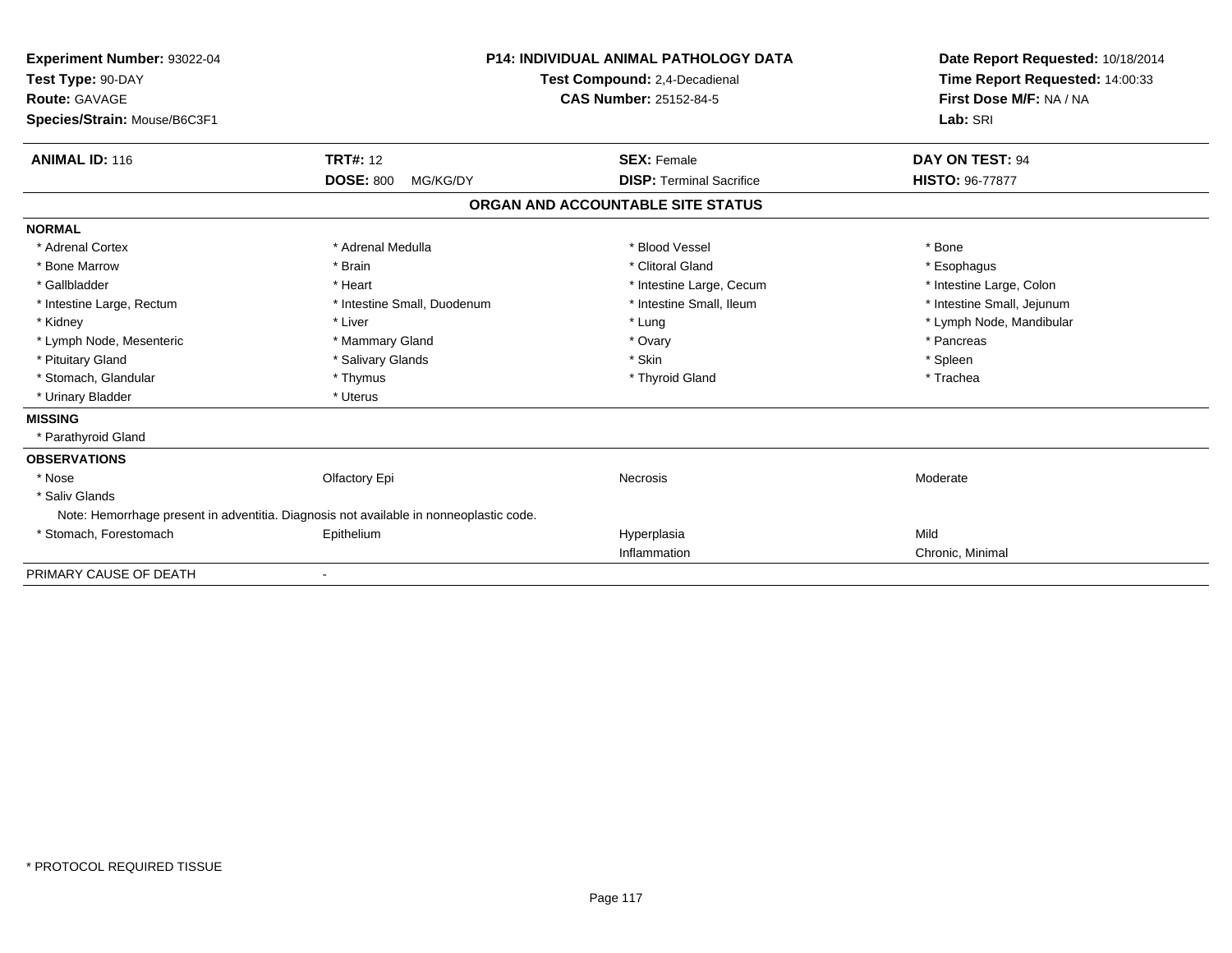| <b>Experiment Number: 93022-04</b><br>Test Type: 90-DAY<br><b>Route: GAVAGE</b>        | <b>P14: INDIVIDUAL ANIMAL PATHOLOGY DATA</b><br>Test Compound: 2,4-Decadienal<br><b>CAS Number: 25152-84-5</b> | Date Report Requested: 10/18/2014<br>Time Report Requested: 14:00:33<br>First Dose M/F: NA / NA |
|----------------------------------------------------------------------------------------|----------------------------------------------------------------------------------------------------------------|-------------------------------------------------------------------------------------------------|
| Species/Strain: Mouse/B6C3F1                                                           |                                                                                                                | Lab: SRI                                                                                        |
| <b>ANIMAL ID: 117</b><br><b>TRT#: 12</b>                                               | <b>SEX: Female</b>                                                                                             | DAY ON TEST: 94                                                                                 |
| <b>DOSE: 800</b><br>MG/KG/DY                                                           | <b>DISP:</b> Terminal Sacrifice                                                                                | <b>HISTO: 96-77878</b>                                                                          |
|                                                                                        | ORGAN AND ACCOUNTABLE SITE STATUS                                                                              |                                                                                                 |
| <b>NORMAL</b>                                                                          |                                                                                                                |                                                                                                 |
| * Adrenal Cortex<br>* Adrenal Medulla                                                  | * Blood Vessel                                                                                                 | * Bone                                                                                          |
| * Bone Marrow<br>* Brain                                                               | * Clitoral Gland                                                                                               | * Esophagus                                                                                     |
| * Gallbladder<br>* Heart                                                               | * Intestine Large, Cecum                                                                                       | * Intestine Large, Colon                                                                        |
| * Intestine Large, Rectum<br>* Intestine Small, Duodenum                               | * Intestine Small, Ileum                                                                                       | * Intestine Small, Jejunum                                                                      |
| * Kidney<br>* Liver                                                                    | * Lung                                                                                                         | * Lymph Node, Mandibular                                                                        |
| * Lymph Node, Mesenteric<br>* Mammary Gland                                            | * Nose                                                                                                         | * Ovary                                                                                         |
| * Parathyroid Gland<br>* Pancreas                                                      | * Pituitary Gland                                                                                              | * Salivary Glands                                                                               |
| * Skin<br>* Spleen                                                                     | * Stomach, Forestomach                                                                                         | * Stomach, Glandular                                                                            |
| * Thymus<br>* Thyroid Gland                                                            | * Trachea                                                                                                      | * Urinary Bladder                                                                               |
| * Uterus                                                                               |                                                                                                                |                                                                                                 |
| <b>OBSERVATIONS</b>                                                                    |                                                                                                                |                                                                                                 |
| * Saliv Glands                                                                         |                                                                                                                |                                                                                                 |
| Note: Hemorrhage present in adventitia. Diagnosis not available in nonneoplastic code. |                                                                                                                |                                                                                                 |
| PRIMARY CAUSE OF DEATH                                                                 |                                                                                                                |                                                                                                 |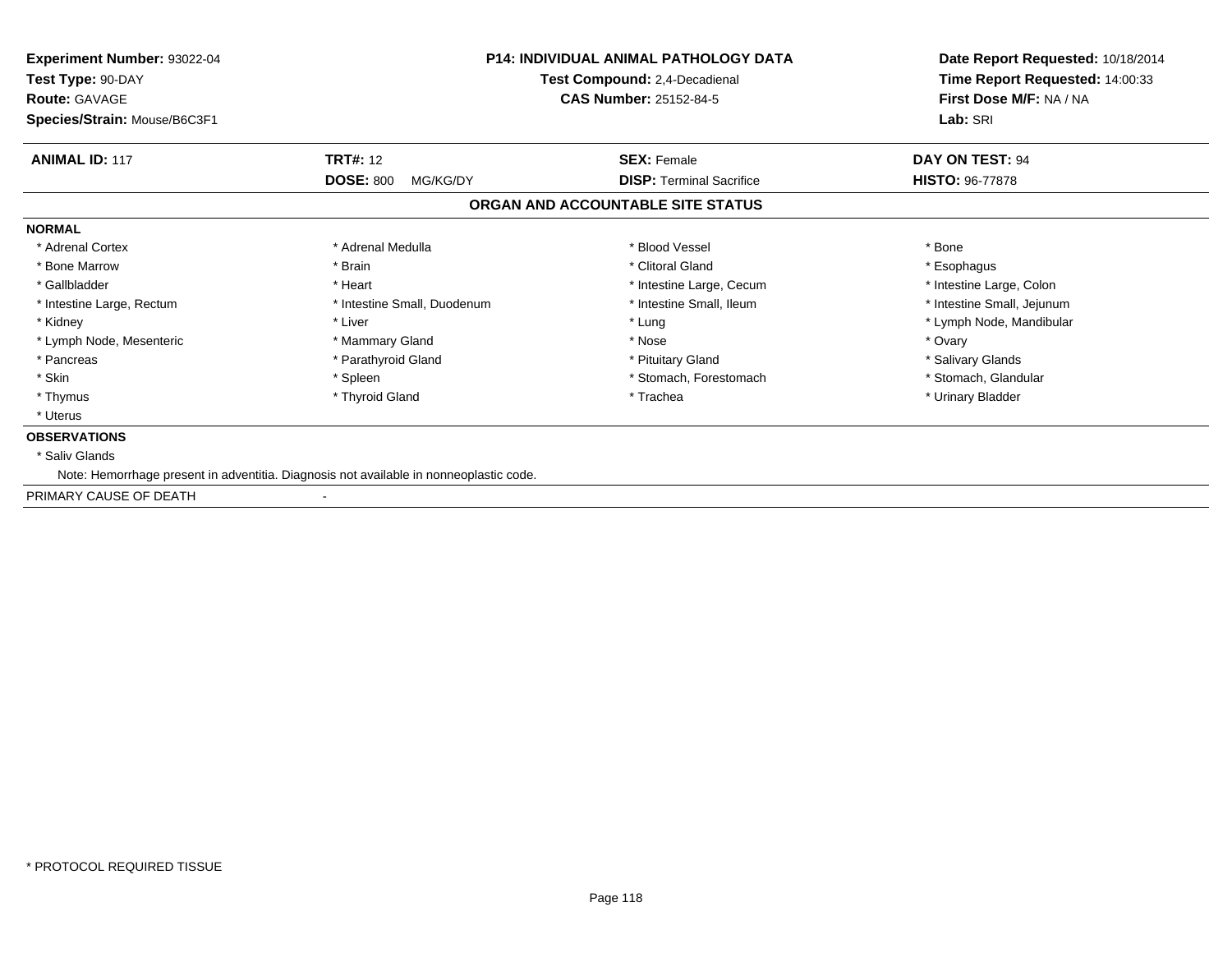| <b>Experiment Number: 93022-04</b><br>Test Type: 90-DAY<br><b>Route: GAVAGE</b><br>Species/Strain: Mouse/B6C3F1 | <b>P14: INDIVIDUAL ANIMAL PATHOLOGY DATA</b><br>Test Compound: 2,4-Decadienal<br><b>CAS Number: 25152-84-5</b> |                                   | Date Report Requested: 10/18/2014<br>Time Report Requested: 14:00:33<br>First Dose M/F: NA / NA<br>Lab: SRI |  |
|-----------------------------------------------------------------------------------------------------------------|----------------------------------------------------------------------------------------------------------------|-----------------------------------|-------------------------------------------------------------------------------------------------------------|--|
| <b>ANIMAL ID: 118</b>                                                                                           | <b>TRT#: 12</b>                                                                                                | <b>SEX: Female</b>                | DAY ON TEST: 94                                                                                             |  |
|                                                                                                                 | <b>DOSE: 800</b><br>MG/KG/DY                                                                                   | <b>DISP:</b> Terminal Sacrifice   | <b>HISTO: 96-77879</b>                                                                                      |  |
|                                                                                                                 |                                                                                                                | ORGAN AND ACCOUNTABLE SITE STATUS |                                                                                                             |  |
| <b>NORMAL</b>                                                                                                   |                                                                                                                |                                   |                                                                                                             |  |
| * Adrenal Cortex                                                                                                | * Adrenal Medulla                                                                                              | * Blood Vessel                    | * Bone                                                                                                      |  |
| * Bone Marrow                                                                                                   | * Brain                                                                                                        | * Clitoral Gland                  | * Esophagus                                                                                                 |  |
| * Gallbladder                                                                                                   | * Heart                                                                                                        | * Intestine Large, Cecum          | * Intestine Large, Colon                                                                                    |  |
| * Intestine Large, Rectum                                                                                       | * Intestine Small, Duodenum                                                                                    | * Intestine Small, Ileum          | * Intestine Small, Jejunum                                                                                  |  |
| * Kidney                                                                                                        | * Liver                                                                                                        | * Lung                            | * Lymph Node, Mandibular                                                                                    |  |
| * Lymph Node, Mesenteric                                                                                        | * Mammary Gland                                                                                                | * Nose                            | * Ovary                                                                                                     |  |
| * Pancreas                                                                                                      | * Parathyroid Gland                                                                                            | * Pituitary Gland                 | * Salivary Glands                                                                                           |  |
| * Skin                                                                                                          | * Spleen                                                                                                       | * Stomach, Glandular              | * Thymus                                                                                                    |  |
| * Thyroid Gland                                                                                                 | * Trachea                                                                                                      | * Urinary Bladder                 | * Uterus                                                                                                    |  |
| <b>OBSERVATIONS</b>                                                                                             |                                                                                                                |                                   |                                                                                                             |  |
| * Saliv Glands                                                                                                  |                                                                                                                |                                   |                                                                                                             |  |
|                                                                                                                 | Note: Hemorrhage present in adventitia. Diagnosis not available in nonneoplastic code.                         |                                   |                                                                                                             |  |
| * Stomach, Forestomach                                                                                          | Epithelium                                                                                                     | Hyperplasia                       | Mild                                                                                                        |  |
|                                                                                                                 |                                                                                                                | Inflammation                      | Chronic, Minimal                                                                                            |  |
| PRIMARY CAUSE OF DEATH                                                                                          |                                                                                                                |                                   |                                                                                                             |  |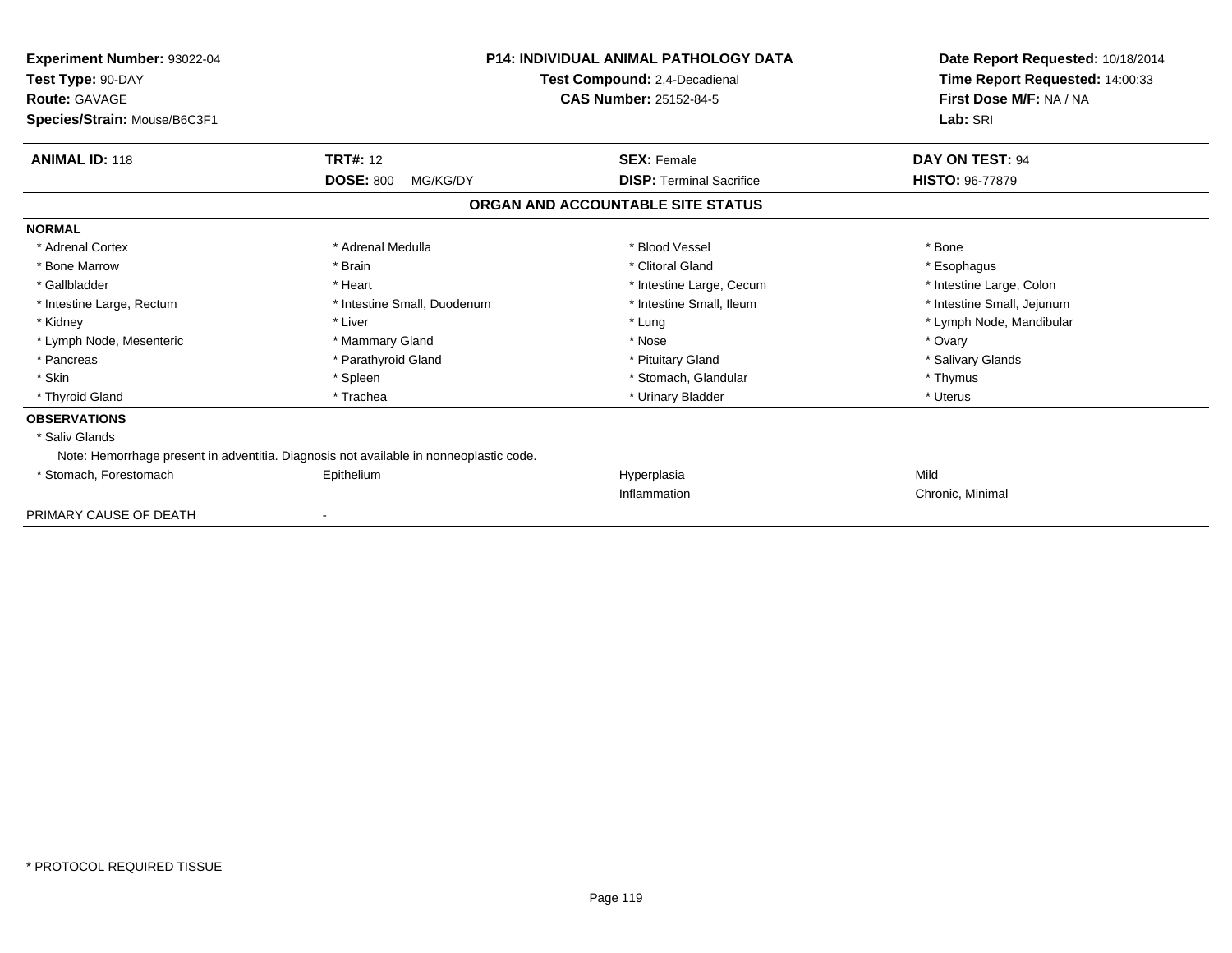| Experiment Number: 93022-04<br>Test Type: 90-DAY<br><b>Route: GAVAGE</b><br>Species/Strain: Mouse/B6C3F1 |                                                 | <b>P14: INDIVIDUAL ANIMAL PATHOLOGY DATA</b><br>Test Compound: 2,4-Decadienal<br><b>CAS Number: 25152-84-5</b> | Date Report Requested: 10/18/2014<br>Time Report Requested: 14:00:33<br>First Dose M/F: NA / NA<br>Lab: SRI |
|----------------------------------------------------------------------------------------------------------|-------------------------------------------------|----------------------------------------------------------------------------------------------------------------|-------------------------------------------------------------------------------------------------------------|
| <b>ANIMAL ID: 119</b>                                                                                    | <b>TRT#: 12</b><br><b>DOSE: 800</b><br>MG/KG/DY | <b>SEX: Female</b><br><b>DISP: Terminal Sacrifice</b>                                                          | DAY ON TEST: 94<br><b>HISTO: 96-77880</b>                                                                   |
|                                                                                                          |                                                 | ORGAN AND ACCOUNTABLE SITE STATUS                                                                              |                                                                                                             |
| <b>NORMAL</b>                                                                                            |                                                 |                                                                                                                |                                                                                                             |
| * Adrenal Cortex                                                                                         | * Adrenal Medulla                               | * Blood Vessel                                                                                                 | * Bone                                                                                                      |
| * Bone Marrow                                                                                            | * Brain                                         | * Clitoral Gland                                                                                               | * Esophagus                                                                                                 |
| * Heart                                                                                                  | * Intestine Large, Cecum                        | * Intestine Large, Colon                                                                                       | * Intestine Large, Rectum                                                                                   |
| * Intestine Small, Duodenum                                                                              | * Intestine Small, Ileum                        | * Intestine Small, Jejunum                                                                                     | * Kidney                                                                                                    |
| * Liver                                                                                                  | * Lung                                          | * Lymph Node, Mandibular                                                                                       | * Lymph Node, Mesenteric                                                                                    |
| * Mammary Gland                                                                                          | * Nose                                          | * Ovary                                                                                                        | * Pancreas                                                                                                  |
| * Pituitary Gland                                                                                        | * Salivary Glands                               | * Skin                                                                                                         | * Spleen                                                                                                    |
| * Stomach, Forestomach                                                                                   | * Stomach, Glandular                            | * Thymus                                                                                                       | * Thyroid Gland                                                                                             |
| * Trachea                                                                                                | * Urinary Bladder                               | * Uterus                                                                                                       |                                                                                                             |
| <b>MISSING</b>                                                                                           |                                                 |                                                                                                                |                                                                                                             |
| * Gallbladder                                                                                            |                                                 |                                                                                                                |                                                                                                             |
| <b>OBSERVATIONS</b>                                                                                      |                                                 |                                                                                                                |                                                                                                             |
| * Parathyroid Gland                                                                                      |                                                 | Cyst                                                                                                           | Minimal                                                                                                     |
| PRIMARY CAUSE OF DEATH                                                                                   |                                                 |                                                                                                                |                                                                                                             |